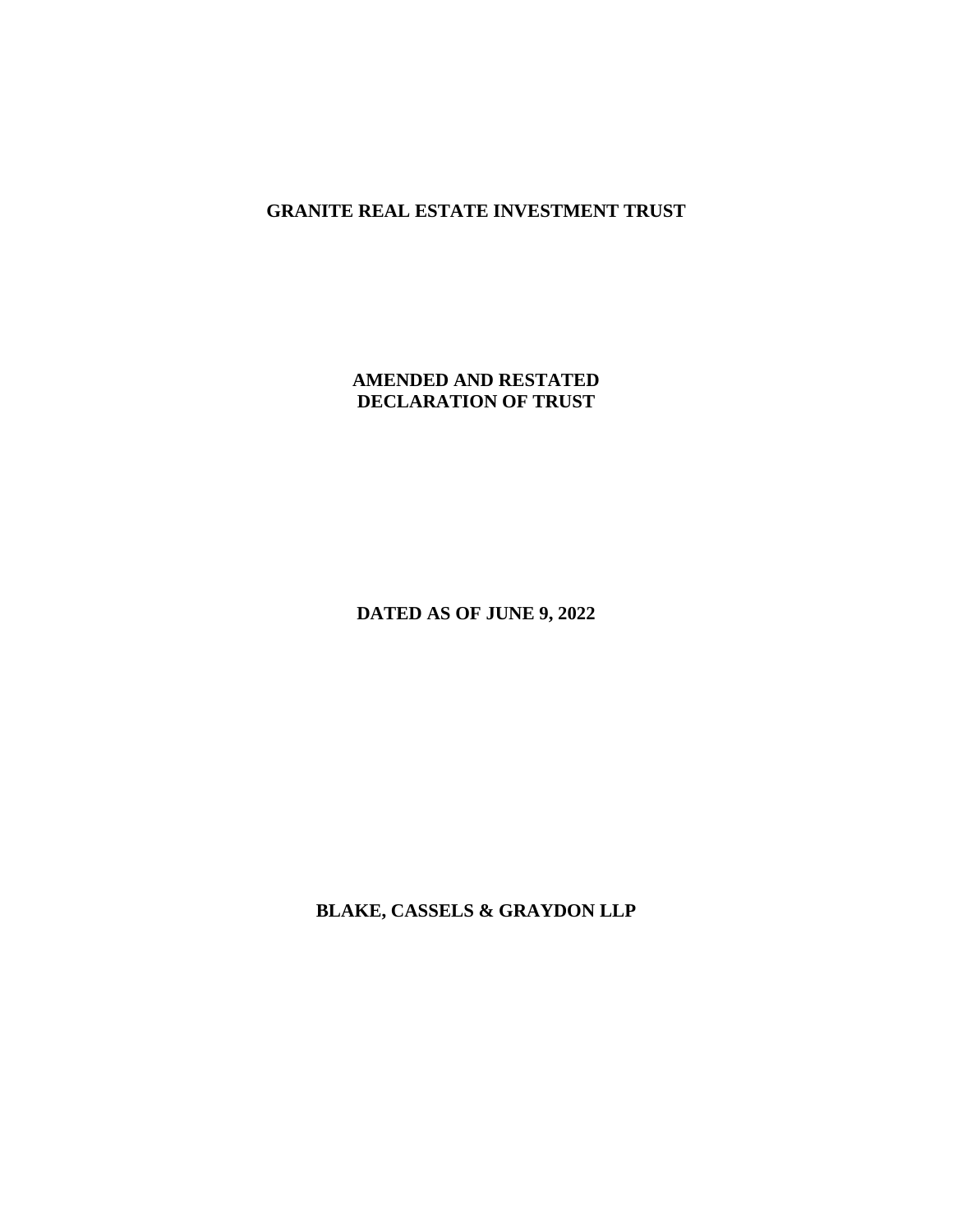# **TABLE OF CONTENTS**

|              | Page No. |
|--------------|----------|
|              |          |
| Section 1.01 |          |
| Section 1.02 |          |
| Section 1.03 |          |
| Section 1.04 |          |
| Section 1.05 |          |
| Section 1.06 |          |
| Section 1.07 |          |
|              |          |
| Section 2.01 |          |
| Section 2.02 |          |
| Section 2.03 |          |
| Section 2.04 |          |
| Section 2.05 |          |
| Section 2.06 |          |
| Section 2.07 |          |
| Section 2.08 |          |
| Section 2.09 |          |
| Section 2.10 |          |
| Section 2.11 |          |
| Section 2.12 |          |
|              |          |
| Section 3.01 |          |
| Section 3.02 |          |
| Section 3.03 |          |
| Section 3.04 |          |
| Section 3.05 |          |
| Section 3.06 |          |
| Section 3.07 |          |
| Section 3.08 |          |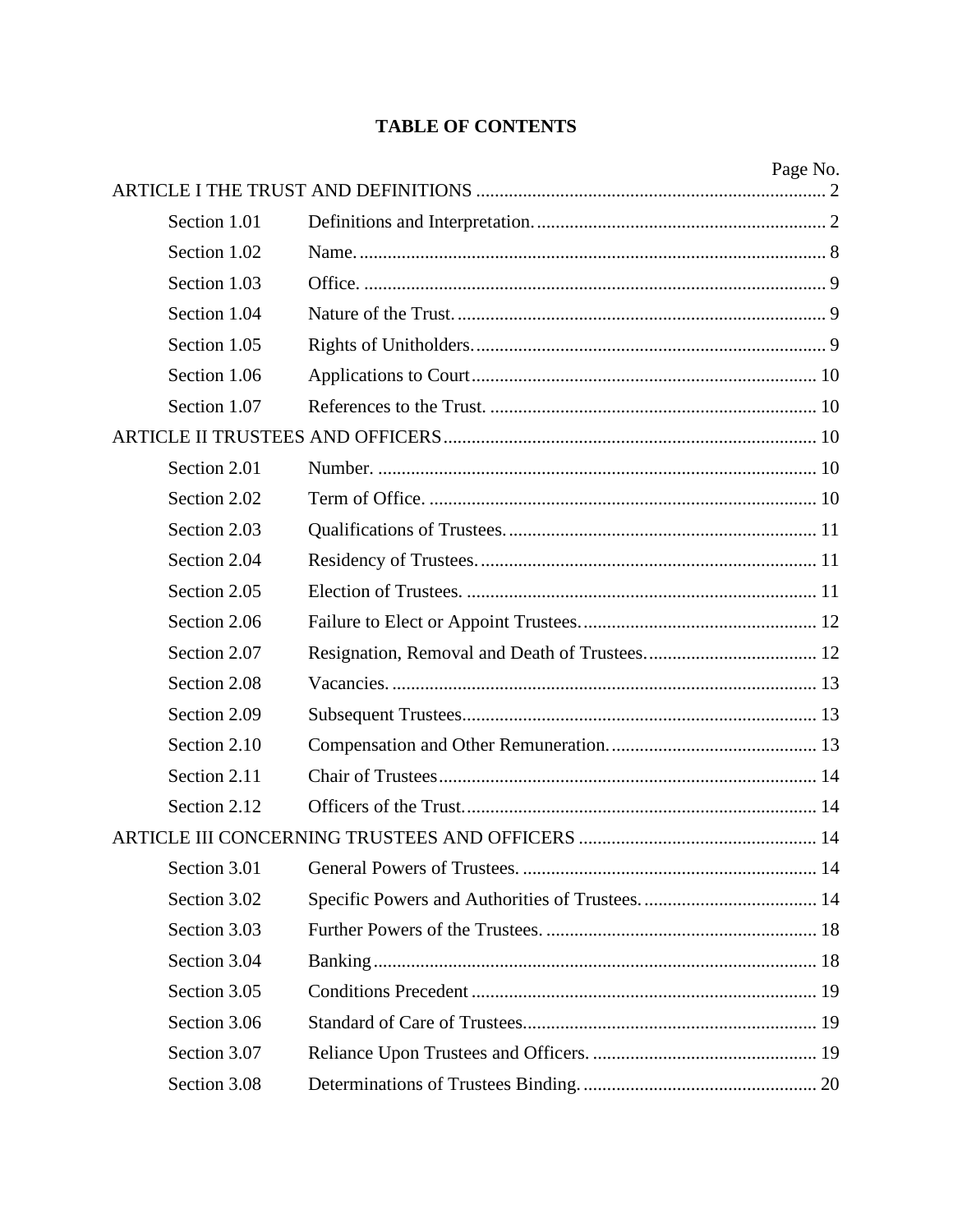| Section 3.09 |                                                                |  |
|--------------|----------------------------------------------------------------|--|
|              | ARTICLE IV INVESTMENT GUIDELINES AND OPERATING POLICIES  24    |  |
| Section 4.01 |                                                                |  |
| Section 4.02 |                                                                |  |
| Section 4.03 | Application of Investment Guidelines and Operating Policies 27 |  |
| Section 4.04 |                                                                |  |
| Section 4.05 |                                                                |  |
|              |                                                                |  |
| Section 5.01 |                                                                |  |
| Section 5.02 |                                                                |  |
| Section 5.03 |                                                                |  |
| Section 5.04 |                                                                |  |
| Section 5.05 |                                                                |  |
| Section 5.06 |                                                                |  |
| Section 5.07 | Rights, Warrants, Options and Other Unit-Based Securities 29   |  |
| Section 5.08 |                                                                |  |
| Section 5.09 |                                                                |  |
| Section 5.10 |                                                                |  |
| Section 5.11 |                                                                |  |
| Section 5.12 |                                                                |  |
| Section 5.13 | Unit Register and Transfer Ledgers to be Maintained 32         |  |
| Section 5.14 |                                                                |  |
| Section 5.15 |                                                                |  |
| Section 5.16 |                                                                |  |
| Section 5.17 |                                                                |  |
| Section 5.18 |                                                                |  |
| Section 5.19 | Replacement of Worn Out or Defaced Certificate 34              |  |
| Section 5.20 |                                                                |  |
| Section 5.21 |                                                                |  |
| Section 5.22 |                                                                |  |
| Section 5.23 |                                                                |  |
| Section 5.24 |                                                                |  |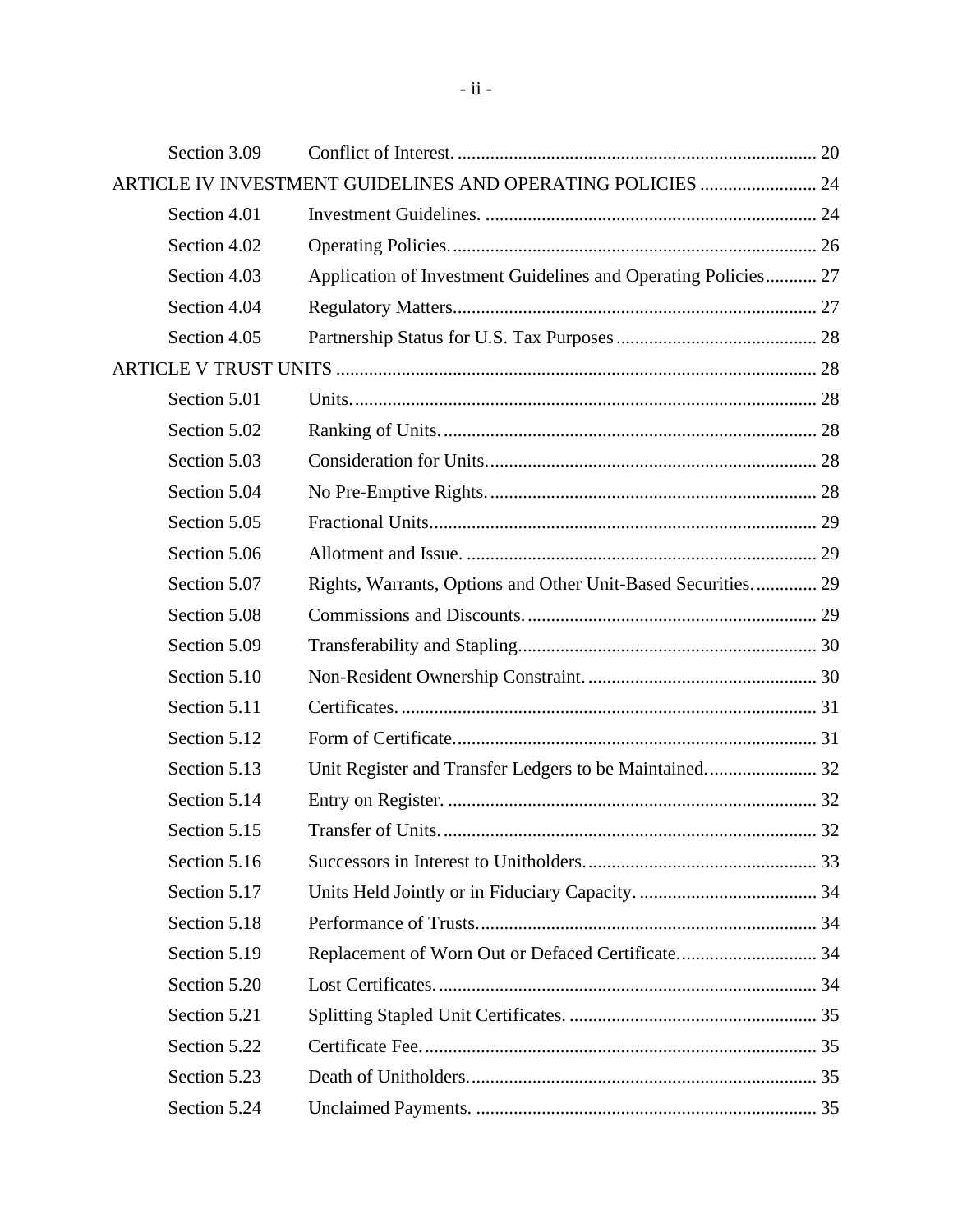| Section 5.25 |                                                          |  |
|--------------|----------------------------------------------------------|--|
| Section 5.26 |                                                          |  |
| Section 5.27 |                                                          |  |
| Section 5.28 |                                                          |  |
|              |                                                          |  |
| Section 6.01 |                                                          |  |
| Section 6.02 |                                                          |  |
| Section 6.03 |                                                          |  |
| Section 6.04 |                                                          |  |
| Section 6.05 |                                                          |  |
| Section 6.06 |                                                          |  |
| Section 6.07 |                                                          |  |
| Section 6.08 |                                                          |  |
| Section 6.09 |                                                          |  |
| Section 6.10 |                                                          |  |
| Section 6.11 |                                                          |  |
| Section 6.12 |                                                          |  |
| Section 6.13 | Meeting by Telephone, Electronic or Other Communications |  |
| Section 6.14 |                                                          |  |
| Section 6.15 |                                                          |  |
| Section 6.16 |                                                          |  |
| Section 6.17 |                                                          |  |
|              |                                                          |  |
| Section 7.01 |                                                          |  |
| Section 7.02 |                                                          |  |
| Section 7.03 |                                                          |  |
| Section 7.04 |                                                          |  |
| Section 7.05 |                                                          |  |
| Section 7.06 |                                                          |  |
| Section 7.07 |                                                          |  |
| Section 7.08 |                                                          |  |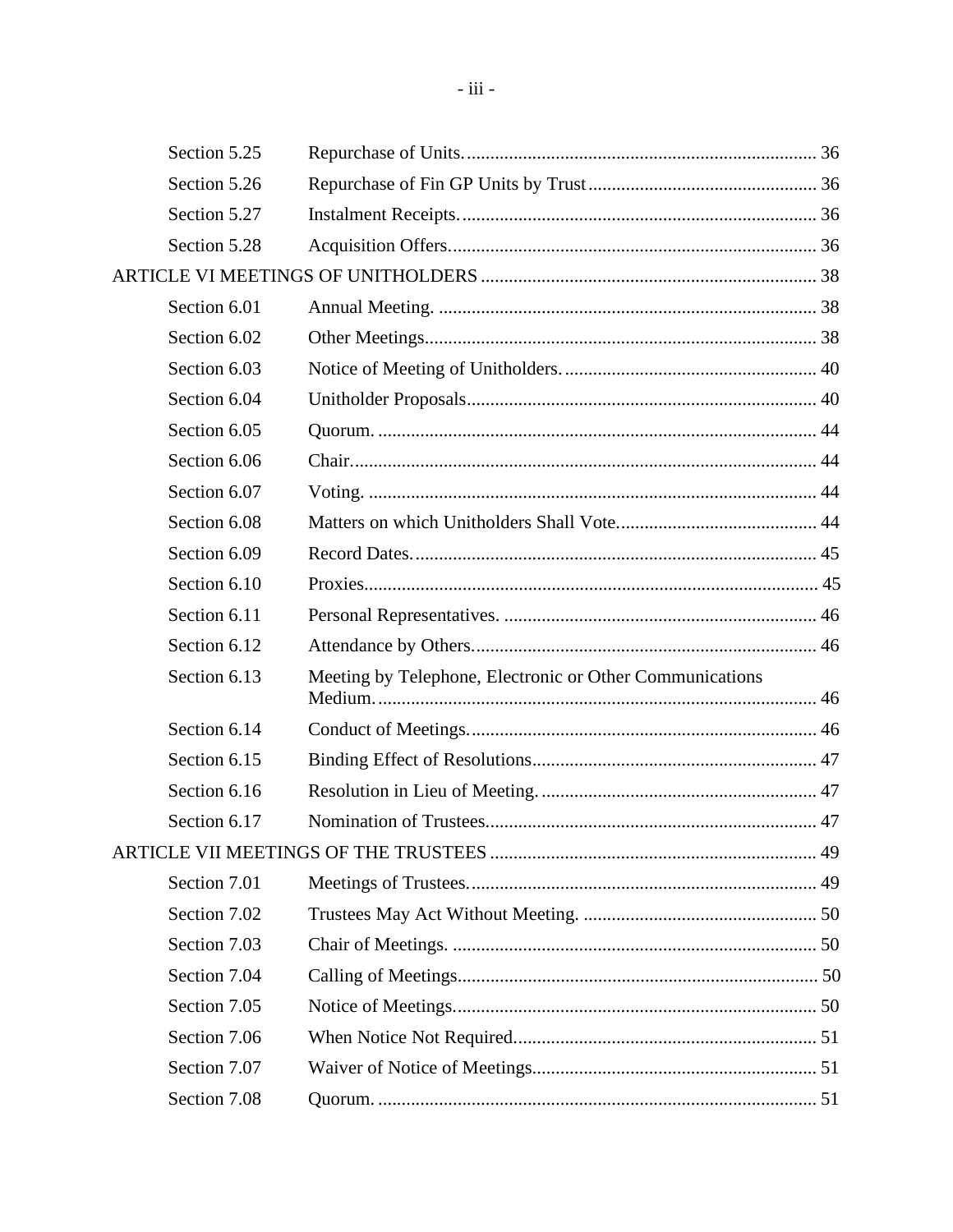| Section 7.09  |                                                             |  |
|---------------|-------------------------------------------------------------|--|
| Section 7.10  | Meetings by Telephone, Electronic or Other Communications   |  |
| Section 7.11  |                                                             |  |
| Section 7.12  |                                                             |  |
| Section 7.13  |                                                             |  |
|               |                                                             |  |
| Section 8.01  |                                                             |  |
|               |                                                             |  |
| Section 9.01  |                                                             |  |
| Section 9.02  |                                                             |  |
| Section 9.03  |                                                             |  |
| Section 9.04  |                                                             |  |
| Section 9.05  |                                                             |  |
| Section 9.06  |                                                             |  |
| Section 9.07  | Distribution Reinvestment and Unit or Stapled Unit Purchase |  |
|               |                                                             |  |
| Section 10.01 |                                                             |  |
| Section 10.02 |                                                             |  |
| Section 10.03 |                                                             |  |
| Section 10.04 |                                                             |  |
| Section 10.05 |                                                             |  |
| Section 10.06 |                                                             |  |
| Section 10.07 |                                                             |  |
|               |                                                             |  |
| Section 11.01 |                                                             |  |
| Section 11.02 |                                                             |  |
| Section 11.03 |                                                             |  |
|               |                                                             |  |
| Section 12.01 |                                                             |  |
| Section 12.02 |                                                             |  |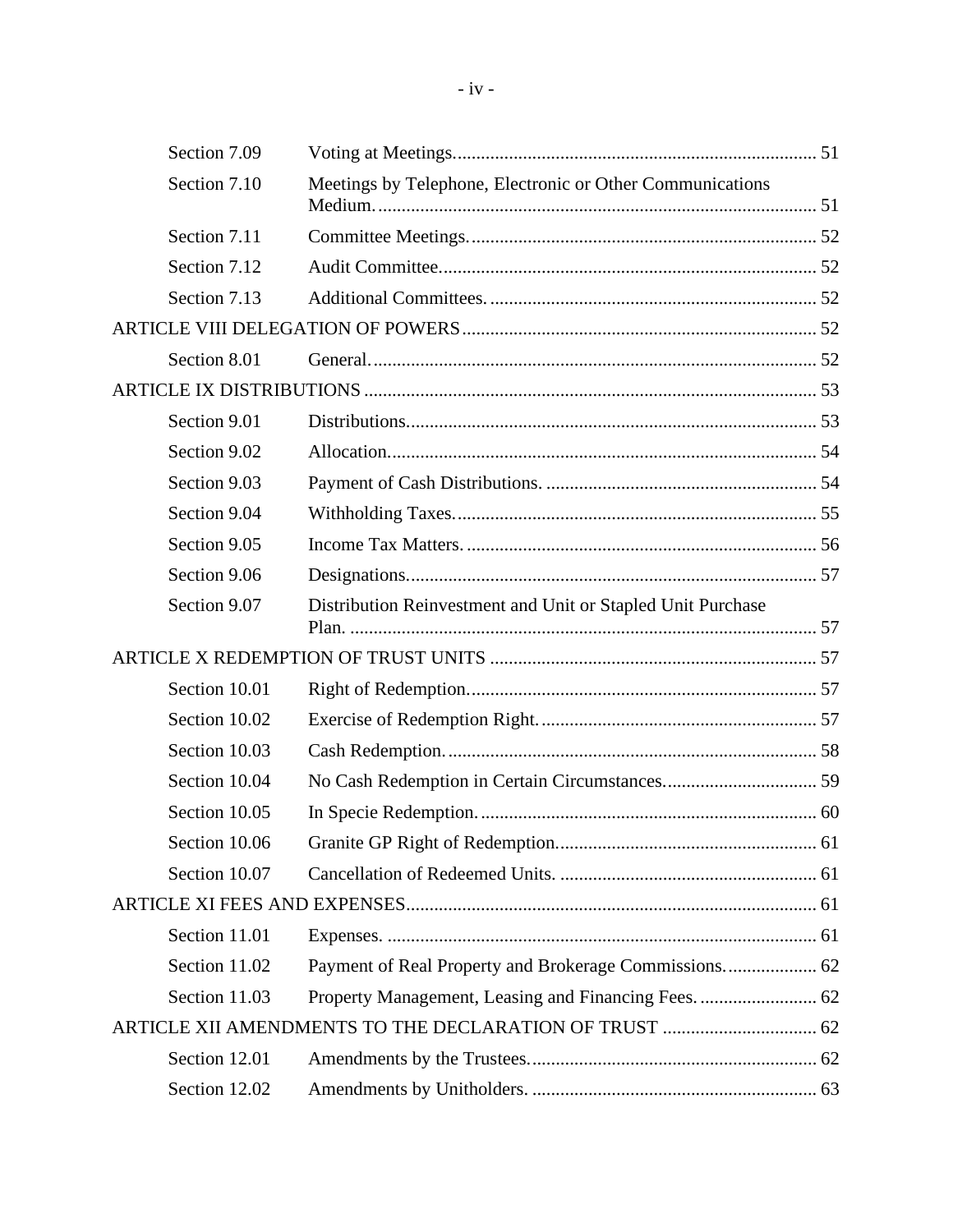| Section 12.03 |                                                                |  |
|---------------|----------------------------------------------------------------|--|
| Section 12.04 |                                                                |  |
| Section 12.05 |                                                                |  |
|               |                                                                |  |
| Section 13.01 |                                                                |  |
| Section 13.02 |                                                                |  |
|               | ARTICLE XIV LIABILITIES OF TRUSTEES, OFFICERS, UNITHOLDERS AND |  |
|               |                                                                |  |
| Section 14.01 |                                                                |  |
| Section 14.02 |                                                                |  |
| Section 14.03 |                                                                |  |
| Section 14.04 |                                                                |  |
| Section 14.05 |                                                                |  |
|               |                                                                |  |
| Section 15.01 |                                                                |  |
| Section 15.02 |                                                                |  |
|               |                                                                |  |
| Section 16.01 |                                                                |  |
| Section 16.02 |                                                                |  |
| Section 16.03 |                                                                |  |
| Section 16.04 |                                                                |  |
| Section 16.05 |                                                                |  |
| Section 16.06 |                                                                |  |
| Section 16.07 |                                                                |  |
| Section 16.08 |                                                                |  |
| Section 16.09 |                                                                |  |
| Section 16.10 |                                                                |  |
| Section 16.11 |                                                                |  |
| Section 16.12 |                                                                |  |
| Section 16.13 |                                                                |  |
| Section 16.14 | Right to Inspect Documents and Records of the Trust.  81       |  |
|               |                                                                |  |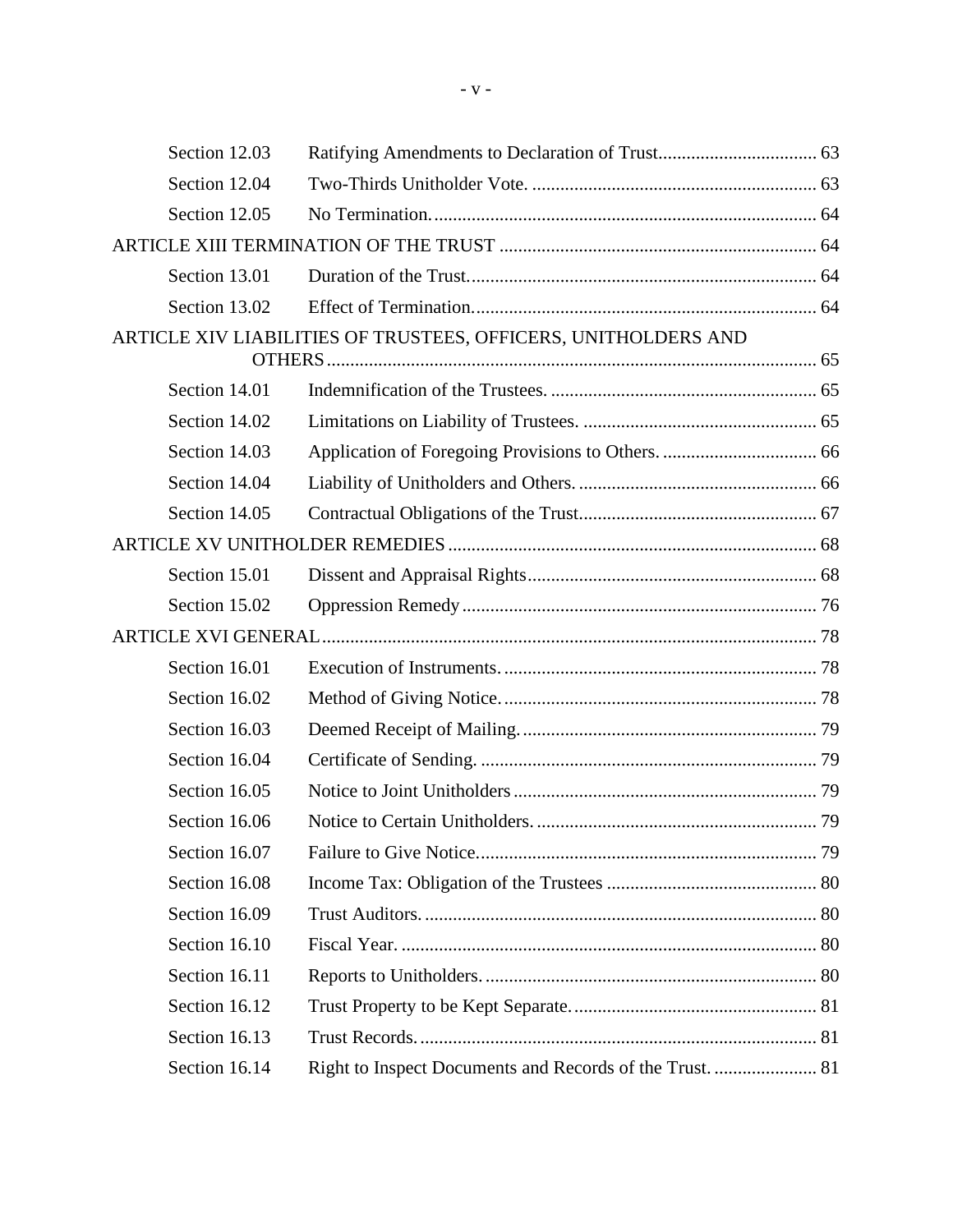| Section 16.15 | Information Available to Unitholders and other |  |
|---------------|------------------------------------------------|--|
| Section 16.16 |                                                |  |
| Section 16.17 |                                                |  |
| Section 16.18 |                                                |  |
| Section 16.19 |                                                |  |
| Section 16.20 |                                                |  |
| Section 16.21 |                                                |  |
| Section 16.22 |                                                |  |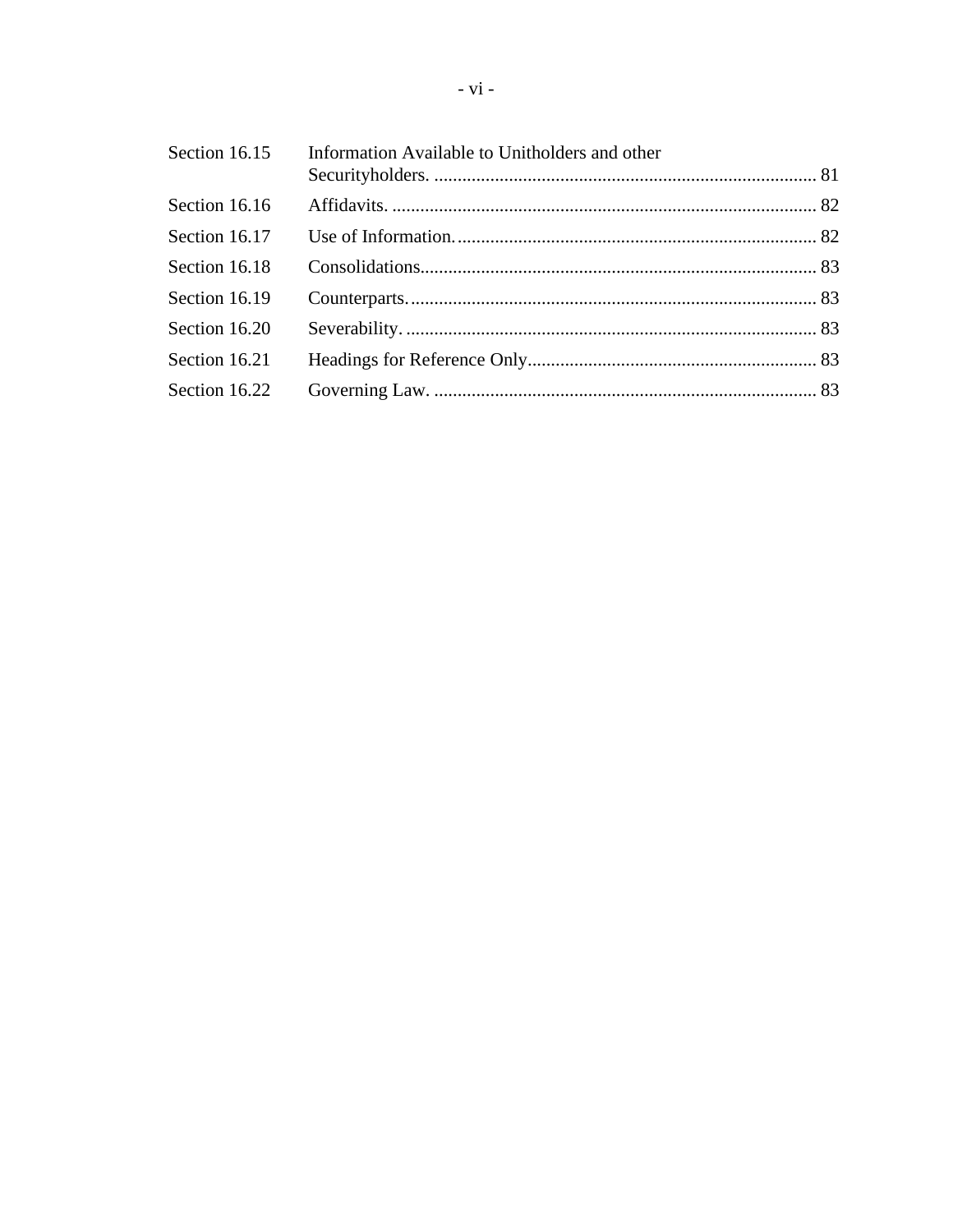### **GRANITE REAL ESTATE INVESTMENT TRUST**

#### **AMENDED AND RESTATED DECLARATION OF TRUST**

THIS AMENDED AND RESTATED DECLARATION OF TRUST is made as of the 9<sup>th</sup> day of June, 2022.

### **RECITALS**

WHEREAS pursuant to a declaration of trust dated September 28, 2012 (the "**Original Declaration of Trust**") between Michael P. Forsayeth, as initial trustee (the "**Initial Trustee**"), and the Initial Unitholder, the Initial Unitholder created a trust for investment purposes;

AND WHEREAS for the purpose of settling the trust created under the Original Declaration of Trust, the Initial Unitholder assigned to the Initial Trustee a loan agreement and indebtedness of MI Developments (America) Inc. in the principal amount of U.S.\$900,000 (the "**Initial Contribution**"), which the Initial Trustee thereupon held in trust, and the Initial Unitholder was issued 24,975 Units in return therefor;

AND WHEREAS 9268-7409 Québec Inc. ("**Fin GP**"), a corporation formed under the laws of Québec, subsequently subscribed for 25 Units (the "**Fin GP Units**") for a subscription price of U.S.\$900 paid to the Trust in lawful money of the United States of America ("**U.S.**");

AND WHEREAS the Trustees amended and restated the Original Declaration of Trust on January 3, 2013 (the "**2013 Amended and Restated Declaration of Trust**") at the instance of the Initial Unitholder and Fin GP, as the sole Unitholders of the Trust, pursuant to Section 4.06 thereof;

AND WHEREAS the Trustees further amended the 2013 Amended and Restated Declaration of Trust in accordance with Section 12.01(f) thereof to include the right of redemption set out in Section 10.06 hereof and restated the Declaration of Trust to reflect such amendments as of the 20<sup>th</sup> day of December, 2017 (the "2017 Amended and Restated Declaration of Trust");

AND WHEREAS at an annual and special meeting of Unitholders held on June 9, 2022, the Unitholders voted in favour of certain amendments to the 2017 Amended and Restated Declaration of Trust;

AND WHEREAS the Trustees have determined to amend and restate the 2017 Amended and Restated Declaration of Trust to reflect the amendments approved by the Unitholders and the Trustees as of the 9<sup>th</sup> day of June, 2022;

AND WHEREAS this Declaration of Trust sets out the agreements, terms and conditions that will govern the Trust and the mutual and respective rights, powers and obligations of the Trustees and Unitholders with respect to the Trust;

AND WHEREAS for greater certainty, the amendment and restatement of the 2017 Amended and Restated Declaration of Trust by this Declaration of Trust shall not be deemed to constitute a termination of the Trust or a resettlement of the Trust;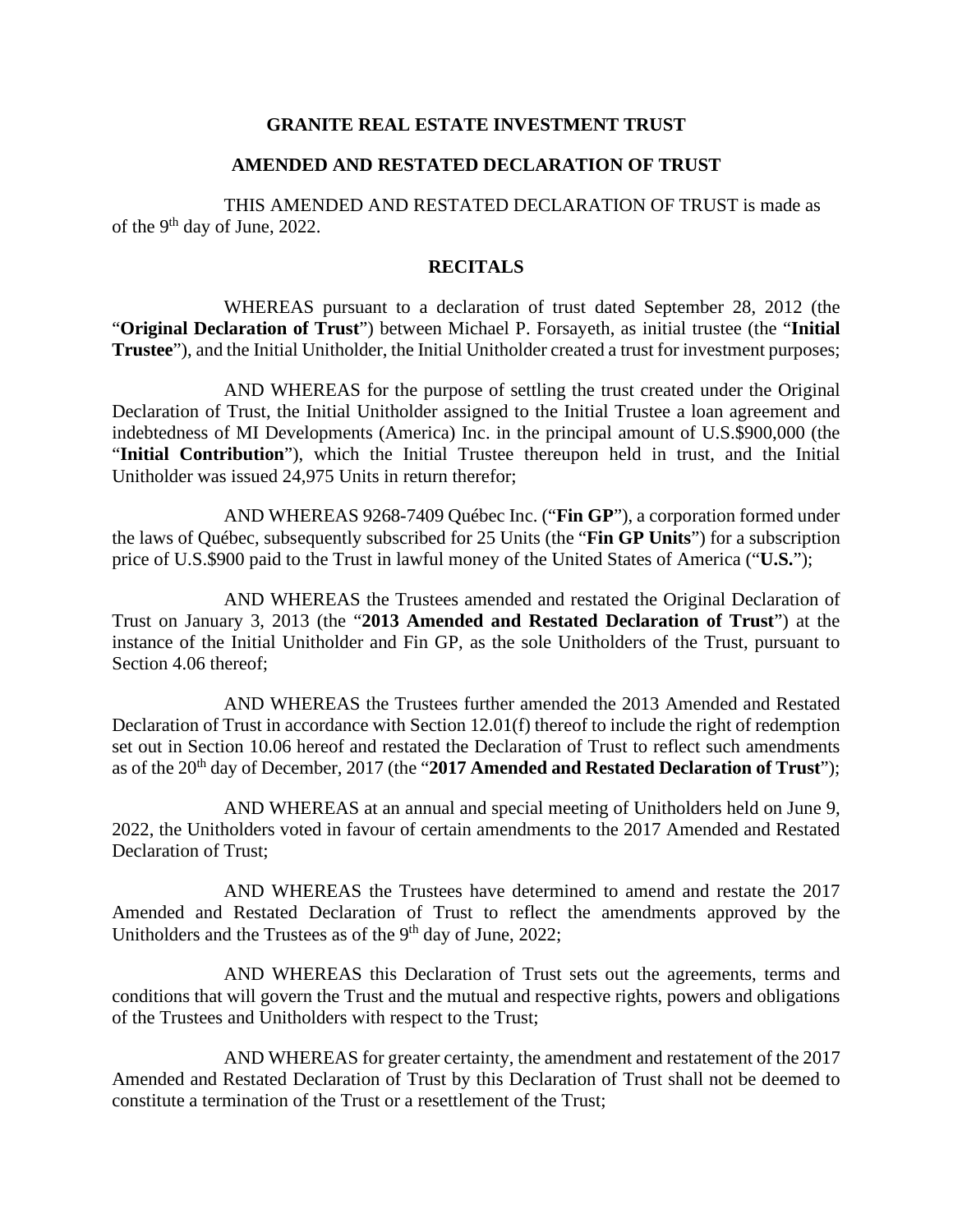#### **DECLARATION**

NOW THEREFORE, the Trustees hereby confirm and declare that they agree to hold in trust, as trustees, the Initial Contribution and any and all property, real, personal or otherwise, tangible or intangible, which has been at the date hereof or is hereafter transferred, conveyed or paid to or otherwise received by them as such trustees or to which the Trust is otherwise entitled and all rents, income, profits and gains therefrom for the benefit of the Unitholders hereunder in accordance with and subject to the express provisions of this Declaration of Trust, to wit:

### **ARTICLE I THE TRUST AND DEFINITIONS**

Section 1.01 Definitions and Interpretation.

In this Declaration of Trust, words in the singular number include the plural and words in the plural number include the singular, and the masculine includes the feminine and neuter and "\$" or "dollars" refers to lawful money of Canada unless otherwise noted and the words "include", "includes" and "including" mean include, includes and including, without limitation, and "herein", "hereof", "hereby", "hereunder" and similar expressions refer to this Declaration of Trust and include every instrument supplemental or ancillary to or in implementation of this Declaration of Trust and, except where the context otherwise requires, not to any particular article, section or other portion hereof or thereof. In this Declaration of Trust:

- (a) "**Acquiring Person**" means a person who, under a scheme or contract, makes an Acquisition Offer, and includes two or more persons who, directly or indirectly, (i) make an Acquisition Offer jointly or in concert, or (ii) intend to exercise jointly or in concert voting rights attached to Stapled Units for which an Acquisition Offer is made;
- (b) "**Acquisition Offer**" means an offer made by an Acquiring Person to acquire Stapled Units;
- (c) "**Affiliate**" has the meaning ascribed thereto by Part 1 of National Instrument 45- 106 – *Prospectus Exemptions*, on the date hereof, subject to the terms "person" and "issuer" used in such instrument being ascribed the same meaning as the term "person" herein;
- (d) "**Annuitant**" means the annuitant or beneficiary of a Deferred Income Plan, or of any plan of which a Unitholder acts as a trustee or a carrier;
- (e) "**Arrangement**" means the plan of arrangement under Division II of Chapter XVI of the *Business Corporations Act* (Québec) involving the Initial Unitholder and certain other parties, as more particularly described in the management information circular / proxy statement dated October 11, 2012 prepared and delivered by the Initial Unitholder to its shareholders and other interested parties;
- (f) "**Audit Committee**" means the committee established pursuant to Section 7.12;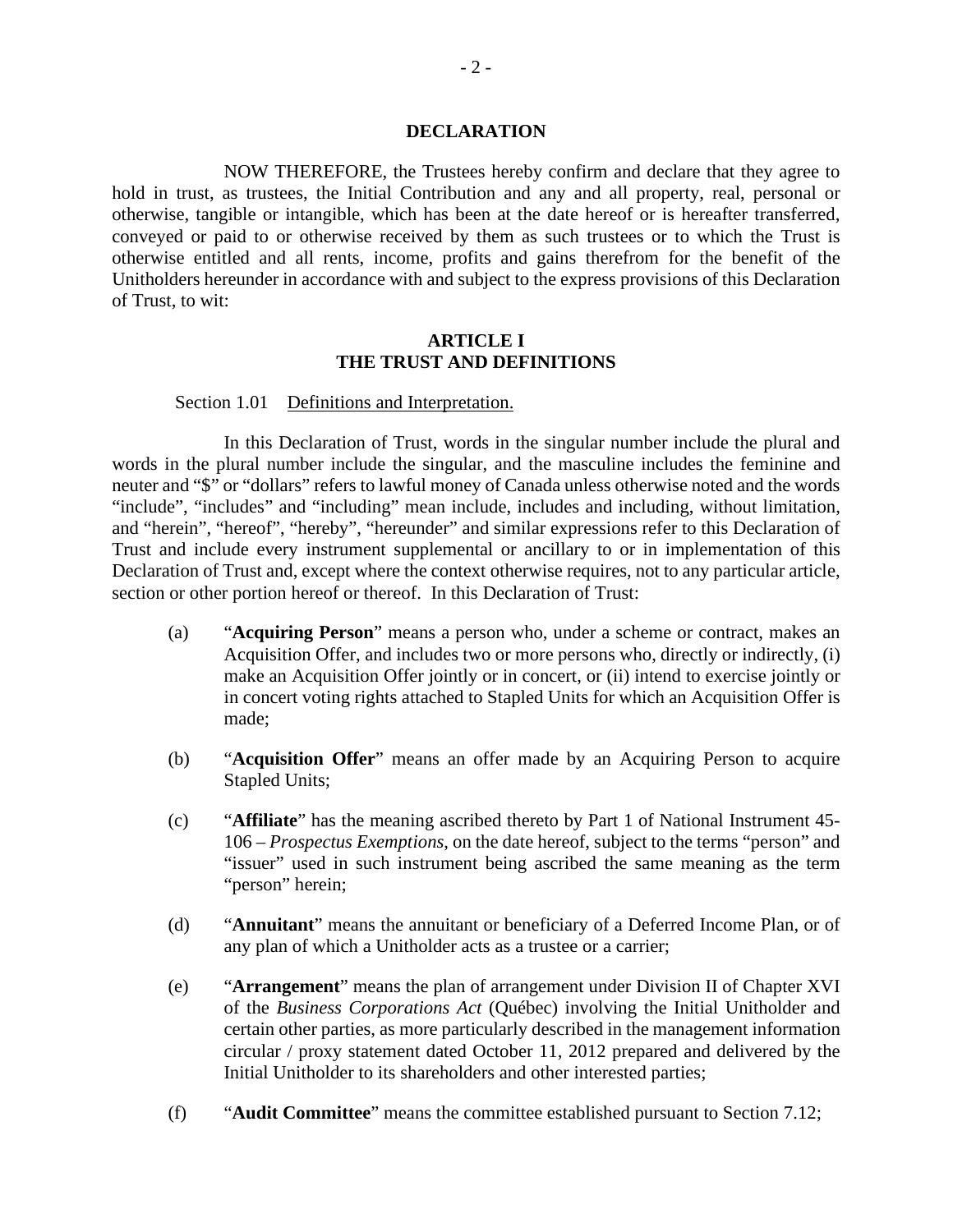- (g) "**BCBCA**" means the *Business Corporations Act* (British Columbia), as amended or restated or replaced from time to time;
- (h) "**Business Day**" means a day other than a Saturday, Sunday or any day on which the principal chartered banks located at Toronto, Ontario are not open for business during normal banking hours;
- (i) "**Chair**" has the meaning ascribed thereto in Section 2.11;
- (j) "**Change to the Granite GP Common Shares**" has the meaning ascribed thereto in Section 5.09(c);
- (k) "**Claim**" includes any demand, suit, action, application, litigation, claim, charge, complaint, prosecution, assessment, reassessment, investigation, inquiry, hearing or proceeding of any nature or kind whatsoever, whether civil, criminal, administrative, investigative, arbitral or otherwise, in which a person is involved as a result of the person serving or having served as a Trustee or officer of the Trust, or in a capacity similar thereto or because of that association;
- (l) "**Code**" means the Internal Revenue Code of 1986, as amended;
- (m) "**Declaration of Trust**" means this amended and restated declaration of trust as amended, supplemented or amended and restated from time to time;
- (n) "**Deferred Income Plan**" any trust governed by a registered retirement savings plan, a registered retirement income fund, a deferred profit sharing plan, a registered disability savings plan, a tax free savings account or a registered education savings plan, each as defined in the Tax Act;
- (o) "**Disclosable Interest**" has the meaning ascribed thereto in Section 3.09;
- (p) "**Dissenter**" means a Unitholder who, being entitled to do so, sends written notice of dissent when and as required by Section 15.01;
- (q) "**Distribution Date**" means, in respect of any Distribution Period, on or about the  $15<sup>th</sup>$  day of the immediately following month or on such other date as shall be determined by the Trustees in their discretion;
- (r) "**Distribution Period**" means each calendar month in each calendar year from and including the first day thereof and to and including the last day thereof, whether or not such days are Business Days, or such other period as shall be determined by the Trustees in their discretion;
- (s) "**Electronic Meeting**" means either (i) a meeting in which persons are entitled to participate solely by telephone or other communications medium, as set out in the notice for the meeting, if all persons attending the meeting are able to participate in it, whether by telephone or other communications medium, or (ii) a meeting in which persons are entitled to participate in person or by telephone or other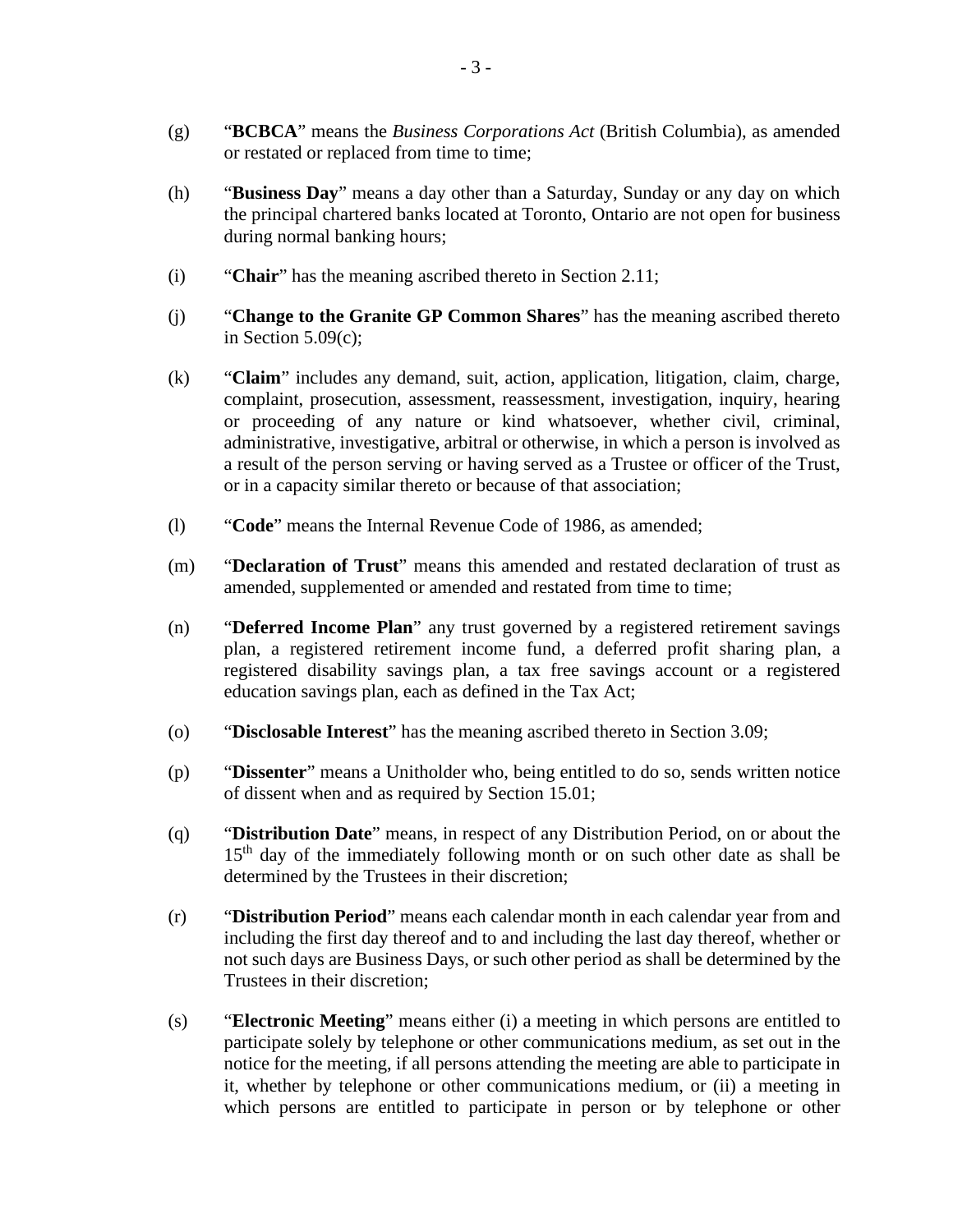communications medium, as set out in the notice for the meeting, if all persons attending the meeting are able to participate in it, whether by telephone, by other communications medium or in person;

- (t) "**Event of Uncoupling**" has the meaning ascribed thereto in Section 5.09(b);
- (u) "**Extraordinary Distribution**" has the meaning ascribed thereto in Section 9.01(b);
- (v) "**Fin GP**" has the meaning ascribed thereto in the recitals;
- (w) "**Fin GP Units**" has the meaning ascribed thereto in the recitals;
- (x) "**GAAP**" means generally accepted accounting principles as adopted by the Trust from time to time for the purposes of its public reporting;
- (y) "**Granite GP**" means Granite REIT Inc. / FPI Granite Inc., a company incorporated under the BCBCA;
- (z) "**Granite GP Articles**" means the certificate and notice of articles and the articles of Granite GP, as amended from time to time;
- (aa) "**Granite GP Common Shares**" means the common shares in the capital of Granite GP;
- (bb) "**Granite LP**" means Granite REIT Holdings Limited Partnership / Société en commandite Holding FPI Granite, a limited partnership formed under the laws of Québec;
- (cc) "**Gross Book Value**" means, at any time, the aggregate book value of the assets of (i) the Trust and its consolidated Subsidiaries and (ii) prior to an Event of Uncoupling, to the extent not included in (i) and without duplication, Granite GP and its consolidated Subsidiaries, in each case as shown on the then most recent consolidated balance sheet of the Trust or combined balance sheet of the Trust and Granite GP, prepared in accordance with GAAP, excluding the impact of any net discount or premium on long term debt assumed from vendors at rates of interest less or greater than, respectively, fair value plus (A) acquisition related costs in respect of completed investment property acquisitions that were expensed in the period incurred, and (B) accumulated depreciation on property, plant and equipment, and other assets, to the extent deducted, less any impairment loss recorded for goodwill;
- (dd) "*in specie* **distribution**" has the meaning ascribed thereto in Section 9.04(b);
- (ee) "**Indebtedness**", with respect to the Trust and its consolidated Subsidiaries, means (without duplication), determined on a consolidated basis in accordance with GAAP: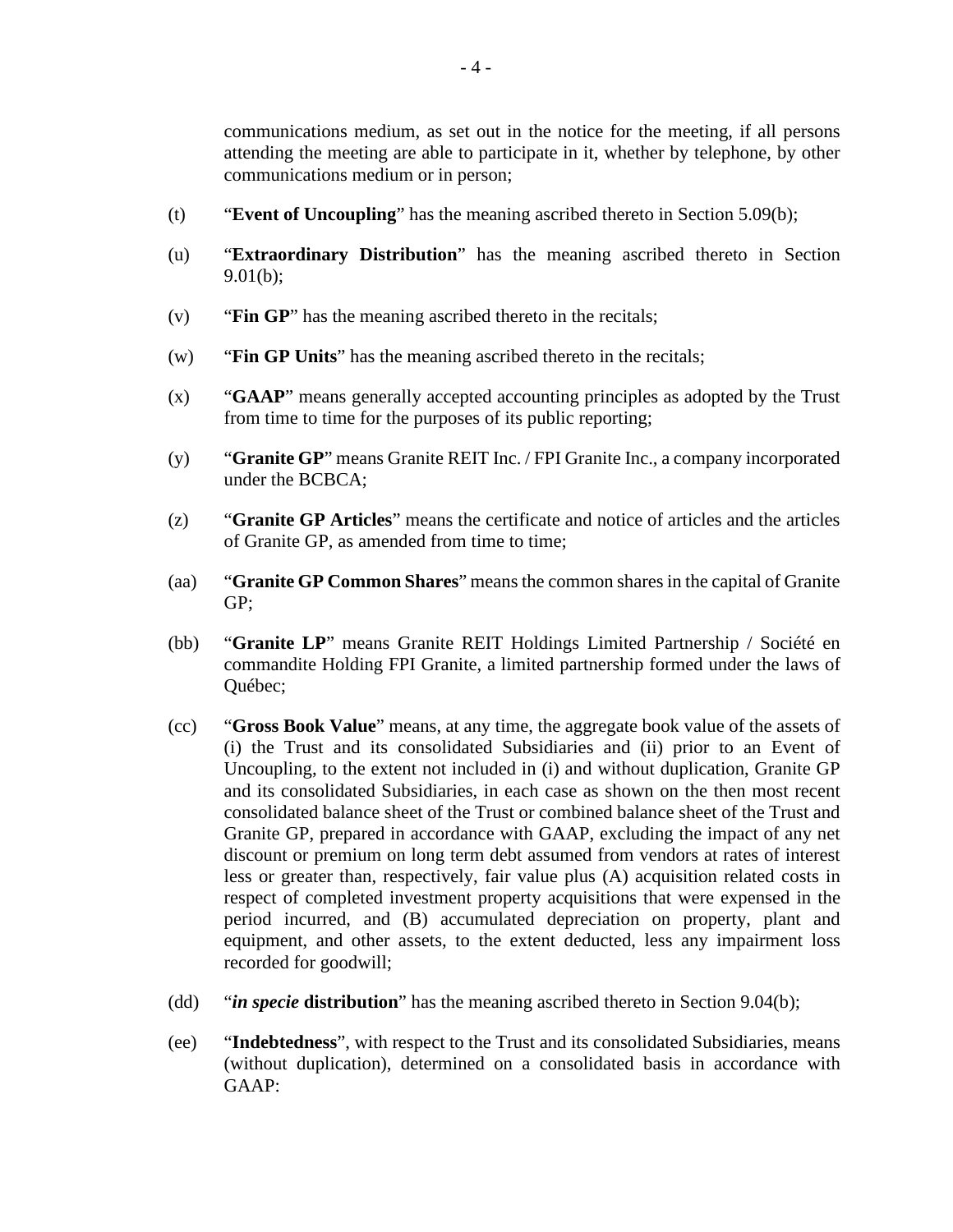- (i) any obligation of the Trust for borrowed money (other than the impact of any net discount or premium on Indebtedness at the time assumed from vendors of properties at rates of interest less or greater than, respectively, fair value and any undrawn amounts under any acquisition or operating facility);
- (ii) any obligation of the Trust (other than the impact of any net discount or premium on Indebtedness at the time assumed from vendors of properties at rates of interest less or greater than, respectively, fair value and any undrawn amounts under any acquisition or operating facility) incurred in connection with the acquisition of property, assets or businesses other than the amount of future income tax liability arising out of indirect acquisitions;
- (iii) any obligation of the Trust issued or assumed as the deferred purchase price of property;
- (iv) any capital lease obligation of the Trust; and
- (v) any obligation of the type referred to in subsections (i) through (iv) of another person, the payment of which the Trust has guaranteed or for which the Trust is responsible or liable, other than such an obligation in connection with a property that has been disposed of by the Trust for which the purchaser has assumed such obligation and provided the Trust with an indemnity or similar arrangement therefor;

provided that (A) for the purposes of subsections (i) through (iv), an obligation (other than convertible debentures) will constitute Indebtedness only to the extent that it would appear as a liability on the consolidated balance sheet of the Trust in accordance with GAAP used by the Trust at the particular time or for the particular period, (B) trade accounts payable, security deposits, distributions payable to Unitholders and accrued liabilities arising in the ordinary course of business will not constitute Indebtedness, (C) convertible debentures will constitute Indebtedness to the extent of the principal amount thereof outstanding; and (D) Units will not constitute Indebtedness; and provided further that, to the extent not included in the above, and without duplication, Indebtedness shall include the foregoing types of obligations of Granite GP and its consolidated Subsidiaries prior to an Event of Uncoupling;

- (ff) "**Initial Contribution**" has the meaning ascribed thereto in the recitals;
- (gg) "**Initial Unitholder**" means Granite Real Estate Inc., the settlor of the Trust and holder of the initial Units issued by the Trust;
- (hh) "**Losses**" includes all costs, charges, expenses, losses, damages, fees (including any legal, professional or advisory fees or disbursements), liabilities, amounts paid to settle or dispose of any Claim or satisfy any judgment, fines, penalties or liabilities, whether domestic or foreign, without limitation and including any interest thereon, and including any arising by operation of statute (including but not limited to all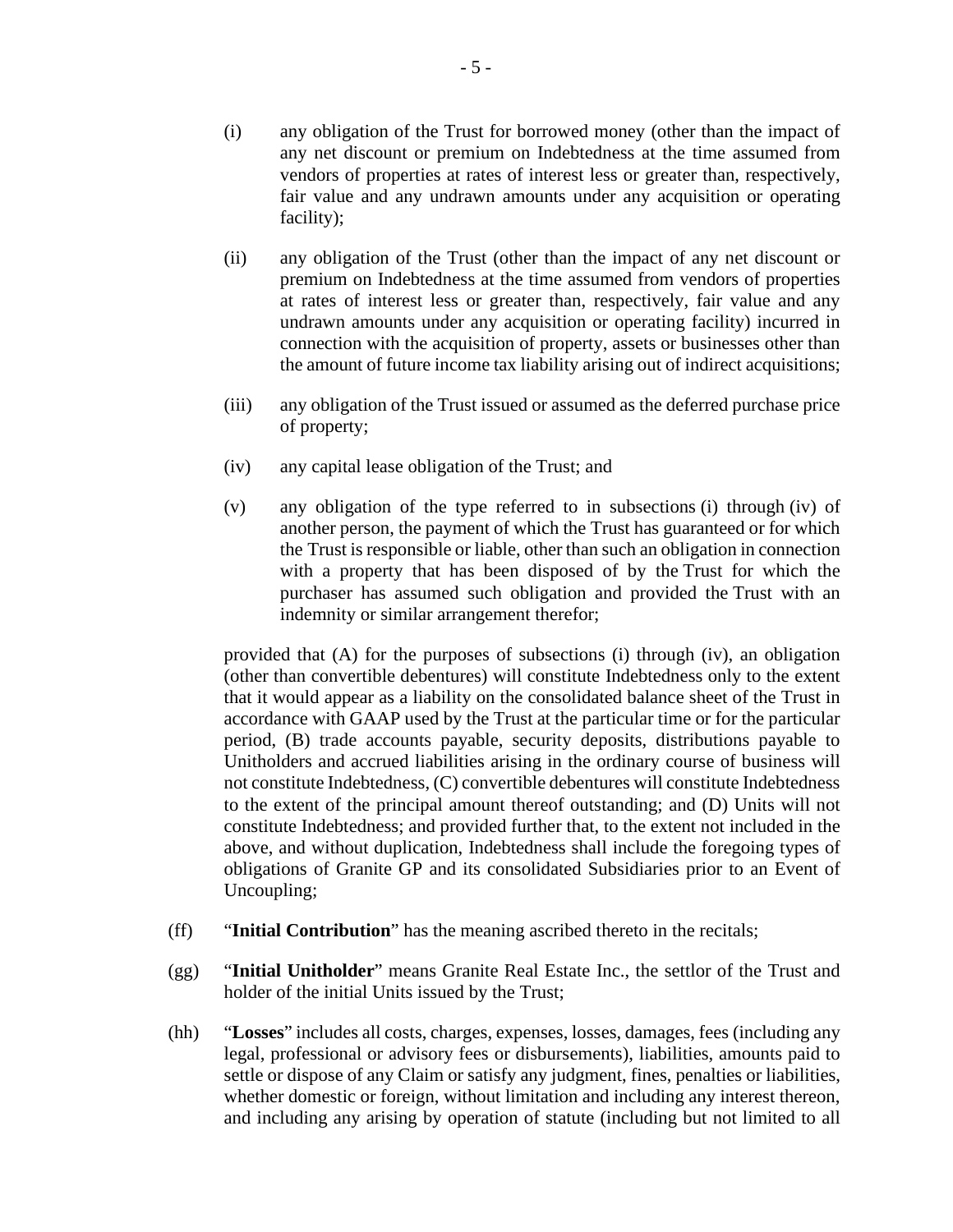statutory obligations to creditors, employees, suppliers, contractors, subcontractors and any governmental authority), and whether incurred alone or jointly with others, including any amounts which the Trustee may suffer, sustain, incur or be required to pay as a result of, or in connection with the investigation, defence, settlement or appeal of or preparation for any Claim or in connection with any action to establish a right to indemnification under this Declaration of Trust, including all costs, charges and expenses incidental thereto, including for travel, lodging and accommodation;

- (ii) "**Mortgage**" means any mortgage, charge, hypothec, bond, debenture, note or other evidence of indebtedness, in each case which is directly or indirectly secured by real property;
- (jj) "**Net Realized Capital Gains of the Trust**" for any year means the amount, if any, by which the amount of the capital gains of the Trust for the year exceeds the aggregate of (i) the amount of any capital losses of the Trust for the year and (ii) the amount of any net capital losses of the Trust carried forward from a previous year to the extent not previously deducted from realized capital gains of the Trust;
- (kk) "**Non-Resident Beneficiaries**" has the meaning ascribed thereto in Section 5.10;
- (ll) "**Notice Units**" means, in relation to a notice of dissent, the Units in respect of which dissent is being exercised under the notice of dissent;
- (mm) "**Offeree**", in respect of an Acquisition Offer, means a Unitholder to whom the Acquisition Offer is made;
- (nn) "**Original Declaration of Trust**" has the meaning ascribed thereto in the recitals;
- (oo) "**Payout Value**" means,
	- (i) in the case of a dissent in respect of a resolution referred to in Section 15.01, the fair value that the Notice Units had immediately before the passing of the resolution;
	- (ii) in the case of a dissent in respect of an arrangement approved by a court order that permits dissent, the fair value that the Notice Units had immediately before the passing of the resolution adopting the arrangement; or
	- (iii) in the case of a dissent in respect of a matter approved or authorized by any other court order that permits dissent, the fair value that the Notice Units had at the time specified by the court order,

excluding any appreciation or depreciation in anticipation of the action approved or authorized by the resolution or court order unless exclusion would be inequitable;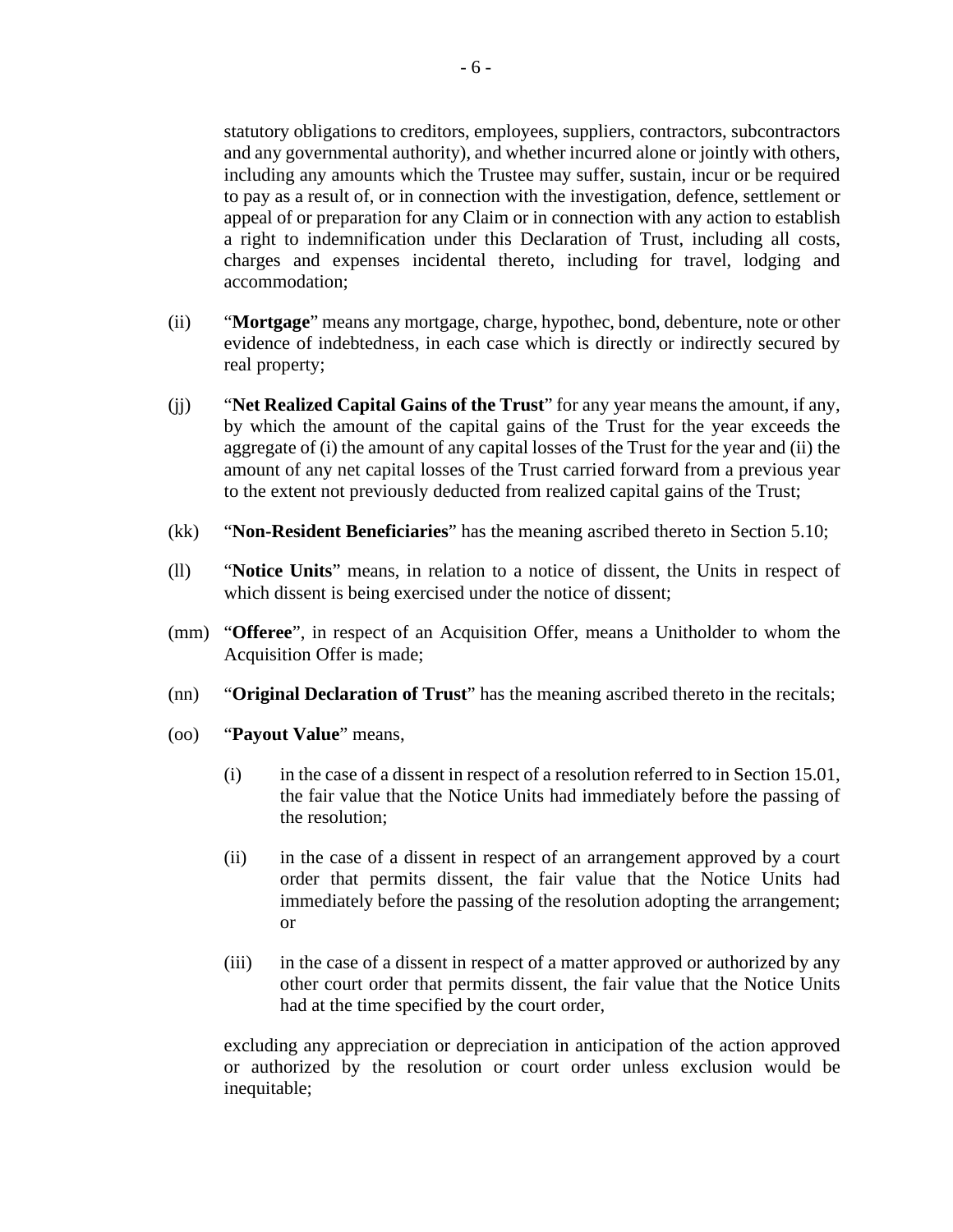- (pp) "**person**" is to be interpreted broadly and includes individuals, corporations, limited partnerships, general partnerships, joint stock companies, joint ventures, associations, companies, trusts, banks, trust companies, pension funds, land trusts, business trusts or other organizations, whether or not legal entities and governments and agencies and political subdivisions thereof;
- (qq) "**Record Date**" has the meaning ascribed thereto in Section 9.04(b)(ii);
- (rr) "**Redemption Assets**" has the meaning ascribed thereto in Section 10.05(a);
- (ss) "**Redemption Date**" has the meaning ascribed thereto in Section 10.02(b);
- (tt) "**Redemption Notice**" has the meaning ascribed thereto in Section 10.02(a)
- (uu) "**Redemption Price**" has the meaning ascribed thereto in Section 10.03(a);
- (vv) "**Redemption Right**" has the meaning ascribed thereto in Section 10.01;
- (ww) "**Register**" means the register which shall be established and maintained pursuant to Section 5.13;
- (xx) "**Resident Canadian**" means an individual who is resident in Canada for purposes of the Tax Act;
- (yy) "**Secretary**" shall mean the person holding such office from time to time in accordance with Section 2.12;
- (zz) "**Securities Transfer Act**" means the *Securities Transfer Act* (Ontario), as amended or restated or replaced from time to time;
- (aaa) "**SIFT Tax**" means the tax payable by a SIFT Trust pursuant to paragraph 122(1)(b) of the Tax Act or by a SIFT partnership pursuant to section 197 of the Tax Act;
- (bbb) "**SIFT Trust**" has the meaning given thereto in subsection 127.1(1) of the Tax Act;
- (ccc) "**Stapled Unit**" means one Unit and one Granite GP Common Share that are required to be transferred together in accordance with Section 5.09;
- (ddd) "**Subsidiary**" has the meaning ascribed thereto by Part 1 of National Instrument 45-106 – *Prospectus Exemptions*, on the date hereof, subject to the terms "person" and "issuer" used in such instrument being ascribed the same meaning as the term "person" herein;
- (eee) "**Tax Act**" means the *Income Tax Act* (Canada) and the regulations thereunder as the same may be amended from time to time;
- (fff) "**Transfer Agent**" shall mean each transfer agent and registrar of the Units or Stapled Units, as applicable, appointed by the Trustees pursuant to Section 5.13;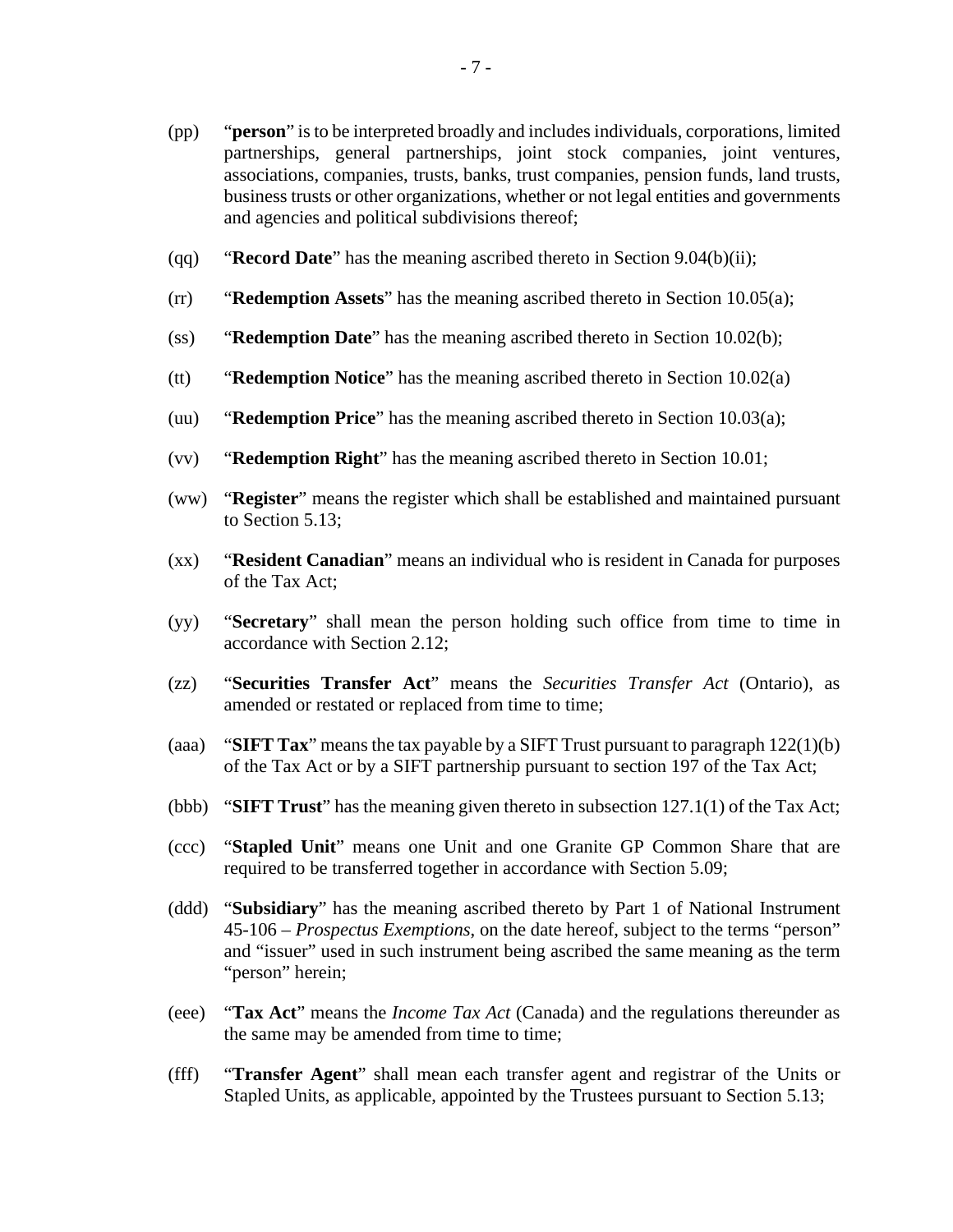- (ggg) "**Transfer Date**" has the meaning ascribed thereto in Section 10.05(b);
- (hhh) "**Trust**" means Granite Real Estate Investment Trust;
- (iii) "**Trust Liabilities**" has the meaning ascribed thereto in Section 14.04(a);
- (jjj) "**Trustees**" means, as at any particular time, the trustees holding office under this Declaration of Trust at such time, whether they are a signatory hereto or additional or successor trustees;
- (kkk) "**Trustees' Regulations**" means the regulations adopted by the Trustees pursuant to Section 3.03;
- (lll) "**Unit**" means a unit of interest in the Trust in accordance with the provisions hereof and includes a fraction of a Unit;
- (mmm)"**Unitholder**" or "**holder of Units**" means a person whose name appears on the Register as a holder of Units or, provided an Event of Uncoupling has not occurred, Stapled Units, and includes, for the purposes of ARTICLE XIV only, any person who is a beneficial holder of a Unit;
- (nnn) "**U.S.**" has the meaning ascribed thereto in the recitals;
- (ooo) "**U.S. Unitholder**" means any Unitholder that is (i) a citizen of or individual resident in the U.S. for U.S. federal income tax purposes; (ii) a corporation or other entity taxable as a corporation created or organized under the laws of the U.S. or any political subdivision thereof; (iii) an estate, the income of which is subject to U.S. federal income tax regardless of the source; or (iv) a trust, if a court within the U.S. is able to exercise primary supervision over the trust's administration and one or more U.S. persons have the authority to control all of its decisions; and
- (ppp) "**Withholding Tax**" has the meaning ascribed thereto in Section 9.04(b)(iii).

Section 1.02 Name.

- (a) The name of the Trust is "Granite Real Estate Investment Trust" in its English form and "Fiducie de placement immobilier Granite" in its French form. As far as practicable and except as otherwise provided in this Declaration of Trust, the Trustees shall conduct the activities of the Trust, hold property, execute all documents and take all legal proceedings under that name, in either its English form or its French form.
- (b) Should the Trustees determine that the use of the name Granite Real Estate Investment Trust or the name Fiducie de placement immobilier Granite is not practicable, legal or convenient, they may use such other designation or they may adopt such other name for the Trust as they deem appropriate and the Trust may hold property and conduct its activities under such other designation or name.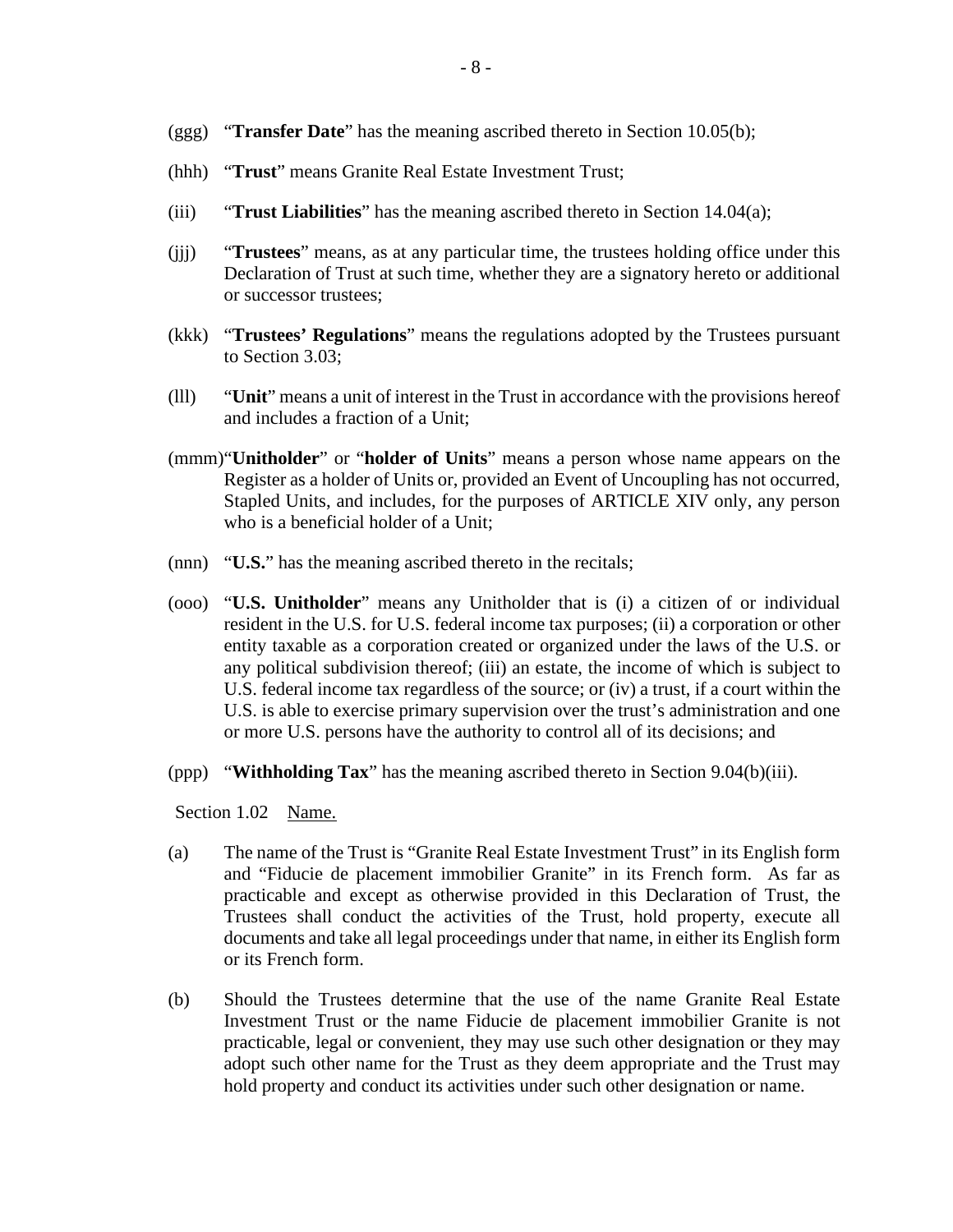Section 1.03 Office.

The principal office and centre of administration of the Trust shall be at 77 King Street West, Suite 4010, Toronto-Dominion Centre, Toronto, Ontario M5K 1H1 unless changed by the Trustees to another location. The Trust may have such other offices or places for the conduct of its activities as the Trustees may from time to time determine to be necessary or desirable.

Section 1.04 Nature of the Trust.

The Trust is an open-ended unincorporated investment trust. The Trust, the Units and the Trust's property shall be governed by the general law of trusts, except as such general law of trusts has been or is from time to time modified, altered or abridged for the Trust by:

- (a) applicable laws and regulations or other requirements imposed by applicable securities or other regulatory authorities; and
- (b) the terms, conditions and trusts set forth in this Declaration of Trust.

The Trust is not and is not intended to be, shall not be deemed to be, and shall not be treated as, a general partnership, limited partnership, syndicate, association, joint venture, company, corporation or joint stock company nor shall the Trustees or the Unitholders or any of them for any purpose be, or be deemed to be, treated in any way whatsoever as, liable or responsible hereunder as partners or joint venturers. None of the Trustees nor any officer or other employee of the Trust shall be, or be deemed to be, an agent of the Unitholders. The relationship of the Unitholders to the Trustees, to the Trust and to the property of the Trust shall be solely that of beneficiaries in accordance with this Declaration of Trust. Notwithstanding the foregoing, the Trust will elect to be treated as a partnership solely for U.S. federal income tax purposes.

#### Section 1.05 Rights of Unitholders.

The rights of each Unitholder to call for a distribution or division of assets, monies, funds, income and capital gains held, received or realized by the Trustees are limited to those contained herein and, except as provided herein, no Unitholder shall be entitled to call for any partition or division of the Trust's property or for a distribution of any particular asset forming part of the Trust's property or of any particular monies or funds received by the Trustees. The legal ownership of the property of the Trust and the right to conduct the activities and operations of the Trust are vested exclusively in the Trustees, and no Unitholder has or is deemed to have any right of ownership in any of the property of the Trust, except as a beneficiary of the Trust and as specifically provided herein. Except as specifically provided herein, no Unitholder shall be entitled to interfere with or give any direction to the Trustees with respect to the activities or operations of the Trust or in connection with the exercise of any powers or authorities conferred upon the Trustees under this Declaration of Trust. The Units shall be personal property and shall confer upon the holders thereof only the interest and rights specifically set forth in this Declaration of Trust.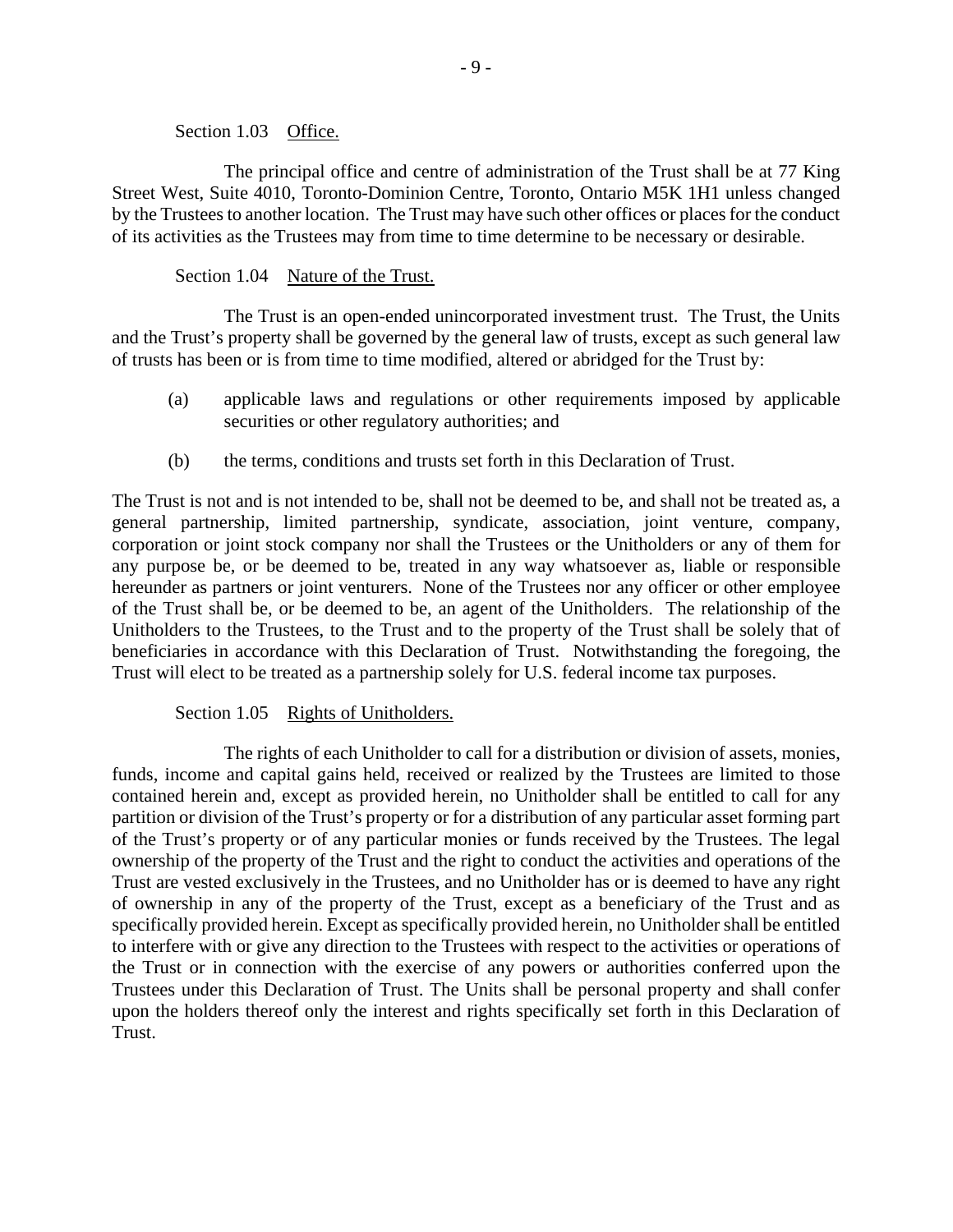### Section 1.06 Applications to Court

As the rights (including the right to apply to a court) and remedies set out in Section 3.09(k), Section 3.09(l), Section 6.01, Section 6.04, Section 15.01 and Section 15.02 of this Declaration of Trust are not statute-based, all references in this Declaration of Trust to Unitholder rights (or the rights of any other person) that may be enforced by the court or to remedies that may be granted by the court are subject to the court, in its discretion, accepting jurisdiction to consider and determine any proceeding commenced by an eligible Unitholder (or other eligible person as contemplated herein) applying to the court under such sections.

### Section 1.07 References to the Trust.

For greater certainty, where any reference is made in this Declaration of Trust to an act to be performed by the Trust or a right, power or obligation of the Trust, such reference shall be construed and applied for all purposes as if it referred to an act to be performed by, or a right, power or obligation of, the Trustees (or another person duly authorized by them) on behalf of the trust created hereby.

### **ARTICLE II TRUSTEES AND OFFICERS**

Section 2.01 Number.

- (a) The number of Trustees shall not be fewer than three nor more than fifteen.
- (b) The number of Trustees may be fixed within the limits provided by Section 2.01(a), from time to time, by resolution of the Trustees and increased or decreased within such limits, from time to time, by resolution of the Trustees.
- (c) If the number of Trustees fixed pursuant to Section 2.01(b) is increased, the Trustees may, notwithstanding Section 2.05, from time to time appoint one or more additional Trustees to fill such a vacancy, provided that the number of additional Trustees appointed under this Section 2.01(c) must not at any time exceed one-third of the number of the current Trustees who were elected or appointed as Trustees other than under this Section 2.01(c).

## Section 2.02 Term of Office.

- (a) The Trustees shall hold office for a term that will, subject to Section 2.03, Section 2.04(b), Section 2.06 and Section 2.07, expire at the conclusion of the next annual meeting of Unitholders or until their successors are elected or appointed, and shall be eligible for election or re-election.
- (b) Trustees shall be elected by Unitholders at each annual meeting of Unitholders and may be elected by Unitholders at special meetings of Unitholders, in each case for a term that will, subject to Section 2.03, Section 2.04(b), Section 2.06 and Section 2.07, expire at the conclusion of the next annual meeting of Unitholders or until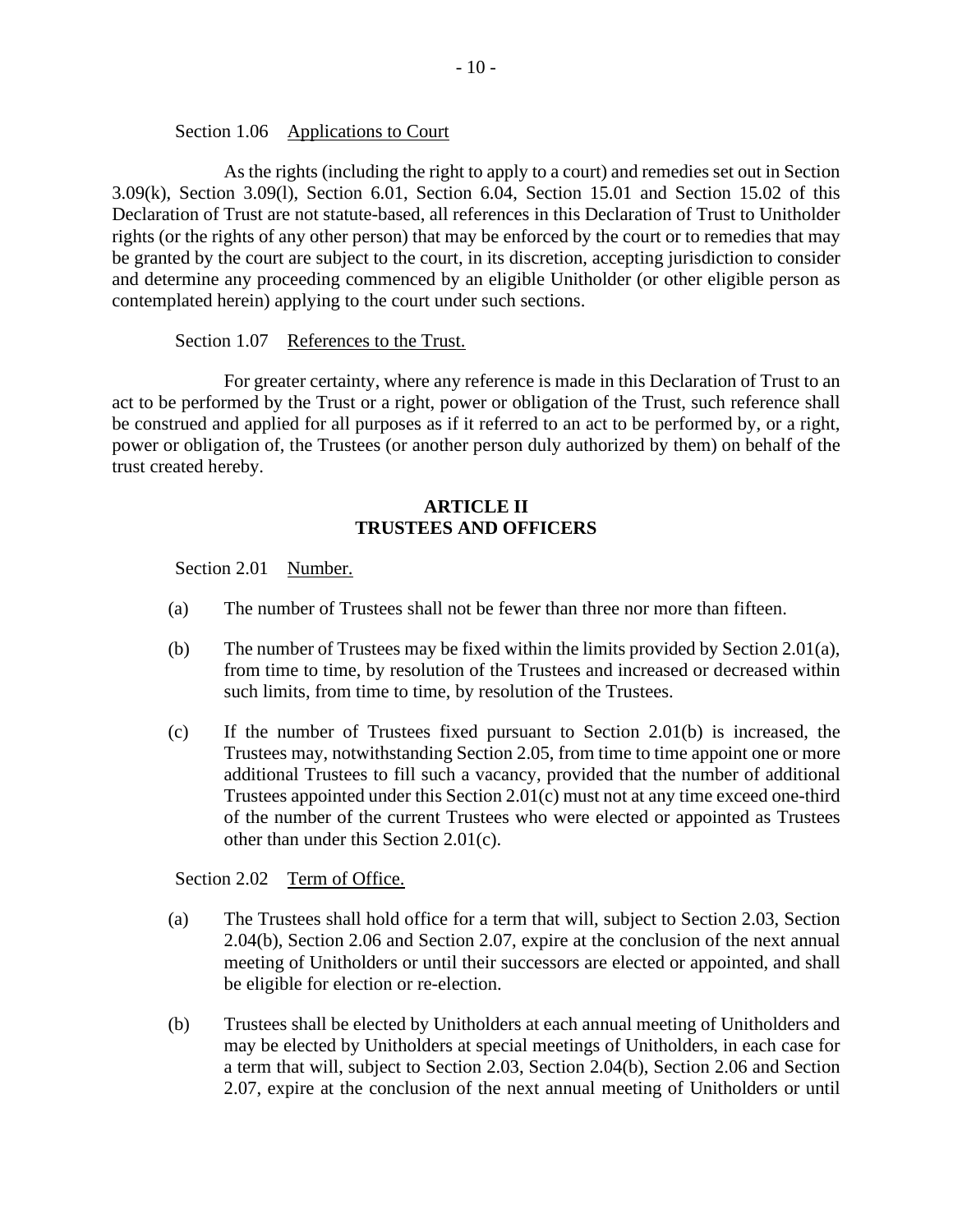such Trustee's successor is elected or appointed, and shall be eligible for reelection.

(c) Each Trustee appointed between meetings of Unitholders or to fill a vacancy, including in accordance with Section 2.01(c) or Section 2.08(a), shall be appointed for a term that will, subject to Section 2.03, Section 2.04(b), Section 2.06 and Section 2.07, expire at the conclusion of the next annual meeting of Unitholders or until such Trustee's successor is elected or appointed, and shall be eligible for election or re-election.

## Section 2.03 Oualifications of Trustees.

- (a) The following persons are disqualified from being a Trustee of the Trust: (i) a person who is not an individual; (ii) a person under the age of 18 years; (iii) a person found by a court, in Canada or elsewhere, to be incapable of managing their own affairs; (iv) an undischarged bankrupt; and (v) a person convicted, in Canada or elsewhere, of an offence in connection with the promotion, formation or management of a corporation or unincorporated business, or of an offence involving fraud unless (A) a court orders otherwise, (B) five years have elapsed since the last to occur of (1) the expiration of the period set for suspension of the passing of sentence without a sentence having been passed, (2) the imposition of a fine, (3) the conclusion of the term of any imprisonment, and (4) the conclusion of the term of any probation imposed, or (C) a pardon was granted or issued under the *Criminal Records Act* (Canada).
- (b) Any Trustee may be a Unitholder or may be an Annuitant, but shall not be required to hold Units unless the Trustees so determine otherwise from time to time.

## Section 2.04 Residency of Trustees.

- (a) A majority of the Trustees must be Resident Canadians.
- (b) If at any time a majority of the Trustees are not Resident Canadians because of the resignation, removal, death or change in circumstance of any Trustee who was a Resident Canadian, or there are no Trustees who are Resident Canadians, the Trustee or Trustees who are not Resident Canadians shall, immediately before that time, be deemed to have resigned and shall cease to be Trustees with effect from the time of such deemed resignation.
- (c) Any Trustee who is a Resident Canadian who proposes to become not a Resident Canadian shall so notify the other Trustees as soon as reasonably practicable.

## Section 2.05 Election of Trustees.

Subject to Section 2.01(c), Section 2.02(a) and Section 2.08(a), the election of the Trustees shall be by the vote of Unitholders. An individual who is elected or appointed to hold office as a Trustee (other than an individual who is serving as a Trustee immediately prior to such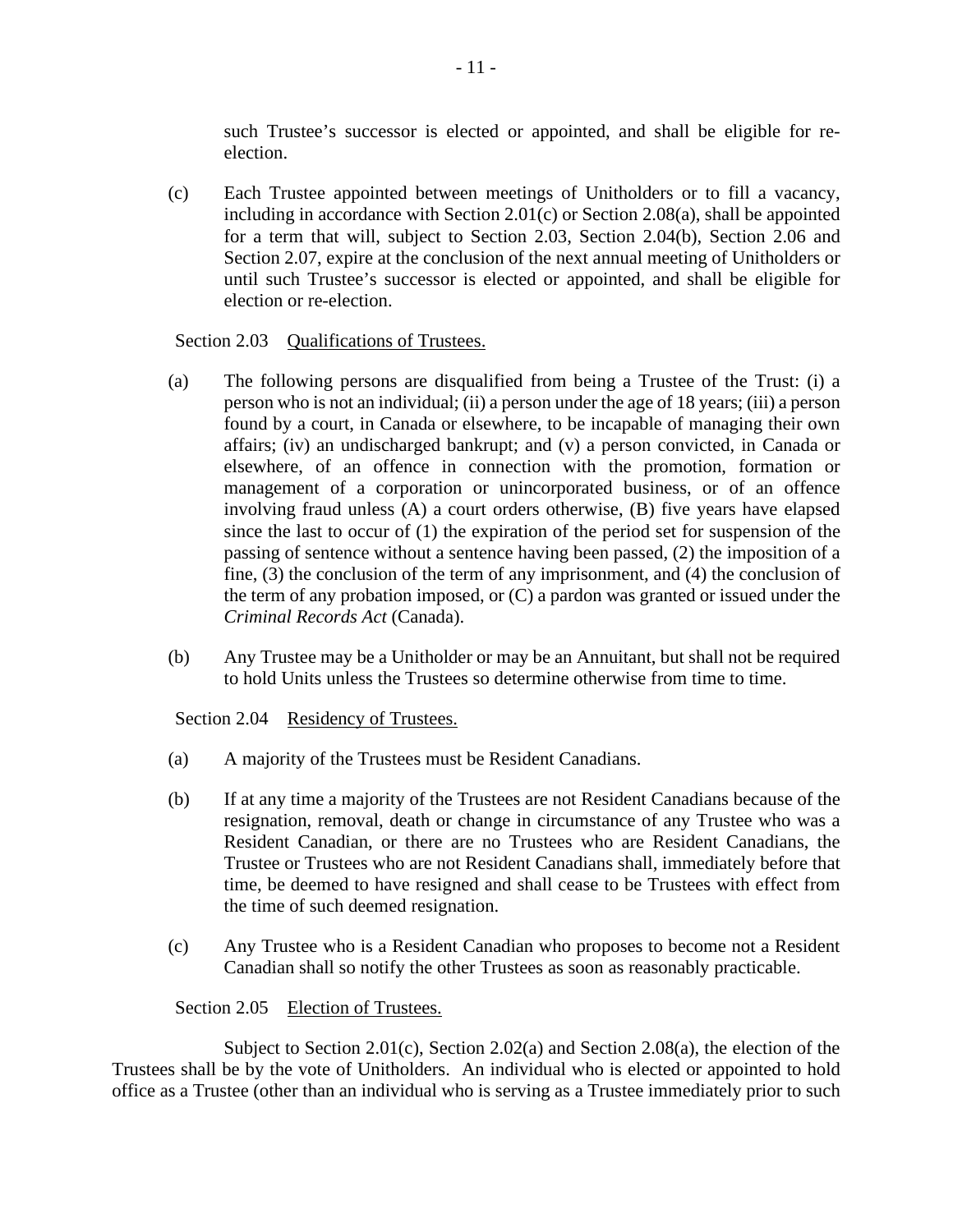appointment or election) is not a Trustee and is deemed not to have been elected or appointed to hold office as a Trustee unless:

- (a) they were present at the meeting when the election or appointment took place and they did not refuse, at the meeting, to hold office as a Trustee; or
- (b) they were not present at the meeting when the election or appointment took place and (i) they consented in writing to the Trust before or after the election or appointment to hold office as a Trustee, or (ii) they performed functions of, or realized benefits exclusively available to, a Trustee after they knew or ought to have known of their election or appointment as a Trustee.

### Section 2.06 Failure to Elect or Appoint Trustees.

If: (a) the Trust fails to hold an annual meeting of Unitholders, and all the Unitholders who are entitled to vote at an annual meeting of Unitholders fail to pass the unanimous resolution contemplated by Section 6.01(b), on or before the date by which the annual meeting of Unitholders is required to be held under Section 6.01(a); or (b) the Unitholders fail, at the annual meeting of Unitholders or in the unanimous resolution contemplated by Section 6.01(b), to elect or appoint any Trustees, then each Trustee then in office continues to hold office until the earlier of the date on which their successor is elected or appointed and the date on which they otherwise ceases to hold office under this Declaration of Trust.

#### Section 2.07 Resignation, Removal and Death of Trustees.

A Trustee may resign at any time by notice in writing provided to the Trust or a lawyer for the Trust. Such resignation shall take effect on the date such notice is given or at any later time specified in the notice. A Trustee may be removed at any time (a) with or without cause by a majority of the votes cast at a meeting of Unitholders or (b) by the other Trustees if the Trustee is convicted of an indictable offence, or if the Trustee ceases to be qualified to act as a Trustee of the Trust, in accordance with Section 2.03, and does not promptly resign. This Declaration of Trust may not be amended to require a greater number of votes of Unitholders to remove a Trustee unless all Unitholders consent by a unanimous written resolution. Any removal of a Trustee shall take effect immediately following the aforesaid vote or resolution and any Trustee so removed shall be so notified by the Secretary or another officer of the Trust forthwith following such removal. Upon the resignation or removal of any Trustee, or the Trustee otherwise ceasing to be a Trustee, the individual shall (i) cease to have the rights, privileges and powers of a Trustee hereunder, (ii) execute and deliver such documents as the remaining Trustees shall reasonably require for the conveyance of any Trust property held in their name, (iii) account to the remaining Trustees, as they may require, for all property which they hold as Trustee and (iv) resign from all representative or other positions held by them on behalf of the Trust, including as a director or officer of any corporation in which the Trust owns any securities (directly or indirectly), upon which they shall thereupon be discharged of their obligations as Trustee. Upon the incapacity or death of any Trustee, their legal representative shall execute and deliver on their behalf such documents as the remaining Trustees may require as provided in this Section 2.07. In the event that a Trustee or their legal representatives, as applicable, are unable or unwilling to execute and deliver such required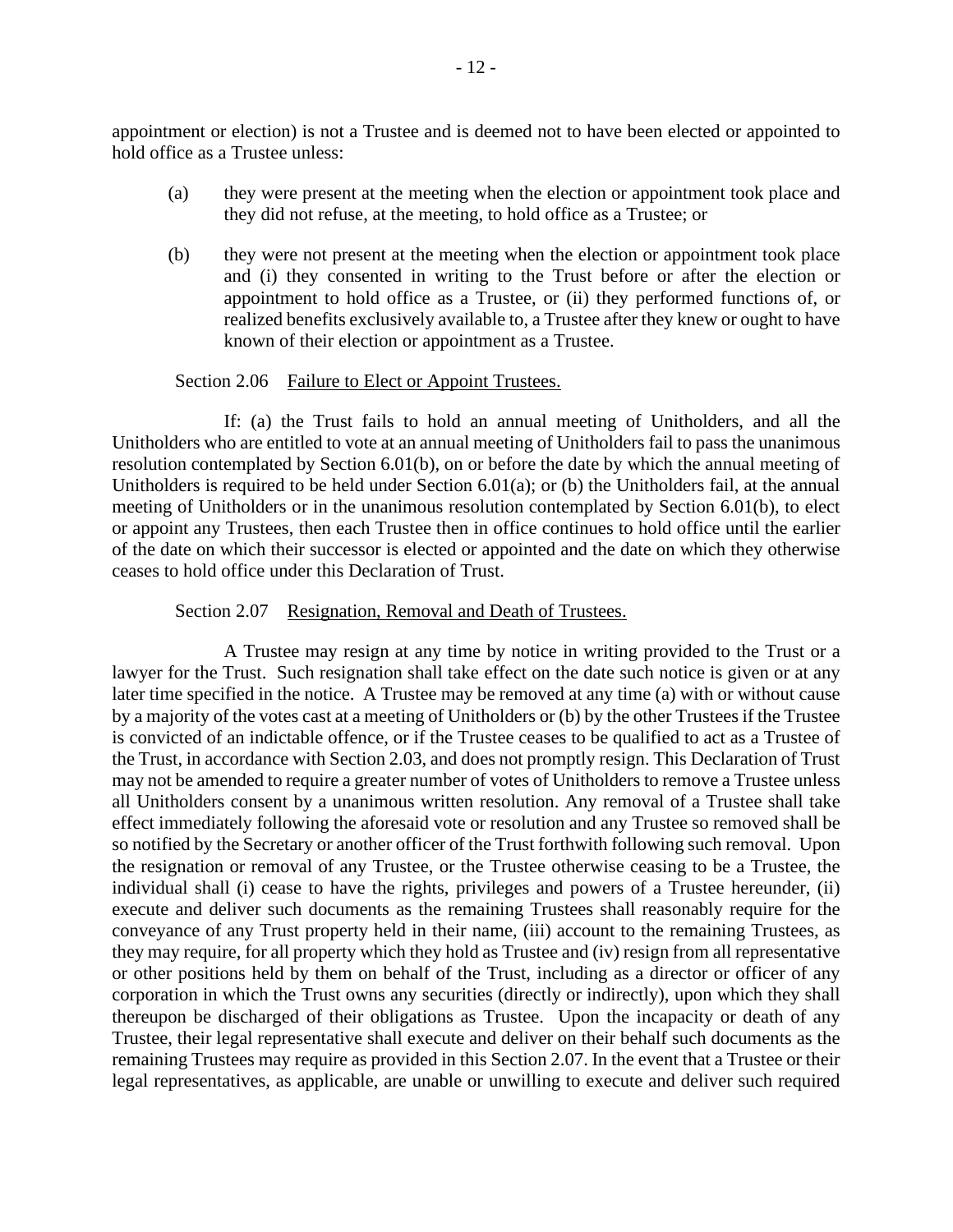documents, each of the remaining Trustees is hereby appointed as the attorney of such Trustee for the purpose of executing and delivering such required documents.

### Section 2.08 Vacancies.

- (a) The resignation, deemed resignation, removal or death of a Trustee, or failure of the Unitholders to elect some, but not all, of the number of Trustees required by Section 2.01(b), shall cause a vacancy to occur and a majority of the Trustees continuing in office may fill such a vacancy; provided that if such vacancy arises as a result of removal of a Trustee by the Unitholders, such vacancy may be filled by the Unitholders electing a replacement Trustee at the meeting at which the Trustee is removed.
- (b) Until vacancies resulting from the resignation, deemed resignation, removal or death of a Trustee are filled, pursuant to Section 2.05, Section 2.08(a) or otherwise in accordance with this Declaration of Trust, the remaining Trustee or Trustees (even if less than a quorum) may exercise the powers of the Trustees hereunder.
- (c) The disqualification, resignation, deemed resignation, removal or death of a Trustee shall not operate to annul this Declaration of Trust.
- (d) If at any time the number of Trustees is less than the number required by Section 2.01(b) and the remaining Trustee or Trustees fail or are unable to act in accordance with Section 2.01(c) and/or Section 2.08(a) to appoint one or more additional Trustees or if, upon the deemed resignation of one or more Trustees there would be no Trustees, then the Trustees then in office shall promptly call a special meeting of Unitholders to fill the vacancies (and conduct such other business, if any, that may be dealt with at that meeting) and, if they fail to call a meeting or if there are no Trustees then in office, the meeting may be called by any Unitholder.

## Section 2.09 Subsequent Trustees.

The right, title and interest of the Trustees in and to the property of the Trust shall vest automatically in all persons who may hereafter become Trustees upon their due election or appointment and qualification without any further act and they shall thereupon have all the rights, privileges, powers, obligations and immunities of Trustees hereunder. Such right, title and interest shall vest in the Trustees whether or not conveyancing documents have been executed and delivered pursuant to Section 2.07 or otherwise.

## Section 2.10 Compensation and Other Remuneration.

Trustees shall be entitled to receive, for their services as Trustees, such reasonable compensation as the Trustees may determine from time to time, as well as reimbursement of their reasonable expenses incurred in acting as a Trustee. Subject to Section 3.09, Trustees, either directly or indirectly, shall be entitled to receive remuneration for services rendered to the Trust in any other capacity, including services as an officer of the Trust, legal, accounting or other professional services or services as a broker, transfer agent or underwriter, whether performed by a Trustee or any Affiliate of a Trustee.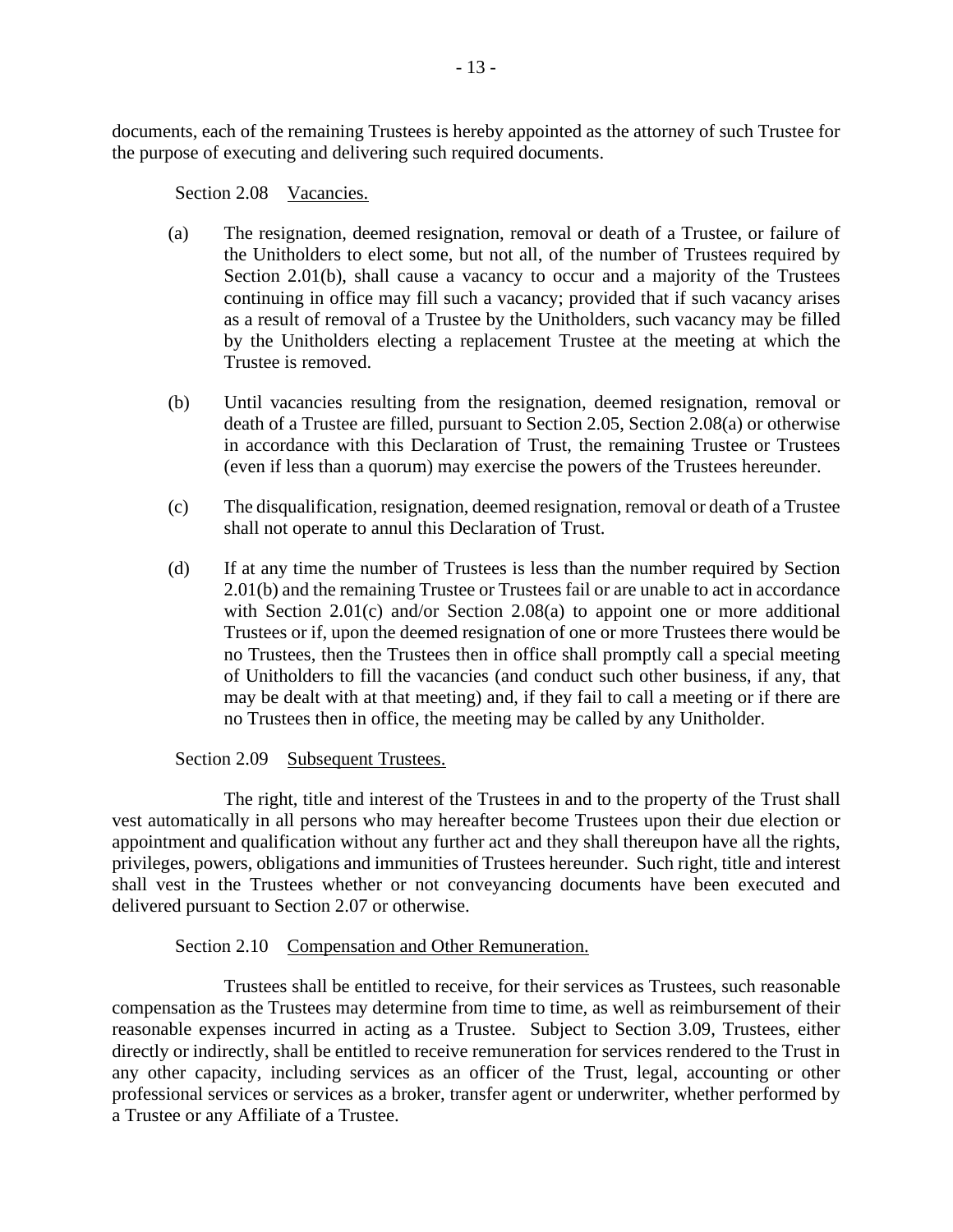Section 2.11 Chair of Trustees

The chair of Trustees (the "**Chair**") shall be appointed by and from among the Trustees.

Section 2.12 Officers of the Trust.

The Trust may have such officers as the Trustees may appoint from time to time. One person may hold two or more offices. Any officer of the Trust may, but need not, be a Trustee or a person who is a director, officer, employee or securityholder of Granite GP, Granite LP or any of their respective Affiliates. Officers of the Trust shall be appointed and discharged, and have their remuneration determined, by the Trustees.

### **ARTICLE III CONCERNING TRUSTEES AND OFFICERS**

#### Section 3.01 General Powers of Trustees.

The Trustees, subject only to the specific limitations contained in this Declaration of Trust, including Section 4.01, Section 4.02 and Section 6.08, shall have, without further or other authorization, action or consent and free from any control or direction on the part of the Unitholders, full, absolute and exclusive power, control and authority over the assets of the Trust and over the activities and operations of the Trust to the same extent as if the Trustees were the sole and absolute legal and beneficial owners of such assets in their own right, to do all such acts and things as in their sole judgment and discretion are necessary or incidental to, or desirable for, the carrying out of any of the purposes of the Trust or the conducting of the activities and operations of the Trust. In construing the provisions of this Declaration of Trust, there shall be a presumption in favour of the power and authority having been granted to the Trustees. The enumeration of any specific power or authority herein shall not be construed as limiting the general powers or authority or any other specified power or authority conferred herein on the Trustees. Except as specifically required by law, the Trustees shall, in carrying out investment activities, not be in any way restricted by the provisions of the laws of any jurisdiction limiting or purporting to limit investments which may be made by trustees.

Section 3.02 Specific Powers and Authorities of Trustees.

Subject only to the express limitations contained in this Declaration of Trust including Section 4.01, Section 4.02 and Section 6.08, and in addition to any powers and authorities conferred by this Declaration of Trust or which the Trustees may have by virtue of any present or future statute or rule of law, and without limiting the generality of Section 3.01, the Trustees, without any authorization, action or consent by the Unitholders, shall have and may exercise, on behalf of the Trust or otherwise, at any time and from time to time the following powers and authorities which may or may not be exercised by them, in their sole judgment and discretion and in such manner and upon such terms and conditions as they may from time to time deem proper:

(a) To retain, invest and re-invest the capital or other funds of the Trust in real or personal property of any kind, including securities issued by other persons, all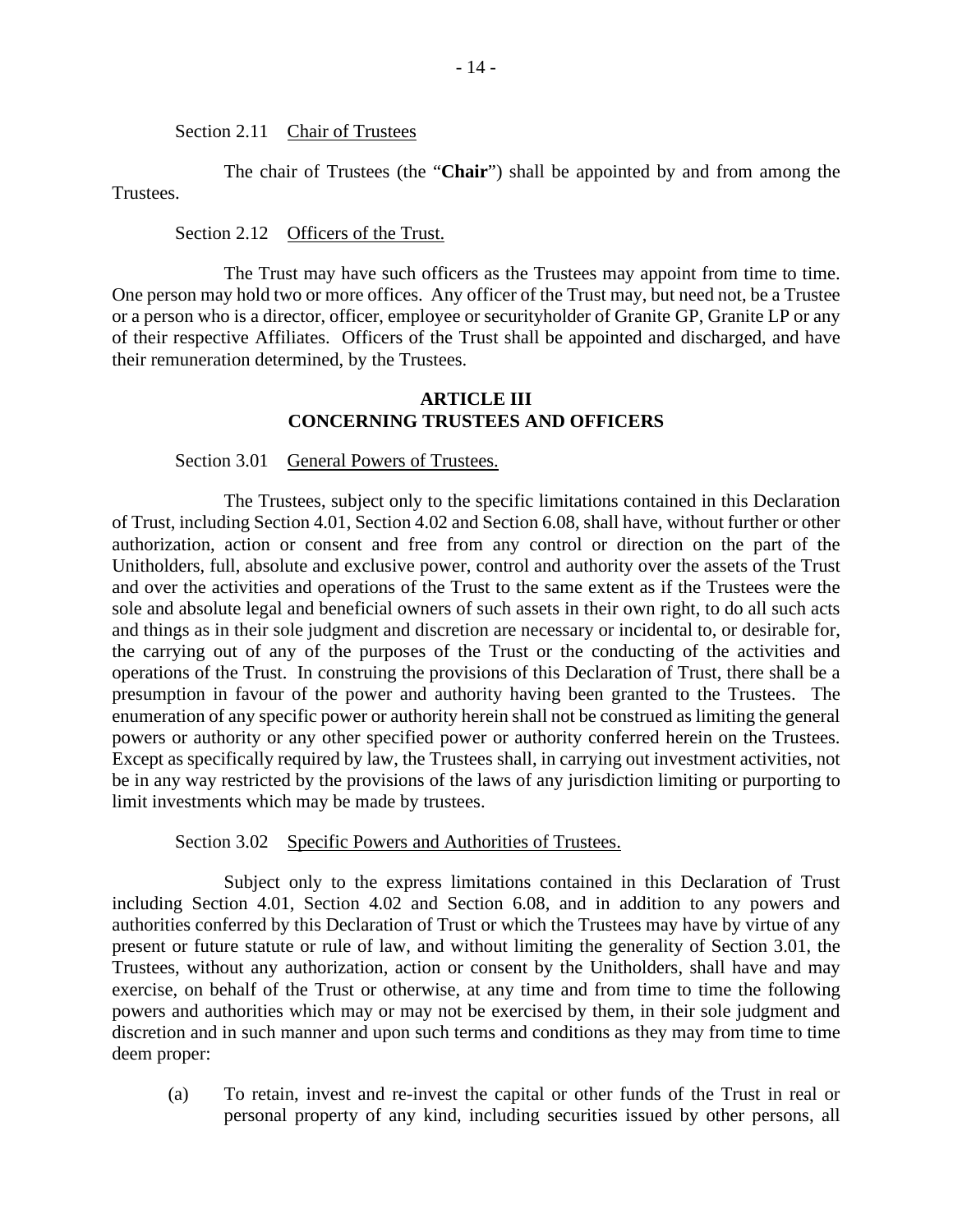without regard to whether any such properties are authorized by law for the investment of trust funds, and to possess and exercise all the rights, powers and privileges appertaining to the ownership of the property of the Trust and to increase the capital of the Trust at any time by the issuance of additional Units for such consideration as they deem appropriate.

- (b) For such consideration as they deem proper, to invest in, purchase or otherwise acquire for cash or other property or through the issuance of Units or through the issuance of notes, debentures, bonds or other obligations or securities of the Trust and hold for investment the entire or any participating interest in notes, debentures, bonds or other obligations which are secured by any Mortgages. In connection with any such investment, purchase or acquisition, the Trustees shall have the power to acquire a share of rents, lease payments or other gross income from or a share of the profits from or a share in the equity or ownership of real property.
- (c) To sell, rent, lease, hire, exchange, release, partition, assign, Mortgage, pledge, hypothecate, grant security interests in, encumber, negotiate, convey, transfer or otherwise dispose of any or all of the property of the Trust by deeds, trust deeds, assignments, bills of sale, transfers, leases, Mortgages, financing statements, security agreements and other instruments for any of such purposes.
- (d) To enter into leases, contracts, obligations and other agreements for a term extending beyond the term of office of the Trustees and beyond the possible termination of the Trust or for a lesser term, and perform the obligations of the Trust thereunder.
- (e) Without limit as to amount, to issue any type of debt securities or convertible debt securities and to borrow money or incur any other form of indebtedness for the purpose of carrying out the purposes, activities and operations of the Trust and to draw, make, execute and issue promissory notes and other negotiable and nonnegotiable instruments or securities and evidences of indebtedness.
- (f) To guarantee, indemnify or act as surety with respect to payment or performance of obligations of other persons, to the extent, in the opinion of the Trustees, necessary or incidental to or desirable for the carrying out of any of the purposes of the Trust or conducting the activities and operations of the Trust.
- (g) To lend money or other property of the Trust, on a secured or unsecured basis.
- (h) To incur and pay out of the property of the Trust any charges or expenses and disburse any funds of the Trust, which charges, expenses or disbursements are, in the opinion of the Trustees, necessary or incidental to or desirable for the carrying out of any of the purposes of the Trust or conducting the activities and operations of the Trust including taxes or other governmental levies, charges and assessments of whatever kind or nature, imposed upon or against the Trustees in connection with the Trust or the property of the Trust or upon or against the property of the Trust or any part thereof.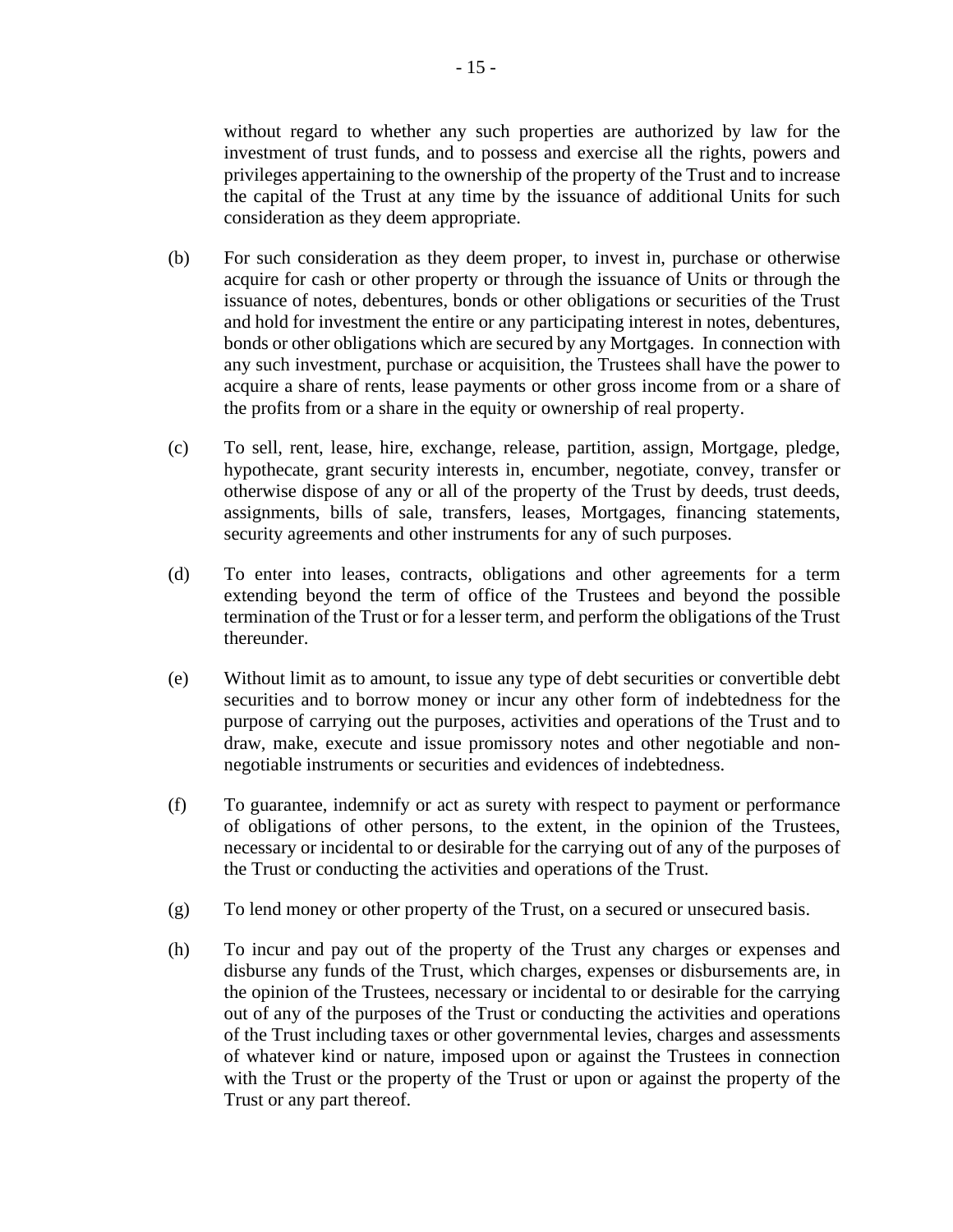- (i) To deposit funds or other property of the Trust in banks, trust companies and other depositories, whether or not such deposits will earn interest, the same to be subject to withdrawal on such terms and in such manner and by such person or persons (including any one or more Trustees, officers, agents or representatives) as the Trustees may determine.
- (j) To possess and exercise all the rights, powers and privileges appertaining to the ownership of or interest in all or any Mortgages or securities issued or created by, or interest in, any person, forming part of the assets of the Trust, to the same extent that an individual might and, without limiting the generality of the foregoing, to vote or give any consent, request or notice, or waive any notice, either in person or by proxy or power of attorney, with or without power of substitution, to one or more persons, which proxies and powers of attorney may be for meetings or action generally or for any particular meeting or action and may include the exercise of discretionary power.
- (k) To elect, appoint, engage or employ such officers for the Trust as the Trustees may determine, which officers may be removed or discharged at the discretion of the Trustees, such officers to have such powers and duties, and to serve such terms as may be prescribed by the Trustees or by the Trustees' Regulations.
- (l) To engage, appoint, employ or contract with any persons as agents, representatives, employees or independent contractors or otherwise (including, without limitation, real estate advisors, investment advisors, registrars, underwriters, accountants, lawyers, real estate agents, property managers, appraisers, brokers, architects, engineers, construction managers, general contractors or otherwise) in one or more capacities, and to pay compensation from the Trust for services in as many capacities as such persons may be so engaged or employed.
- (m) Except as prohibited by law or this Declaration of Trust, to delegate any of the powers and duties of the Trustees (including, without limitation, the power of delegation) to any one or more Trustees, agents, representatives, officers, employees, independent contractors of the Trust or other persons without regard to whether such power, authority or duty is normally granted or delegated by Trustees.
- (n) To collect, sue for and receive sums of money coming due to the Trust, and to engage in, intervene in, prosecute, join, defend, compromise, abandon or adjust, by arbitration or otherwise, any actions, suits, proceedings, disputes, claims, demands or other litigation relating to the Trust, the assets of the Trust or the Trust's activities and operations, to enter into agreements therefor whether or not any suit is commenced or claim accrued or asserted and to enter into agreements regarding the arbitration, adjudication or settlement thereof.
- (o) To renew, modify, release, compromise, extend, consolidate or cancel, in whole or in part, any obligation to or of the Trust.
- (p) To purchase and pay for, out of the assets of the Trust, insurance contracts and policies insuring the assets of the Trust against any and all risks and insuring the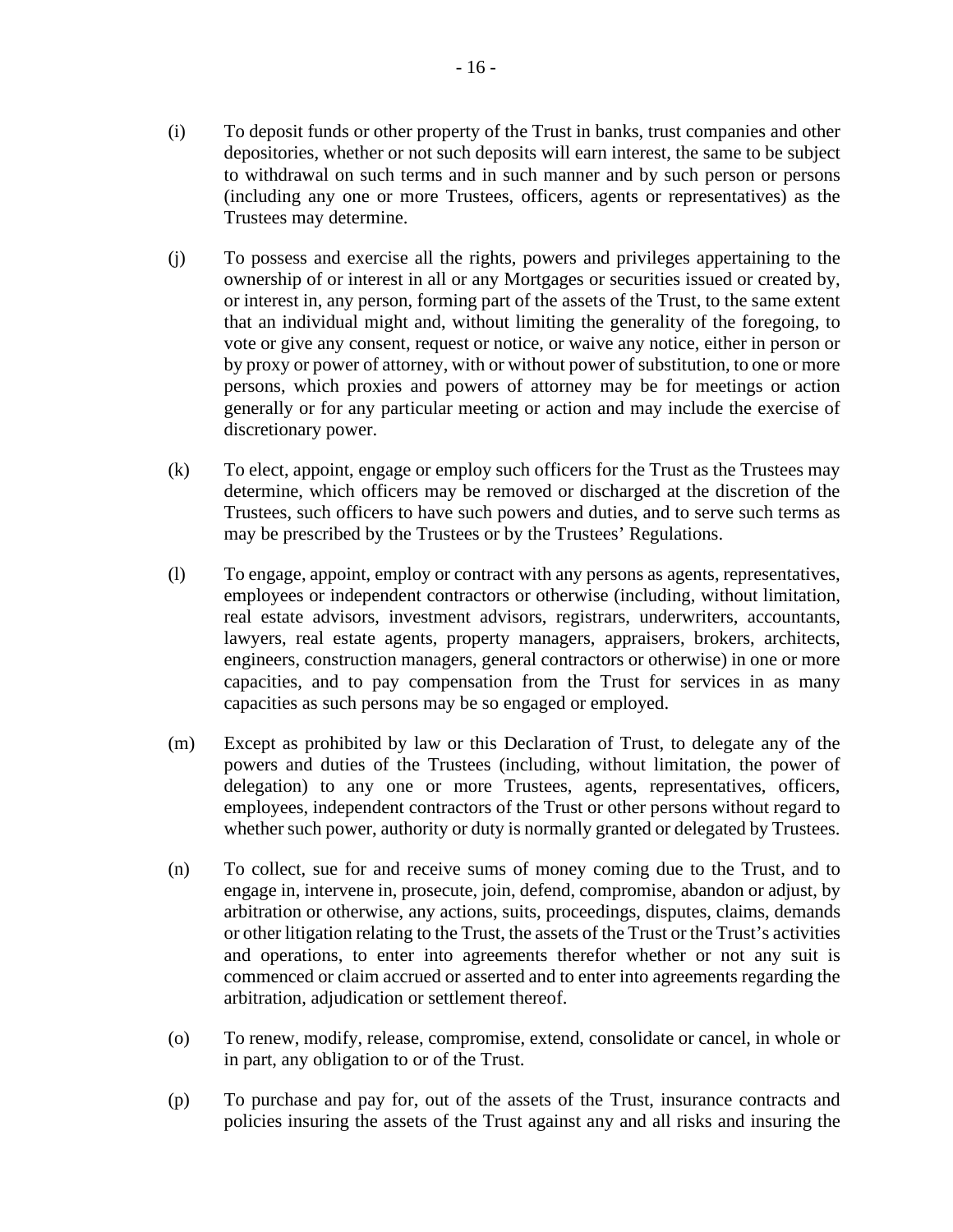Trust and/or any or all of the Trustees, the Unitholders or officers of the Trust against any and all claims and liabilities of any nature asserted by any person arising by reason of any action alleged to have been taken or omitted by the Trust or by the Trustees, the Unitholders or the officers of the Trust.

- (q) To cause legal title to any of the assets of the Trust to be held by and/or in the name of the Trustees, or by and/or in the name of the Trust or one or more of the Trustees or any other person, on such terms, in such manner with such powers in such person as the Trustees may determine and with or without disclosure that the Trust or Trustees are interested therein provided, however, that should legal title to any of the assets of the Trust be held by and/or in the name of any person or persons other than the Trust, the Trustees shall require such person or persons to execute a declaration of trust or other instrument acknowledging that legal title to such assets is held in trust for the benefit of the Trust.
- (r) To determine conclusively the allocation to capital, income or other appropriate accounts for all receipts, expenses, disbursements and property of the Trust.
- (s) To prepare, execute and file the Trust's income tax returns and pay all taxes or assessments, of whatever kind or nature, whether within or outside Canada, imposed upon or against the Trustees in connection with the property, undertaking or income of the Trust, or imposed upon or against the Trust's property, undertaking or income, or any part thereof, and to settle or compromise disputed tax liabilities and for the foregoing purposes to make such returns, take such deductions, and make such designations, elections and determinations in respect of net income or Net Realized Capital Gains of the Trust distributed to Unitholders in the year and any other matter as shall be permitted under the Tax Act (provided that to the extent necessary the Trustees will seek the advice of the Trust's legal counsel or the Trust's auditors), and do all such other acts and things as may be deemed by the Trustees in their sole discretion to be necessary, desirable or convenient.
- (t) To prepare, sign and file or cause to be prepared, signed and filed any prospectus, offering memorandum or similar document, and any amendment thereto and all agreements contemplated therein or ancillary thereto or relating to or resulting from any offerings of the Units (including in the form of Stapled Units) or other securities issued or held by the Trust or a Unitholder and to pay the costs thereof and related thereto out of the property of the Trust whether or not such offering is or was of direct benefit to the Trust or those persons (if any) who were Unitholders immediately prior to such offering.
- (u) To make or cause to be made application for the listing on, or delisting from, any stock exchange of Stapled Units and any Units or other securities of the Trust, and to do all things which in the opinion of the Trustees may be necessary or desirable to effect or maintain such listing or listings or to effect such delisting, as the case may be.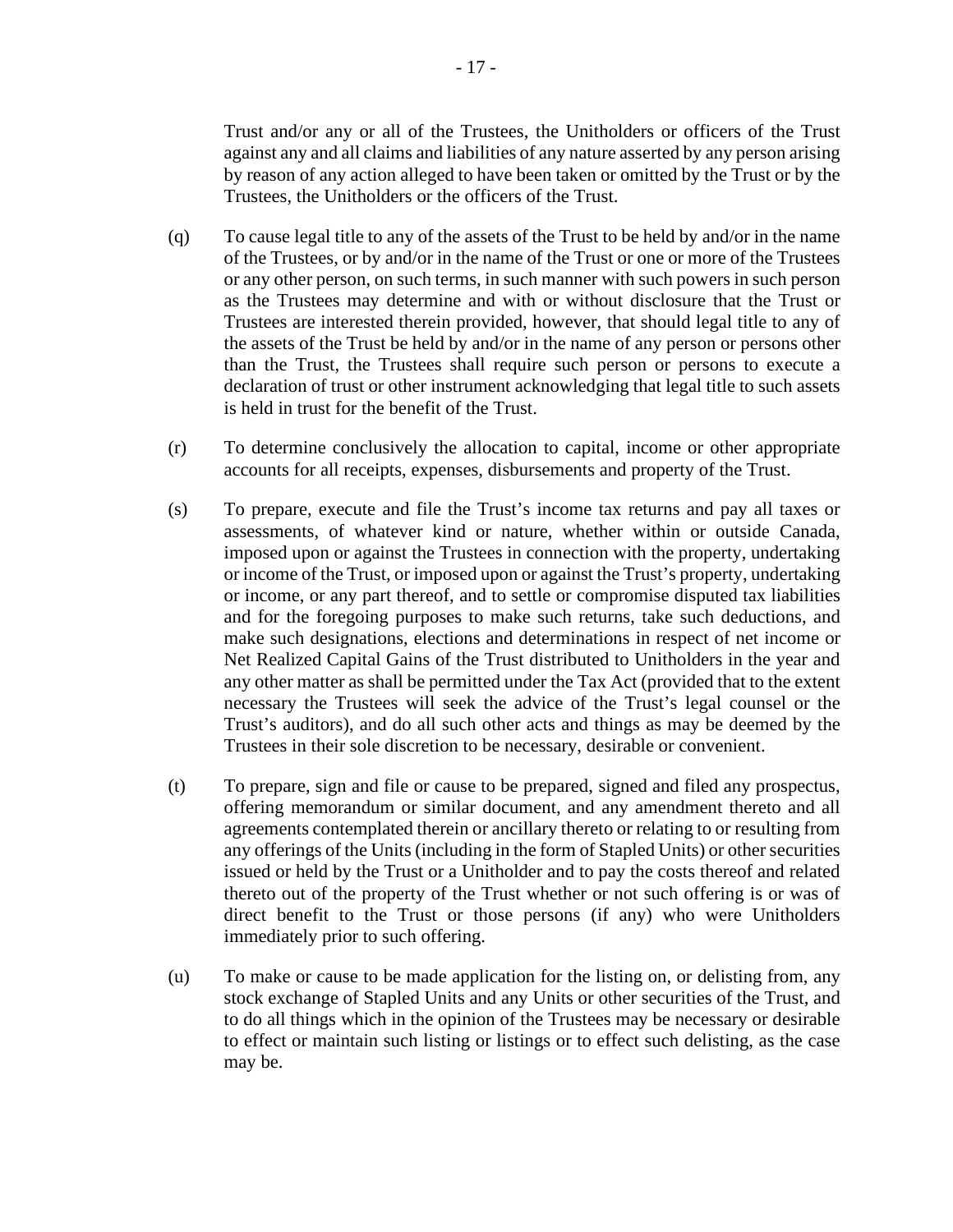- (w) In addition to the mandatory indemnification provided for in Section 14.01, to the extent permitted by law, to indemnify, or enter into agreements with respect to the indemnification of, the Trustees, officers of the Trust and other persons.
- (x) To determine conclusively the value of any or all of the property of the Trust from time to time and, in determining such value, to consider such information and advice as the Trustees, in their sole judgment, may deem material and reliable.
- (y) To do all such acts and things and to exercise such powers which are delegated to the Trustees by any person who co-owns real property with the Trust.
- (z) To do all such other acts and things as are incidental to the foregoing, and to exercise all powers which are necessary or useful to carry on the activities and operations of the Trust, to promote any of the purposes for which the Trust is formed and to carry out the provisions of this Declaration of Trust.

### Section 3.03 Further Powers of the Trustees.

The Trustees shall have the power to prescribe any form provided for or contemplated by this Declaration of Trust. The Trustees may make, adopt, amend, or repeal regulations containing provisions relating to the Trust, the conduct of its activities and operations, the rights or powers of the Trustees and the rights or powers of the Unitholders or officers, provided that such regulations shall not be inconsistent with law or with this Declaration of Trust. The Trustees shall also be entitled to make any reasonable decisions, designations or determinations not contrary to this Declaration of Trust which they may determine are necessary or desirable in interpreting, applying or administering this Declaration of Trust or in administering, managing or operating the Trust. To the extent of any inconsistency between this Declaration of Trust and any regulation, decision, designation or determination made by the Trustees, this Declaration of Trust shall prevail and such regulation, decision, designation or determination shall be deemed to be modified to eliminate such inconsistency. Any regulations, decisions, designations or determinations made pursuant to this Section 3.03 shall be conclusive and binding upon all persons affected thereby.

## Section 3.04 Banking

The banking activities of the Trust, or any part thereof, including, but without restricting the generality of the foregoing, the operation of the Trust's accounts; the making, signing, drawing, accepting, endorsing, negotiation, lodging, depositing or transferring of any cheques, promissory notes, drafts, acceptances, bills of exchange and orders for the payment of money; the giving of receipts for orders relating to any property of the Trust; the execution of any agreement relating to any such banking activities and defining the rights and powers of the parties thereto; and the authorizing of any officer of such bank to do any act or thing on the Trust's behalf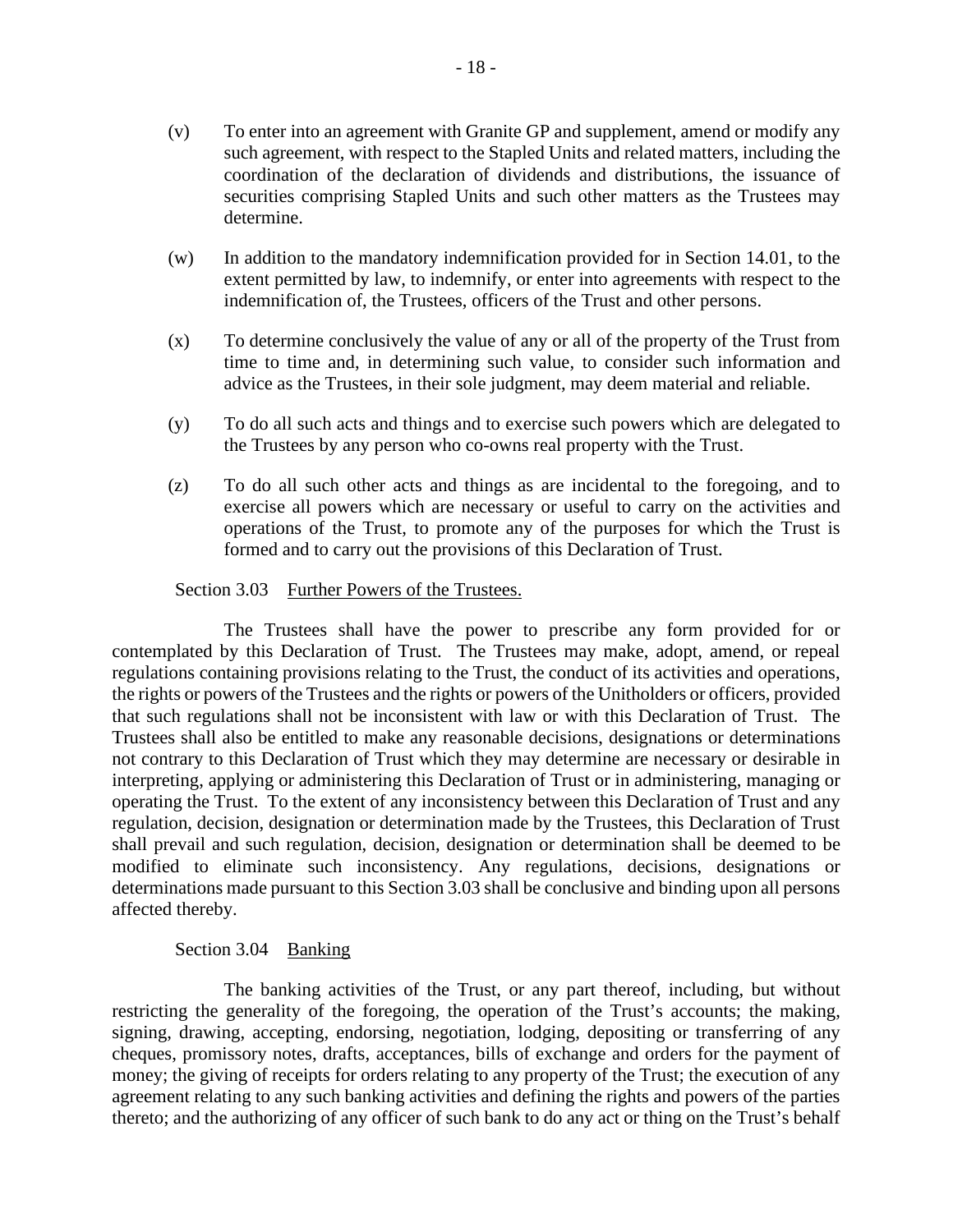to facilitate such banking activities, shall be transacted with such bank, trust company, or other firm or corporation carrying on a banking business as the Trustees may designate, appoint or authorize from time to time and shall be transacted on the Trust's behalf by one or more officers of the Trust as the Trustees may designate, appoint or authorize from time to time.

### Section 3.05 Conditions Precedent

The obligation of the Trustees to commence or continue any act, action, suit or proceeding or to represent the Trust in any action, suit or proceeding shall be conditional upon sufficient funds being available to the Trustees from the Trust's property to commence or continue such act, action, suit or proceeding or to represent the Trust in any action, suit or proceeding and an indemnity reasonably satisfactory to the Trustees to protect and hold harmless the Trustees against the costs, charges and expenses and liabilities to be incurred therein and any loss and damage they may suffer by reason thereof. None of the provisions contained in this Declaration of Trust shall require the Trustees to expend or risk their own funds or otherwise incur financial liability in the performance of their duties or in the exercise of any of their rights or powers unless they are given an indemnity and funding satisfactory to the Trustees, acting reasonably.

## Section 3.06 Standard of Care of Trustees.

The exclusive standard of care required of the Trustees in exercising their powers and carrying out their functions hereunder shall be that they exercise their powers and carry out their functions hereunder as Trustees honestly and in good faith with a view to the best interests of the Trust and the Unitholders and that in connection therewith they exercise the care, diligence and skill that a reasonably prudent individual would exercise in comparable circumstances. A Trustee shall not be liable in carrying out their duties under this Declaration of Trust except in cases where the Trustee fails to act honestly and in good faith with a view to the best interests of the Trust and Unitholders or to exercise the degree of care, diligence and skill that a reasonably prudent individual would exercise in comparable circumstances. The duties and standard of care of the Trustees provided as aforesaid are intended to be similar to, and not to be any greater than, those imposed on a director of a company governed by the BCBCA. Unless otherwise required by law, the Trustees shall not be required to give surety bond or security in any jurisdiction for the performance of any duties or obligations hereunder. The Trustees in their capacity as trustees of the Trust shall not be required to devote their entire time to the investments, business or activities of the Trust.

#### Section 3.07 Reliance Upon Trustees and Officers.

Any person dealing with the Trust in respect of any matters pertaining to the Trust, to the assets of the Trust and any right, title or interest therein or to securities of the Trust, shall be entitled to rely on a certificate or statutory declaration (including, without limiting the foregoing, a certificate or statutory declaration as to the passing of a resolution of the Trustees) executed by any Trustee or officer of the Trust or, without limiting the foregoing, such other person as may be authorized by the Trustees as to the capacity, power and authority of the Trustees or any other person to act for and on behalf and in the name of the Trust. No person dealing with the Trustees shall be bound to see to the application of any funds or property passing into the hands or control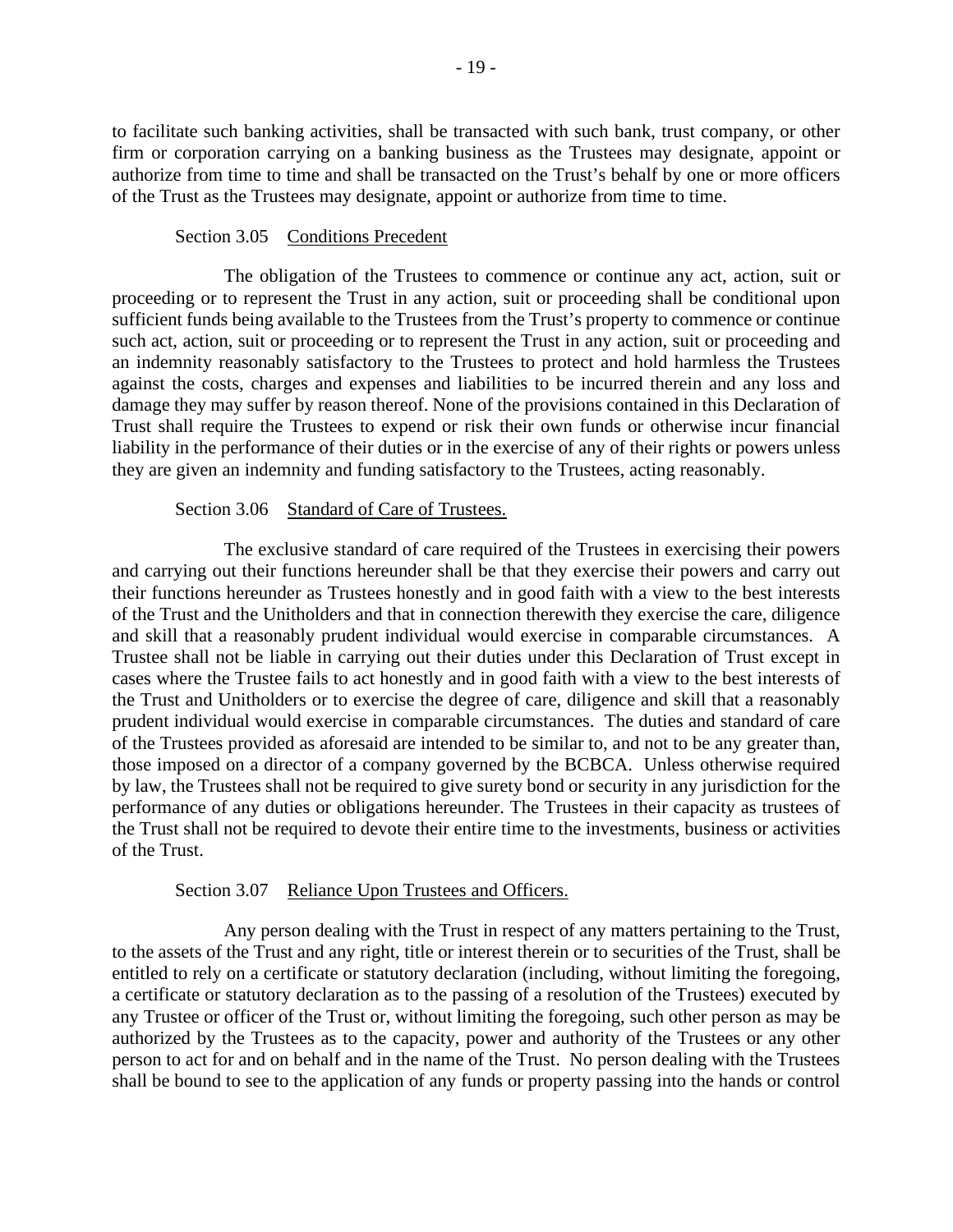of the Trustees. The receipt by or on behalf of the Trustees for monies or other consideration shall be binding upon the Trust.

### Section 3.08 Determinations of Trustees Binding.

All determinations of the Trustees which are made in good faith with respect to any matters relating to the Trust, including, without limiting the generality of the foregoing, whether any particular investment or disposition meets the requirements of this Declaration of Trust, shall be final and conclusive and shall be binding upon the Trust and all Unitholders (and, where the Unitholder is a Deferred Income Plan, registered pension fund or plan as defined in the Tax Act, or other similar fund or plan registered under the Tax Act, upon plan beneficiaries and plan holders past, present and future) and Units of the Trust shall be issued and sold on the condition and understanding that any and all such determinations shall be binding as aforesaid.

### Section 3.09 Conflict of Interest.

- (a) For the purposes of this Section 3.09, but subject to Section 3.09(b), Section 3.09(d) and Section 3.09(q), a Trustee or officer of the Trust holds a disclosable interest in a contract or transaction ( a "**Disclosable Interest**") if:
	- (i) the contract or transaction is material to the Trust;
	- (ii) the Trust has entered, or proposes to enter, into the contract or transaction; and
	- (iii) either of the following applies to the Trustee or officer of the Trust: (A) the Trustee or officer of the Trust has a material interest in the contract or transaction; or (B) the Trustee or officer of the Trust is a trustee, director or senior officer of, or has a material interest in, a person who has a material interest in the contract or transaction.
- (b) For the purposes of Section 3.09, a Trustee or officer of the Trust does not hold a Disclosable Interest in a contract or transaction if:
	- (i) the situation that would otherwise constitute a Disclosable Interest under Section 3.09(a) arose on or before the Effective Date;
	- (ii) both the Trust and the other party to the contract or transaction are wholly owned Subsidiaries of the same person;
	- (iii) the Trust is a wholly owned Subsidiary of the other party to the contract or transaction;
	- (iv) the other party to the contract or transaction is a wholly owned Subsidiary of the Trust; or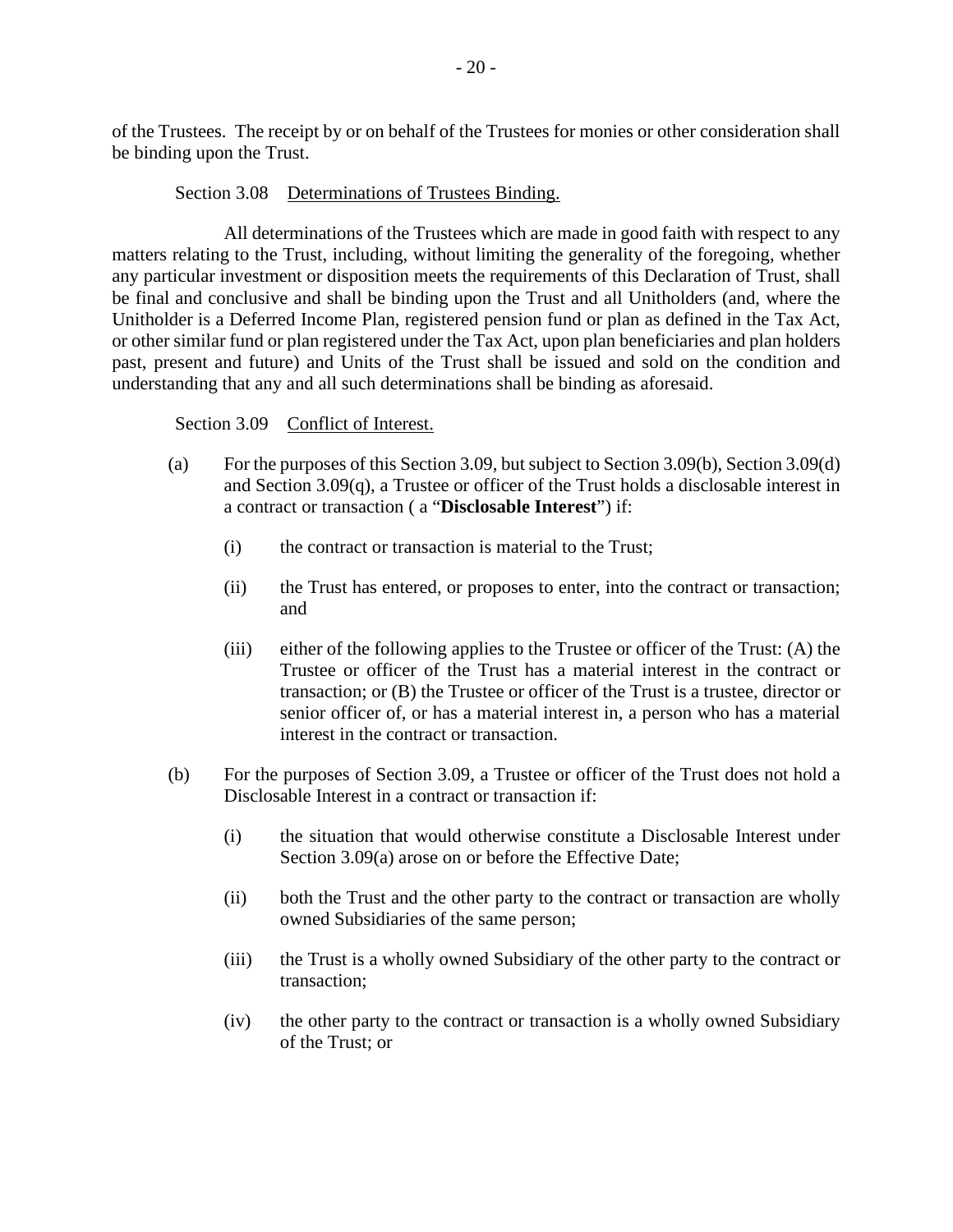- (v) the Trustee or officer of the Trust is the sole Unitholder of the Trust or the sole shareholder or unitholder, as applicable, of a person of which the Trust is a wholly owned Subsidiary.
- (c) In Section 3.09(b), "other party" means a person of which the Trustee or officer of the Trust is a director or senior officer or in which the Trustee or officer of the Trust has a material interest.
- (d) For the purposes of Section 3.09, a Trustee or officer of the Trust does not hold a Disclosable Interest in a contract or transaction merely because:
	- (i) the contract or transaction is an arrangement by way of security granted by the Trust for money loaned to, or obligations undertaken by, the Trustee or officer of the Trust, or a person in whom the Trustee or officer of the Trust has a material interest, for the benefit of the Trust or an Affiliate of the Trust;
	- (ii) the contract or transaction relates to an indemnity or insurance of one or more Trustees or officers of the Trust under this Declaration of Trust;
	- (iii) the contract or transaction relates to the remuneration of the Trustee or officer of the Trust in that person's capacity as a trustee, director, officer, employee or agent of the Trust or of an Affiliate of the Trust;
	- (iv) the contract or transaction relates to a loan to the Trust, and the Trustee or officer of the Trust, or a person in whom the Trustee or officer of the Trust has a material interest, is or is to be a guarantor of some or all of the loan; or
	- (v) the contract or transaction has been or will be made with or for the benefit of a person that is Affiliated with the Trust and the Trustee or officer of the Trust is also a trustee, director or officer of that person or an Affiliate of that person.
- (e) Subject to Section 3.09(f) and unless a court of competent jurisdiction orders otherwise under Section  $3.09(k)(i)$ , a Trustee or officer of the Trust is liable to account to the Trust for any profit that accrues to the Trustee or officer of the Trust under or as a result of a contract or transaction in which the Trustee or officer of the Trust holds a Disclosable Interest.
- (f) A Trustee or officer of the Trust is not liable to account for and may retain the profit referred to in Section 3.09(e) in any of the following circumstances:
	- (i) the contract or transaction is approved by the Trustees in accordance with Section 3.09(j), other than Section 3.09(j)(iii), after the nature and extent of the Disclosable Interest has been disclosed to the Trustees;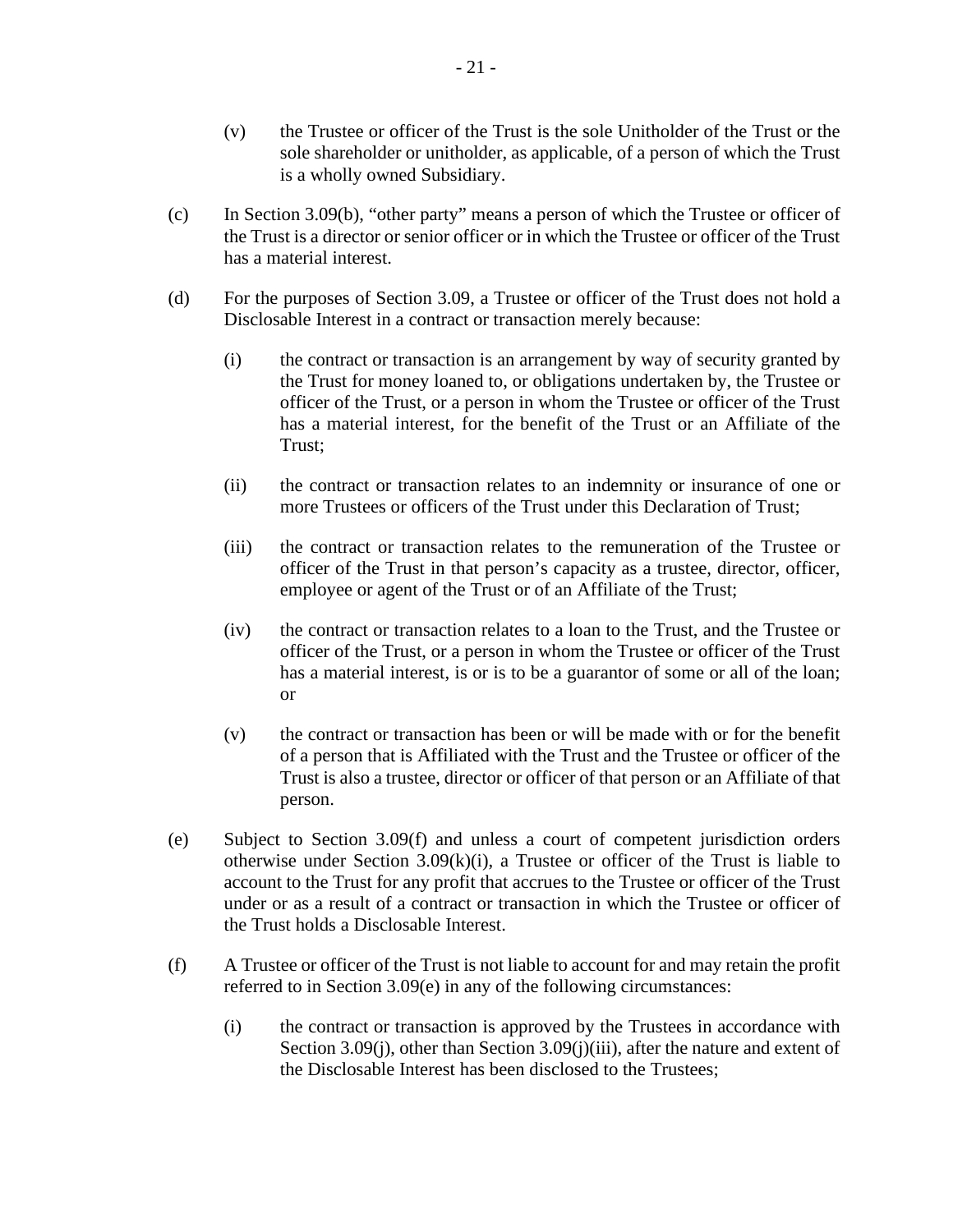- (ii) the contract or transaction is approved in accordance with Section 3.09(j), after the nature and extent of the Disclosable Interest has been disclosed to the Unitholders entitled to vote on that resolution;
- (iii) whether or not the contract or transaction is approved in accordance with Section 3.09(j), (A) the Trust entered into the contract or transaction before the Trustee or officer of the Trust became a trustee or officer of the Trust, (B) the Disclosable Interest is disclosed to the Trustees or the Unitholders, and (C) the Trustee or officer of the Trust does not participate in, and, in the case of a Trustee, does not vote as a Trustee on, any decision or resolution touching on the contract or transaction.
- (g) The disclosure referred to in Section 3.09(f)(i), Section 3.09(f)(ii) or Section 3.09(f)(iii) must be evidenced in a consent resolution, the minutes of a meeting or any other record deposited in the Trust's records office determined pursuant to Section 16.13.
- (h) A general statement in writing provided to the Trust by a Trustee or officer of the Trust is a sufficient disclosure of a Disclosable Interest for the purpose of this Section 3.09 in relation to any contract or transaction that the Trust has entered into or proposes to enter into with a person if the statement declares that the Trustee or officer of the Trust is a trustee, director or officer of, or has a material interest in, the person with whom the Trust has entered, or proposes to enter, into the contract or transaction.
- (i) In addition to the records that a Unitholder may inspect under Section 16.14, that Unitholder may, without charge, inspect:
	- (i) the portions of any minutes of meetings of Trustees, or of any consent resolutions of Trustees, that contain disclosures under this Section 3.09; and
	- (ii) the portions of any other records that contain those disclosures.
- (j)
- (i) A contract or transaction in respect of which disclosure has been made in accordance with this Section 3.09 may be approved by (A) the Trustees or (B) the affirmative vote of at least two-thirds of the votes cast at a meeting of Unitholders duly called and held.
- (ii) Subject to Section 3.09(j)(iii), a Trustee who has a Disclosable Interest in a contract or transaction is not entitled to vote on any Trustees' resolution referred to in Section 3.09(j)(i) to approve that contract or transaction.
- (iii) If all of the Trustees have a Disclosable Interest in a contract or transaction, any or all of those Trustees may vote on a Trustees' resolution to approve the contract or transaction.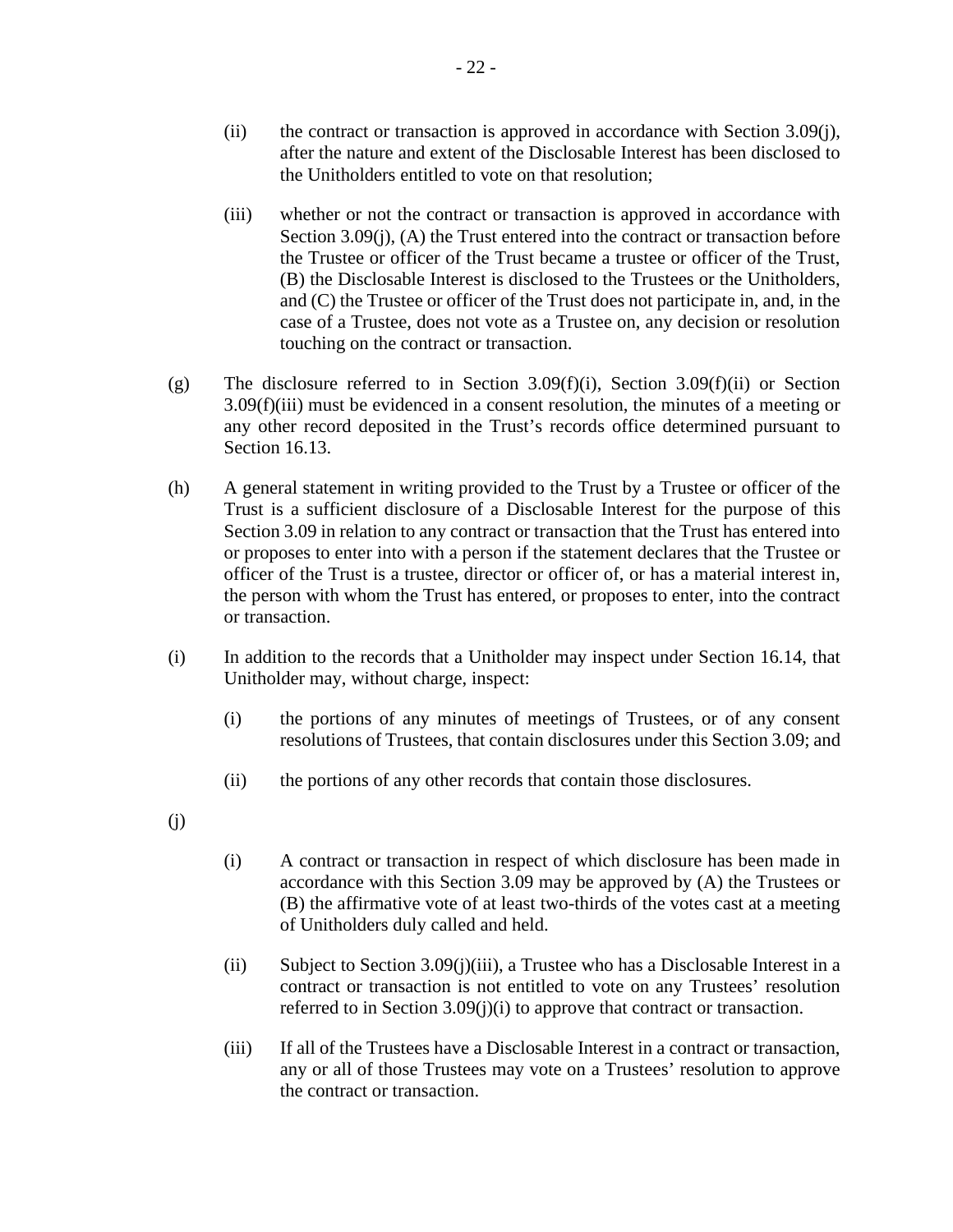- (iv) A Trustee who has a Disclosable Interest in a contract or transaction and who is present at the meeting of Trustees at which the contract or transaction is considered for approval may be counted in the quorum at the meeting whether or not the Trustee votes on any or all of the resolutions considered at the meeting.
- (k) The Trust or any Trustee, officer of the Trust, Unitholder or beneficial owner of Units may apply to a court of competent jurisdiction for, and, if the court determines that a contract or transaction in which a Trustee or officer of the Trust has a Disclosable Interest was fair and reasonable to the Trust, the court may make one or more of the following orders:
	- (i) an order that the Trustee or officer of the Trust is not liable to account for any profit that accrues to the Trustee or officer of the Trust under or as a result of the contract or transaction; or
	- (ii) any other order that the court considers appropriate.
- (l) Unless a contract or transaction in which a Trustee or officer of the Trust has a Disclosable Interest has been approved in accordance with Section 3.09(f), the Trust or any Trustee, officer of the Trust, Unitholder or beneficial owner of Units may apply to a court of competent jurisdiction for, and, if the court determines that the contract or transaction was not fair and reasonable to the Trust, the court may make one or more of the following orders:
	- (i) an order enjoining the Trust from entering into the proposed contract or transaction;
	- (ii) an order that the Trustee or officer of the Trust is liable to account for any profit that accrues to the Trustee or officer of the Trust under or as a result of the contract or transaction; or
	- (iii) any other order that the court considers appropriate.
- (m) A contract or transaction with the Trust is not invalid merely because:
	- (i) a Trustee or officer of the Trust has an interest, direct or indirect, in the contract or transaction;
	- (ii) a Trustee or officer of the Trust has not disclosed an interest they have in the contract or transaction; or
	- (iii) the Trustees or Unitholders have not approved the contract or transaction in which a Trustee or officer of the Trust has an interest.
- (n) Except as is provided in this Section 3.09, a Trustee or officer of the Trust has no obligation to: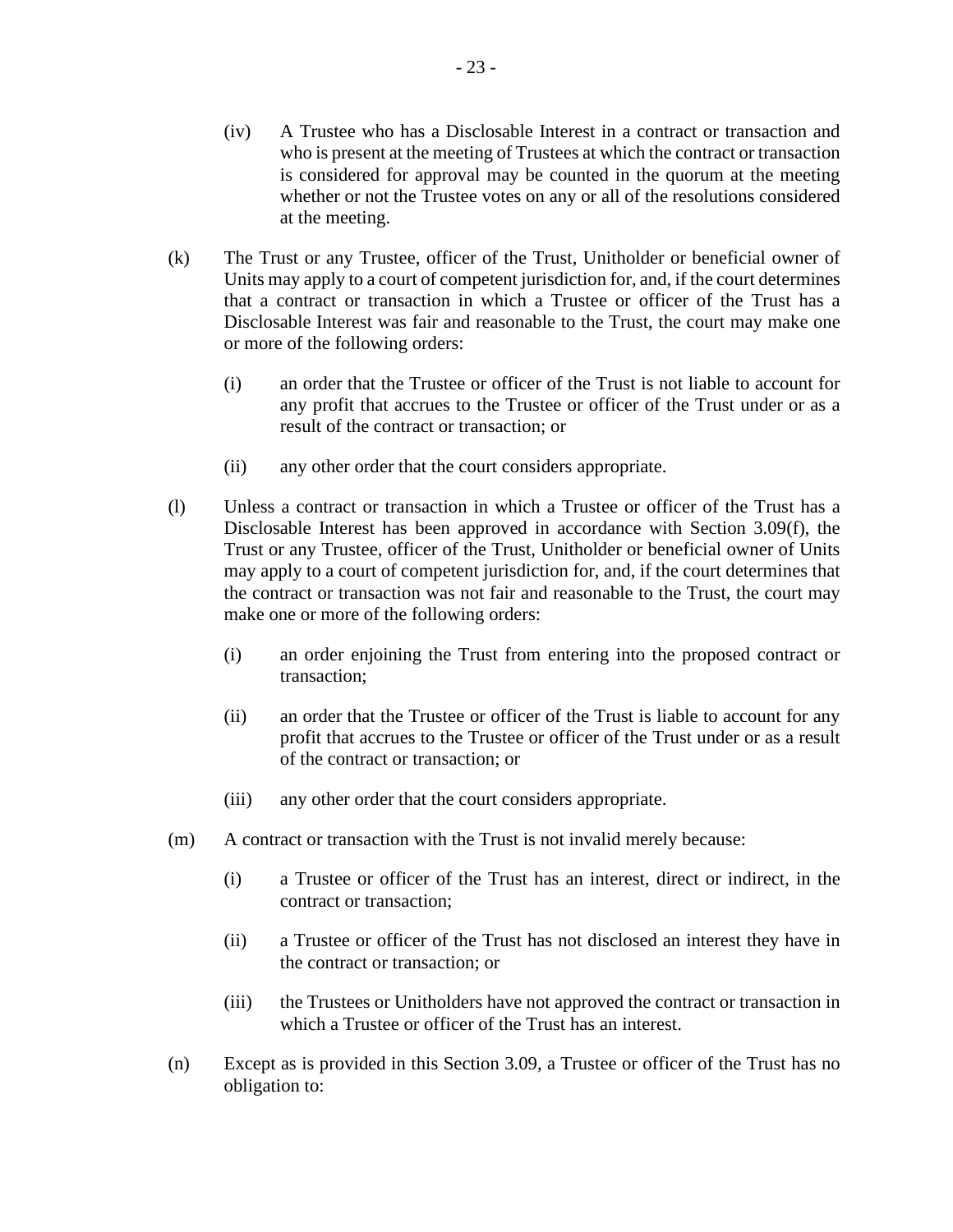- (i) disclose any direct or indirect interest that the Trustee or officer of the Trust has in a contract or transaction; or
- (ii) account for any profit that accrues to the Trustee or officer of the Trust under or as a result of a contract or transaction in which the Trustee or officer of the Trust has a Disclosable Interest.
- (o) If a Trustee or officer of the Trust holds any office or possesses any property, right or interest that could result, directly or indirectly, in the creation of a duty or interest that materially conflicts with that individual's duty or interest as a Trustee or officer of the Trust, the Trustee or officer of the Trust must disclose, in accordance with Section 3.09(p), the nature and extent of the conflict.
- (p) The disclosure required from a Trustee or officer of the Trust under Section 3.09(o):
	- (i) must be made to the Trustees promptly (i) after that individual becomes a Trustee or officer of the Trust, or (ii) if that individual is already a Trustee or officer of the Trust, after that individual begins to hold the office or possess the property, right or interest for which disclosure is required; and
	- (ii) must be evidenced in one of the ways referred to in Section  $3.09(g)$ .
- (q) Notwithstanding anything in this Section 3.09, prior to an Event of Uncoupling, no Trustee or officer of the Trust shall have a Disclosable Interest in a contract or transaction or proposed contract or transaction with the Trust solely by virtue of such person being a director or officer of Granite GP or Granite LP or any of their Affiliates.

## **ARTICLE IV INVESTMENT GUIDELINES AND OPERATING POLICIES**

Section 4.01 Investment Guidelines.

Notwithstanding any other provision hereof, the assets of the Trust may be invested only in accordance with the following guidelines:

- (a) the Trust will focus its activities primarily on acquiring, holding, developing, maintaining, improving, leasing, managing, repositioning, disposing or otherwise dealing with revenue producing real property;
- (b) notwithstanding anything else contained in this Declaration of Trust, the Trust shall not make or hold any investment, take any action or omit to take any action or permit a Subsidiary to make or hold any investment or take any action or omit to take any action that would result in:
	- (i) the Trust not qualifying as a "mutual fund trust" or "unit trust" both within the meaning of the Tax Act;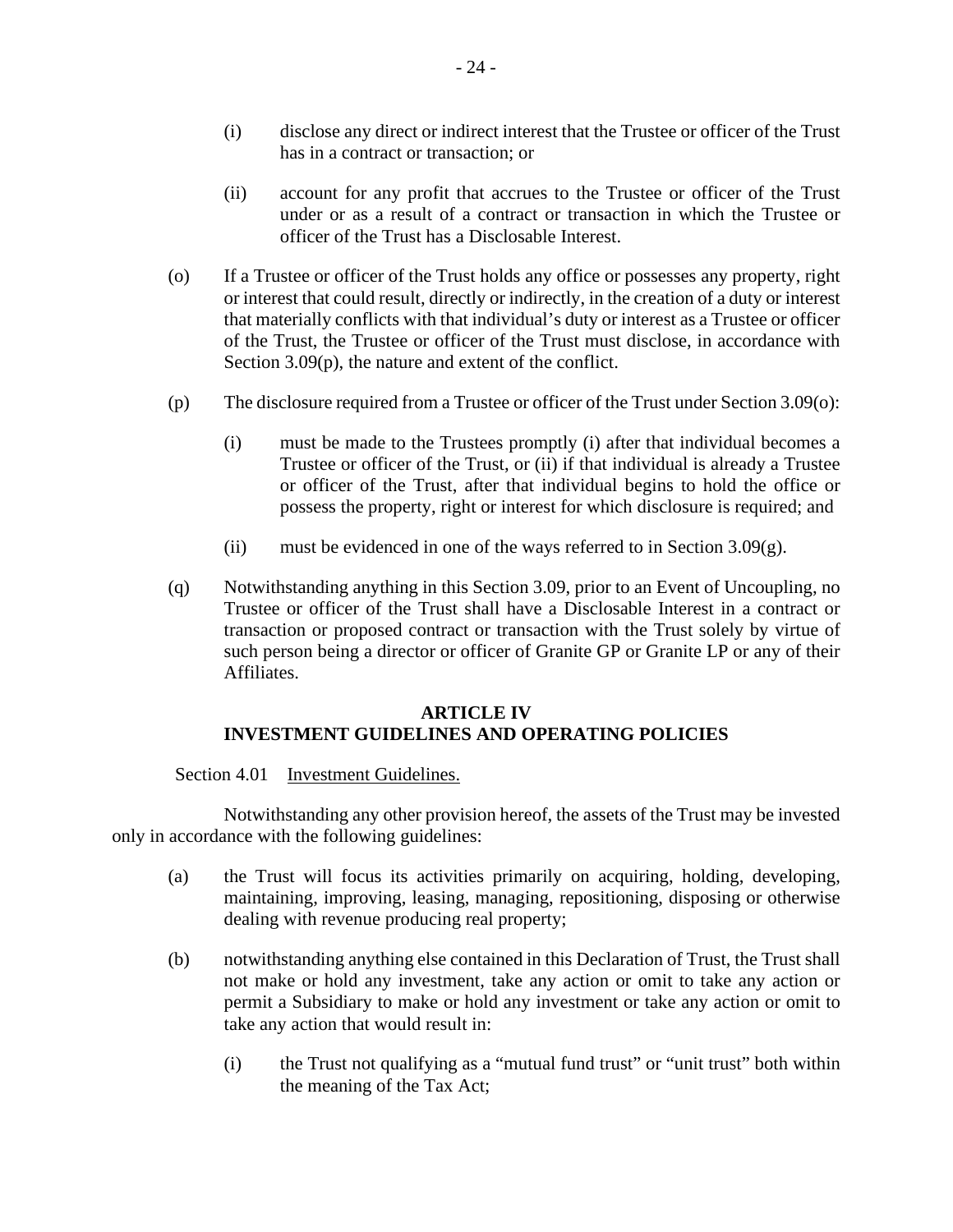- (ii) Units not qualifying as qualified investments for investment by trusts governed by Deferred Income Plans;
- (iii) the Trust not qualifying as a "real estate investment trust", as defined in subsection 122.1(1) of the Tax Act if, as a consequence of the trust not so qualifying, the trust would be subject to tax on "taxable SIFT trust distributions" pursuant to section 122 of the Tax Act; or
- (iv) the Trust being liable to pay a tax imposed under Part XII.2 of the Tax Act;
- (c) the Trustee will use its best efforts to conduct the activities of the Trust in a manner to ensure that the Trust will not be a "publicly traded partnership" taxable as a corporation under Section 7704 of the Code;
- (d) when making investments, the Trust shall consider the following factors: the political environment and governmental and economic stability in the relevant jurisdiction(s), the long-term growth prospects of the assets and the economy in the relevant jurisdiction(s), the currency in the relevant jurisdiction(s) and the incomeproducing stability of the assets;
- (e) the Trust may, directly or indirectly, make such investments, do all such things and carry out all such activities as are necessary or desirable in connection with the conduct of its activities provided they are not otherwise specifically prohibited by this Declaration of Trust;
- (f) unless otherwise specifically prohibited by this Declaration of Trust, the Trust may invest in freehold, leasehold, or other interests in property (real, personal, moveable or immovable);
- (g) the Trust may make its investments and conduct its activities, directly or indirectly, through an investment in one or more persons on such terms as the Trustees may from time to time determine, including without limitation by way of joint ventures, partnerships (general or limited) and limited liability companies;
- (h) the Trust shall not invest in rights to or interests in mineral or other natural resources, including oil or gas, except as ancillary to an investment in real property;
- (i) the Trust may only invest in operating businesses indirectly through one or more trusts, partnerships (general or limited), corporations or other legal entities; and
- (j) the Trust shall not invest in raw land for development, except for (i) existing properties with additional development, (ii) the purpose of renovating or expanding existing properties, or (iii) the development of new properties, provided that the aggregate cost of the investments of the Trust in raw land, after giving effect to the proposed investment, will not exceed 15% of Gross Book Value.

For the purpose of the foregoing investment guidelines (other than Section 4.01(b)), the assets, liabilities, activities, operations and transactions of a corporation or other person wholly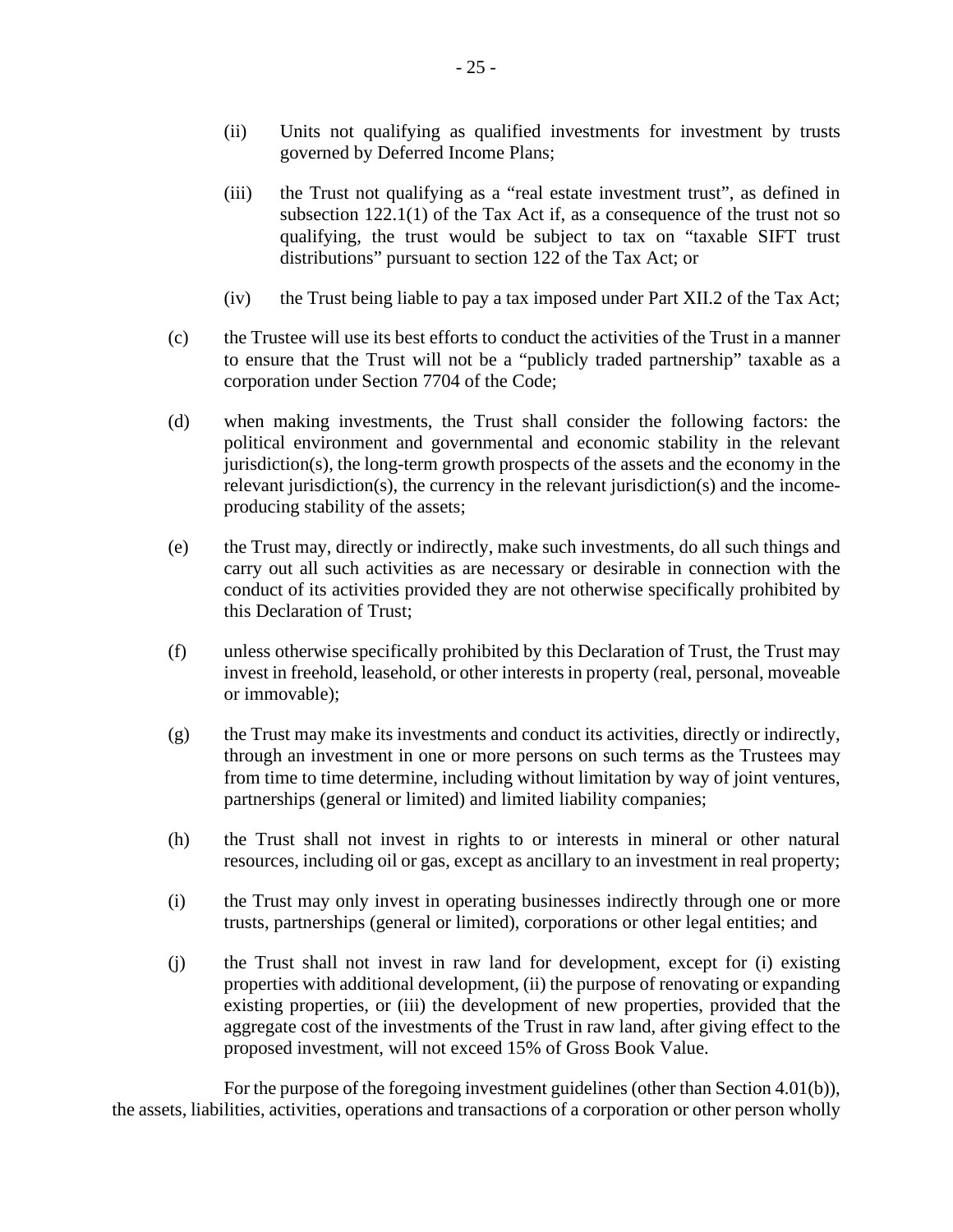or partially owned by the Trust, including Granite LP and its Subsidiaries, will be deemed to be those of the Trust on a proportionate consolidated basis. In addition, any references in the foregoing to investment in real property will be deemed to include an investment in a joint venture arrangement. Nothing in the investment guidelines (other than Section 4.01(b)) prohibits the Trust from holding some or all of the receivables due pursuant to instalment receipt agreements.

Section 4.02 Operating Policies.

The operations and activities of the Trust will be conducted in accordance with the following policies:

- (a) the Trust shall not purchase, sell, market or trade in currency or interest rate futures contracts otherwise than for hedging purposes to the extent that such hedging activity complies with National Instrument 81-102 – *Mutual Funds*, as amended from time to time, or any successor instrument or rule and provided that is complied with;
- (b) (i) any written instrument creating an obligation which is or includes the granting by the Trust of a Mortgage, and (ii) to the extent the Trustees determine to be practicable and consistent with their fiduciary duty to act in the best interests of Unitholders, any written instrument which is, in the judgment of the Trustees, a material obligation, shall contain a provision or be subject to an acknowledgement to the effect that the obligation being created is not personally binding upon, and that resort shall not be had to, nor shall recourse or satisfaction be sought from, the private property of any of the Trustees, Unitholders, Annuitants, or officers, employees or agents of the Trust, but that only property of the Trust or a specific portion shall be bound; the Trust, however, is not required, but shall use all reasonable efforts, to comply with this requirement in respect of obligations assumed by the Trust upon the acquisition of real property;
- (c) the Trust shall not incur or assume any Indebtedness if, after giving effect to the incurring or assumption of the Indebtedness, the total Indebtedness of the Trust would be more than 65% of Gross Book Value;
- (d) the Trust shall not directly or indirectly guarantee any Indebtedness or liabilities of any person unless such guarantee: (i) is given in connection with or incidental to an investment that is otherwise permitted under the Trust's investment guidelines; (ii) has been approved by the Trustees; and (iii) (A) would not disqualify the Trust as a "mutual fund trust" within the meaning of the Tax Act, and (B) would not result in the Trust losing any other status under the Tax Act that is otherwise beneficial to the Trust and its Unitholders
- (e) except for real property held by a person partially owned by the Trust, title to each real property shall be held by and registered in the name of the Trust, the Trustees or in the name of a corporation or other entity wholly-owned, directly or indirectly, by the Trust or jointly, directly or indirectly, by the Trust with joint venturers or in such other manner which, in the opinion of management, is commercially reasonable;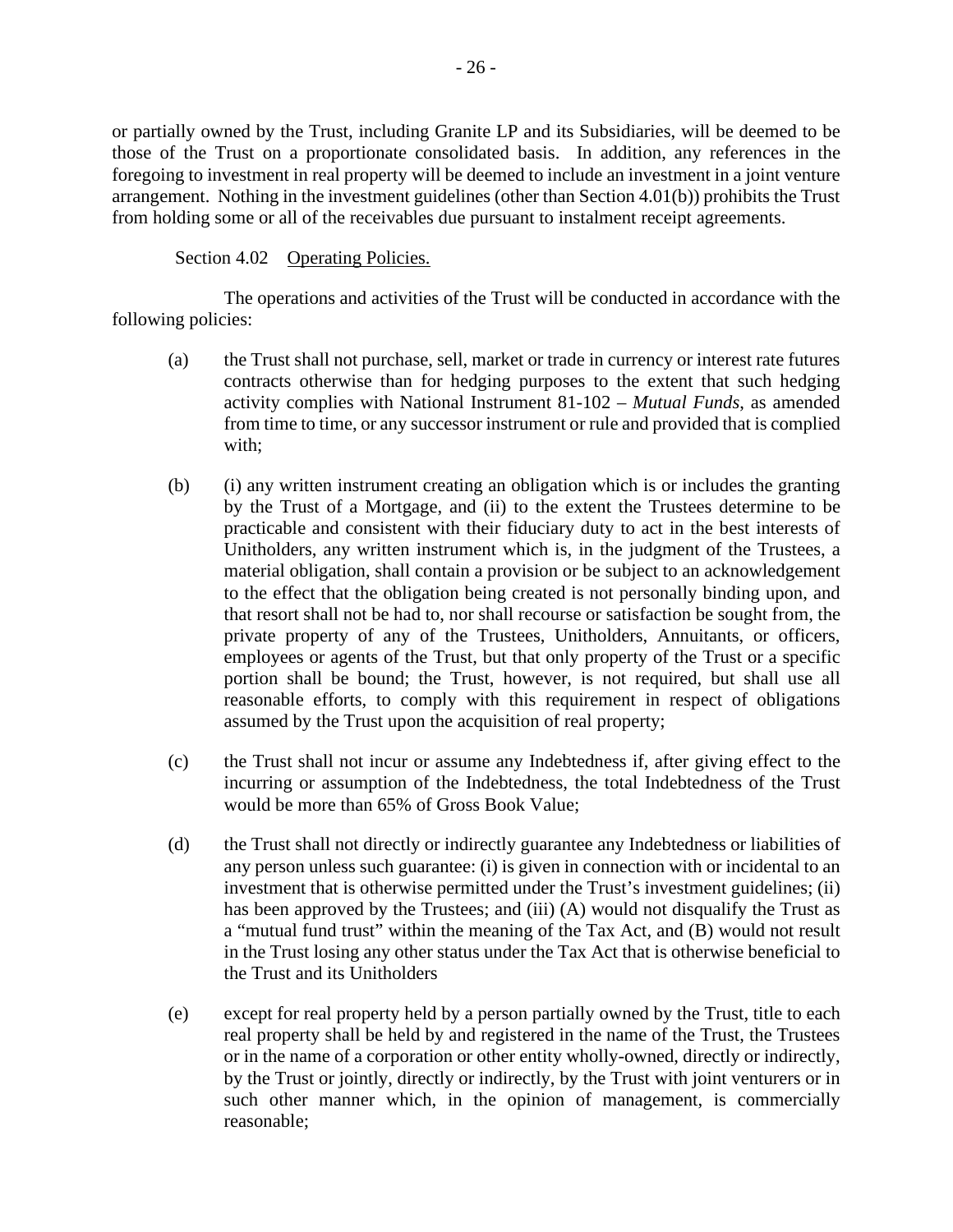- (f) the Trust shall conduct such diligence as is commercially reasonable in the circumstances on each real property that it intends to acquire and obtain a report with respect to the physical condition thereof from an independent and experienced consultant;
- (g) the Trust shall either (i) have conducted an environmental site assessment or (ii) be entitled to rely on an existing environmental site assessment, in respect of each real property that it intends to acquire and, if the environmental site assessment report recommends that further environmental site assessments be conducted, the Trust shall have conducted such further environmental site assessments, in each case, by an independent and experienced environmental consultant; and
- (h) the Trust shall obtain and maintain, or cause to be obtained and maintained, at all times, insurance coverage in respect of potential liabilities of the Trust and the accidental loss of value of the assets of the Trust from risks, in amounts, with such insurers, and on such terms as the Trustees consider appropriate, taking into account all relevant factors including the practices of owners of comparable properties.

For the purpose of the foregoing operating policies, the assets, liabilities, activities, operations and transactions of a corporation or other person wholly or partially owned by the Trust, including Granite LP and its Subsidiaries, will be deemed to be those of the Trust on a proportionate consolidated basis. In addition, any references in the foregoing to investment in real property will be deemed to include an investment in a joint venture.

## Section 4.03 Application of Investment Guidelines and Operating Policies

With respect to the investment guidelines and operating policies contained in Section 4.01 and Section 4.02 and where any maximum or minimum percentage limitation is specified in any of the guidelines and policies therein contained, such guidelines and policies shall, unless otherwise specified, be applied on the basis of the relevant amounts calculated immediately after the making of such investment or the taking of such action. Any subsequent change relative to any percentage limitation, which results from a subsequent change in Gross Book Value, will not require divestiture of any investment except in the case of any such limitation relating to the investment guidelines contained in Section 4.01(b) which must be complied with at all times.

## Section 4.04 Regulatory Matters.

If at any time a government or regulatory authority having jurisdiction over the Trust or any property of the Trust shall enact any law, regulation or requirement which is in conflict with any investment guideline or operating policy of the Trust then in force, such guideline or policy in conflict shall, if the Trustees on the advice of legal counsel to the Trust so resolve, be deemed to have been amended to the extent necessary to resolve any such conflict and, notwithstanding anything to the contrary herein contained, any such resolution of the Trustees shall not require the prior approval of Unitholders.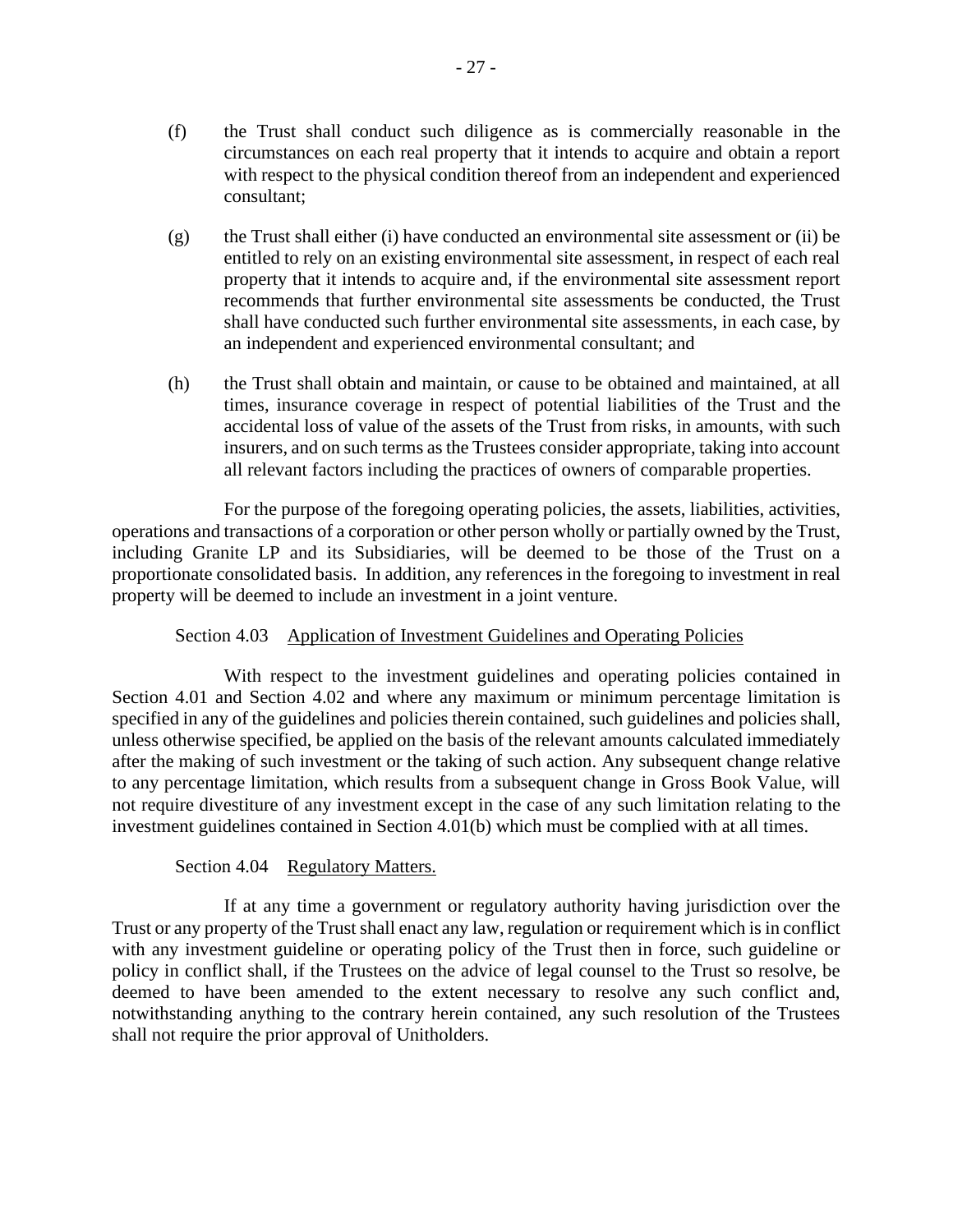#### Section 4.05 Partnership Status for U.S. Tax Purposes

Notwithstanding anything to the contrary in this Declaration of Trust, the Trust shall elect to be treated as a partnership for U.S. federal income tax purposes. Nevertheless, if the Trustees believe it is no longer in the best interests of the Trust to maintain its status as a partnership for U.S. federal income tax purposes, the Trustees shall have the power to change or revoke such election.

## **ARTICLE V TRUST UNITS**

Section 5.01 Units.

The beneficial interests in the Trust shall be divided into a single class of Units (which may be represented by instalment receipts) with the rights and privileges set forth in this ARTICLE V. The number of Units which the Trust may issue is unlimited. Each Unit, when issued, shall vest indefeasibly in the holder thereof. Subject to applicable regulatory approval, the issued and outstanding Units may be subdivided or consolidated from time to time by the Trustees without Unitholder approval, provided that if an Event of Uncoupling has not occurred, the Units shall not be subdivided or consolidated unless immediately following such subdivision or consolidation there will be issued and outstanding an equal number of Units and Granite GP Common Shares. Each Unit shall entitle the holder to the voting rights provided in Section 6.07.

Section 5.02 Ranking of Units.

Each Unit shall represent an equal undivided beneficial interest in any distributions by the Trust, whether of net income, Net Realized Capital Gains of the Trust or other amounts and, in the event of termination of the Trust, in the net assets of the Trust remaining after satisfaction of all liabilities, and no Unit shall have any preference or priority over any other.

Section 5.03 Consideration for Units.

Subject to the last sentence of this Section 5.03, a Unit shall not be fully paid until the consideration therefor has been received in full by or on behalf of the Trust. The consideration for any Unit shall be paid in one or more of money, property or past services performed for or for the direct or indirect benefit of the Trust, the value of which consideration received by the Trust, as determined by the Trustees, equals or exceeds the issue price set for the Unit. In determining whether the aggregate value of the money, property and past services equals or exceeds the issue price for a Unit, the Trustees may take into account reasonable charges and expenses that (a) have been incurred by the person providing the money, property and past services, and (b) are reasonably expected to benefit the Trust. Units may be issued and sold on an instalment basis, in which event beneficial ownership of such Units may be represented by instalment receipts, but shall otherwise be non-assessable.

Section 5.04 No Pre-Emptive Rights.

There are no pre-emptive rights attaching to the Units.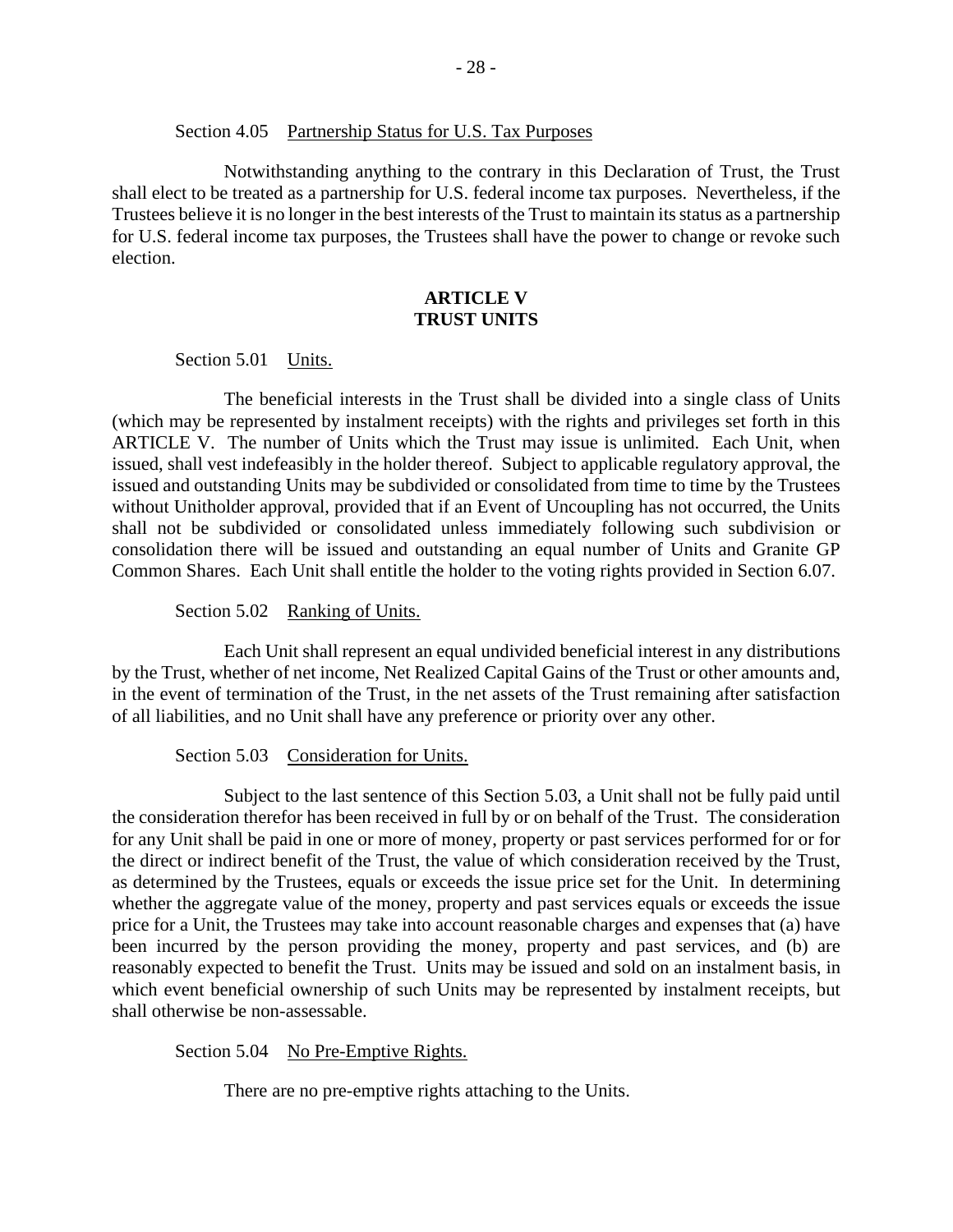#### Section 5.05 Fractional Units.

If as a result of any act of the Trustees pursuant to this Declaration of Trust any person becomes entitled to a fraction of a Unit, such person is not entitled to receive a Stapled Unit certificate therefor. Fractional Units shall not, except to the extent that they may represent in the aggregate one or more whole Units, entitle the holders thereof to notice of or to attend or to vote at, meetings of Unitholders. Subject to the foregoing, such fractional Units shall have attached thereto the rights, privileges, restrictions, conditions and limitations attaching to whole Units in the proportion that they bear to a whole Unit. If an Event of Uncoupling has occurred, all references to "Stapled Unit" in this Section 5.05 shall be read as references to "Unit".

#### Section 5.06 Allotment and Issue.

Subject to Section 5.03 and Section 5.10, the Trustees may allot and issue Units at such time or times and in such manner (including pursuant to any plan from time to time in effect relating to reinvestment of distributions of the Trust and/or dividends of Granite GP, equity-based compensation plans of the Trust, Granite GP or their respective Affiliates or pursuant to a unitholder rights plan of the Trust and/or shareholder rights plan of Granite GP), and for such consideration and to such person, persons or class of persons as the Trustees in their sole discretion shall determine, provided that, if an Event of Uncoupling has not occurred, no Unit may be issued by the Trust to any person unless (a) a Granite GP Common Share is simultaneously issued to such person or (b) the Trust has arranged that Units will be consolidated (subject to any applicable regulatory approval) immediately after such issuance, such that each holder of a Unit will hold an equal number of Units and Granite GP Common Shares immediately following such consolidation.

#### Section 5.07 Rights, Warrants, Options and Other Unit-Based Securities.

The Trustees may create and issue rights, warrants or options or other instruments or securities (including, subject to the provisions of Section 4.01 and Section 4.02, debt securities) exercisable for, convertible into, exchangeable for or otherwise pursuant to which a holder may subscribe for, acquire or receive payment in, fully paid Units at such exercise, conversion, exchange or subscription price or prices and at such time or times as the Trustees may determine. The rights, warrants, options, instruments or securities so created may be issued for such consideration or for no consideration, all as the Trustees may determine. A right, warrant, option, instrument or security so issued shall not be a Unit and a holder thereof shall not be a Unitholder. Provided that an Event of Uncoupling has not occurred, the Trustees may create and issue rights, warrants or options or other instruments or securities (including, subject to the provisions of Section 4.01 and Section 4.02, debt securities) exercisable for, convertible into, exchangeable for or otherwise pursuant to which a holder may subscribe for, acquire or receive payment in, Stapled Units.

#### Section 5.08 Commissions and Discounts.

The Trustees may at any time, pay a reasonable commission or allow a reasonable discount to any person in consideration of that person purchasing or agreeing to purchase Units or other securities of the Trust or Stapled Units from the Trust or any other person or procuring or agreeing to procure purchasers for Units or other securities of the Trust or Stapled Units.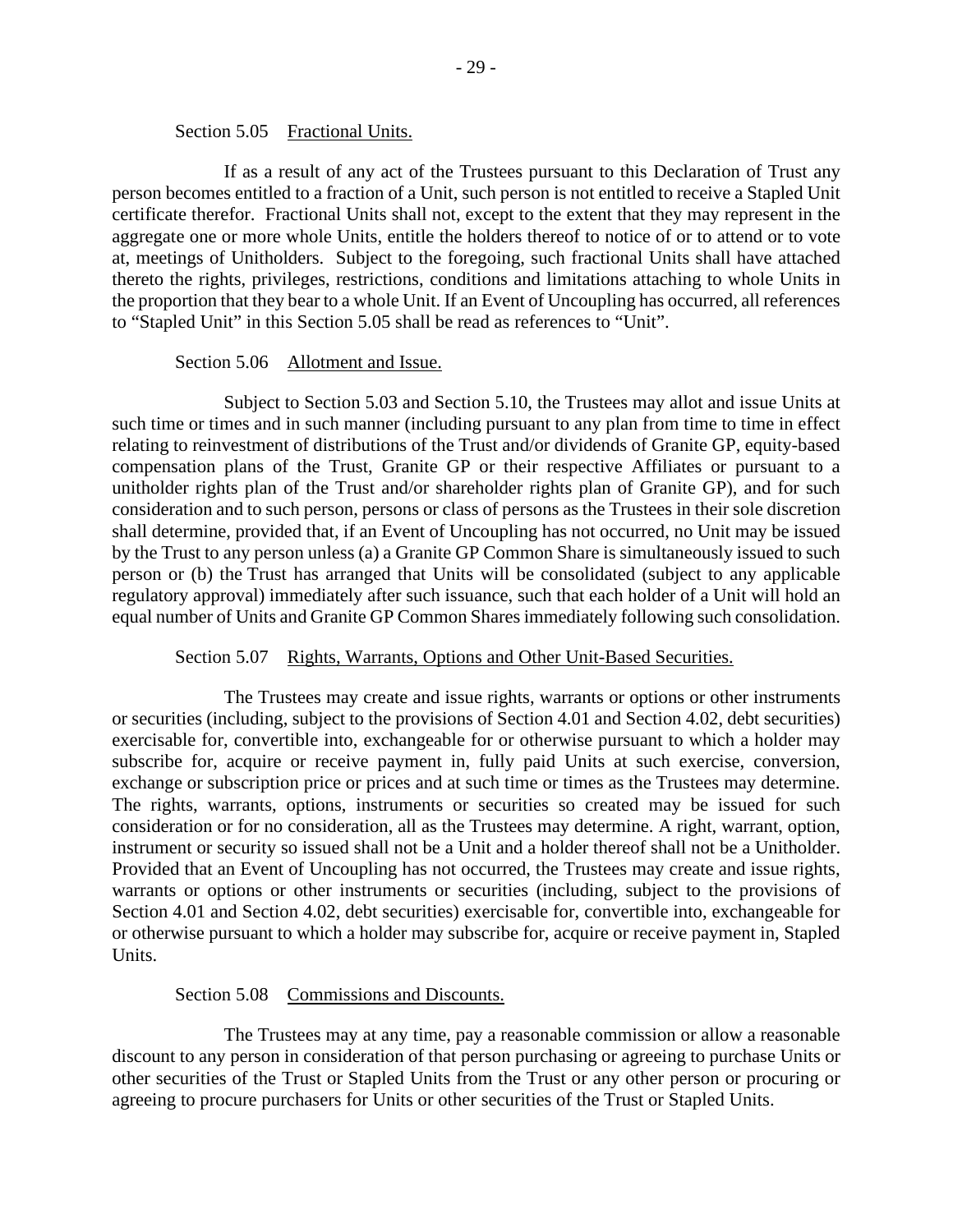Section 5.09 Transferability and Stapling.

- (a) The Units are freely transferable and, other than as provided in this Declaration of Trust, the Trustees shall not impose any restriction on the transfer of Units. Provided that an Event of Uncoupling has not occurred, each Unit may be transferred only together with a Granite GP Common Share (other than a repurchase by the Trust pursuant to Section 5.26).
- (b) An "**Event of Uncoupling**" shall occur only: (i) in the event that Unitholders, in accordance with Section 12.04(e), vote in favour of the uncoupling of Units and Granite GP Common Shares such that the two securities will trade separately; or (ii) at the sole discretion of the Trustees or the directors of Granite GP, but only in the event of the bankruptcy, insolvency, winding-up or reorganization (under an applicable law relating to insolvency) of the Trust or Granite GP or the taking of corporate action by the Trust or Granite GP in furtherance of any such action or the admitting in writing by the Trust or Granite GP of its inability to pay its debts generally as they become due.
- (c) Provided that an Event of Uncoupling has not occurred, in the event that Granite GP:
	- (i) subdivides, redivides or changes the then outstanding Granite GP Common Shares into a greater number of Granite GP Common Shares;
	- (ii) reduces, combines, consolidates or changes the then outstanding Granite GP Common Shares into a lesser number of Granite GP Common Shares; or
	- (iii) reclassifies or otherwise changes the Granite GP Common Shares;

(collectively, a "**Change to the Granite GP Common Shares**"), the Trust (subject to any applicable regulatory approval) shall cause a corresponding change to simultaneously be made to, or in, the Units unless such Change to the Granite GP Common Shares does not result in a holder of a Granite GP Common Share holding an unequal number of Granite GP Common Shares and Units, provided that, for the avoidance of doubt, this Section 5.09(c) shall not apply solely because of a dividend or distribution by Granite GP in the form of Granite GP Common Shares, or issuance by Granite GP of Granite GP Common Shares, which, in each case, is followed immediately by a consolidation after which each holder of a Unit holds an equal number of Granite GP Common Shares.

Section 5.10 Non-Resident Ownership Constraint.

At no time may more than 49% (on either a basic or fully-diluted basis) of the Units be held for the benefit of non-residents of Canada (within the meaning of the Tax Act) and/or partnerships that are not Canadian partnerships (within the meaning of the Tax Act) (in each case, "**Non-Resident Beneficiaries**"). The Trustees may require declarations as to the jurisdictions in which beneficial owners of Units are resident or declarations from holders of Units as to whether such Units are held for the benefit of Non-Resident Beneficiaries. If the Trustees become aware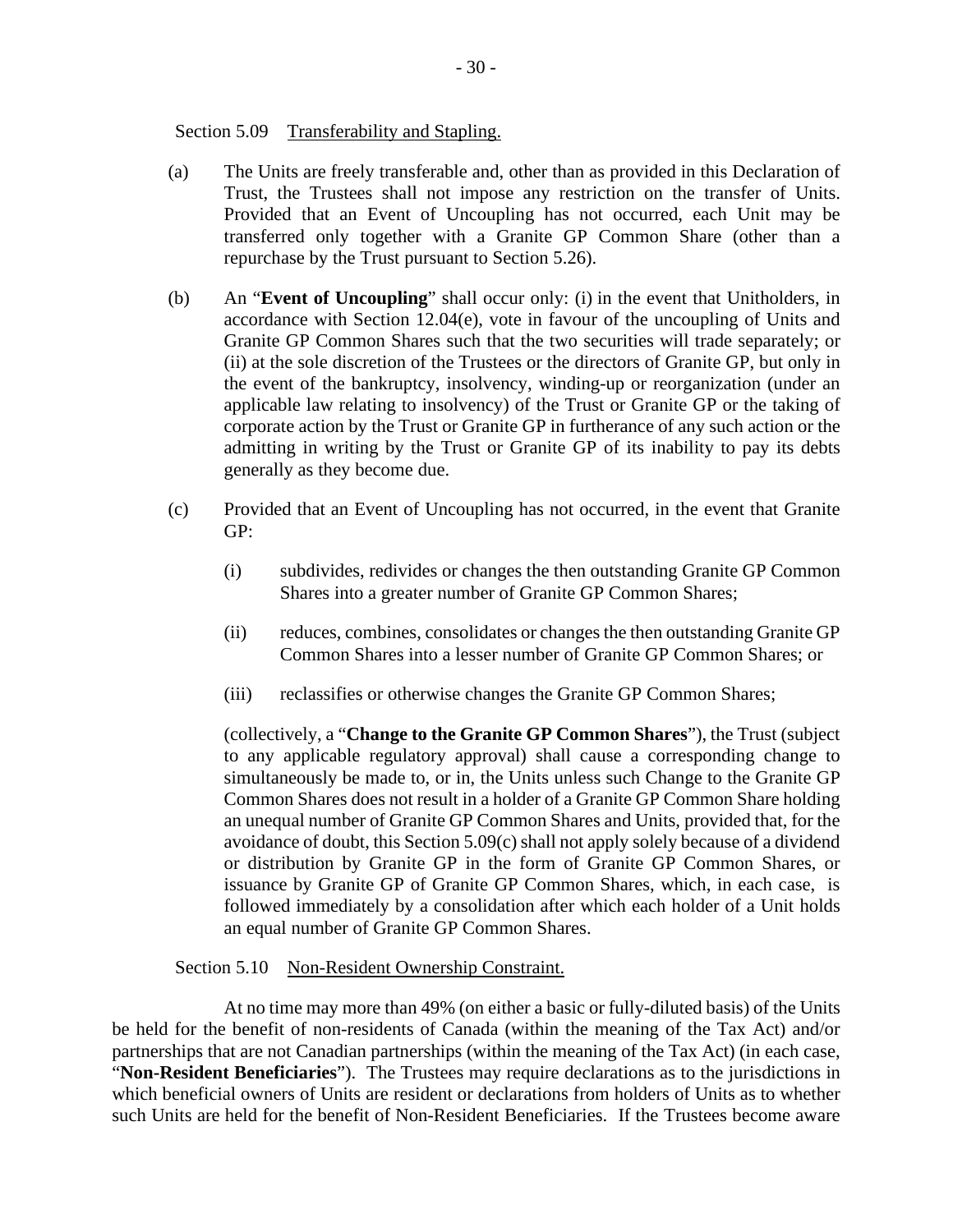that more than 49% (on either a basic or fully-diluted basis) of the Units then outstanding are, or may be, held for the benefit of Non-Resident Beneficiaries or that such a situation is imminent, the Trustees may cause the Trust to make a public announcement thereof and shall not accept a subscription for Units from or issue or register a transfer of Units to a person unless the person provides a declaration that the person is not a non-resident (or, in the discretion of the Trustees, that the person is not a Non-Resident Beneficiary) and does not hold its Units for a Non-Resident Beneficiary. If, notwithstanding the foregoing, the Trustees determine that more than 49% of the Units (on either a basic or fully-diluted basis) are held for the benefit of Non-Resident Beneficiaries, the Trustees may cause the Trust to send a notice to non-resident holders of Units, chosen in inverse order to the order of acquisition or registration or in such manner as the Trustees may consider equitable and practicable, requiring them to sell their Units or a portion thereof within a specified period of not more than 60 days. If the Unitholders receiving such notice have not sold the specified number of Units or provided the Trustees with satisfactory evidence that they are not non-residents and do not hold their Units for the benefit of Non-Resident Beneficiaries within such period, the Trustees may cause the Trust to sell such Units on behalf of such Unitholders and, in the interim, the voting and distribution rights attached to such Units shall be suspended. Upon such sale the affected holders shall cease to be holders of Units and their rights shall be limited to receiving the net proceeds from such sale.

# Section 5.11 Certificates.

Each Unitholder or their duly authorized agent is entitled, upon request, to receive, without charge, a Stapled Unit certificate registered in their name representing the Units held by them, signed in the manner hereinafter prescribed, provided that, in respect of a Unit or Units held jointly by several persons, the Trust is not bound to issue more than one Stapled Unit certificate and delivery of a Stapled Unit certificate to one of several joint Unitholders or to one of the Unitholders' duly authorized agents will be sufficient delivery to all. No Stapled Unit certificate shall be issued to evidence any fractional Stapled Units, unless the Trustees otherwise determine in their sole discretion. If an Event of Uncoupling has occurred, all references to "Stapled Unit" in this Section 5.11 shall be read as references to "Unit".

Section 5.12 Form of Certificate.

- (a) The form of certificate representing Units shall be in such form as is from time to time authorized by the Trustees. The form of certificate representing Stapled Units shall be in such form as is from time to time authorized by the Trustees.
- (b) Each Stapled Unit certificate shall be signed by a Trustee or an officer of the Trust and, if required by Section 5.13, countersigned by or on behalf of the Transfer Agent. The signature of the Trustee or the officer of the Trust required to appear on any such certificate may be printed, lithographed or otherwise mechanically reproduced thereon and, in such event, certificates so signed are as valid as if they had been signed manually. If such a certificate contains the printed or mechanically reproduced signature of a person, then the Trust may issue the certificate even though such person has ceased to be a Trustee or an officer of the Trust and such certificate is as valid as if such person continued to be a Trustee or an officer of the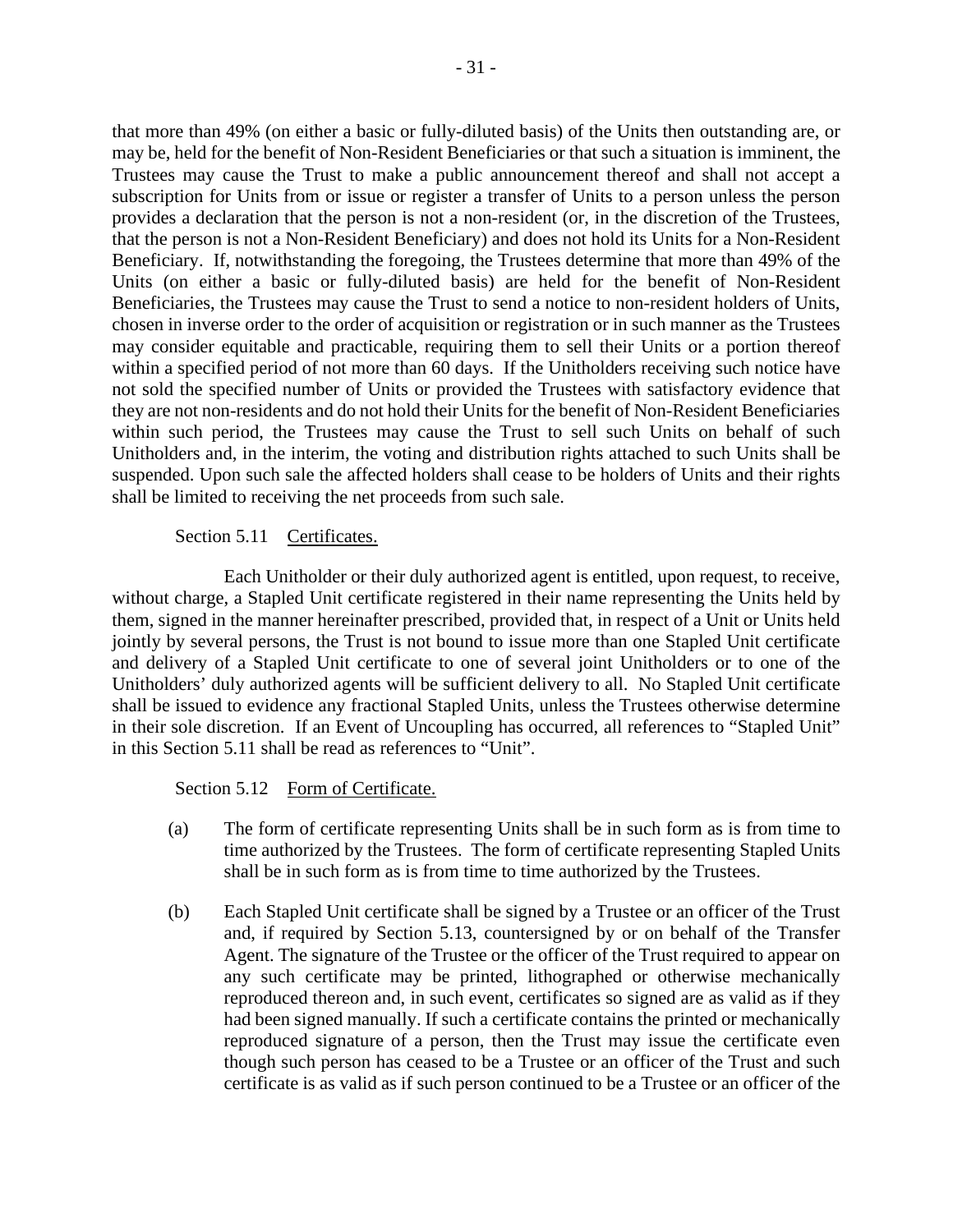Trust at the date of its issue. If an Event of Uncoupling has occurred, all references to "Stapled Unit" in this Section 5.12(b) shall be read as references to "Unit".

(c) For greater certainty, an existing certificate that, prior to completion of the Arrangement represented common shares of Granite Real Estate Inc. shall thereafter represent only the holder's entitlement to the Stapled Units to which the holder is entitled as a result of and pursuant to the Arrangement, and may be exchanged for a certificate representing such Stapled Units.

## Section 5.13 Unit Register and Transfer Ledgers to be Maintained.

A central securities register (the "**Register**") shall be kept by, or on behalf and under the direction of, the Trustees, which Register shall contain the name and last known address of each Unitholder, the respective number of Units held by them, the certificate numbers of the certificates of such Unitholder's Stapled Units and the date and particulars of each issue, transfer or redemption thereof. The Trustees may appoint one or more chartered banks or trust companies or other persons authorized to act as a transfer agent in any jurisdiction to act as transfer agents and to act as registrars for Units and may provide for the transfer of Units in one or more places within Canada or elsewhere. In the event of such appointment, the Transfer Agent shall keep all necessary registers and other books (which may be kept in a bound or looseleaf book or may be entered or recorded by any system of mechanical or electronic data processing or any other information storage device) for recording original issues and registering and transferring the Units. If the Trustees have appointed a registrar and transfer agent for Units, no certificate for Stapled Units shall be valid unless countersigned by or on behalf of the Transfer Agent. Provided that an Event of Uncoupling has not occurred, the Trust must not at any time close the Register. If an Event of Uncoupling has occurred, all references to "Stapled Units" in this Section 5.13 shall be read as references to "Units".

# Section 5.14 Entry on Register.

Upon any issue of Units, the name of the subscriber (or person as directed by the subscriber, which may include a securities depository or clearing system or nominee thereof) shall be promptly entered on the Register as the holder of the number of Units so issued, or if the subscriber is already a Unitholder, the Register may be amended to include the additional Units. Except as provided in this Declaration of Trust, only persons whose Units are recorded on the Register shall be entitled to vote or to receive distributions or otherwise exercise or enjoy the rights of Unitholders. The Trustees shall have the right to treat the persons whose Units are recorded on the Register as the owner of such Units for all purposes, including, without limitation, payment of any distribution or redemption amount, giving notice to Unitholders and determining the right to attend and vote at meetings of Unitholders. Notwithstanding the foregoing, the Trustees shall provide to the personal or other legal representative or trustee in bankruptcy of a Unitholder the rights and privileges of such Unitholder if appropriate evidence of appointment or incumbency with the meaning of section 87 of the Securities Transfer Act is provided to the Trustees.

# Section 5.15 Transfer of Units.

Units shall be for all purposes of the Trust and this Declaration of Trust, personal and moveable property, and, subject to the provisions of this ARTICLE V and such provisions and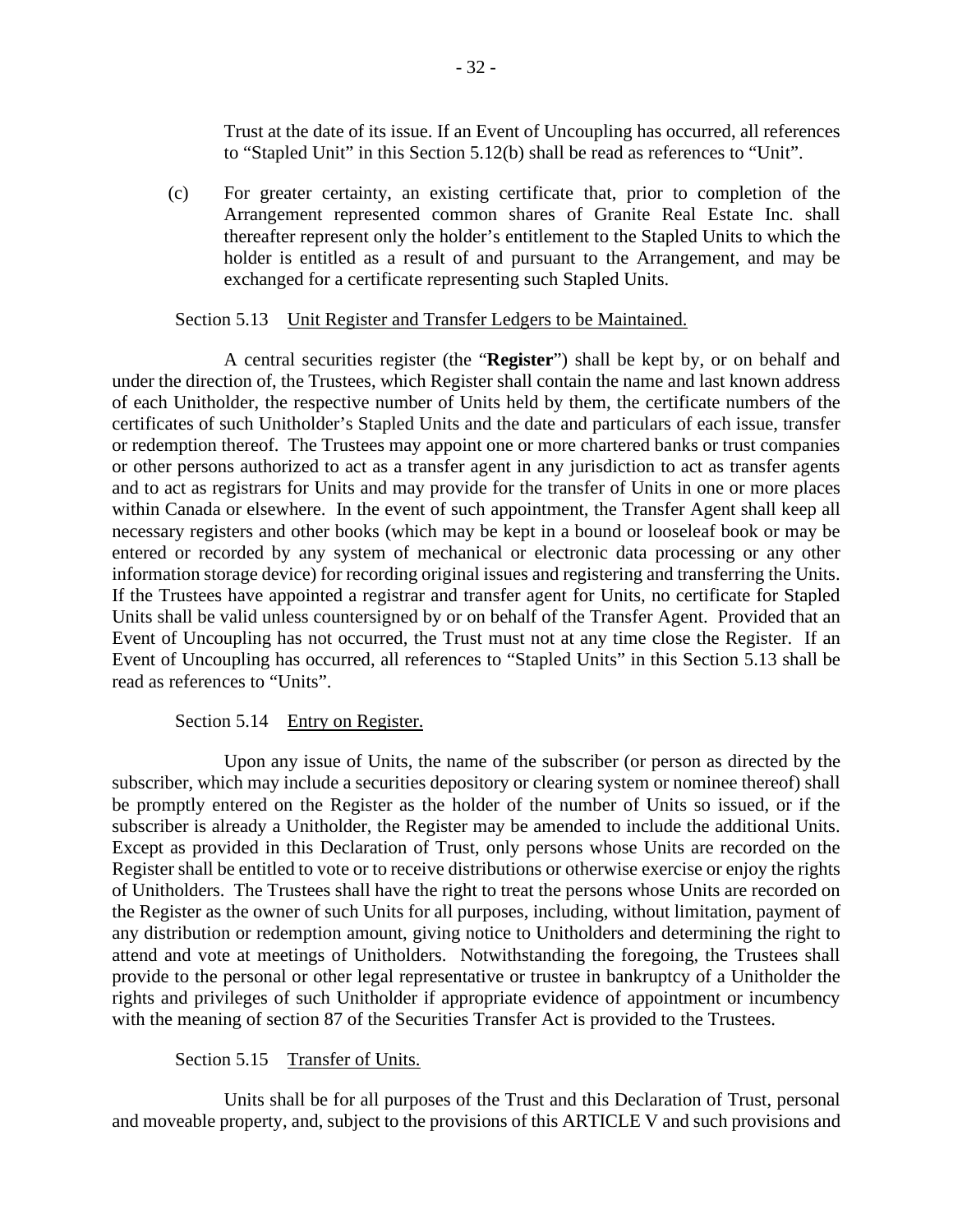conditions as may be prescribed by the Trustees from time to time, shall be transferable. No transfer shall be recorded on the Register unless the transferor has executed the instrument of transfer as reproduced in the Stapled Unit certificate, or such other form that may be approved by the Trustees from time to time, and the transferee has delivered to the Transfer Agent a Stapled Unit certificate representing the Units. Subject to the foregoing, transfers shall be recorded on the Register and a new Stapled Unit certificate for the Units so transferred shall be issued to the transferee and in case of a transfer of only part of the Units represented by any Stapled Unit certificate, a new Stapled Unit certificate for the remaining Units shall be issued to the transferor. No transfer of Units shall be effective as against the Trustees or shall be in any way binding upon the Trustees until the transfer has been recorded on the Register. None of the Trustees, officers of the Trust, Unitholders or the Transfer Agent or other agent of the Trust or the Trustees is bound to inquire into the title of the person named in the instrument of transfer as transferee or, if no person is named as transferee in the instrument of transfer, of the person on whose behalf the instrument is deposited for the purpose of having the transfer registered or is liable for any claim related to registering the transfer by the Unitholder or by any intermediate owner or holder of the Units, of any interest in the Units, or any Stapled Unit certificate. There must be paid to the Trust, in relation to the registration of any transfer, the amount, if any, determined by the Trustees. If an Event of Uncoupling has occurred, all references to "Stapled Unit" in this Section 5.15 shall be read as references to "Unit".

#### Section 5.16 Successors in Interest to Unitholders.

The personal or other legal representative, or trustee in bankruptcy, of a Unitholder shall be entitled to become or to designate another person to become a registered Unitholder if the person provides to Trustees or the Transfer Agent (a) a declaration of transmission made by the personal or other legal representative or trustee in bankruptcy stating the particulars of the transmission, (b) the Stapled Unit certificate and any assurances referred to in section 87 of the Securities Transfer Act that are required by the Trustees, (c) in the case of a death, (i) the original grant of probate or letters of administration or a court certified copy of them, or (ii) the original or a court certified or authenticated copy of the grant of representation, will, order or other instrument or other evidence of the death under which title to the Units is claimed to vest, (d) in the case of bankruptcy, a copy of the court order or of the assignment in bankruptcy and a copy of the instrument appointing the trustee in bankruptcy, and (e) in any other case, (i) if the person making the declaration of transmission referred to in paragraph (a) above was appointed by a court, appropriate evidence of appointment or incumbency within the meaning of paragraph (a) of the definition of "appropriate evidence of appointment or incumbency" in section 87(3) of the Securities Transfer Act, and (ii) if that person was not appointed by a court, appropriate evidence of appointment or incumbency within the meaning of paragraph (b) of the definition of "appropriate evidence of appointment or incumbency" in section 87(3) of the Securities Transfer Act. If a personal or other legal representative, or a trustee in bankruptcy, of a Unitholder applies to the Trustees or the Transfer Agent pursuant to the foregoing sentence to become or to designate another person to become a registered Unitholder, provision to the Trustees or the Transfer Agent of the records required pursuant to the foregoing sentence for the application shall, despite anything else in this Declaration of Trust, be sufficient authority to enable the Trustees or the Transfer Agent to register the applicant or the person designated by the applicant, as the case may be, as a registered Unitholder. If an Event of Uncoupling has occurred, all references to "Stapled Unit" in this Section 5.16 shall be read as references to "Unit".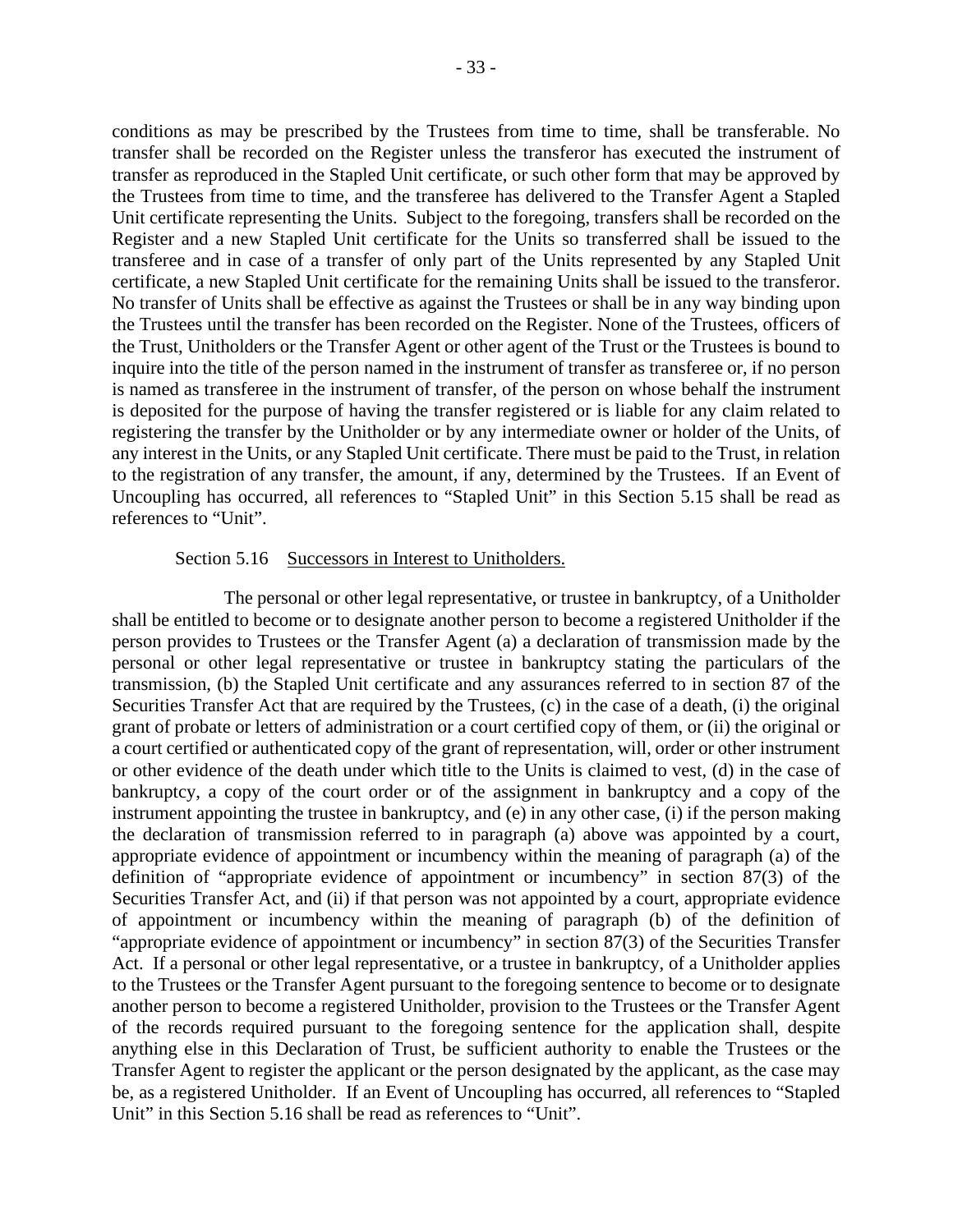### Section 5.17 Units Held Jointly or in Fiduciary Capacity.

The Trust may treat two or more persons holding any Unit as joint tenants of the entire interest therein unless the ownership is expressly otherwise recorded on the Register, but no entry shall be made in the Register or on any Stapled Unit certificate that any person is in any other manner entitled to any future, limited or contingent interest in any Unit; provided, however, that any person recorded in the Register as a Unitholder may, subject to the provisions herein contained, be described in the Register or on any Stapled Unit certificate as a fiduciary of any kind and any customary words may be added to the description of the holder to identify the nature of such fiduciary relationship. If there are joint Unitholders recorded on the Register, in respect of any Unit, any one of the joint Unitholders may vote at any meeting, either personally or by proxy, in respect of the Unit as if that joint Unitholder were solely entitled to it or, if more than one of the joint Unitholders is present at any meeting, personally or by proxy, and more than one of them votes in respect of that Unit, then only the vote of the joint Unitholder present whose name stands first on the Register in respect of the Unit will be counted. If an Event of Uncoupling has occurred, all references to "Stapled Unit" in this Section 5.17 shall be read as references to "Unit".

### Section 5.18 Performance of Trusts.

Except as required by law or statute or this Declaration of Trust, no person will be recognized by the Trust as holding any Unit upon any trust, and the Trust is not bound by or compelled in any way to recognize (even when having notice thereof) any equitable, contingent, future or partial interest in any Unit or fraction of a Unit or (except as by law or statute or this Declaration of Trust provided or as ordered by a court of competent jurisdiction) any other rights in respect of any Unit except an absolute right to the entirety thereof in the Unitholder.

### Section 5.19 Replacement of Worn Out or Defaced Certificate.

 If the Trustees are satisfied that a Stapled Unit certificate is worn out or defaced, they must, on production to them of the certificate, and on such other terms, if any, as they think fit, order the certificate to be cancelled and issue a replacement Stapled Unit certificate for the same number of Units in lieu thereof. If an Event of Uncoupling has occurred, all references to "Stapled Unit" in this Section 5.19 shall be read as references to "Unit".

### Section 5.20 Lost Certificates.

In the event that any Stapled Unit certificate is lost, stolen or destroyed, the Trustees may authorize the issuance of a new Stapled Unit certificate for the same number of Units in lieu thereof. The Trustees may in their discretion, before the issuance of such new certificate, require the owner of the lost, stolen or destroyed certificate, or the legal representative of the owner, to make such affidavit or statutory declaration, setting forth such facts as to the loss, theft or destruction as the Trustees deem necessary and may require the applicant to supply to the Trust a "lost certificate" or similar bond in such reasonable amount as the Trustees direct indemnifying the Trustees and the Transfer Agent for so doing. The Trustees shall have the power to acquire from an insurer or insurers a blanket lost security bond or bonds in respect of the replacement of lost, stolen or destroyed certificates. The owner of the lost, stolen or destroyed certificate shall pay all premiums and other sums of money payable for such purpose with such contribution, if any, by those insured if an as may be determined by the Trustees. If such blanket lost security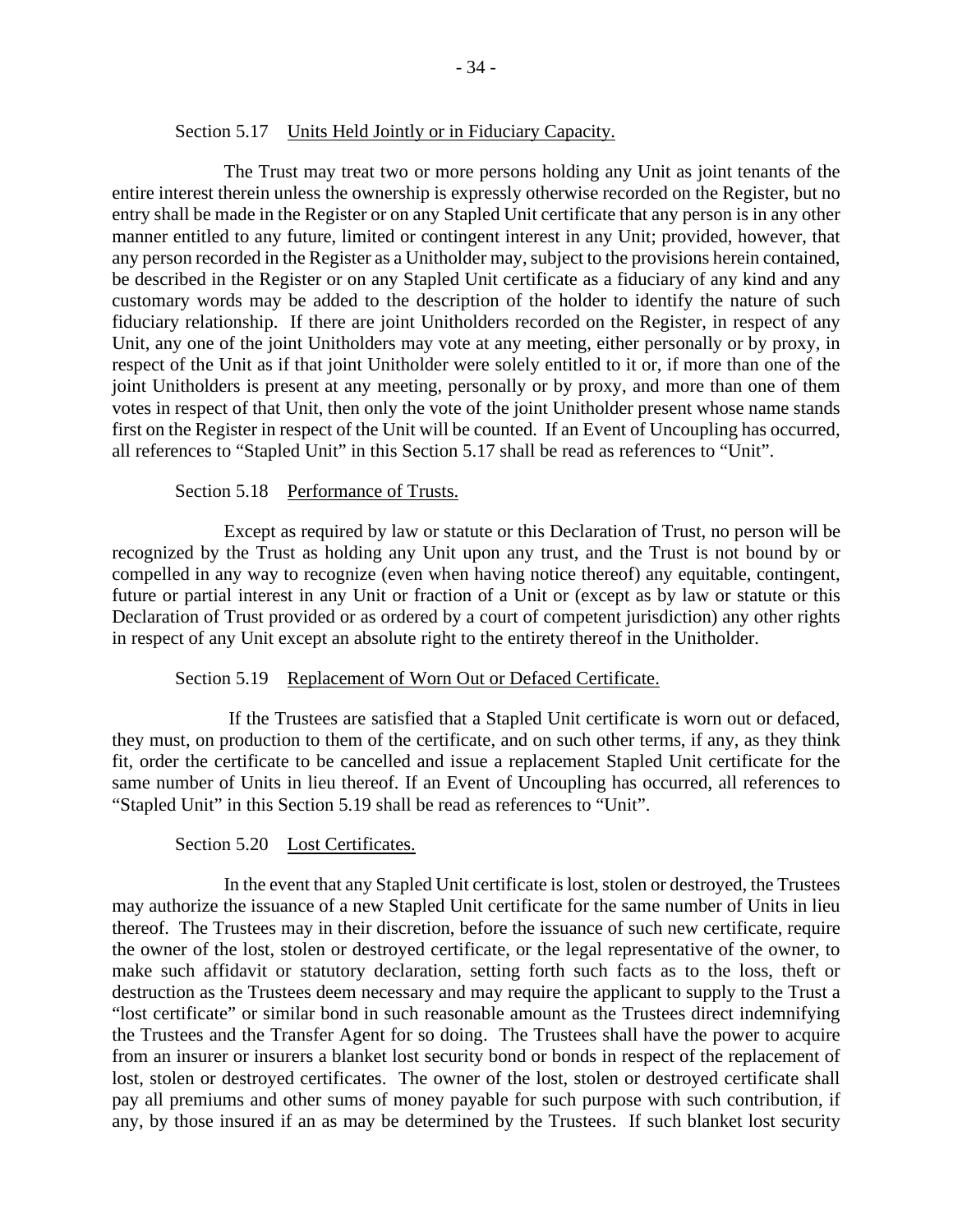bond is acquired, the Trustees may authorize and direct (upon such terms and conditions as they from time to time impose) any registrar, transfer agent, trustee or others to whom the indemnity of such bond extends to take such action to replace such lost, stolen or destroyed certificates without further action or approval by the Trustees. If an Event of Uncoupling has occurred, all references to "Stapled Unit" in this Section 5.20 shall be read as references to "Unit".

# Section 5.21 Splitting Stapled Unit Certificates.

If a Unitholder surrenders a Stapled Unit certificate to the Trust with a written request that the Trust issue in the Unitholder's name two or more Stapled Unit certificates, each representing a specified number of Units and in the aggregate representing the same number of Units as the Stapled Unit certificate so surrendered, the Trust must cancel the surrendered certificate and issue replacement Stapled Unit certificates in accordance with that request. If an Event of Uncoupling has occurred, all references to "Stapled Unit" in this Section 5.21 shall be read as references to "Unit".

# Section 5.22 Certificate Fee.

The Trustees may establish a reasonable fee to be charged for the issue of any Stapled Unit certificate under Section 5.19, Section 5.20 or Section 5.21. If an Event of Uncoupling has occurred, all references to "Stapled Unit" in this Section 5.22 shall be read as references to "Unit".

# Section 5.23 Death of Unitholders.

The death of a Unitholder during the continuance of the Trust shall not terminate the Trust or give the personal representatives or the heirs of the estate of the deceased Unitholder a right to an accounting or to take any action in the courts or otherwise against other Unitholders or the Trustees, officers of the Trust or the property of the Trust, but shall only entitle the personal representatives or the heirs of the estate of the deceased Unitholder to the rights set out in Section 6.11 and to demand and receive, pursuant to the provisions of Section 5.16 hereof, a new Stapled Unit certificate in place of the certificate held by the deceased Unitholder, and upon the acceptance thereof such personal representatives or the heirs of the estate of the deceased Unitholder shall succeed to all rights of the deceased Unitholder under this Declaration of Trust. If an Event of Uncoupling has occurred, all references to "Stapled Unit" in this Section 5.23 shall be read as references to "Unit".

# Section 5.24 Unclaimed Payments.

In the event that the Trustees hold any amounts to be paid to Unitholders, under ARTICLE IX or otherwise because such amounts are unclaimed or cannot be paid for any reason, neither the Trustees nor any distribution disbursing agent shall be under any obligation to invest or reinvest the same and shall only be obligated to hold the same in a current or other non-interest bearing account with a chartered bank or trust company, pending payment to the person or persons entitled thereto. The Trustees shall, as and when required by law, and may at any time prior to such required time, pay all or part of such amounts so held to a court in the province where the Trust has its principal office or to the Public Trustee (or other similar government official or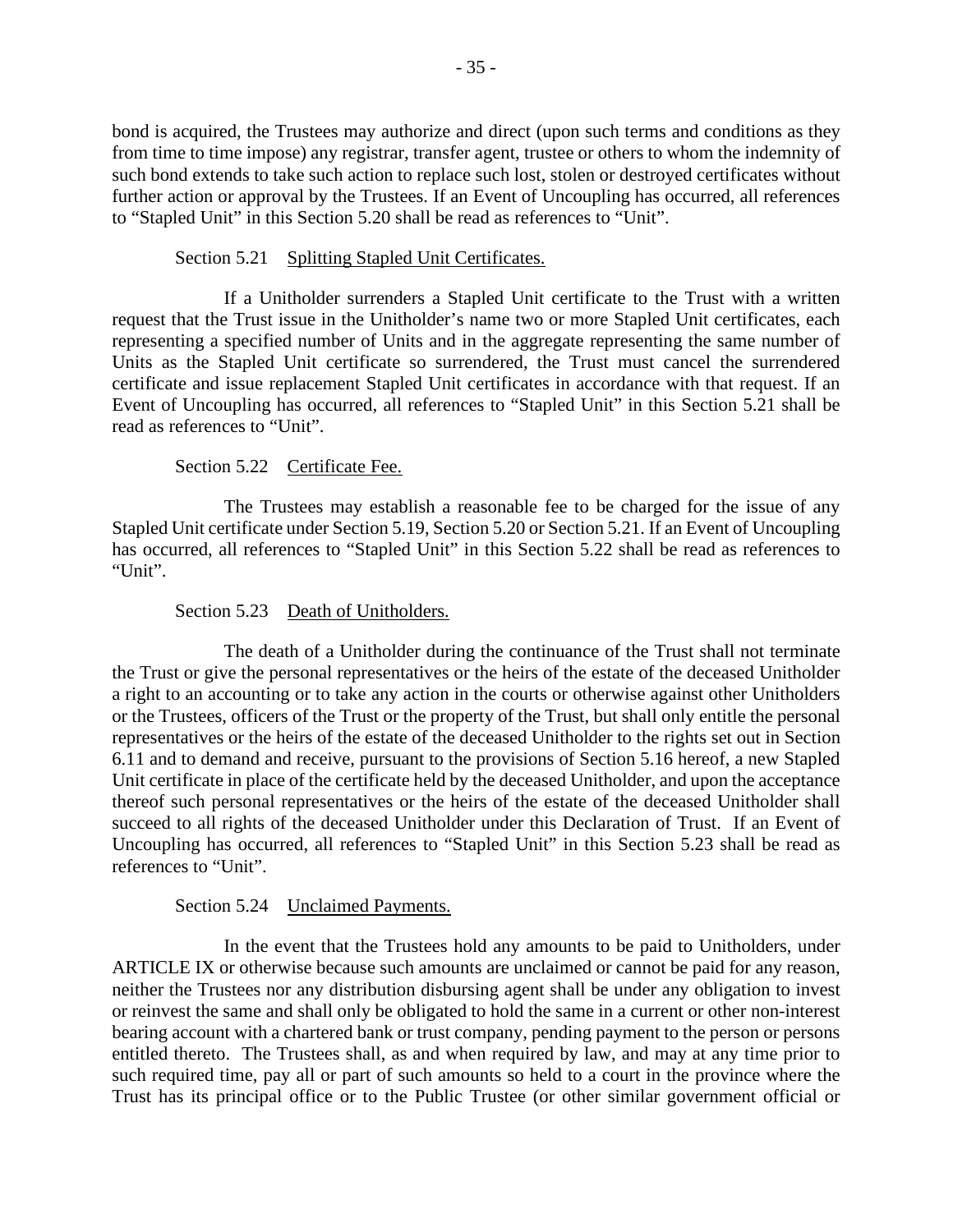agency) in the province where the Trust has its principal office whose receipt shall be a good fulfillment and discharge of the obligations of the Trustees.

## Section 5.25 Repurchase of Units.

The Trust shall be entitled to purchase or otherwise acquire at any time, in each case for cancellation, the whole or from time to time any part of the outstanding Units, at a price per Unit and on a basis determined by the Trustees in compliance with all applicable securities laws, regulations or policies and the policies of any applicable stock exchange, provided that, if an Event of Uncoupling has not occurred, Granite GP simultaneously purchases the Granite GP Common Shares stapled to the Units that the Trust seeks to purchase or otherwise acquire.

## Section 5.26 Repurchase of Fin GP Units by Trust

Notwithstanding the generality of Section 5.25, the Trust may purchase or otherwise acquire at any time the outstanding Fin GP Units at a price per Fin GP Unit equal to the subscription price therefor and, upon the completion of such purchase or acquisition, any such Units shall be cancelled and shall no longer be outstanding for any of the purposes of this Declaration of Trust.

## Section 5.27 Instalment Receipts.

The Trust shall be entitled to exercise all rights to which it is entitled under instalment receipt agreements in the event of non-payment of the final instalment by a registered holder of an instalment receipt.

# Section 5.28 Acquisition Offers.

- (a) For the purposes of this Section 5.28, each Acquisition Offer is accepted if, within four months after the making of the offer, the offer is accepted by Unitholders who, in the aggregate, hold at least 90% of the Stapled Units, other than Stapled Units already held at the date of the offer by, or by a nominee for, the Acquiring Person or its Affiliate.
- (b) If an Acquisition Offer is accepted within the meaning of Section 5.28(a), the Acquiring Person may, within five months after making the offer, send written notice to any Offeree who did not accept the offer, that the Acquiring Person wants to acquire the Stapled Units of that Offeree that were involved in the offer.
- (c) If a notice is sent to an Offeree under Section 5.28(b), the Acquiring Person is entitled and bound to acquire all of the Stapled Units of that Offeree that were involved in the offer for the same price and on the same terms contained in the Acquisition Offer unless a court of competent jurisdiction orders otherwise on an application made by that Offeree within two months after the date of the notice.
- (d) On the application of an Offeree under Section 5.28(c), a court of competent jurisdiction may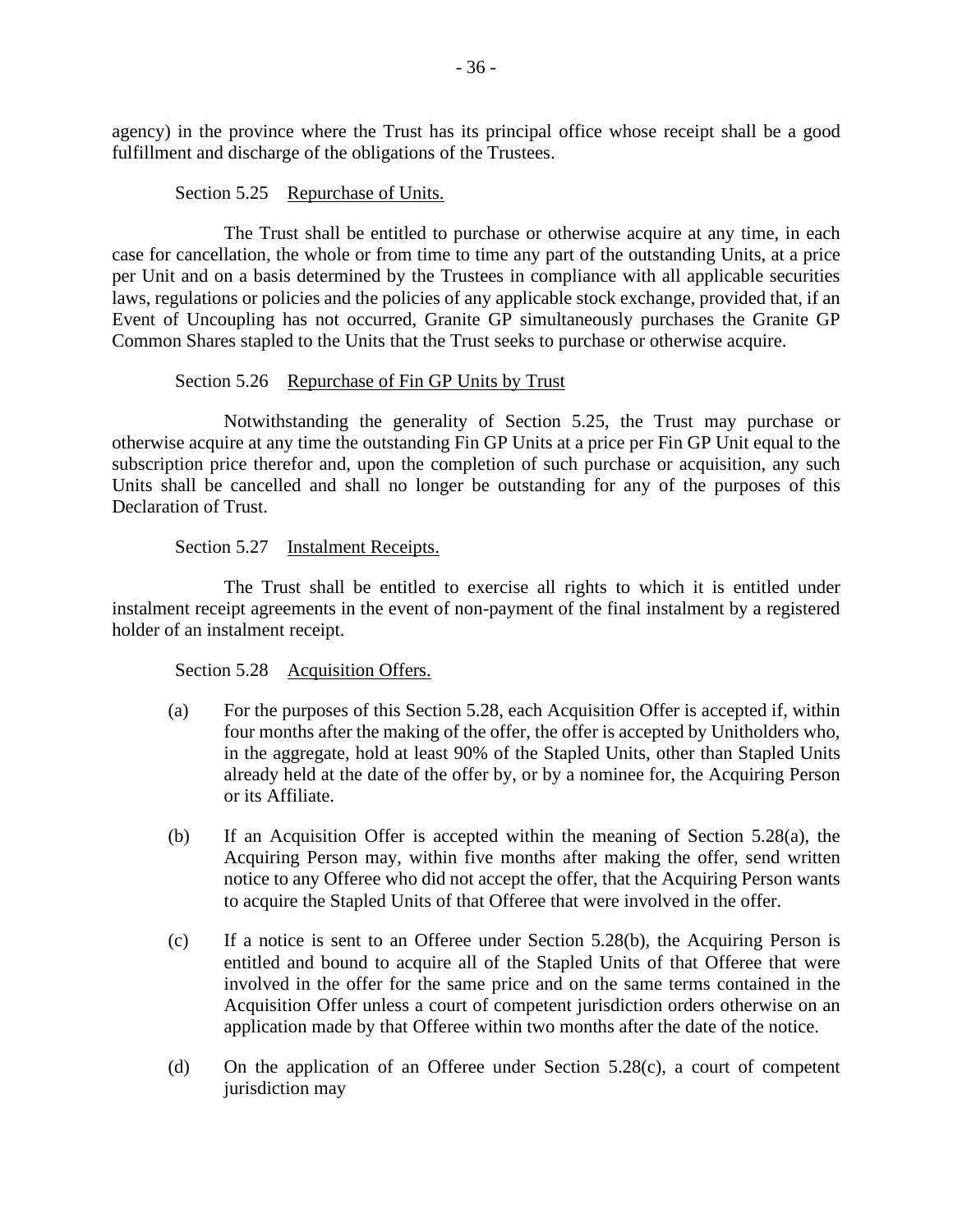- (i) set the price and terms of payment, and
- (ii) make consequential orders and give directions the court considers appropriate.
- (e) If a notice has been sent by an Acquiring Person under Section 5.28(b) and the court has not ordered otherwise under Section 5.28(c), the Acquiring Person must, no earlier than two months after the date of the notice, or, if an application to a court of competent jurisdiction by the Offeree to whom the notice was sent is then pending, at any time after that application has been disposed of,
	- (i) send a copy of the notice to the Trust and pay or transfer to the Trust the amount or other consideration representing the price payable by the Acquiring Person for the Units that are referred to in the notice, and
	- (ii) send a copy of the notice to each of Granite GP and pay or transfer to Granite GP the amount or other consideration representing the price payable by the Acquiring Person for the Granite GP Common Shares that are referred to in the notice.
- (f) On receiving the copy of the notice and the amount or other consideration referred to in Section 5.28(e)(i) and confirming that Granite GP has received the copy of the notice and the amount or other consideration referred to in Section 5.28(e)(ii), the Trust must register the Acquiring Person as a Unitholder with respect to those Stapled Units.
- (g) Any amount received by the Trust under this Section 5.28 must be paid into a separate account at a savings institution and, together with any other consideration so received, must be held by the Trust, or by a trustee approved by a court of competent jurisdiction, in trust for the persons entitled to that sum.
- (h) If the Acquiring Person has not, within one month after becoming entitled to do so, sent the notice referred to in Section 5.28(b), the Acquiring Person must send a written notice to each Offeree referred to in Section 5.28(b) stating that the Offeree, within three months after receiving the notice, may require the Acquiring Person to acquire the Stapled Units of that Offeree that were involved in the Acquisition Offer.
- (i) If an Offeree requires the Acquiring Person to acquire the Offeree's Stapled Units in accordance with Section 5.28(h), the Acquiring Person must acquire those Stapled Units for the same price and on the same terms contained in the Acquisition Offer.

If an Event of Uncoupling has occurred, all references to "Stapled Units" in this Section 5.28 and the defined terms used in this Section 5.28 shall be read as references to "Units" and the references in this Section 5.28 to Granite GP and to Granite GP Common Shares shall be disregarded.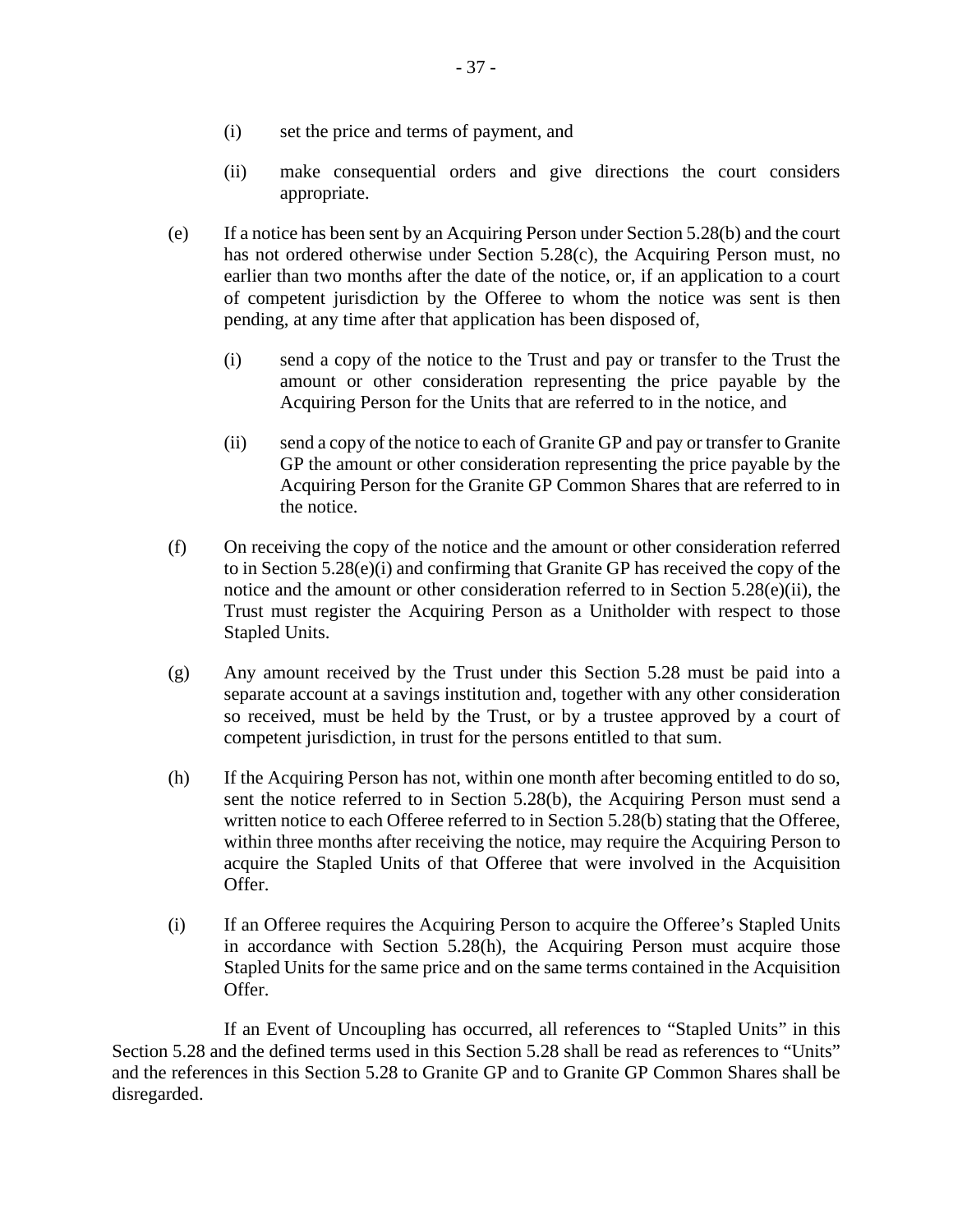### **ARTICLE VI MEETINGS OF UNITHOLDERS**

Section 6.01 Annual Meeting.

- (a) There shall be an annual meeting of Unitholders at such time and place in Canada as the Trustees shall prescribe for the purpose of electing Trustees, appointing the auditors of the Trust and transacting such other business as the Trustees may determine or as may properly be brought before the meeting. The annual meeting of Unitholders shall be held after delivery to the Unitholders of the information referred to in Section 16.11(a) and, in any event, within 18 months after the date of the Original Declaration of Trust, and after that at least once in each calendar year and not more than 15 months after the later to occur of the last annual meeting of Unitholders or date of a written resolution in lieu of an annual meeting of Unitholders in accordance with Section 6.01(b). Notwithstanding the foregoing, the Trustees may apply to a court or competent jurisdiction for an order extending the time for calling an annual meeting. The annual meeting of Unitholders may be held at the same time and place as the annual meeting of holders of Granite GP Common Shares.
- (b) If all the Unitholders consent, by a resolution passed by being consented to in writing by all of the Unitholders, to all of the business that is required to be transacted at an annual meeting of Unitholders, the annual meeting of Unitholders is deemed to have been held on the date of such Unitholder resolution.

Section 6.02 Other Meetings.

- (a) The Trustees shall have power at any time to call special meetings of the Unitholders at such time and place as the Trustees may determine and any such special meeting of Unitholders may be held at the same time and place as a special meeting of holders of Granite GP Common Shares.
- (b) Unitholders holding in the aggregate not less than 5% of the outstanding Units may requisition the Trustees to call a special meeting of Unitholders for the purposes stated in the requisition. A requisition under this Section 6.02(b):
	- (i) must, in 1,000 words or less, state the business to be transacted at the meeting, including any resolution to be submitted to the meeting;
	- (ii) must be signed by, and include the names and mailing addresses of, all of the requisitioning Unitholders;
	- (iii) may be made in a single record or may consist of several records, in similar form and content, each of which is signed by one or more of the requisitioning Unitholders; and
	- (iv) must be delivered to the Trustees at the delivery address of, or mailed by registered mail to the mailing address of, the principal office of the Trust.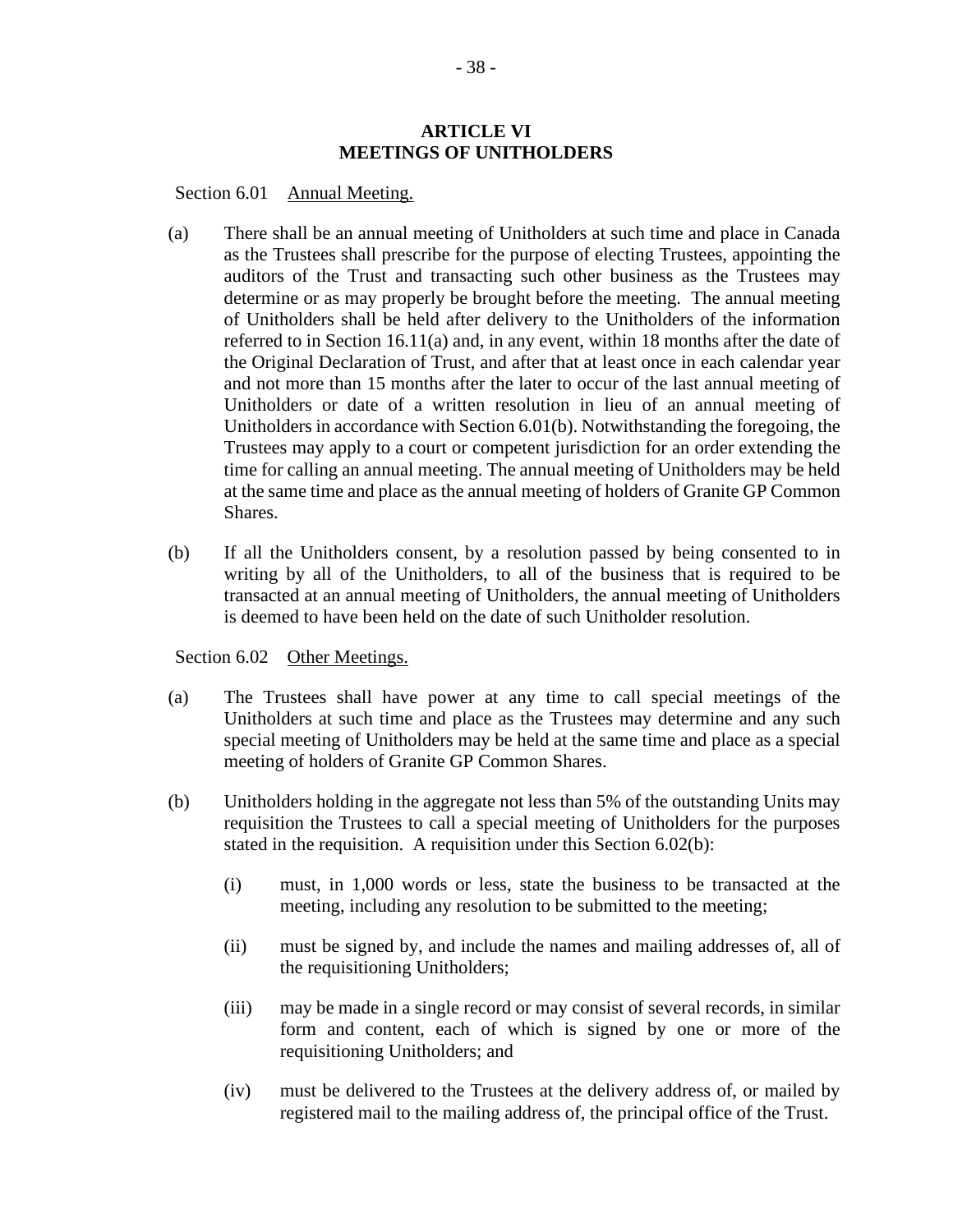- (i) notice of the date, time and, if applicable, the location of such meeting at least 21 days, but not more than four months, before the meeting to each Unitholder entitled to attend the meeting and to each Trustee; and
- (ii) to the persons entitled to notice of the meeting the text of such requisition, which text shall be sent in, or within the time set for the sending of, the notice of the requisitioned meeting, or in the Trust's information circular or equivalent, if any, sent in respect of the requisitioned meeting.
- (d) If the requisitioned meeting is an Electronic Meeting, the notice referred to in Section 6.02(c) must also contain instructions for attending and participating in the meeting by telephone or other communications medium, including, if applicable, instructions for voting at the meeting.
- (e) The Trustees need not comply with Section 6.02(c) if:
	- (i) a record date for a meeting of Unitholders has been fixed and notice thereof has been given to each stock exchange in Canada on which the Stapled Units (or, following an Event of Uncoupling, Units) are listed for trading;
	- (ii) the Trustees have called a meeting of Unitholders to be held after the date on which the requisition is received by the Trustees and have sent notice of that meeting in accordance with Section  $6.02(g)$ ;
	- (iii) substantially the same business was submitted to Unitholders to be transacted at a meeting of Unitholders that was held not more than the two years before the receipt of the requisition, and any resolution to transact that business at that earlier meeting did not receive the required support of Unitholders;
	- (iv) it clearly appears that the business stated in the requisition does not relate in a significant way to the business or activities of the Trust;
	- (v) it clearly appears that the primary purpose for the requisition is securing publicity or enforcing a personal claim or redressing a personal grievance against the Trust or any of its Trustees, officers or security holders;
	- (vi) the business stated in the requisition has already been substantially implemented;
	- (vii) the business stated in the requisition, if implemented, would cause the Trust to commit an offence; or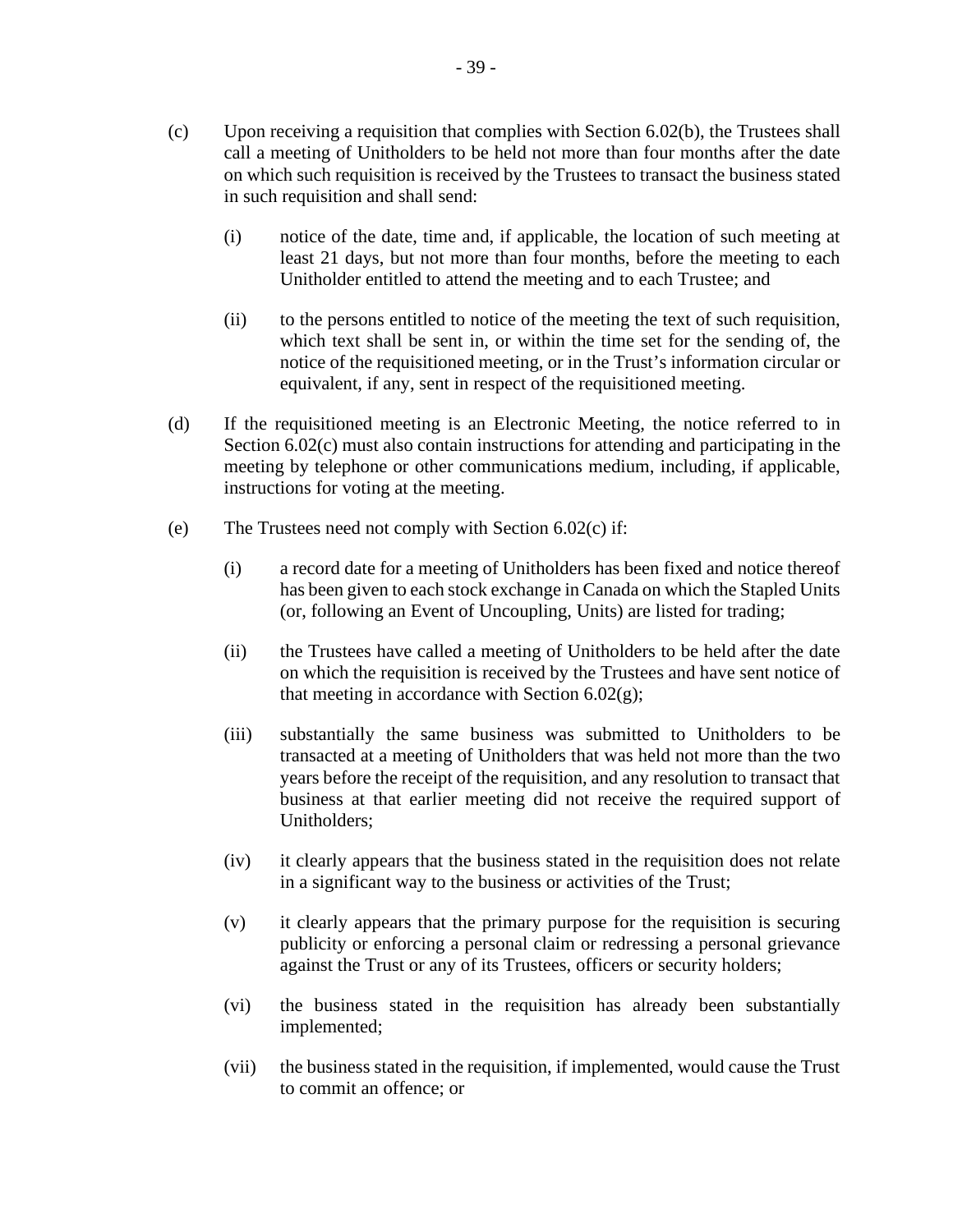- (viii) the requisition deals with matters beyond the Trustees' power to implement.
- (f) If the Trustees do not, within 21 days after the date on which the requisition is received by the Trust, send notice of a meeting of Unitholders in accordance with Section 6.02(c), the requisitioning Unitholders, or any one or more of them holding, in the aggregate, more than 1/40 of the outstanding Units, may send notice of a general meeting to be held to transact the business stated in the requisition. A meeting of Unitholders called under this Section 6.02(f) by the requisitioning Unitholders must: (i) be called in accordance with Section 6.02(c), (ii) be held within four months after the date on which the requisition is received by the Trustees, and (iii) as nearly as possible, be conducted in the same manner as a meeting of Unitholders called by the Trustees.
- (g) Unless the Unitholders resolve otherwise at the meeting of Unitholders called under Section 6.02(f) by the requisitioning Unitholders, the Trust must reimburse the requisitioning Unitholders for the expenses actually and reasonably incurred by them in requisitioning, calling and holding that meeting.

## Section 6.03 Notice of Meeting of Unitholders.

Notice of all meetings of the Unitholders shall be mailed or delivered or otherwise made available, as permitted by applicable law, by the Trustees to each Unitholder entitled to attend the meeting (at their address appearing in the Register), to each Trustee and to the auditors of the Trust not less than 21 days nor more than two months before the meeting. Notice of any meeting of Unitholders shall state the purposes of the meeting. Despite any other provision of this Declaration of Trust, a Unitholder and any other person entitled to notice of a meeting of Unitholders may, in writing or otherwise, waive that entitlement or may agree to reduce the period of that notice. Without limiting the foregoing sentence, attendance of a person at a meeting of Unitholders is a waiver of entitlement to notice of the meeting, unless that person attends the meeting for the express purpose of objecting to the transaction of any business on the grounds that the meeting is not lawfully called. If the meeting is an Electronic Meeting, the notice must also contain instructions for attending and participating in the meeting by telephone or other communications medium, including, if applicable, instructions for voting at the meeting. The accidental omission to send notice of any meeting to, or the non-receipt of any notice by, any of the persons entitled to notice does not invalidate any proceedings at that meeting.

### Section 6.04 Unitholder Proposals

Subject to subsections (a) and (b), a registered holder or beneficial owner of Units may (i) submit written notice to the Trust of any matter that the person wishes to have considered at the next annual meeting of Unitholders (a "**Proposal**") and (ii) present at the meeting the Proposal, personally or by proxy, provided that they are a Qualified Unitholder (as defined herein) at the time of the Meeting.

(a) To be eligible to submit a Proposal, a person must be a registered or beneficial owner of one or more Units that carry the right to vote at general meetings for an uninterrupted period of at least two years before the date of signing the Proposal (a "**Qualified Unitholder**"). A person is not a Qualified Unitholder if, within two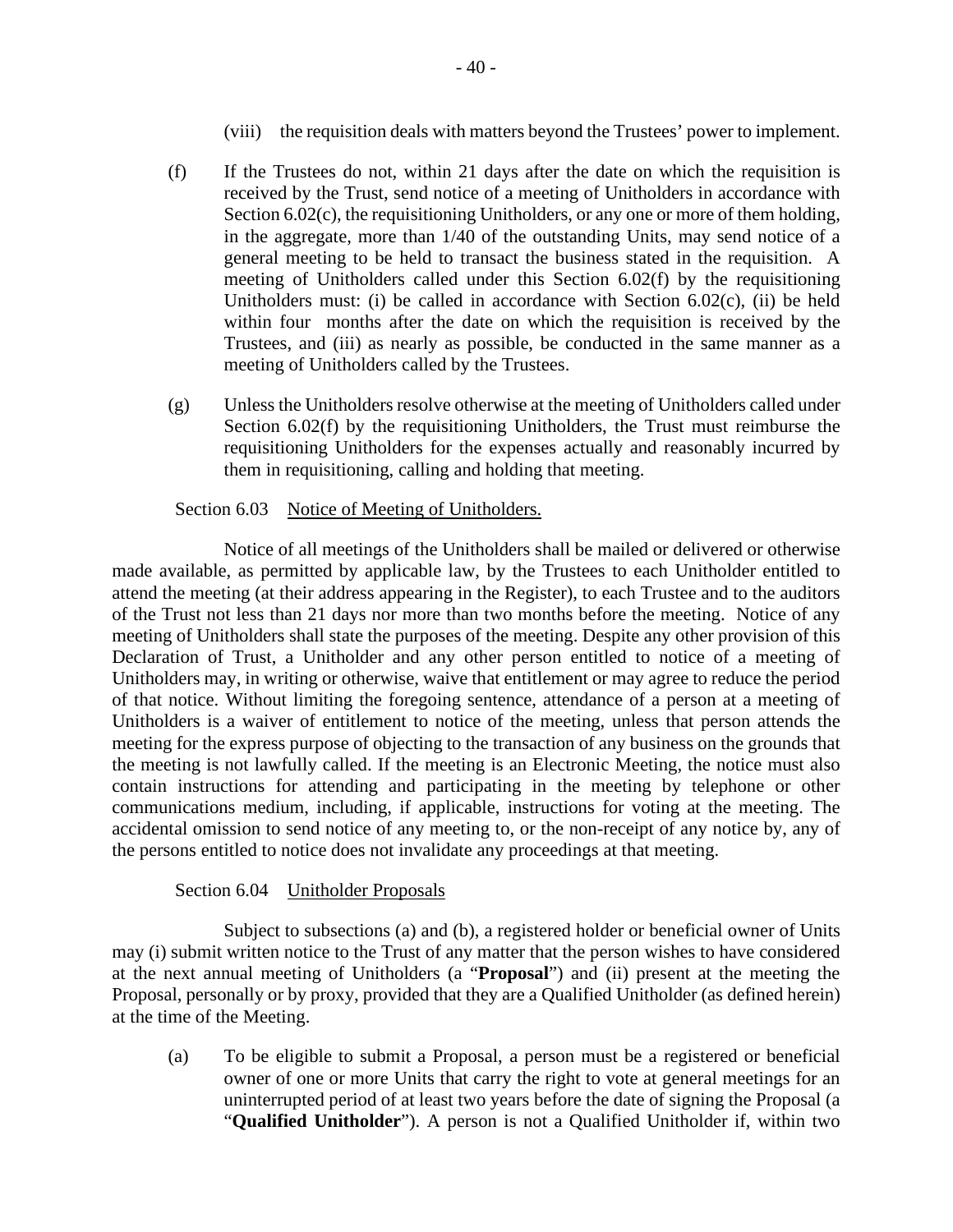years before the signing of such Proposal, the person failed to present, in person or by proxy, at a meeting of Unitholders, a Proposal that, at the person's request, had been included in a proxy circular relating to a meeting of the Unitholders.

- (b) A Proposal is valid if:
	- (i) it includes the signature of the person submitting the Proposal and persons in support of the Proposal;
	- (ii) it is signed by Qualified Unitholders who, together with the person that submits the Proposal, at the time of signing, are the registered holders or beneficial owners of Units that, in the aggregate, (i) constitute not less than 1% of the combined total number of outstanding Units, or (ii) have a fair market value in excess of \$2,000;
	- (iii) the Proposal is accompanied by a declaration from the person submitting the Proposal and each supporter, signed by person submitting the Proposal and each supporter, as the case may be, or, in the case of a person submitting or supporting the Proposal that is a corporation, by a director or senior officer of the signatory,
		- (A) providing the name and mailing address of that signatory;
		- (B) declaring the number of Units owned by that signatory as a registered or beneficial owner; and
		- (C) unless the name of the registered owner has already been provided under subparagraph (i), providing the name of the registered owner of those Units;
	- (iv) the Proposal and the declarations are received at the registered office of the Trust at least three months before the anniversary of the previous year's annual meeting of Unitholders.
- (c) A Proposal may be accompanied by one written statement in support of the Proposal, which together must not exceed 1,000 words excluding the information required by subsection (b).
- (d) The Trust shall send in, or within the time set for the sending of, the notice of the applicable annual meeting, or include in, or attach to, its proxy circular delivered in connection with its annual meeting:
	- (i) the text of the Proposal;
	- (ii) the names and mailing addresses of the submitter and the supporters; and
	- (iii) the written statement, if any, accompanying the Proposal.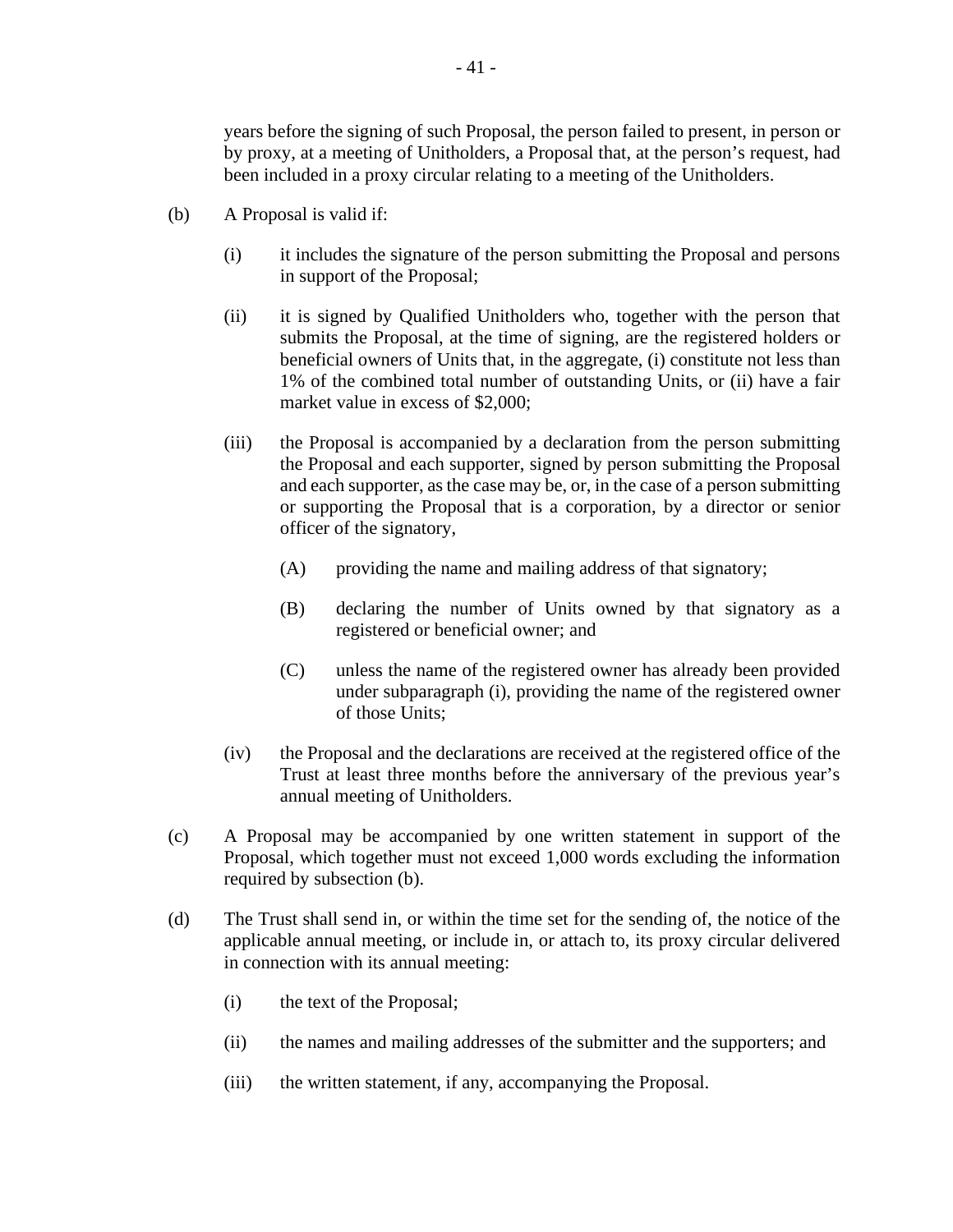- (e) Subject to Section 6.04(f) and Section 6.04(h), the Trust must allow the person submitting the Proposal to present the Proposal, personally or by proxy, at the annual meeting in relation to which the Proposal was made if the submitter of the Proposal is a Qualified Unitholder at the time of that meeting.
- (f) If the Trust receives more than one Proposal in relation to an annual meeting and the Proposals relate to substantially the same matter, the Trust need only comply with subsections Section 6.04(d) and (e) in relation to the first of those Proposals to be received at its registered office and need not comply with Section 6.04(d) and (e) in relation to any other of those Proposals.
- (g) A Proposal may not include nominations for the election of Trustees and a Unitholder shall not have the right to make nominations at the meeting, unless such nomination is made in accordance with the provisions of Section 6.17.
- (h) The Trust shall not be required to comply with subsections Section 6.04(d) and (e) if:
	- (i) the Trustees have called an annual meeting to be held after the date on which the Proposal is received by the Trust and have sent notice of that meeting in accordance with Section 6.03;
	- (ii) the Proposal is not valid within the meaning of Section 6.04(b) or exceeds the maximum length set out in Section 6.04(c).
	- (iii) it clearly appears that (A) the primary purpose of the Proposal is to secure publicity or to enforce a personal claim or redress a personal grievance against the Trust, the Trustees, its officers, the Unitholders or other securityholders of the Trust, or (B) the Proposal does not relate in a significant way to the business or affairs of the Trust;
	- (iv) substantially the same Proposal was submitted to Unitholders in a proxy circular relating to a meeting of the Unitholders and held within five years preceding the receipt of the Proposal and the matter covered by the Proposal did not receive the required support at that meeting. For the purposes hereof, the required support for a Proposal is:
		- (A) 3% of the total number of Units voted, if the Proposal has been introduced at only one annual meeting of Unitholders;
		- (B) 6% of the total number of Units voted at the last meeting at which the matter was submitted to Unitholders, if the Proposal was introduced at two annual meetings of Unitholders; and
		- (C) 10% of the total number of Units voted at the last meeting at which the matter was submitted to Unitholders, if the Proposal was introduced at three or more annual meetings of Unitholders; or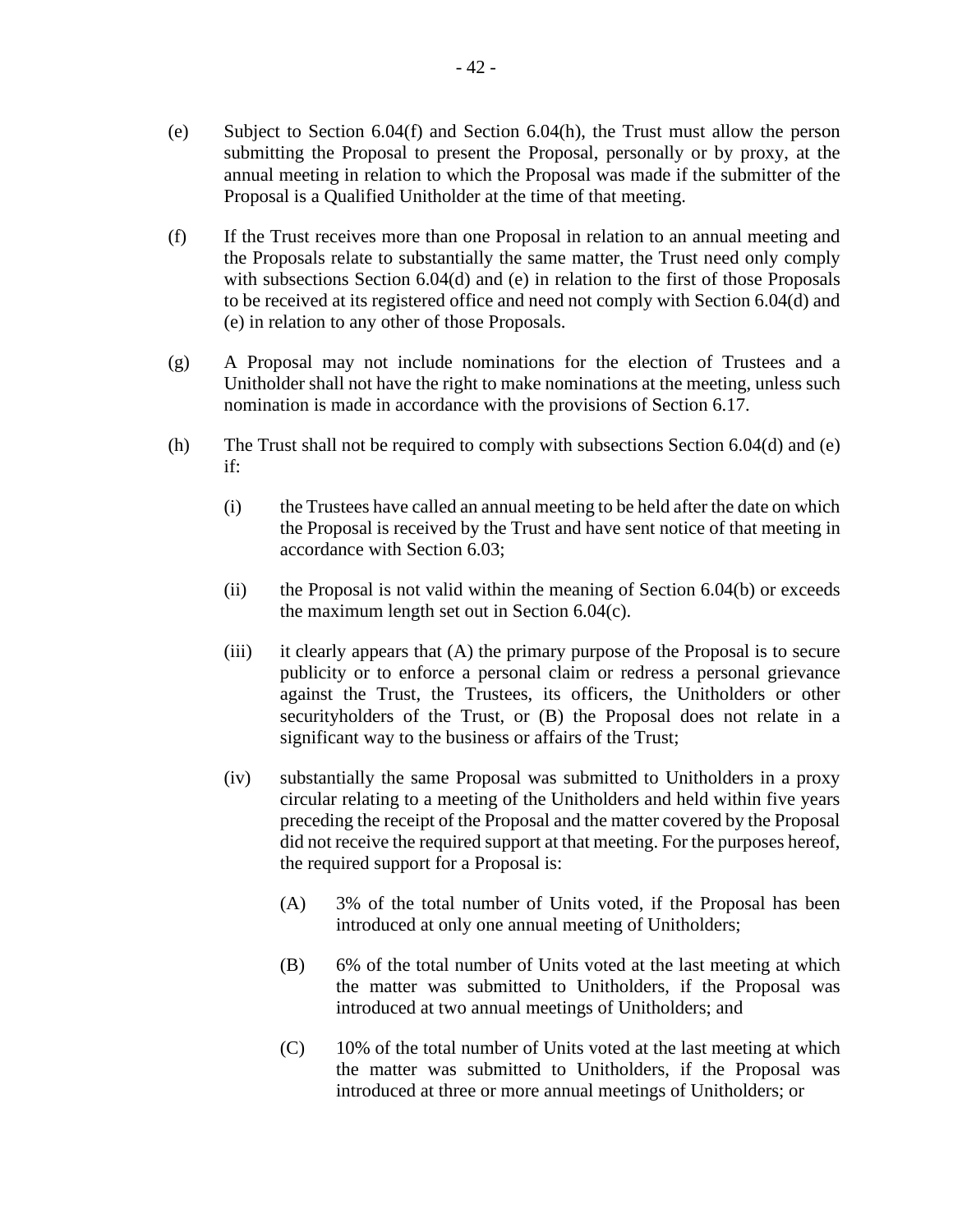- (v) the Proposal has already been substantially implemented;
- (vi) the Proposal, if implemented, would cause the Trust to commit an offence; or
- (vii) the Proposal deals with matters beyond the Trust's power to implement.
- (i) Neither the Trust nor any person acting on its behalf will incur any liability to Unitholders or any other person by circulating a Proposal or statement or permitting a submitter to present a Proposal at an annual meeting in compliance with this Section 6.04.
- (j) If the Trust does not intend to process a Proposal, it shall, within 21 days of receipt of the Proposal, notify in writing the person submitting the Proposal of its decision to omit the Proposal from the Trust's proxy circular and of the reasons for the decision, including a specific reference to the provision of subsection Section  $6.04(f)$ , (g) and/or (h) that the Trust is relying on in refusing to process the Proposal and the reasons why the Trust believes that that provision applies.
- (k) The submitter of a Proposal to whom a notice was sent under subsection Section 6.04(j) may apply to the court for a review of the Trust's decision.
- (l) On the application of a person submitting a Proposal for a review of the Trust's decision under subsection Section 6.04(k), a court may restrain the holding of the meeting to which the Proposal is sought to be presented and make any further order it considers appropriate, inlcuding one or more of the following:
	- (i) an order that the Trust comply with Section 6.04(d), (e) and (f) in the manner and within the time ordered by the court;
	- (ii) if the information referred to in Section 6.04(d) cannot be provided to the Unitholders within a reasonable period of time before the annual meeting, an order that the Trust:
		- (A) hold, at its sole expense, a meeting for the purpose of considering the Proposal; and
		- (B) comply with Section 6.04(d), (e) and (f) in relation to that meeting on the terms and conditions imposed by the court; and
	- (iii) an order that the Trust reimburse the submitter of the Proposal for all reasonable legal expenses, including all reasonable disbursements, incurred in the application.
- (m) The Trust or any person claiming to be aggrieved by a Proposal may apply to a court for an order permitting or requiring the Trust to refrain from processing the Proposal, and the court, if it is satisfied that subsections Section  $6.04(f)$ , (g) or (h) applies, may make such order as it considers appropriate.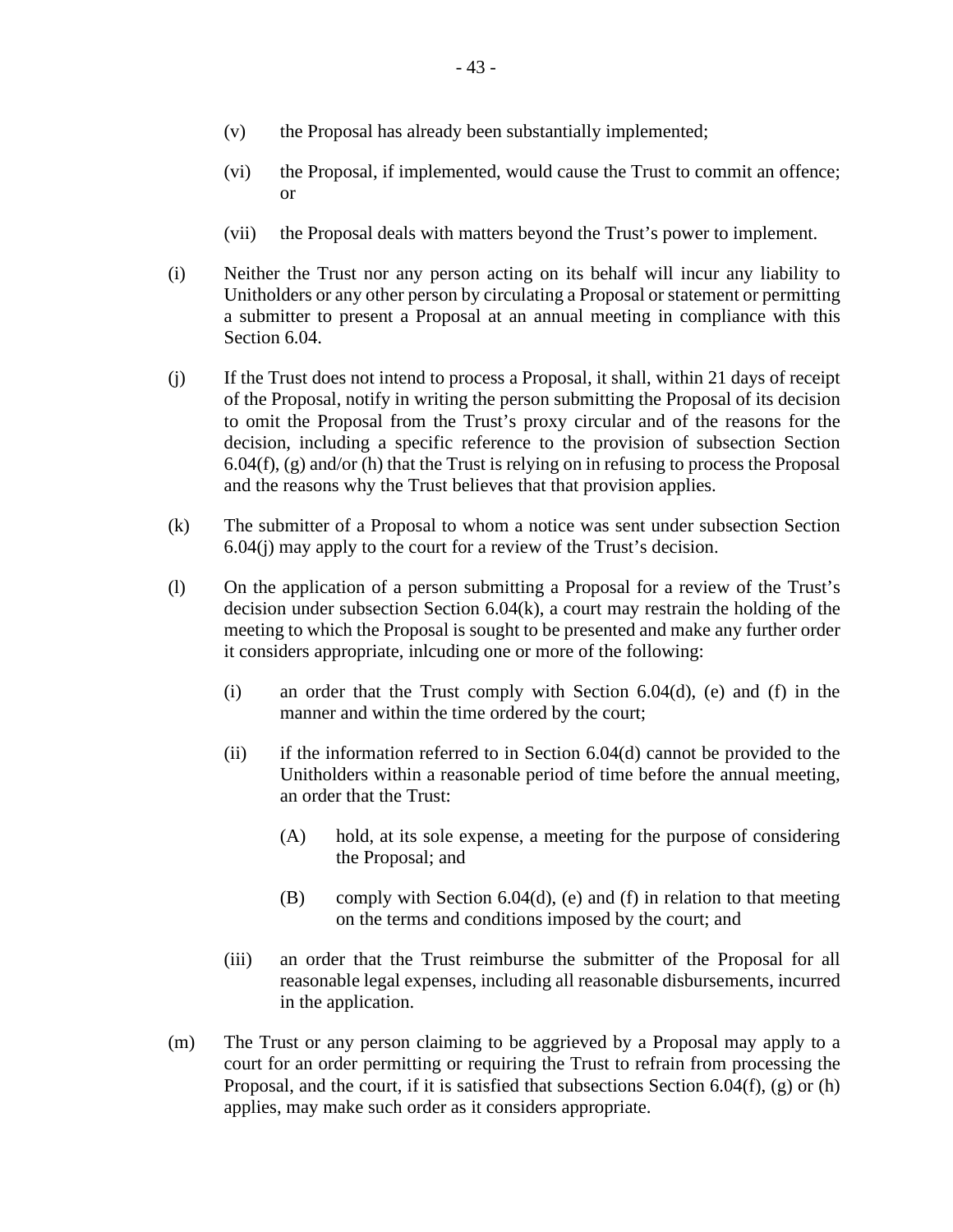## Section 6.05 Quorum.

The quorum of Unitholders for the transaction of business at a meeting of Unitholders shall exist where two or more Unitholders holding Units carrying not less than 25% of the number of votes attached to all Units entitled to be voted at such meeting are present in person or represented by proxy. If there is only one Unitholder entitled to vote at a meeting of Unitholders, the quorum is one person who is, or who represents by proxy, that Unitholder, and that Unitholder, present in person or by proxy, may constitute the meeting. No business, other than the election of a chair of the meeting and the adjournment of the meeting, may be transacted at any meeting of Unitholders unless a quorum of Unitholders entitled to vote is present at the commencement of the meeting, but such quorum need not be present throughout the meeting. If, within one-half hour from the time set for the holding of a meeting of Unitholders, a quorum is not present, in the case of a general meeting requisitioned by Unitholders pursuant to Section 6.02, the meeting is dissolved, and in the case of any other meeting of Unitholders, the meeting stands adjourned to the same day in the next week at the same time and place or to such other day, time and place as is determined by the chair of the meeting.

## Section 6.06 Chair.

The following individual is entitled to preside as chair at a meeting of Unitholders: (a) the Chair, if any; or (b) if the Chair is absent or unwilling to act as chair of the meeting, any other Trustee or individual present selected by the Trustees or the president or chief executive officer, if any.

# Section 6.07 Voting.

Holders of Units may attend and vote at all meetings of the Unitholders either in person or by proxy. Each Unit shall be entitled to one vote at all meetings of the Unitholders. Any action to be taken by the Unitholders shall, except as otherwise required by this Declaration of Trust or by law, be authorized when approved by the affirmative vote of a majority of the votes cast at a meeting of Unitholders. In case of an equality of votes, the chair of a meeting of Unitholders does not have a second or casting vote in addition to the vote or votes to which the chair of a meeting of Unitholders may be entitled as a Unitholder.

Section 6.08 Matters on which Unitholders Shall Vote.

None of the following shall occur unless the same has been duly approved by the Unitholders at a meeting duly called and held:

- (a) except as provided in Section 2.01(c), Section 2.02(a), Section 2.03, Section 2.04(b), Section 2.07 or Section 2.08(a), the appointment, election or removal of Trustees;
- (b) except as provided in Section 16.09, the appointment or removal of auditors of the Trust;
- (c) any amendment to the Declaration of Trust (except as provided in Section 4.04 or Section 12.01); and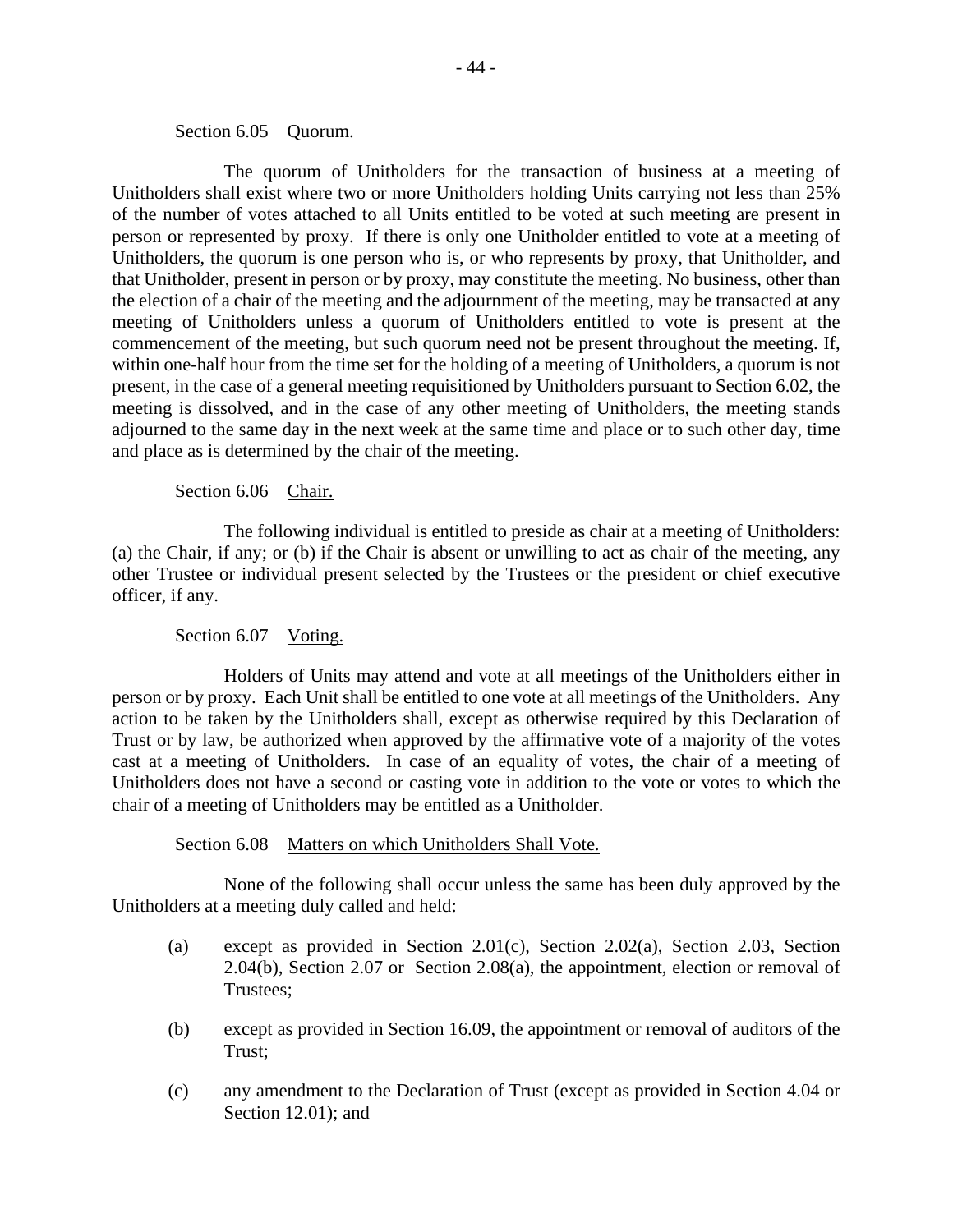(d) any matter noted in Section 12.04.

Nothing in this Section 6.08, however, shall prevent the Trustees from submitting to a vote of Unitholders any matter which they deem appropriate, including matters required by law or by the rules or policies of any stock exchange or market on which the Stapled Units or Units may be listed or quoted. Except with respect to the matters specified in this Section 6.08 or Section 12.02, no vote of the Unitholders shall in any way bind the Trustees.

#### Section 6.09 Record Dates.

For the purpose of determining the Unitholders who are entitled to receive notice of and vote at any meeting (other than a meeting requisitioned by Unitholders pursuant to Section 6.02) or any adjournment thereof, or who are entitled to receive any distribution, or for the purpose of any other action, the Trustees may from time to time fix a date not preceding by more than two months, the date of any such meeting of Unitholders or distribution or other action as a record date for the determination of Unitholders entitled to receive notice of and to vote at such meeting or any adjournment thereof or to receive such distribution or to be treated as Unitholders of record for purposes of such other action. For the purpose of determining the Unitholders who are entitled to receive notice of any meeting, any record date fixed by the Trustees may not precede the date of such meeting of Unitholders by fewer than 21 days. For the purpose of determining the Unitholders who are entitled to receive notice of and vote at any meeting requisitioned by Unitholders pursuant to Section 6.02 or any adjournment thereof, the Trustees may from time to time fix a date not preceding by more than four months, the date of any such meeting of Unitholders as a record date for the determination of Unitholders entitled to receive notice of and to vote at such meeting or any adjournment thereof. Any Unitholder who was a Unitholder at the time fixed in accordance with this Section 6.09 shall be entitled to receive notice of and vote at such meeting or any adjournment thereof or to receive such distribution or be treated as a Unitholder of record for purposes of such other action, even though they have since that date disposed of their Units, and no Unitholder becoming such after that date shall be entitled to receive notice of and vote at such meeting or any adjournment thereof or to receive such distribution or to be treated as a Unitholder of record for purposes of such other action. If no record date is set for the purpose of determining the Unitholders who are entitled to receive notice of and vote at any meeting of Unitholders, the record date is 5 p.m. (Vancouver time) on the day immediately preceding the first date on which the applicable notice is sent or, if no such notice is sent, the beginning of the meeting. If no record date is set for the purpose of determining the Unitholders who are entitled to receive any distribution or for the purpose of any other action, the record date is 5 p.m. (Vancouver time) on the date on which the Trustees pass the resolution relating to the matter for which the record date is required.

#### Section 6.10 Proxies.

Whenever the vote or consent of Unitholders is required or permitted under this Declaration of Trust, such vote or consent may be given either directly by the Unitholder or by a proxy in such form as the Trustees may prescribe from time to time. A proxy need not be a Unitholder. The Trustees may solicit such proxies from the Unitholders or any of them in any matter requiring or permitting the Unitholders' vote, approval or consent. The Trustees may adopt, amend or repeal such rules relating to the appointment of proxyholders and the solicitation,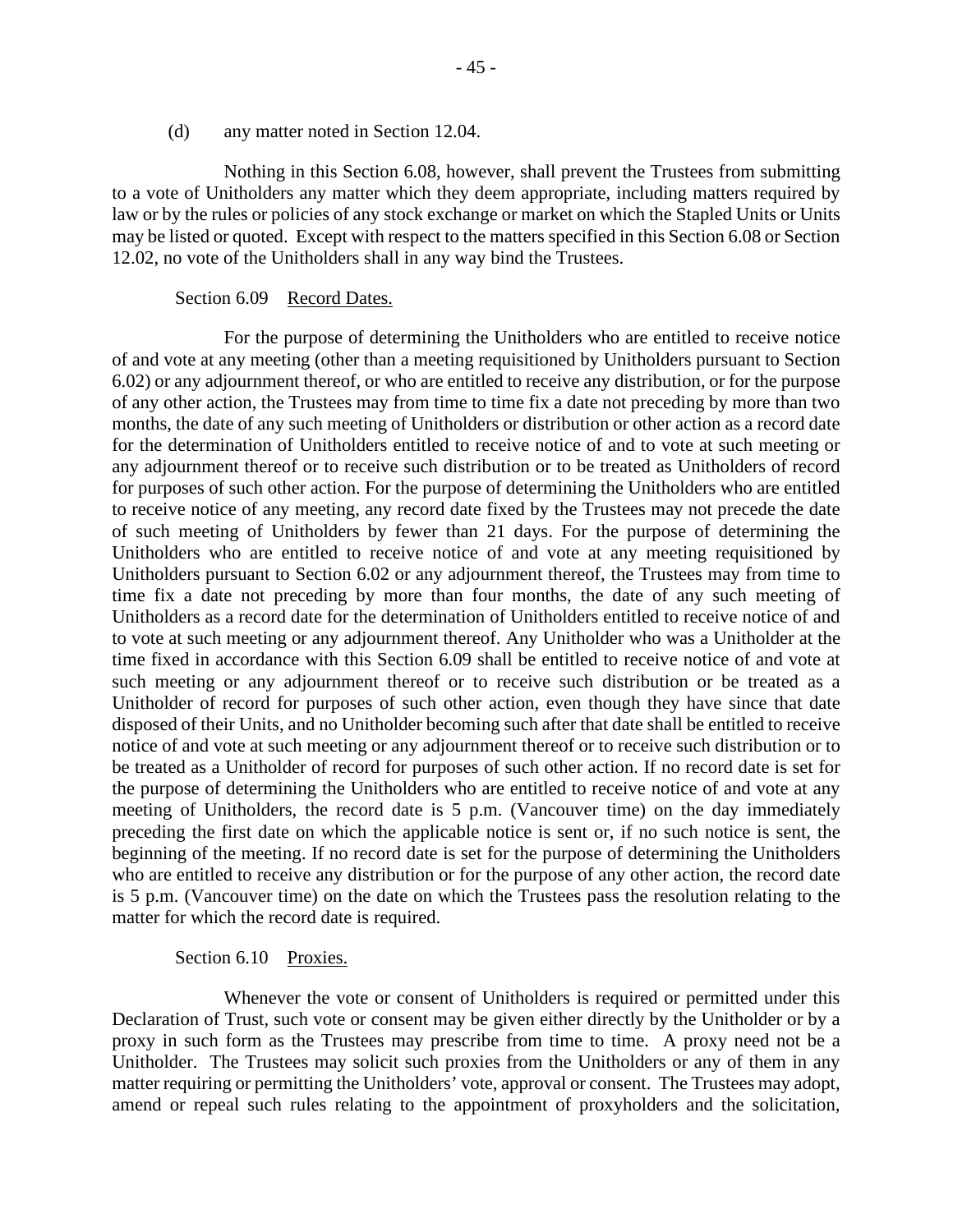execution, validity, revocation and deposit of proxies, as they in their discretion from time to time determine.

### Section 6.11 Personal Representatives.

If a Unitholder is deceased, their personal representative, upon filing with the secretary of the meeting such proof of their appointment as the secretary considers sufficient, shall be entitled to exercise the same voting rights at any meeting of Unitholders as the Unitholder would have been entitled to exercise if they were living and for the purpose of the meeting shall be considered to be a Unitholder. Subject to the provisions of the will of a deceased Unitholder, if there is more than one personal representative, the provisions of Section 5.17 relating to joint holders shall apply.

## Section 6.12 Attendance by Others.

The Trustees, any officer of the Trust, any lawyer for the Trust, representatives of the auditors of the Trust and any other individual invited by the Trustees or the chair of the meeting are entitled to attend and speak at any meeting of Unitholders, but if any of those individuals does attend a meeting of Unitholders, that individual is not to be counted in the quorum and is not entitled to vote at the meeting unless that individual is a Unitholder or proxy holder entitled to vote at the meeting.

## Section 6.13 Meeting by Telephone, Electronic or Other Communications Medium.

Any meeting of Unitholders may be held partially or entirely by means of a telephonic, electronic or other communications medium. A Unitholder or proxy holder who is entitled to participate in, including vote at, a meeting of Unitholders may do so by telephone or other communications medium if all Unitholders and proxy holders attending the meeting are able to participate in it, whether by telephone, by other communications medium or in person. If the Trust holds a meeting of Unitholders that is not an Electronic Meeting, the Trust is not obligated to take any action or provide any facility to permit or facilitate the use of any communications medium at the meeting. If the Trust holds a meeting of Unitholders that is an Electronic Meeting, the Trust must permit and facilitate participation in the meeting by telephone or other communications medium. If one or more Unitholders or proxy holders participate in a meeting of Unitholders in a manner contemplated by this Section 6.13, each such Unitholder or proxy holder is deemed, for the purposes of Declaration of Trust, to be present at the meeting, and the meeting is deemed to be held at the location, if any, specified in the notice of the meeting.

### Section 6.14 Conduct of Meetings.

To the extent that the rules and procedures for the conduct of a meeting of Unitholders are not prescribed herein or in the Trustees' Regulations, the rules and procedures shall be such reasonable rules and procedures as are determined by the chair of the meeting and such rules and procedures shall be binding upon all parties participating in the meeting.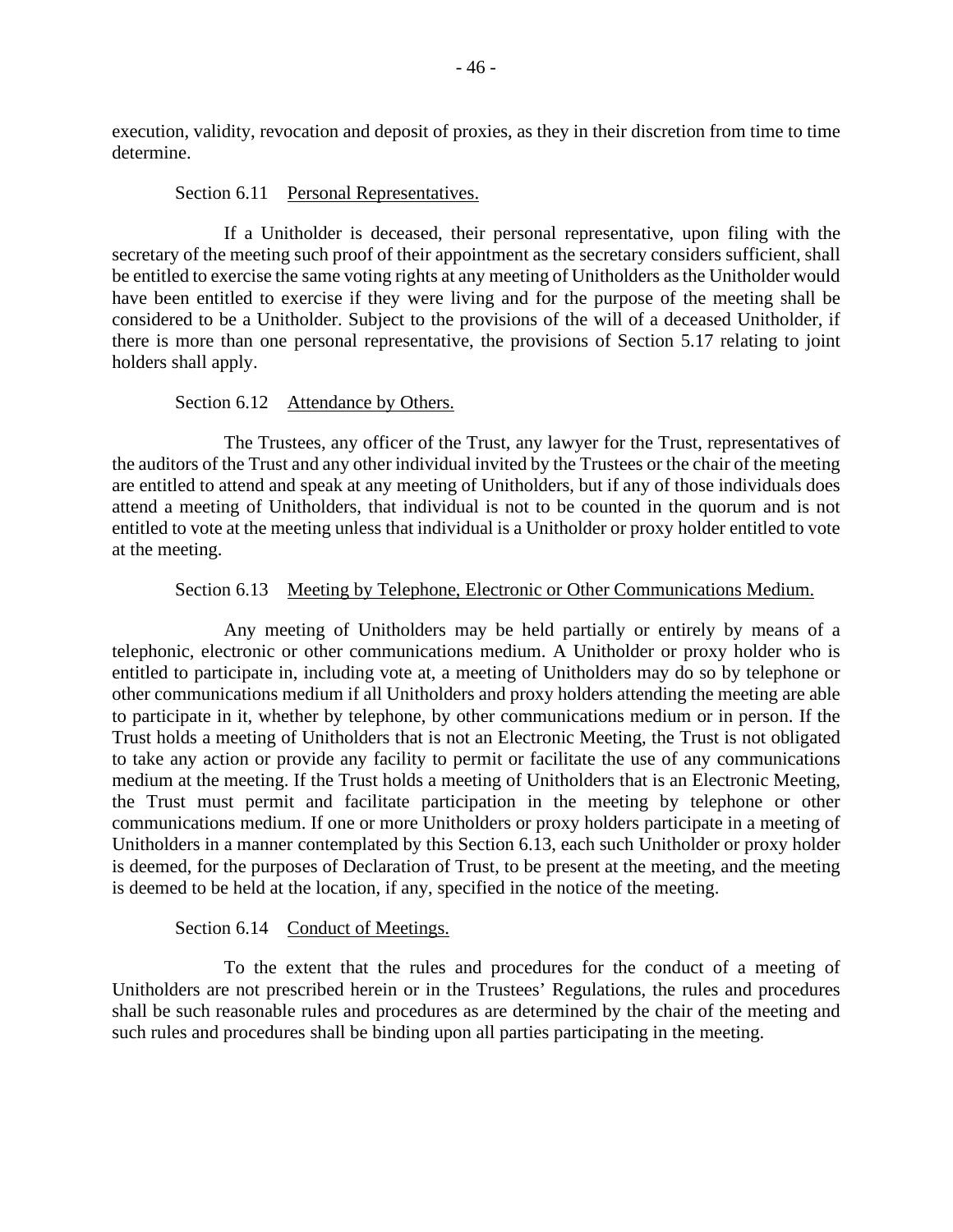Section 6.15 Binding Effect of Resolutions

Every resolution passed at a meeting in accordance with the provisions of this ARTICLE VI shall be binding upon all Unitholders, whether present at or absent from the meeting.

## Section 6.16 Resolution in Lieu of Meeting.

A resolution signed in writing by Unitholders shall be deemed to be a proceeding at a meeting of Unitholders and to be as valid and effective as if it had been passed at a meeting of Unitholders that satisfies all the requirements of this Declaration of Trust relating to meetings of Unitholders if all the Unitholders who are entitled to vote at an annual meeting consent by a unanimous resolution to all of the business that is required to be transacted at that annual meeting.

## Section 6.17 Nomination of Trustees.

- (a) Only persons who are nominated in accordance with the following procedures shall be eligible for election as Trustees of the Trust. Nominations of persons for election to the board of Trustees may be made at any annual meeting of Unitholders, or at any special meeting of Unitholders, if one of the purposes for which the special meeting was called was the election of Trustees:
	- (i) by or at the direction of the board of Trustees, including pursuant to a notice of meeting;
	- (ii) by or at the direction or request of one or more Unitholders pursuant to a requisition of the Unitholders made in accordance with Section 6.02; or
	- (iii) by any person (a "**Nominating Unitholder**") who
		- (A) at the close of business on the date of the giving of the notice provided for below in this Section 6.17 and on the record date for notice of such meeting, is entered in the Register as a holder of one or more Units carrying the right to vote at such meeting or who beneficially owns Units that are entitled to be voted at such meeting; and
		- (B) who complies with the notice procedures set forth below in this Section 6.17.
- (b) In addition to any other applicable requirements, for a nomination to be made by a Nominating Unitholder, the Nominating Unitholder must have given timely notice thereof to the Trustees in the manner prescribed by this Declaration of Trust. Furthermore, if such notice is made on a day which is not a Business Day or later than 5:00 p.m. (Toronto Time) on a day which is a Business Day, then such notice shall be deemed to have been made on the subsequent day that is a Business Day.
- (c) To be timely, a Nominating Unitholder's notice to the Trustees must be made: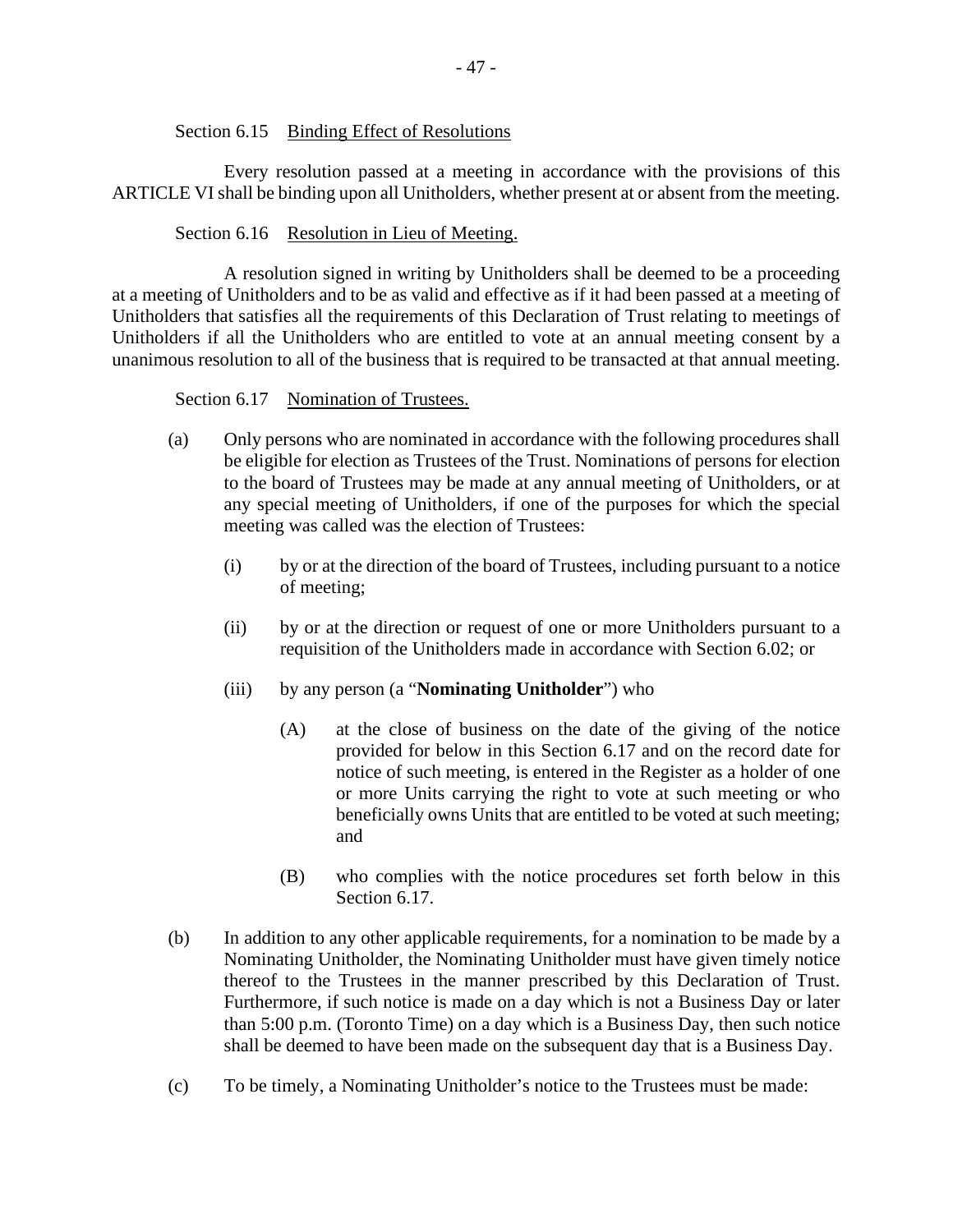- (i) in the case of an annual meeting of Unitholders, not less than 30 days prior to the date of the annual meeting of Unitholders; provided, however, that in the event that the annual meeting of Unitholders is to be held on a date that is less than 50 days after the date (the "**Notice Date**") on which the first public announcement of the date of the annual meeting was made, notice by the Nominating Unitholder may be made not later than the close of business on the tenth (10th) day following the Notice Date;
- (ii) in the case of a special meeting (which is not also an annual meeting) of Unitholders called for the purpose of electing Trustees (whether or not called for other purposes), not later than the close of business on the fifteenth (15th) day following the day on which the first public announcement of the date of the special meeting of Unitholders was made; and
- (iii) notwithstanding the foregoing, in the case of an annual meeting of Unitholders or a special meeting (which is not also an annual meeting) of Unitholders called for the purpose of electing Trustees (whether or not also called for other purposes) where "notice-and-access" (as defined in National Instrument 54-101 – *Communication with Beneficial Owners of Securities of a Reporting Issuer*) is used for delivery of proxy-related materials and the Notice Date is not less than 50 days before the date of the meeting, not less than 40 days prior to the date of the meeting.
- (d) To be in proper written form, a Nominating Unitholder's notice to the Trustees must set forth:
	- (i) as to each person whom the Nominating Unitholder proposes to nominate for election as a Trustee:
		- (A) the name, age, province or state, and country of residence of the person;
		- (B) the principal occupation or employment of the person;
		- (C) whether the person is a Resident Canadian;
		- (D) the class or series and number of Units of the Trust which are controlled or which are owned beneficially or of record by the person as of the record date for the meeting of Unitholders (if such date shall then have been made publicly available and shall have occurred) and as of the date of such notice; and
		- (E) any other information relating to the person that would be required to be disclosed in a dissident's proxy circular in connection with solicitations of proxies for election of Trustees pursuant to applicable securities laws; and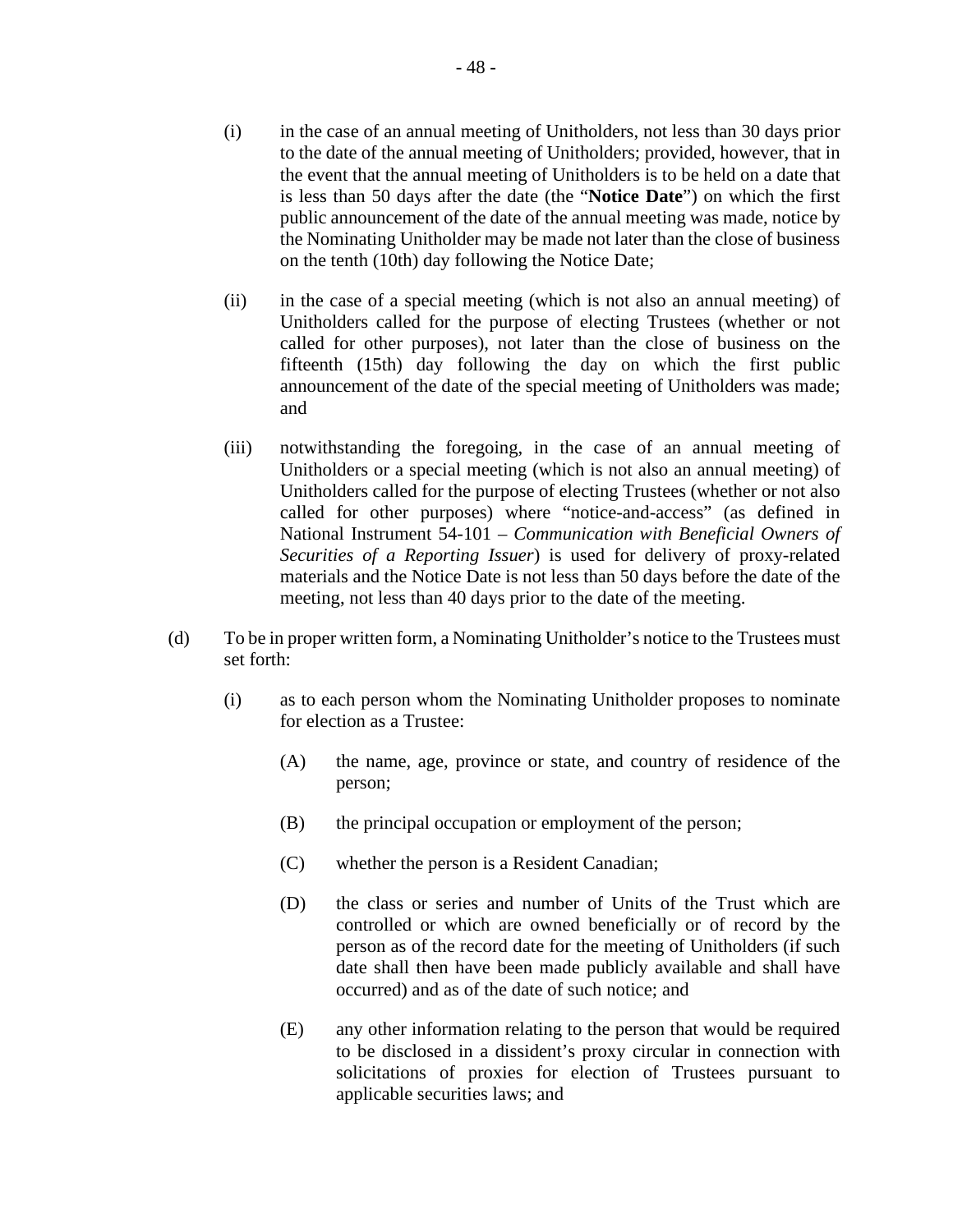- (ii) as to the Nominating Unitholder giving the notice, any proxy, contract, arrangement, understanding or relationship pursuant to which such Nominating Unitholder has a right to vote any Units of the Trust and any other information relating to such Nominating Unitholder that would be required to be made in a dissident's proxy circular in connection with solicitations of proxies for election of Trustees pursuant to applicable securities laws.
- (e) The Trust may require that any proposed nominee furnish such other information as may be required to be contained in a dissident proxy circular or by applicable law or regulation to determine the independence of the proposed nominee or their eligibility to serve as a Trustee of the Trust.
- (f) No person shall be eligible for election as a Trustee of the Trust unless nominated in accordance with the provisions of this Section 6.17; provided, however, that nothing in this Section 6.17 shall be deemed to preclude discussion by a Unitholder (as distinct from the nomination of Trustees) at a meeting of Unitholders of any matter in respect of which it would have been entitled to submit to a vote pursuant to the terms and conditions contained in this Declaration of Trust. The chairperson of the applicable meeting shall have the power and duty to determine whether a nomination was made in accordance with the procedures set forth in the foregoing provisions and, if any proposed nomination is not in compliance with such foregoing provisions, to declare that such defective nomination shall be disregarded.
- (g) Notwithstanding any provisions in this Section 6.17 to the contrary, in the event that the number of Trustees to be elected at a meeting is increased effective after the time period for which the Nominating Unitholder's notice would otherwise be due under this section, a notice with respect to nominees for the additional Trustees required by this section shall be considered timely if it shall be given not later than the close of business on the tenth (10th) day following the day on which the first public announcement of such increase was made by the Trust.
- (h) For purposes of this Section 6.17, "public announcement" shall mean disclosure in a press release reported by a national news service in Canada, or in a document publicly filed by the Trust under its profile on the System of Electronic Document Analysis and Retrieval (SEDAR) at www.sedar.com.
- (i) Notwithstanding the foregoing, the Trustees may, in their sole discretion, waive any requirement in this Section 6.17.

# **ARTICLE VII MEETINGS OF THE TRUSTEES**

Section 7.01 Meetings of Trustees.

The Trustees may meet together at any place for the conduct of business, adjourn and otherwise regulate their meetings as they think fit, and meetings of the Trustees held at regular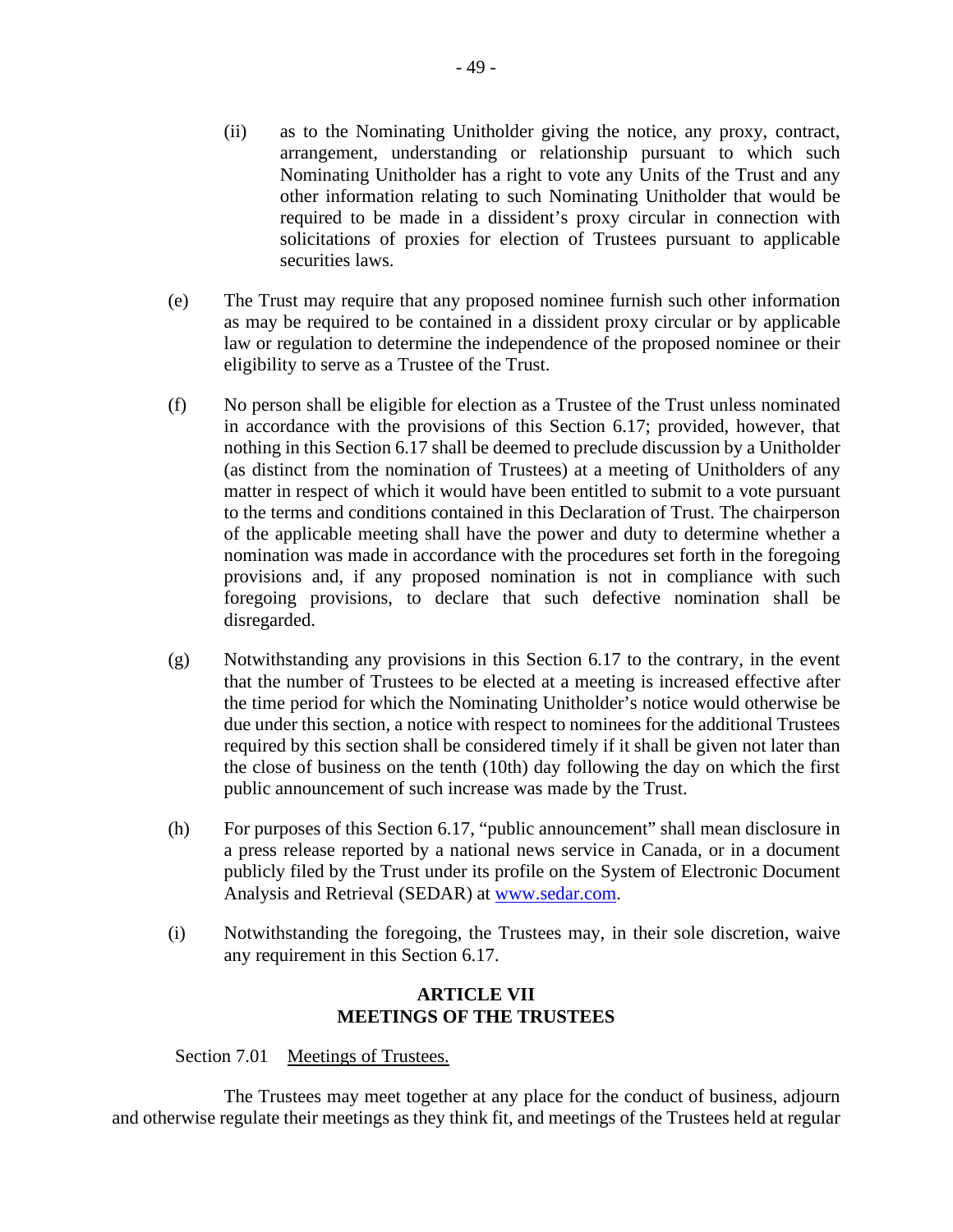intervals may be held at the place, at the time and, subject to Section 7.06, on not less than three days' (or 24 hours in the event of an emergency) notice, or such other notice, if any, as the Trustees may from time to time determine; provided that a majority of meetings of the Trustees in any calendar year shall take place in Canada. Each committee of Trustees may meet together at any place for the conduct of business, adjourn and otherwise regulate their meetings as they think fit, and meetings of each committee of Trustees held at regular intervals may be held at the place, at the time and on not less than three days' (or 24 hours in the event of an emergency) notice, or such other notice, if any, as the members of the committee of Trustees may from time to time determine.

# Section 7.02 Trustees May Act Without Meeting.

Notwithstanding Section 7.01, a resolution of the Trustees or of any committee of the Trustees consented to in writing by all of the Trustees entitled to vote on it, whether by signed document, fax, email or any other method of transmitting legibly recorded messages, is as valid and effective as if it had been passed at a meeting of the Trustees or of the committee of the Trustees duly called and held. Such resolution may be in two or more counterparts which together are deemed to constitute one resolution in writing. A resolution passed in that manner is effective on the date stated in the resolution or on the latest date stated on any counterpart. A resolution of the Trustees or of any committee of the Trustees passed in accordance with this Section 7.02 is deemed to be a proceeding at a meeting of Trustees or of the committee of the Trustees and to be as valid and effective as if it had been passed at a meeting of the Trustees or of the committee of the Trustees that satisfies all the requirements of this Declaration of Trust relating to meetings of the Trustees or of a committee of the Trustees.

Section 7.03 Chair of Meetings.

The following individual is entitled to preside as chair at a meeting of Trustees: (a) the Chair, if any; or (b) any other Trustee chosen by the Trustees if: (i) the Chair is not present at the meeting within 15 minutes after the time set for holding the meeting; (ii) the Chair is not willing to chair the meeting; or (iii) the Chair has advised the Secretary, if any, or any other Trustee, that they will not be present at the meeting.

Section 7.04 Calling of Meetings.

A Trustee may, and the Secretary or an Assistant Secretary of the Trust, if any, on the request of a Trustee must, call a meeting of the Trustees at any time.

# Section 7.05 Notice of Meetings.

Other than for meetings held at regular intervals as determined by the Trustees pursuant to Section 7.01, reasonable notice of each meeting of the Trustees, specifying the place, day and time of that meeting must be given to each of the Trustees by any method set out in Section 16.02 or orally or by telephone. The accidental omission to send notice of any meeting to, or the non-receipt of any notice by, any of the Trustees does not invalidate any proceedings at that meeting.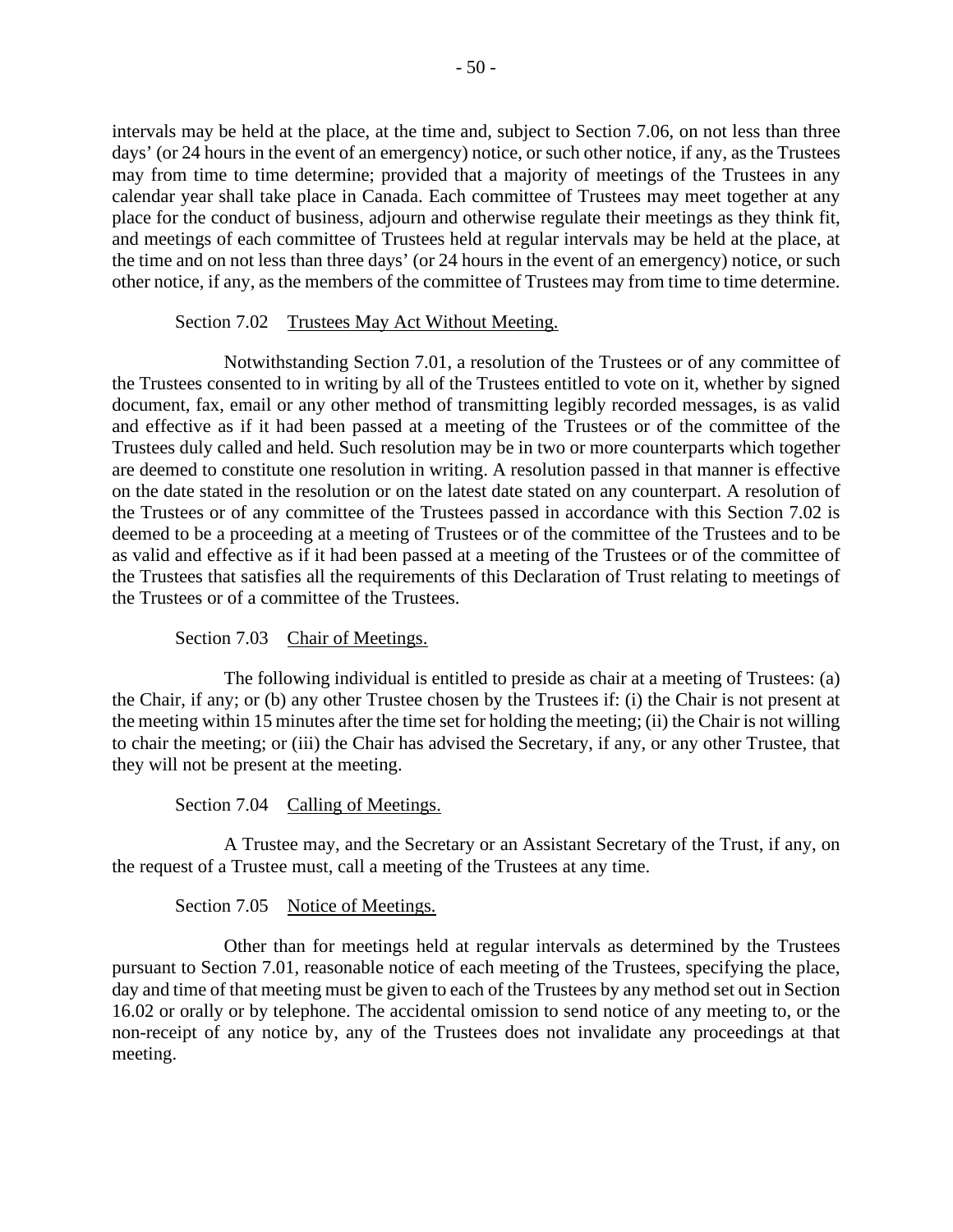Section 7.06 When Notice Not Required.

It is not necessary to give notice of a meeting of the Trustees to a Trustee if: (a) the meeting is to be held immediately following a meeting of Unitholders at which that Trustee was elected or appointed, or is the meeting of Unitholders at which that Trustee is appointed; or (b) the Trustee has waived notice of the meeting.

#### Section 7.07 Waiver of Notice of Meetings.

Any Trustee may waive notice of a meeting of Trustees (or a committee of Trustees) in any manner. Without limiting the generality of the foregoing, any Trustee may send to the Trustees (or to the members of a committee of Trustees, as applicable) a document signed by them waiving notice of any past, present or future meeting or meetings of the Trustees (or such committee of Trustees) and may at any time withdraw that waiver with respect to meetings held after that withdrawal. After sending a waiver with respect to all future meetings and until that waiver is withdrawn, no notice of any meeting of the Trustees (or such committee of Trustees) need be given to such Trustee and all meetings of the Trustees (or such committee of Trustees) so held are deemed not to be improperly called or constituted by reason of notice not having been given to such Trustee. The attendance of a Trustee at a meeting shall constitute a waiver of notice of such meeting except where a Trustee attends a meeting for the express purpose of objecting to the transaction of any business on the ground that the meeting has not been lawfully called or convened.

### Section 7.08 Quorum.

The quorum necessary for the transaction of the business of the Trustees is a majority of the Trustees then in office; provided that a majority of the Trustees comprising such quorum must be Resident Canadians; and provided further that if the number of Trustees is set at one, the quorum is deemed to be set at one Trustee, and that Trustee may constitute a meeting. The quorum necessary for the transaction of the business of any committee of the Trustees is a majority of the Trustees on such committee.

Section 7.09 Voting at Meetings.

Questions arising at any meeting of Trustees or any committee thereof are to be decided by a majority of votes and, in the case of an equality of votes, the chair of the meeting does not have a second or casting vote.

### Section 7.10 Meetings by Telephone, Electronic or Other Communications Medium.

A Trustee may participate in a meeting of the Trustees or of any committee of the Trustees in person or by telephone or other communication medium if all Trustees attending the meeting are able to participate in it, whether in person or by telephone or other communications medium. A Trustee who participates in a meeting in a manner contemplated by this Section 7.10 is deemed for all purposes of the Declaration of Trust to be present at the meeting and to have agreed to participate in that manner.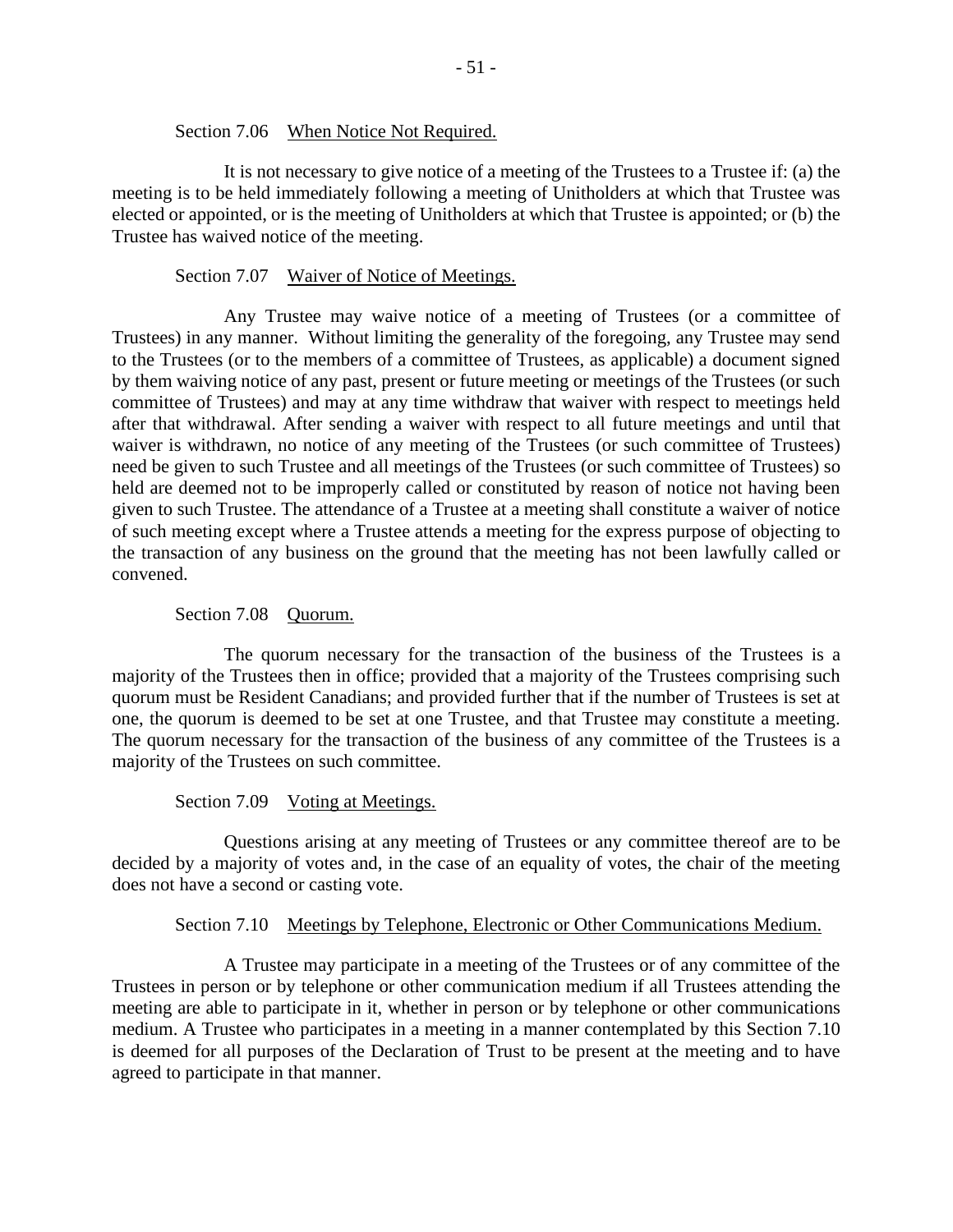Section 7.11 Committee Meetings.

Each committee of Trustees appointed by the Trustees may adopt its own rules or procedures for the calling, conduct, adjournment and regulation of the meetings of such committees as it sees fit and may amend or repeal such rules or procedures from time to time; provided, however, that any such rules or procedures shall not be inconsistent with this Declaration of Trust.

#### Section 7.12 Audit Committee.

The Trustees shall appoint an audit committee (the "**Audit Committee**") to consist of not less than three Trustees, all of whom shall be independent (as that term is used in National Instrument 52-110 – *Audit Committees*). The Audit Committee shall review the financial statements of the Trust and/or such other financial statements as the Trust may be permitted to prepare and file under and in satisfaction of the requirements of applicable securities laws (including, as applicable, combined financial statements of the Trust and Granite GP), and report thereon to the Trustees. If so requested by a member of the Audit Committee, the auditors of the Trust shall attend any meeting of the Audit Committee held during the term of office of the auditors.

#### Section 7.13 Additional Committees.

The Trustees may create such additional committees as they, in their discretion, determine to be necessary or desirable for the purposes of properly governing the activities of the Trust, and may delegate to any such additional committee any powers or authority they see fit.

### **ARTICLE VIII DELEGATION OF POWERS**

### Section 8.01 General.

The Trustees may appoint from among their number a committee of Trustees and may delegate to such committee any of the powers of the Trustees. The Trustees shall have the power to appoint, employ or contract with any person for any matter relating to the Trust or its assets or activities. For greater certainty, the Trustees may delegate to any person (including any one or more officers of the Trust) the power to execute any document or enter into any agreement on behalf of the Trust or exercise any discretion or make any amendment in relation thereto without regard to whether such authority is normally granted or delegated by trustees. The Trustees may grant or delegate such authority to an advisor as the Trustees may in their sole discretion deem necessary or desirable without regard to whether such authority is normally granted or delegated by trustees. The Trustees shall have the power to determine the term and compensation of an advisor or any other persons whom they may employ or with whom they may contract. The Trustees shall have the power to grant powers of attorney as required in connection with any financing or security relating thereto or any other transaction or matter.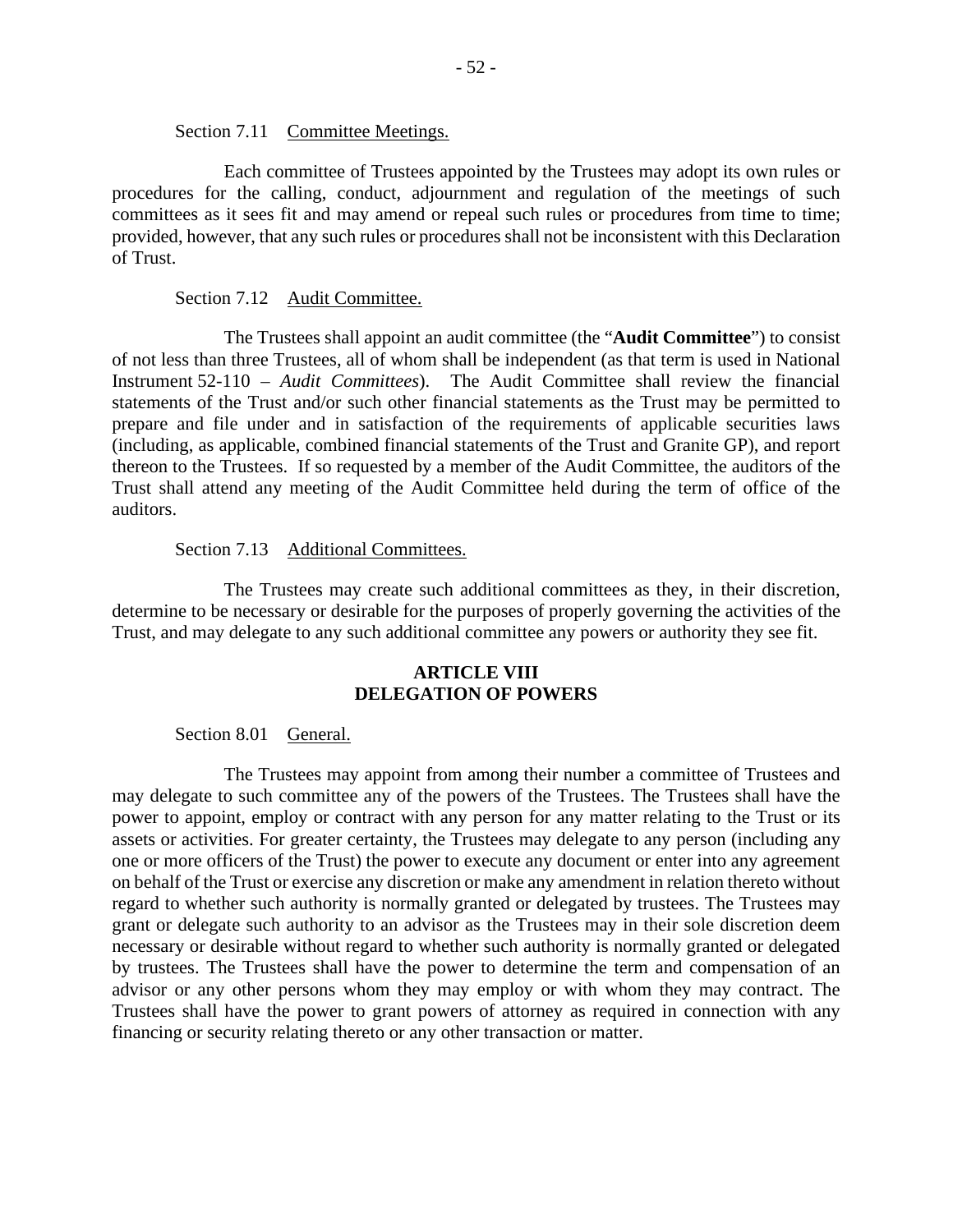## **ARTICLE IX DISTRIBUTIONS**

Section 9.01 Distributions.

- (a) The Trust may distribute to Unitholders on each Distribution Date such amounts as shall be determined by the Trustees in their discretion for the applicable Distribution Period. Notwithstanding the foregoing, the total amount due and payable pursuant to this Section 9.01 on or before December 31 of any calendar year shall not be less than the amount necessary to ensure that the Trust will not be liable to pay income tax under Part I of the Tax Act for such year. The amount, if any, which is required to be distributed to comply with the preceding sentence shall be due and payable, on the earlier of the last Distribution Date in respect of each year and December 31 of such year, to persons who are Unitholders of record on that date, such amount to be payable in cash unless the Trustees determine in their absolute discretion to pay such amount in Units, in which case such amount shall be payable in Units, in accordance with Section 9.01(d).
- (b) At any time the Trustees may declare an extraordinary distribution of cash, Units or property of the Trust *in specie* (an "**Extraordinary Distribution**").
- (c) Any distribution, including any Extraordinary Distribution, shall be made proportionately to persons who are Unitholders as at the close of business on the record date for such distribution, which shall be the last Business Day of the calendar month immediately preceding the month in which the Distribution Date falls, or such other time and date, if any, as is fixed by the Trustees in accordance with Section 6.09.
- (d) Distributions under Section 9.01(a) shall be paid in cash or in Units (in the absolute discretion of the Trustees) as provided in Section 9.01(a), and may be reinvested in or paid in Units or Granite GP Common Shares pursuant to any distribution reinvestment plan or distribution reinvestment and Unit or Stapled Unit purchase plan adopted by the Trustees pursuant to Section 9.07. Extraordinary Distributions may be paid in cash, Units or property of the Trust *in specie*, as determined by the Trustees. Any distribution, including an Extraordinary Distribution, of Units shall be subject to the restrictions in Section 5.06. Where the Trustees determine that the Trust does not have available cash in an amount sufficient to pay the full amount of any distribution which is payable hereunder on the due date for such payment, or where the Trustees otherwise determine in their absolute discretion that all or a portion of such distribution should not be paid in cash, the payment may, at the option of the Trustees, include the issuance of additional Units, or fractions of Units, if necessary, having a fair market value as determined by the Trustees equal to the difference between the amount of such distribution and the amount of cash which either has been determined by the Trustees in their absolute discretion to be available, or which the Trustees have otherwise determined shall be distributed in their absolute discretion as the case may be, for the payment of such distribution. Immediately after a distribution made in Units in accordance with the foregoing,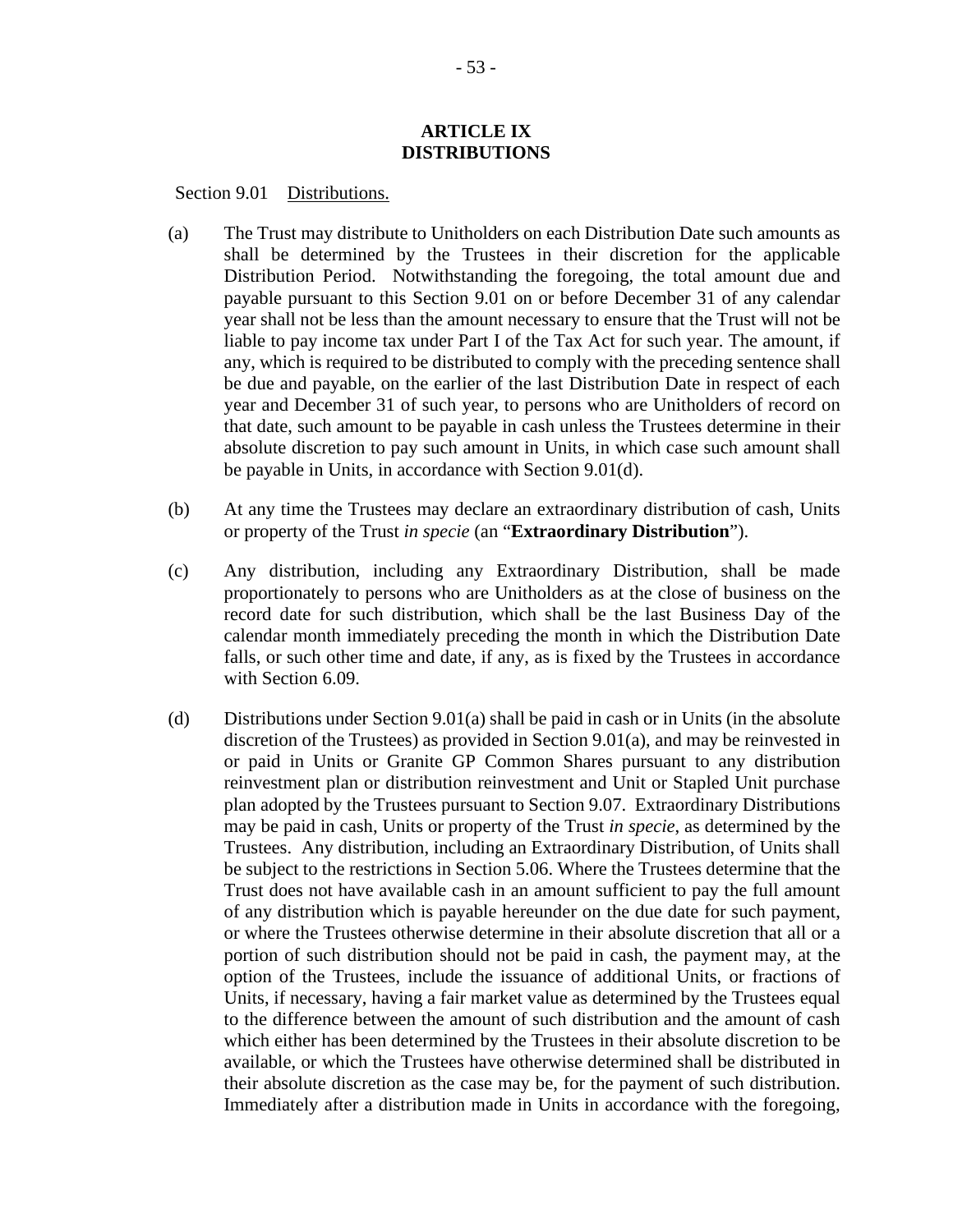the number of outstanding Units will be consolidated so that each Unitholder will hold after the consolidation the same number of Units as the Unitholder held before the Unit distribution. Each Stapled Unit certificate representing a number of Units prior to such a Unit distribution is deemed to represent the same number of Units after the Unit distribution and the consolidation. Such additional Units will be issued pursuant to applicable exemptions under applicable securities laws, discretionary exemptions granted by applicable securities regulatory authorities or a prospectus or similar filing. If an Event of Uncoupling has occurred, all references to "Stapled Unit" in this Section 9.01(d) shall be read as references to "Unit".

- (e) The Trustees, if they so determine when income has been accrued but not collected may, on a temporary basis, transfer sufficient monies from the capital to the income account of the Trust to permit distributions of income which are payable to be effected.
- (f) For greater certainty, it is hereby expressly declared that a Unitholder shall have the legal right to enforce payment of any amount which is determined by the Trustees to be payable, or is otherwise required or deemed to be payable, to a Unitholder in accordance with this Declaration of Trust.

Section 9.02 Allocation.

Income and net taxable capital gains for purposes of the Tax Act shall be allocated to Unitholders on the record date for any distribution in the same proportions as distributions received by Unitholders, subject to the discretion of the Trustees to adopt an allocation method which the Trustees consider to be more reasonable in the circumstances.

For U.S. federal income tax purposes, items of income, gain, loss, credits and deductions shall be allocated to Unitholders in the same proportions as distributions received by Unitholders.

Section 9.03 Payment of Cash Distributions.

Cash distributions shall be paid by electronic funds transfer or by cheque payable to or to the order of the Unitholder or by such other manner of payment approved by the Trustees from time to time. The payment, if made by cheque, shall be conclusively deemed to have been made upon hand-delivery of a cheque to the Unitholder or to their agent duly authorized in writing or upon the mailing of a cheque by prepaid first-class mail addressed to the Unitholder at their address as it appears on the Register unless the cheque is not paid on presentation. The Trustees may issue a replacement cheque if they are satisfied that the original cheque has not been received or has been lost or destroyed upon being furnished with such evidence of loss, indemnity or other document in connection therewith that they may in their discretion consider necessary.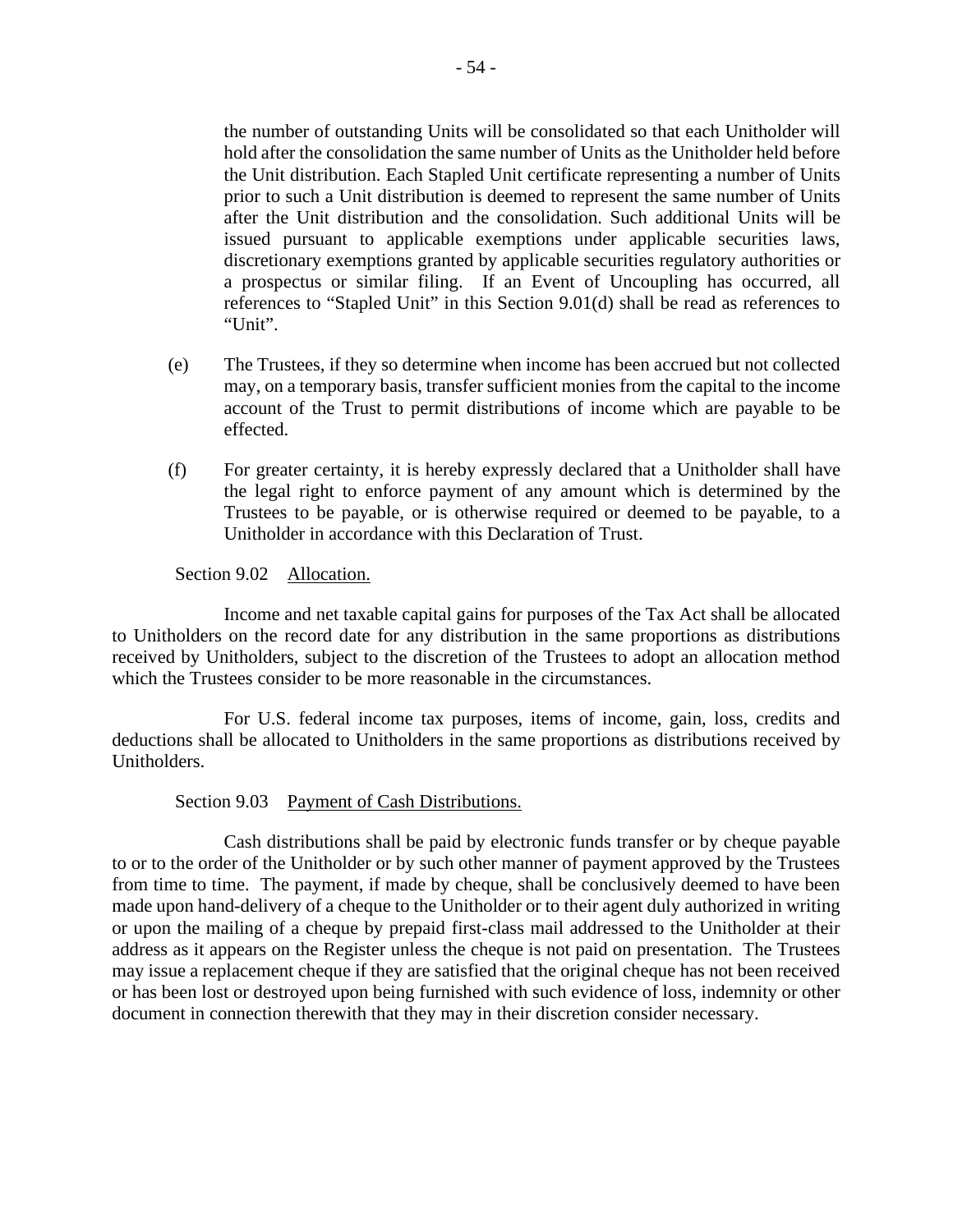Section 9.04 Withholding Taxes.

- (a) The Trust may deduct and withhold from each distribution payable to any Unitholder all amounts which the Trust is required or permitted by law to deduct or withhold therefrom.
- (b) In the case of any distribution of property of the Trust (or distribution in the form of an issuance of additional Units) (an "*in specie* **distribution**"), except as otherwise determined by the Trustees in their sole discretion, the provisions of this Section 9.04(b) shall apply.
	- (i) The Transfer Agent may require declarations as to the jurisdictions in which beneficial owners of Units are resident.
	- (ii) Each Unitholder that does not appear on the Register as having a Canadian address shall be regarded for purposes hereof as a Non-Resident Beneficiary unless such Unitholder provides the Trust with satisfactory evidence that such Unitholder is not a Non-Resident Beneficiary prior to the record date for the *in specie* distribution (the "**Record Date**").
	- (iii) Prior to the Record Date, the Trust shall make a public announcement of the amount of tax required to be withheld from the portion of the distribution that is payable to Non-Residents. Each Unitholder regarded as a Non-Resident Beneficiary shall remit to the Trust an amount in Canadian currency equal to the amount of tax (the "**Withholding Tax**") required to be withheld from the portion of the *in specie* distribution otherwise payable to such Unitholder, including without limitation any tax required to be so withheld pursuant to Part XIII or Part XIII.2 of the Tax Act, or any other provision of any applicable tax law.
	- (iv) The Trust shall have the right to recover from each Unitholder regarded as a Non-Resident Beneficiary who does not comply with Section 9.04(b)(iii) the full amount of Withholding Tax attributable to the *in specie* distribution to such Unitholder. Without limiting the generality of the foregoing, the Transfer Agent may, upon receiving a direction and suitable indemnity from the Trustees, send a notice to such Unitholder requiring such Unitholder to, within a specified period of not less than 15 days, sell such Unitholder's Stapled Units or a portion thereof and to remit sufficient proceeds of such sale to the Trust to enable the Trust to satisfy the Withholding Tax arising as a consequence of such *in specie* distribution. If the Unitholder receiving such notice has not sold the specified number of Stapled Units or provided the Trustees with satisfactory evidence that such Unitholder is not a Non-Resident Beneficiary within such period, the Transfer Agent, upon receiving a direction from the Trustees, may on behalf of such Unitholder, sell to a third party such a number of the Stapled Units owned by such Unitholder as gives rise to net proceeds that are no less than the amount of Withholding Tax arising as a consequence of such *in specie* distribution. If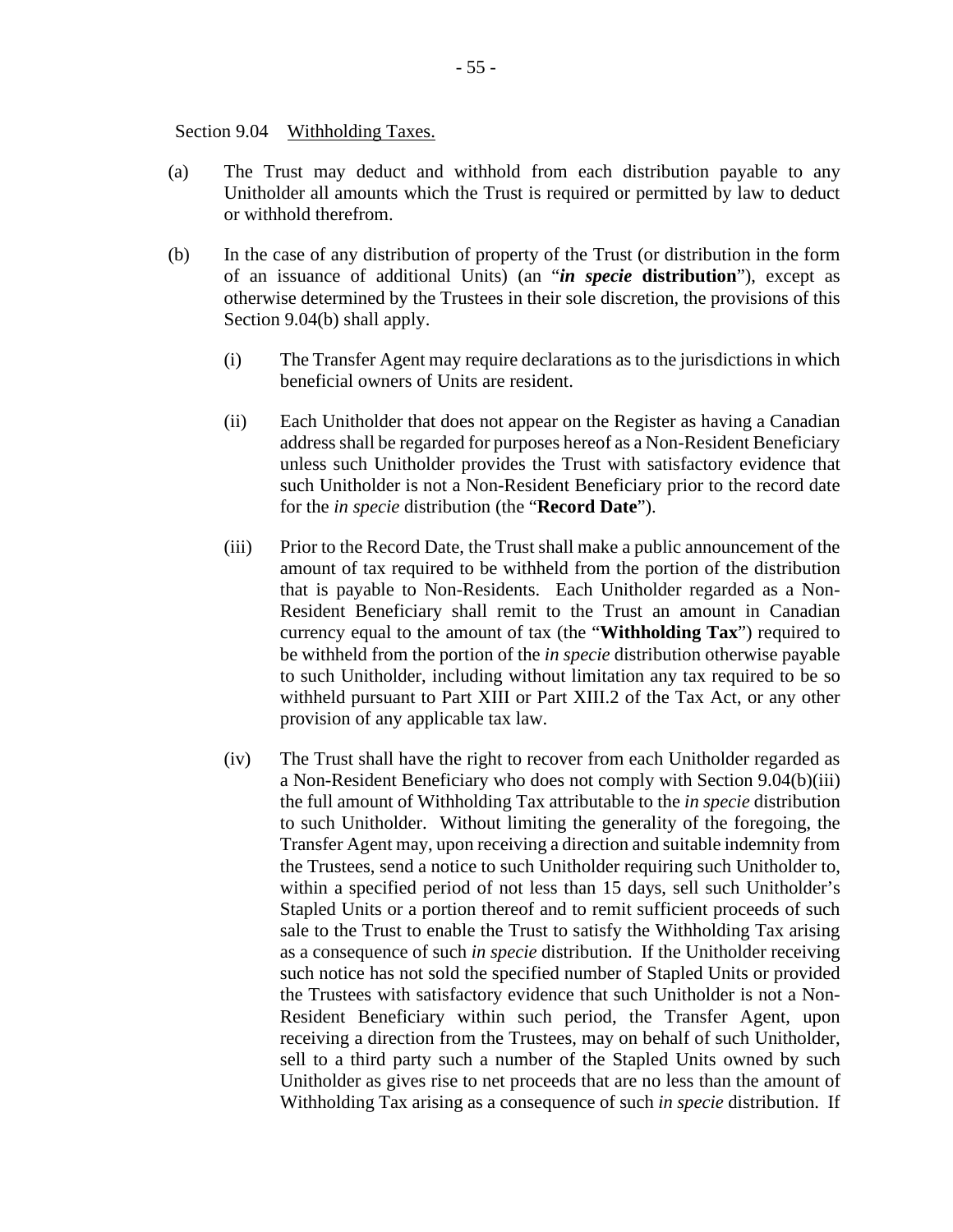an Event of Uncoupling has occurred, all references to "Stapled Units" in this Section 9.04(b)(iv) shall be read as references to "Units".

- (c) If (i) any of the Trust's Subsidiaries or entities in which the Trust has invested is required under U.S. federal income tax law to deduct and withhold and remit any amount to any governmental agency or body from any payment made by such Subsidiary or entity to the Trust because of a particular Unitholder's status or for any other reason which is specifically attributable to a particular Unitholder (including, without limitation, the failure of a particular Unitholder to provide any required Form W-8BEN) (the particular Unitholder is referred to herein as the "**relevant Unitholder**") and (ii) under applicable U.S. federal income tax law, such amount is so required to be deducted and withheld and remitted on account of a U.S. federal income tax liability of the relevant Unitholder relating to the payment, then the Trust shall have the right to recover from each relevant Unitholder the full amount of such U.S. tax in such manner as is deemed appropriate by the Trust, including without limitation reducing distributions which would otherwise be made to such Unitholder until the Trust has recovered, or sell Stapled Units of such Unitholder so as to recover, the amount so deducted, withheld and paid. If an Event of Uncoupling has occurred, all references to "Stapled Units" in this Section 9.04(c) shall be read as references to "Units".
- (d) Any Unitholder that is not a U.S. Unitholder or that is or becomes a "10 percent shareholder" of the Trust's Subsidiaries or entities in which the Trust has invested, within the meaning of Section  $871(h)(3)(B)$  or Section  $881(c)(3)(B)$  of the Code, and any Unitholder that is a bank or a controlled foreign corporation within the meaning of Section  $881(c)(3)(C)$  of the Code, shall forthwith give notice thereof to the Trust in accordance with Section 16.02. Each such Unitholder, by acceptance of Units, agrees that it shall indemnify and hold harmless the Trust and its Subsidiaries or entities in which the Trust has invested for any amount of U.S. federal tax required to be withheld as provided in Section 9.04. If any such Unitholder is liable to make a payment to the Trust in respect of such indemnity, the Trust shall have the right to recover from such Unitholder the full amount for which such Unitholder is so liable in such manner as is deemed appropriate by the Trust, including without limitation setting off such Unitholder's right to receive any subsequent distribution from the Trust against such Unitholder's obligation to so indemnify the Trust or any of its Subsidiaries or entities in which the Trust has invested for such U.S. tax.

## Section 9.05 Income Tax Matters.

In reporting income for income tax purposes the Trust shall claim the maximum amount available to it as deductions under the relevant law, including but not limited to maximum capital cost allowance, unless the Trustees determine otherwise.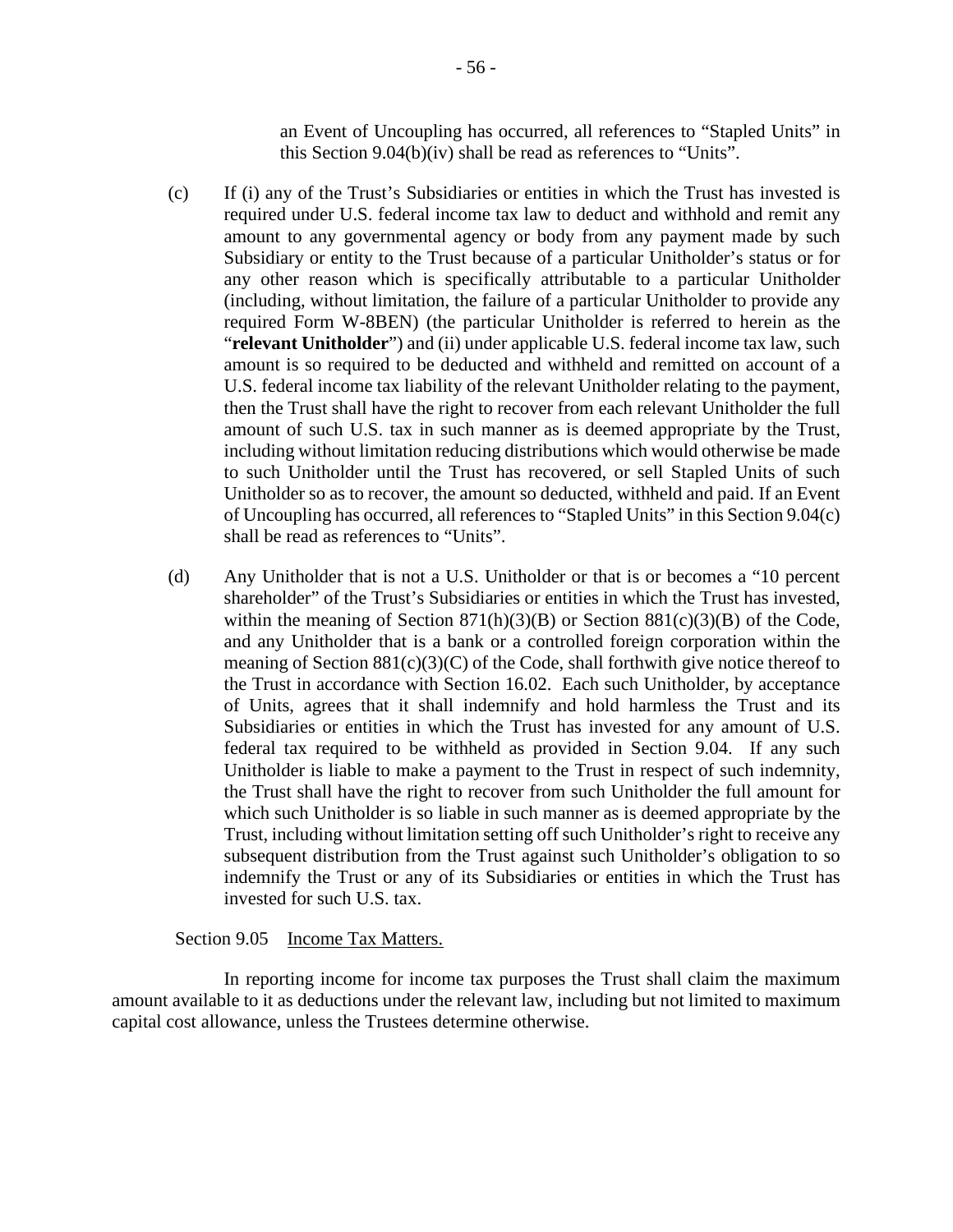Section 9.06 Designations.

The Trustees shall make such designations for income tax purposes in respect of amounts paid or payable to Unitholders for such amounts that the Trustees consider to be reasonable, including designations relating to taxable dividends received by the Trust in the year on shares of taxable Canadian corporations, net taxable capital gains of the Trust in the year and foreign source income of the Trust for the year.

## Section 9.07 Distribution Reinvestment and Unit or Stapled Unit Purchase Plan.

The Trustees may in their sole discretion establish a distribution reinvestment plan or a distribution reinvestment and Unit or Stapled Unit purchase plan at any time (which for greater certainty, may also be or accompany a dividend reinvestment or dividend reinvestment and purchase plan of Granite GP, or contemplate the issue of Granite GP Common Shares).

## **ARTICLE X REDEMPTION OF TRUST UNITS**

## Section 10.01 Right of Redemption.

Each Unitholder shall be entitled to require the Trust to redeem (the "**Redemption Right**") at any time or from time to time at the demand of the Unitholder all or any part of the Units registered in the name of the Unitholder at the prices determined and payable in accordance with the following conditions hereinafter provided, provided that, if an Event of Uncoupling has not occurred, a Unitholder who tenders a Unit for redemption shall be required to also tender for retraction a corresponding Granite GP Common Share in accordance with the provisions of the Granite GP Articles.

Section 10.02 Exercise of Redemption Right.

- (a) To exercise a Unitholder's right to require redemption under Section 10.01, the Unitholder shall send a duly completed and properly executed notice (a "**Redemption Notice**") requiring the Trust to redeem that number of the Unitholder's Units specified in the Redemption Notice, in a form approved by the Trustees, to the Trust at the head office of the Trust or at any principal office of the Transfer Agent. No form or manner of completion or execution shall be sufficient unless the same is in all respects satisfactory to the Trustees and is accompanied by any further evidence that the Trustees may reasonably require with respect to the identity, capacity or authority of the person giving such notice.
- (b) On the Trust's receipt of the Redemption Notice, the Unitholder shall thereafter cease to have any rights with respect to the Units tendered for redemption (other than to receive the redemption payment therefor) including the right to receive any distributions thereon which are declared payable to the Unitholders of record on a date which is subsequent to the day of receipt by the Trust of the Redemption Notice. Units shall be deemed to be tendered for redemption on the date (the "**Redemption Date**") that the Trust has, to the satisfaction of the Trustees, received the Redemption Notice and other required documents or evidence as aforesaid.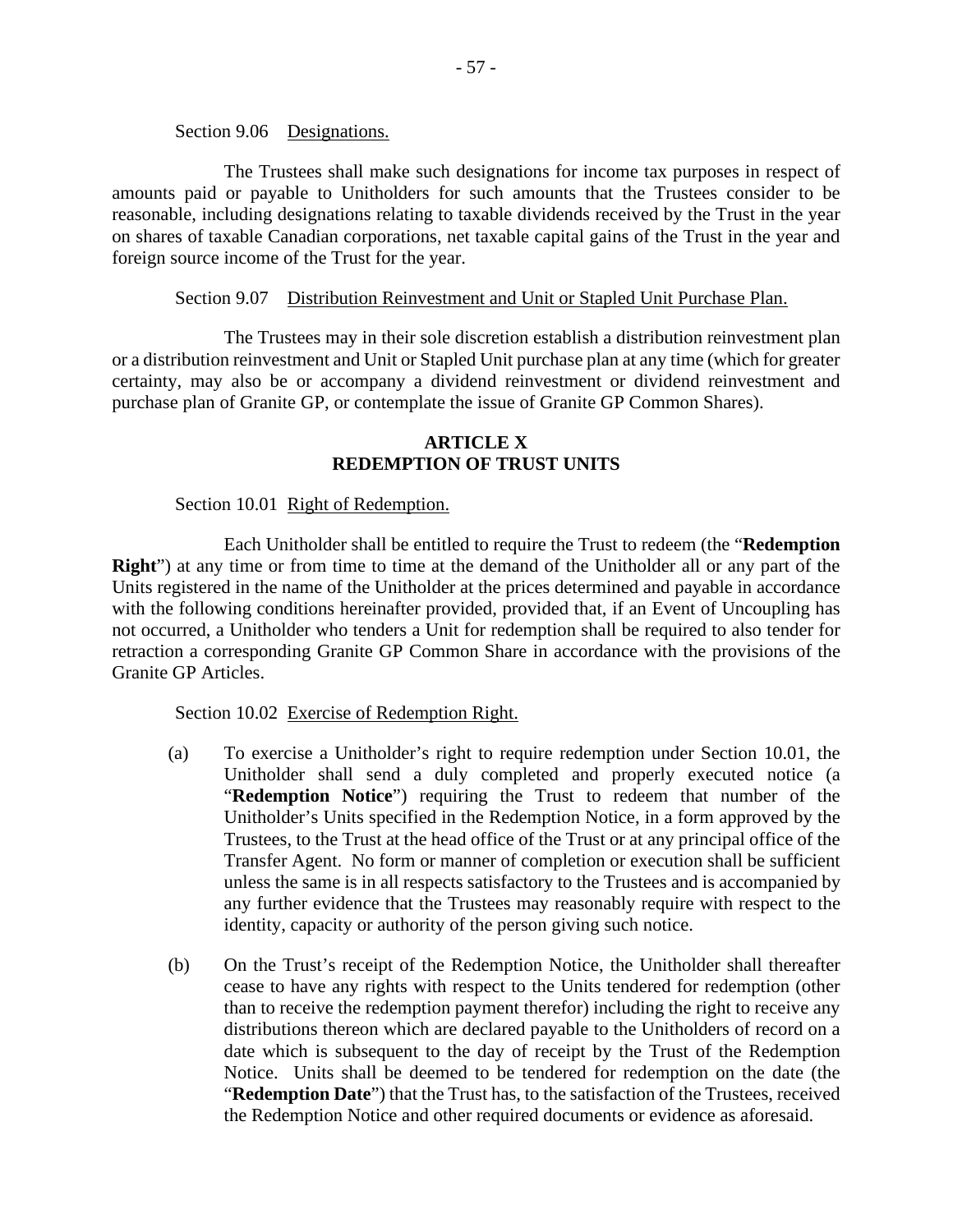### Section 10.03 Cash Redemption.

- (a) A Unitholder shall, upon the Trust's receipt of a valid Redemption Notice, be entitled to be paid, in respect of each Unit so tendered for redemption, an amount per Unit (the "**Redemption Price**") equal to:
	- (i) prior to an Event of Uncoupling, the amount by which the lesser of:
		- (A) 95% of the "market price" of a Stapled Unit on the Toronto Stock Exchange (or, if the Stapled Units do not trade on the Toronto Stock Exchange, on such other principal market on which the Stapled Units are listed or quoted for trading) during the 10-trading day period commencing immediately after the Redemption Date; and
		- (B) the "closing market price" of a Stapled Unit on the Toronto Stock Exchange (or, if the Stapled Units do not trade on the Toronto Stock Exchange, on such other principal market on which the Stapled Units are listed or quoted for trading), on the Redemption Date;

exceeds the retraction price of a Granite GP Common Share on and as of the Redemption Date; or

- (ii) following an Event of Uncoupling, the lesser of:
	- (A) 95% of the "market price" of a Unit on the Toronto Stock Exchange (or, if the Units do not trade on the Toronto Stock Exchange, on such other principal market on which the Units are listed or quoted for trading) during the 10-trading day period commencing immediately after the Redemption Date; and
	- (B) the "closing market price" of a Unit on the Toronto Stock Exchange (or, if the Units do not trade on the Toronto Stock Exchange, on such other principal market on which the Units are listed or quoted for trading), on the Redemption Date.
- (b) For the purposes of paragraph (a),
	- (i) the "market price" of a Stapled Unit (or Unit) will be an amount equal to the volume weighted average of the trading prices of the Stapled Units (or Units) for each of the trading days on which there was a trade of Stapled Units (or Units) during the specified 10-trading day period; provided that if there was trading on the applicable exchange or market for fewer than five of the 10 trading days, the "market price" shall be the simple average of the following prices established for each of the 10 trading days: for each day on which there was no trading, the average of the last bid and ask prices; and for each day that there was trading, the volume weighted average trading price of the Stapled Units (or Units); and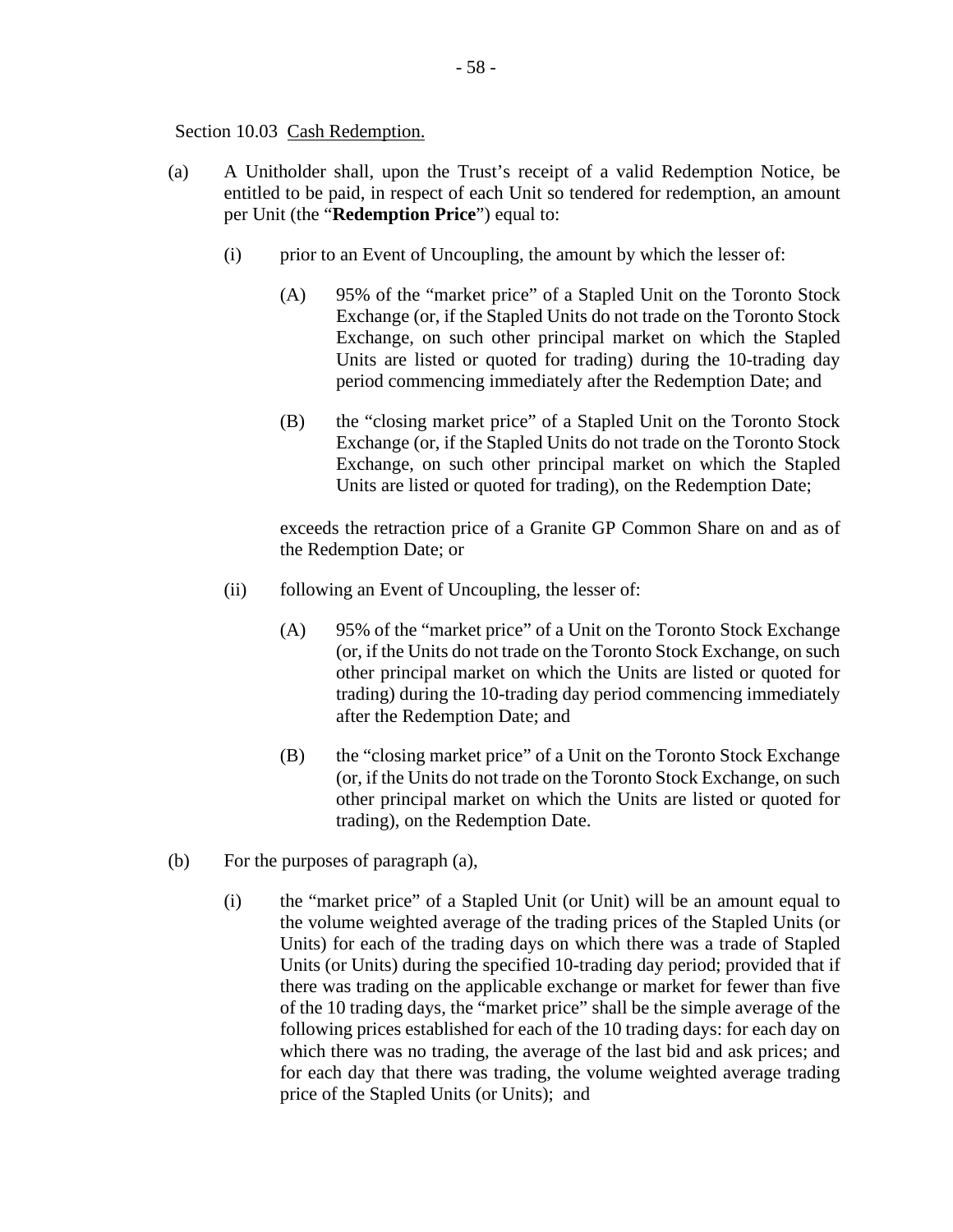- (ii) the "closing market price" of a Stapled Unit (or Unit) for a particular date shall be an amount equal to: (A) the closing price of the Stapled Units (or Units) if there was a trade on that date and the exchange or market provides a closing price; (B) the average of the highest and lowest prices of Stapled Units (or Units) if there was trading and the exchange or other market provides only the highest and lowest trading prices of Stapled Units (or Units) traded on that date; and (C) the average of the last bid and last ask prices of the Stapled Units (or Units) if there was no trading on that date.
- (c) Subject to Section 10.04 and Section 10.05, the Redemption Price payable in respect of the Units tendered for redemption during any month shall be paid by electronic funds transfer to an account provided by the Unitholder or by cheque, drawn on a Canadian chartered bank or a trust company in lawful money of Canada, to or to the order of the Unitholder who exercised the Redemption Right on or before the last day of the calendar month following the month in which the Units were tendered for redemption. Payments made by the Trust of the Redemption Price are conclusively deemed to have been made upon the making of such an electronic funds transfer or mailing of a cheque in a postage prepaid envelope addressed to the former Unitholder unless such cheque is dishonoured upon presentment. Upon such payment, the Trust shall be discharged from all liability to the former Unitholder in respect of the Units so redeemed.

## Section 10.04 No Cash Redemption in Certain Circumstances.

Section 10.03 shall not be applicable to Units tendered for redemption by a Unitholder, if:

- (a) the total amount payable by the Trust in respect of such Units and all other Units tendered for redemption in the same calendar month and the total amount payable by Granite GP in respect of Granite GP Common Shares tendered for retraction in the same calendar month exceeds \$100,000; provided that the Trustees may, in their sole discretion, waive such limitation in respect of all Units tendered for redemption in any calendar month;
- (b) at the time the Units are tendered for redemption, the outstanding Units or, prior to an Event of Uncoupling, Stapled Units are not listed for trading or quoted on any stock exchange or market which, in the sole discretion of the Trustees, provides representative fair market value prices for the Units or Stapled Units, as the case may be; or
- (c) the normal trading of the outstanding Units or, prior to an Event of Uncoupling, Stapled Units is suspended or halted on any stock exchange on which the Units or Stapled Units, as applicable, are listed for trading or, if not so listed, on any market on which the Units or Stapled Units, as applicable, are quoted for trading, on the Redemption Date for such Units or for more than five trading days during the 10 trading day period commencing immediately after the Redemption Date for such Units.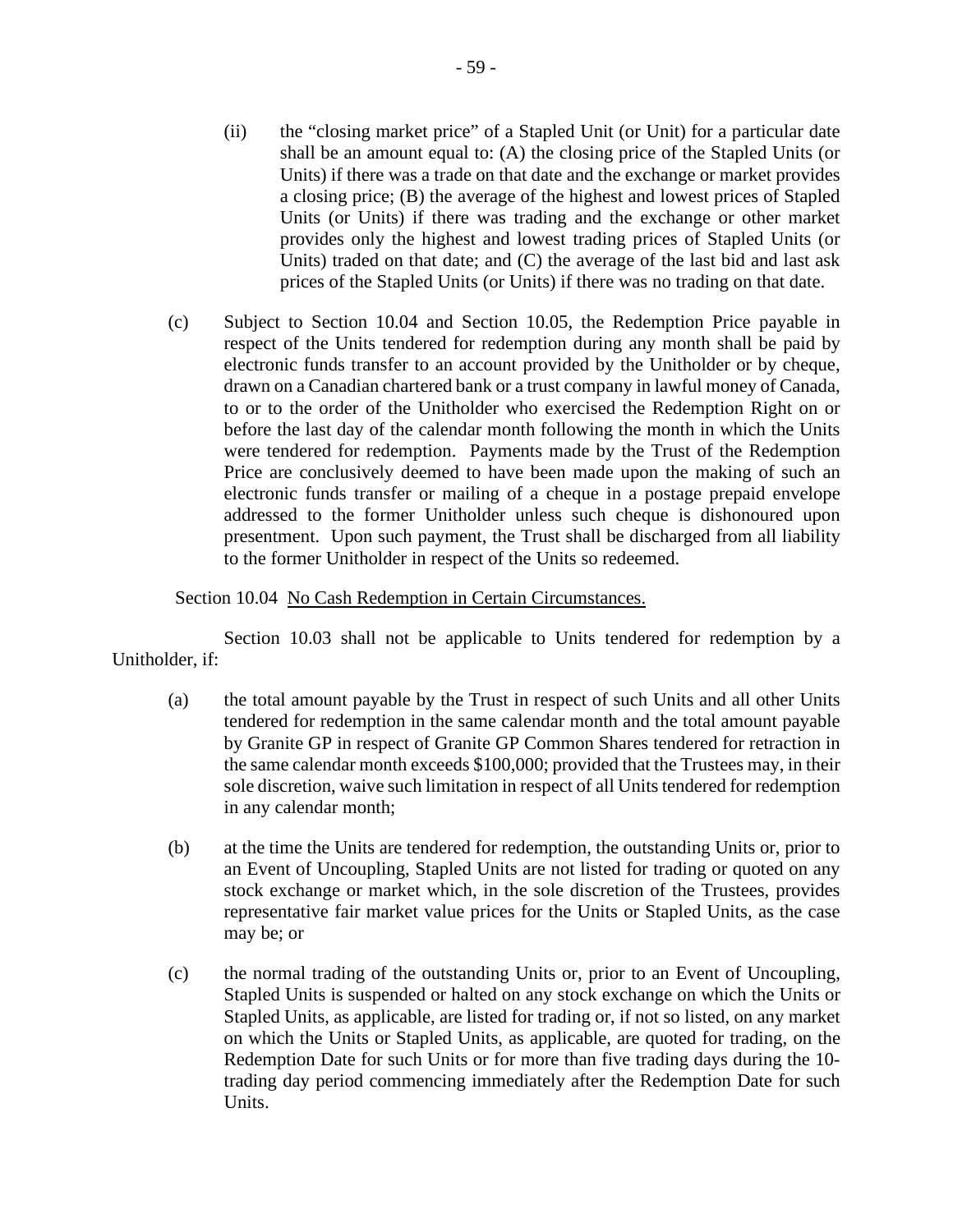Section 10.05 In Specie Redemption.

- (a) If, pursuant to Section 10.04, Section 10.03 is not applicable to Units tendered for redemption by a Unitholder, the Redemption Price per Unit to which the Unitholder is entitled shall, subject to any applicable regulatory approvals, be paid and satisfied by way of a distribution *in specie* to such Unitholder consisting of notes of Granite LP, or of another Subsidiary of Granite LP having a net asset value greater than \$50 million, having a maturity date of 10 years from their date of issue, a principal amount equal to the applicable Redemption Price and an interest rate which, as determined by the general partner of Granite LP (or, following an Event of Uncoupling, by the Trustees), will result in such notes having a fair market value equal to their principal amount (in this Section 10.05, such notes are referred to as the "**Redemption Assets**").
- (b) The Redemption Price payable pursuant to this Section 10.05 in respect of Units tendered for redemption during any month shall be paid by the transfer, to or to the order of the Unitholder who exercised the Redemption Right, on or before the last Business Day (the "**Transfer Date**") of the calendar month following the month in which the Units were tendered for redemption, of the Redemption Assets. The Trust shall be entitled to all interest or other income, as applicable, paid on the Redemption Assets up to and including the Transfer Date. Payments by the Trust of the Redemption Price per Unit are conclusively deemed to have been made upon the mailing of the *in specie* distribution of Redemption Assets by registered mail, postage prepaid, addressed to the former Unitholder and/or any party having a security interest. Upon such payment, the Trust shall be discharged from all liability to the former Unitholder and any party having a security interest in respect of the Units so redeemed. For purposes of this Section 10.05, no principal amount of Redemption Assets that is not an integral multiple of \$10 will be distributed and, where Redemption Assets to be received by a former Unitholder include a principal amount that is not an integral multiple of \$10, the principal amount of such Redemption Assets shall be rounded to the nearest integral multiple of \$10 (with \$5 being rounded up).
- (c) Where the Trust makes a payment *in specie* of Redemption Assets to a Unitholder on a redemption of Units pursuant to this Section 10.05 in a particular year, the Trustees shall treat (i) the amount of any capital gain realized by the Trust as a result of the distribution of such Redemption Assets as an amount to be allocated to the redeeming Unitholder in that year out of the Net Realized Capital Gains of the Trust, and (ii) the amount of accrued income on or in respect of such property (other than capital gains described in (i)), as an amount to be allocated to the redeeming Unitholder in that year out of the net income of the Trust, except, with respect to both (i) and (ii), to the extent the Trustees determine otherwise in their sole discretion on or before December 31 of that year.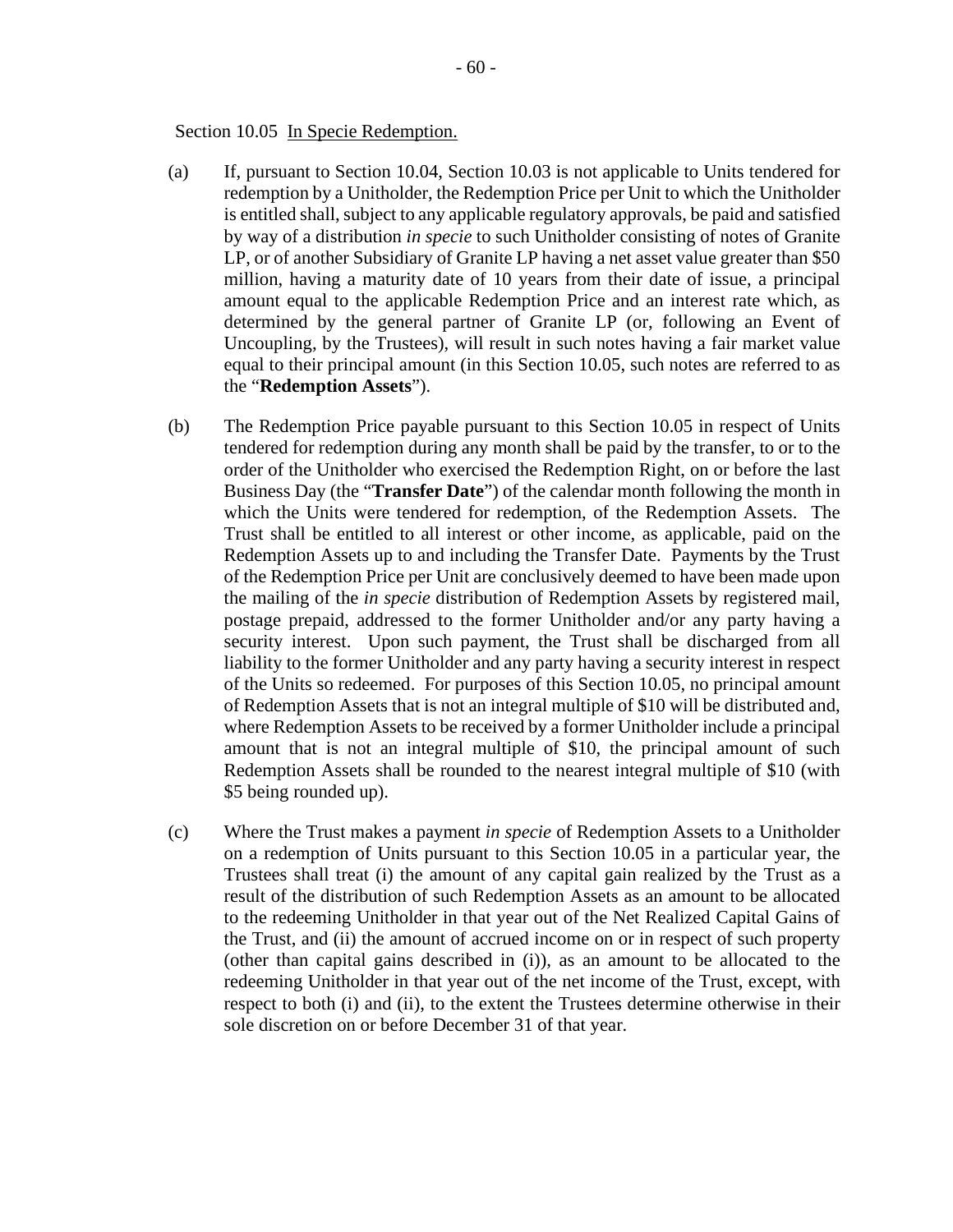Section 10.06 Granite GP Right of Redemption.

- (a) Notwithstanding any other provision of this ARTICLE X, Granite GP shall have the right (the "**GP Redemption Right**") to require the Trust to redeem at any time or from time to time at the demand of Granite GP all or any part of the Units that Granite GP may acquire from time to time pursuant to any issuer bid for Stapled Units, all in accordance with this Section 10.06.
- (b) Unless Granite GP provides written notice to the Trust to the contrary, immediately following the acquisition of any Stapled Unit by Granite GP, Granite GP shall be deemed, without any further action on the part of Granite GP, to have made a demand in accordance with Section 10.06(a) requiring the Trust to redeem the Unit forming part of such Stapled Unit.
- (c) Each redemption by the Trust pursuant to the GP Redemption Right of a Unit forming part of a Stapled Unit acquired by Granite GP shall, without any further action on the part of the Trust or Granite GP, occur immediately and concurrently with the cancellation by Granite GP of the Granite GP Common Share forming part of such Stapled Unit.
- (d) Granite GP shall, upon exercise of the GP Redemption Right, be entitled to be paid in respect of each Unit redeemed an amount per Unit (the "**GP Redemption Price**") equal to 99.999% of the price actually paid by Granite GP to acquire the Stapled Unit of which such Unit was a component.
- (e) The GP Redemption Price payable in respect of Units redeemed pursuant to this Section 10.06 in any month shall be paid by the Trust to Granite GP in such manner as the Trust and Granite GP may agree from time to time on or before the last day of the calendar month following the month in which the Units were redeemed or at such other time as the Trust and Granite GP may agree from time to time. Upon such payment, the Trust shall be discharged from all liability to Granite GP in respect of the Units so redeemed.

### Section 10.07 Cancellation of Redeemed Units.

All Units which are redeemed pursuant to this ARTICLE X shall be cancelled immediately and shall no longer be outstanding.

# **ARTICLE XI FEES AND EXPENSES**

### Section 11.01 Expenses.

The Trust shall pay all expenses incurred (and may reimburse others who incur such expenses) in connection with the administration and management of the Trust and its investments and the conduct of the activities and operations of the Trust, including fees of auditors, lawyers, appraisers, registrars and transfer agents and other agents, stock exchanges, consultants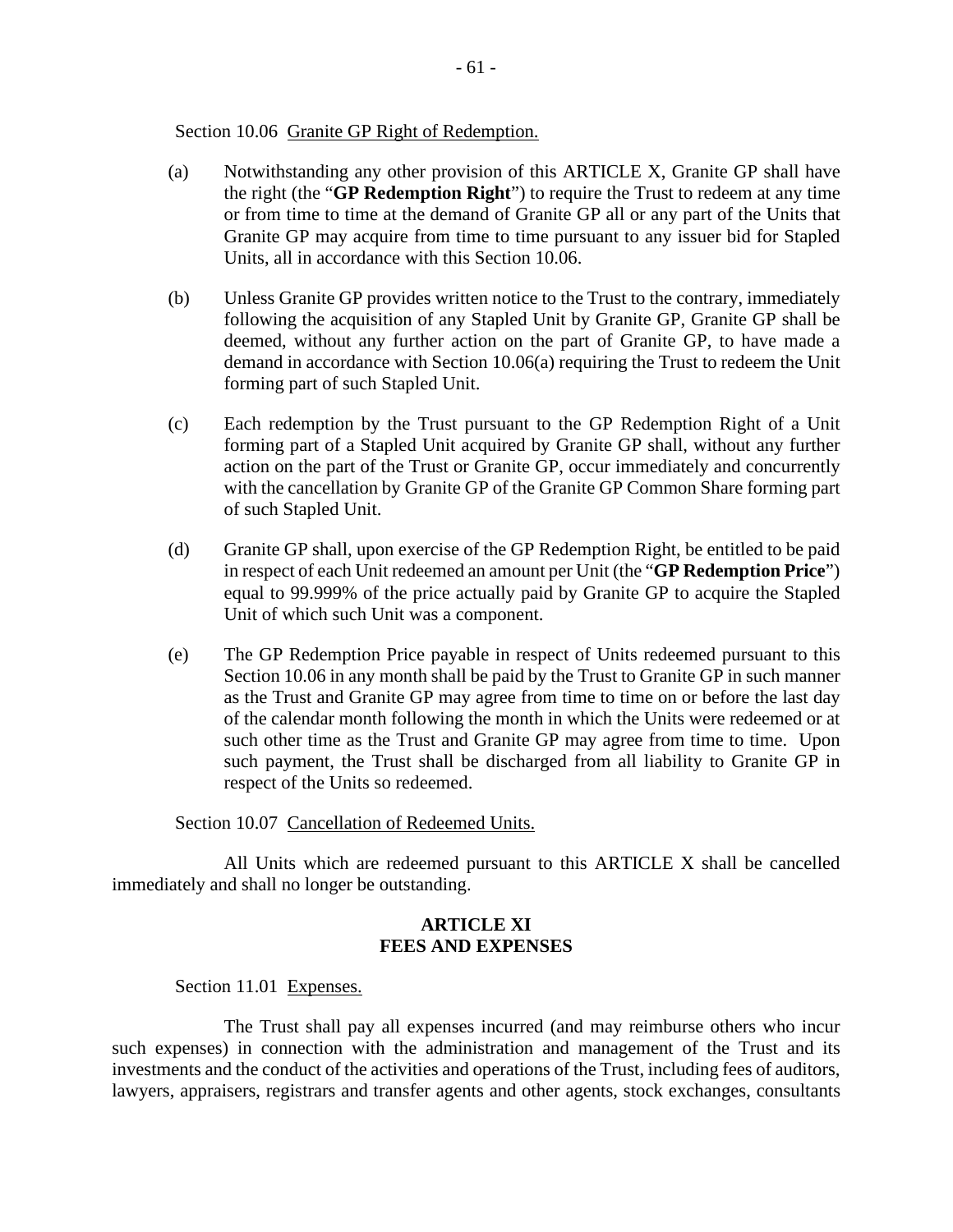and professional advisors employed by or on behalf of the Trust and the cost of reporting or giving notices to Unitholders.

## Section 11.02 Payment of Real Property and Brokerage Commissions.

The Trust may pay real property and brokerage commissions in respect of the acquisition and disposition of any investment acquired or disposed of by it. Such commissions may be paid to a property manager, advisor or to others.

# Section 11.03 Property Management, Leasing and Financing Fees.

The Trust may pay property management fees, leasing fees and financing fees in respect of any real property owned by it. Such fees may be paid to a property manager, advisor or to others.

## **ARTICLE XII AMENDMENTS TO THE DECLARATION OF TRUST**

## Section 12.01 Amendments by the Trustees.

The Trustees may make the following amendments to this Declaration of Trust in their sole discretion and without the approval of Unitholders:

- (a) amendments for the purpose of ensuring continuing compliance with applicable laws, regulations, requirements or policies of any governmental authority having jurisdiction over the Trustees or over the Trust or the distribution of Units;
- (b) amendments which, in the opinion of the Trustees, provide additional protection for Unitholders;
- (c) amendments which, in the opinion of the Trustees, are necessary or desirable to remove conflicts or inconsistencies in this Declaration of Trust;
- (d) amendments of a minor or clerical nature or to correct typographical mistakes, ambiguities or manifest omissions or errors which amendments in the opinion of the Trustees are necessary or desirable and not prejudicial to the Unitholders;
- (e) such amendments to the Declaration of Trust as the Trustees in their discretion deem necessary or desirable (i) as a result of changes in the taxation laws from time to time which may affect the Trust, the Unitholders or Annuitants, or to qualify for a particular status under taxation laws including to qualify as a "mutual fund trust" or a "real estate investment trust" for purposes of the Tax Act or to otherwise prevent the Trust or any of its subsidiaries from becoming subject to SIFT Tax or under Part XII.2 of the Tax Act, or (ii) as a result of changes in accounting standards (including International Financial Reporting Standards issued by the International Accounting Standards Board and as adopted by the Chartered Professional Accountants of Canada) from time to time which may affect the Trust, the Unitholders or Annuitants;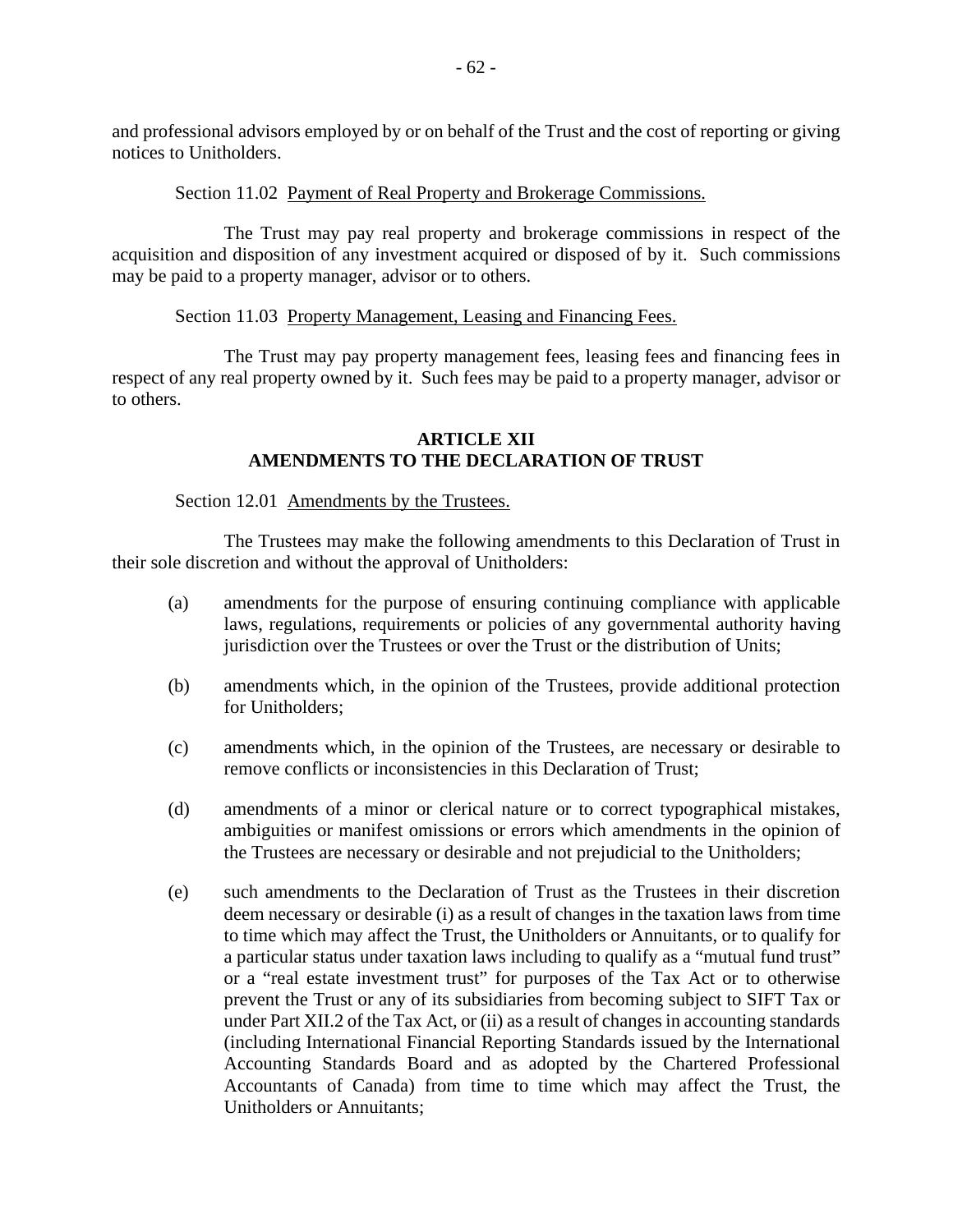- (f) amendments which in the opinion of the Trustees are not prejudicial to Unitholders and are necessary or desirable (which, for greater certainty, exclude amendments in respect of which a Unitholder vote is specifically otherwise required); and
- (g) amendments which in the opinion of the Trustees are necessary or desirable to enable the Trust to issue Units for which the purchase price is payable on an instalment basis.

## Section 12.02 Amendments by Unitholders.

Subject to Section 12.04, this Declaration of Trust may be amended by the vote of a majority of the votes cast at a meeting of Unitholders called for that purpose.

Section 12.03 Ratifying Amendments to Declaration of Trust.

- (a) The Trustees shall submit any amendment to the Declaration of Trust that has been made pursuant to Section 12.01(f) or Section 12.01(g) to the Unitholders at the next meeting of Unitholders, and the Unitholders entitled to vote on the amendment may, by a majority of the votes cast at such meeting of Unitholders, confirm, reject or amend the amendment to the Declaration of Trust.
- (b) An amendment to this Declaration of Trust made pursuant to Section 12.01(f) or Section  $12.01(g)$  is effective from the date the amended Declaration of Trust is signed which reflects the amendment approved by the Trustees until it is confirmed, confirmed as amended or rejected by the Unitholders under subsection (a) or until it ceases to be effective under subsection (c) and, where the amendment is confirmed or confirmed as amended, it continues in effect in the form in which it was so confirmed.
- (c) If an amendment to this Declaration of Trust made pursuant to Section 12.01(f) or Section  $12.01(g)$  is rejected by the Unitholders, or if the Trustees do not submit such an amendment to the Unitholders, in either case as required under subsection (a), the amendment ceases to be effective immediately after the meeting of Unitholders referred to in subsection (a) and no subsequent resolution of the Trustees to amend the Declaration of Trust having substantially the same purpose or effect is effective until it is confirmed or confirmed as amended by the Unitholders. The Trustees shall sign an amended and restated Declaration of Trust which removes the rejected or unapproved amendment.

Section 12.04 Two-Thirds Unitholder Vote.

None of the following shall occur unless the same has been duly approved by the affirmative vote of at least two-thirds of the votes cast at a meeting of Unitholders duly called and held:

(a) any amendment to this Section 12.04;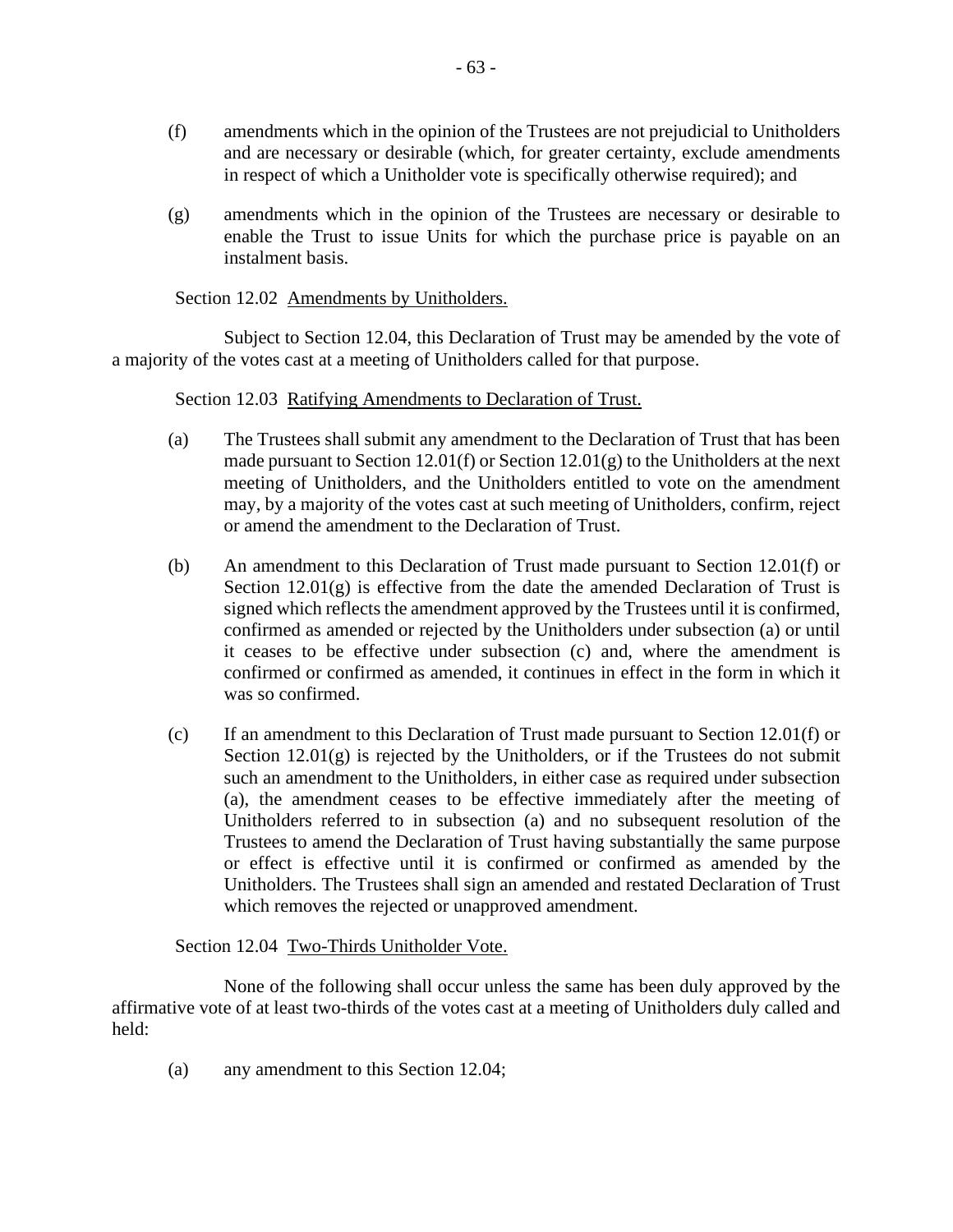- (b) any amendment to change a right with respect to any outstanding Units to reduce the amount payable thereon upon termination of the Trust or to diminish or eliminate any voting rights pertaining thereto;
- (c) any amendment to the duration or termination provisions of the Trust;
- (d) any amendment relating to the powers, duties, obligations, liabilities or indemnification of the Trustees;
- (e) the uncoupling of Stapled Units to provide for separate trading of the Units and the Granite GP Common Shares, except as provided for in item (ii) of the definition of an Event of Uncoupling in Section 5.09(b);
- (f) the termination of the Trust;
- (g) any sale or transfer of the assets of the Trust as an entirety or substantially as an entirety (other than as part of an internal reorganization of the assets of the Trust as approved by the Trustees); or
- (h) except as provided in Section 4.04, any amendment to Section 4.01, Section 4.02(a), Section 4.02(c), Section 4.02(d), Section 4.02(f) or Section 4.02(g).

Section 12.05 No Termination.

No amendment to or amendment and restatement of this Declaration of Trust, whether pursuant to this ARTICLE XII or otherwise, shall be construed as a termination of the Trust and the settlement or establishment of a new trust.

# **ARTICLE XIII TERMINATION OF THE TRUST**

Section 13.01 Duration of the Trust.

Unless the Trust is sooner terminated as otherwise provided herein, including pursuant to Section 12.04(f), the Trust shall continue in full force and effect so long as any property of the Trust is held by the Trustees, and the Trustees shall have all the powers and discretions, expressed and implied, conferred upon them by law or by this Declaration of Trust.

Section 13.02 Effect of Termination.

Upon the termination of the Trust, the liabilities of the Trust shall be discharged or provided for with due speed and the net assets of the Trust shall be liquidated and the proceeds distributed proportionately to the Unitholders, unless some other procedure is provided for by resolution of Unitholders approved pursuant to Section 12.04(f). Such distribution may be made in cash or in kind or partly in each, all as the Trustees in their sole discretion may determine.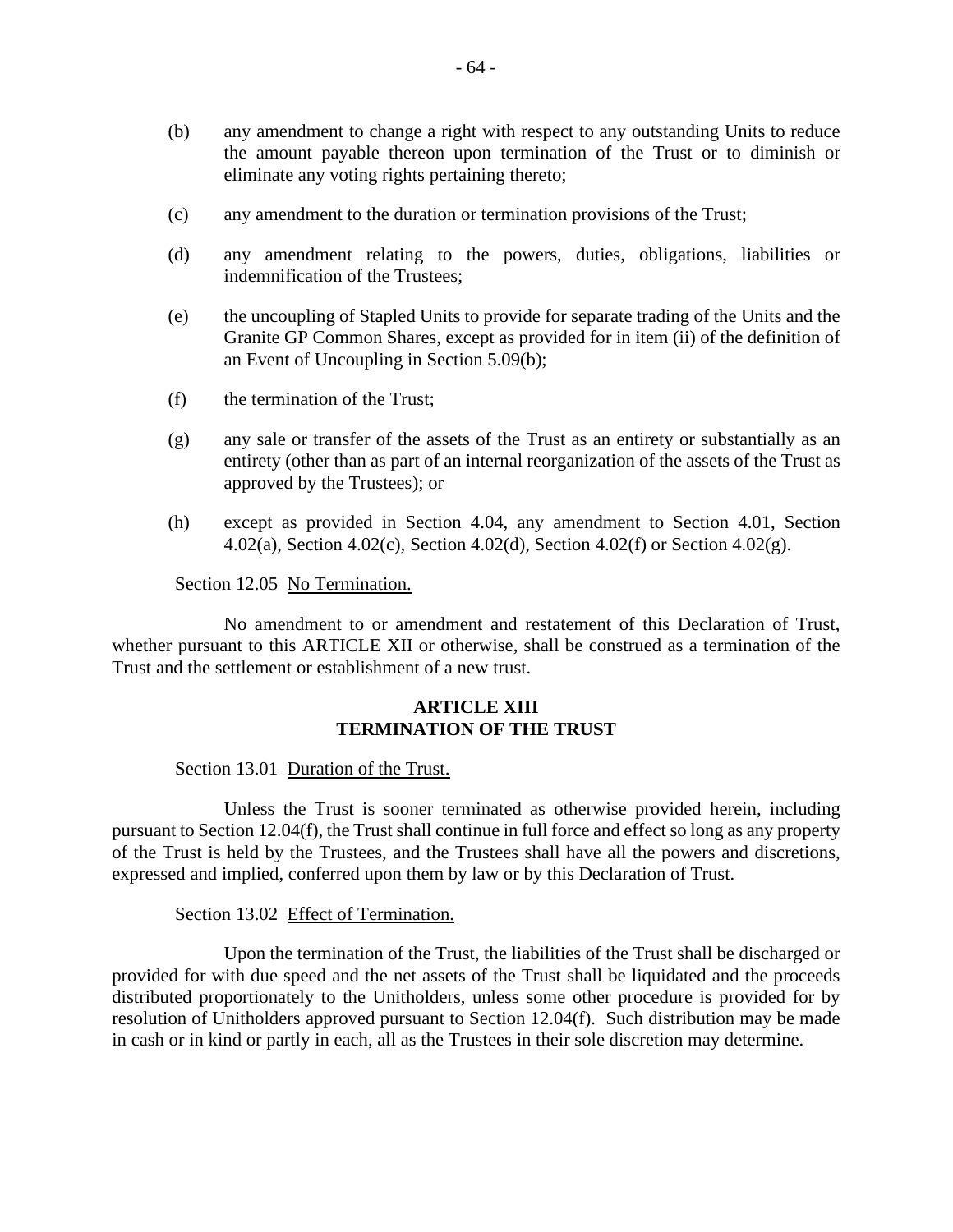# **ARTICLE XIV LIABILITIES OF TRUSTEES, OFFICERS, UNITHOLDERS AND OTHERS**

#### Section 14.01 Indemnification of the Trustees.

The Trustees shall at all times be indemnified and saved harmless out of the property of the Trust from and against Losses which a Trustee may suffer, sustain, incur or be required to pay as a result of, or in connection with any Claim for or in respect of any act, deed, matter or thing whatsoever made, done, acquiesced in or omitted in or about or in relation to the execution of their duties as Trustees and also from and against all other Losses which they sustain or incur in or about or in relation to the activities and operations of the Trust, unless:

- (a) at the time that the indemnity or payment is made, the Trust was prohibited from giving the indemnity or paying the expenses by the-then governing declaration of trust;
- (b) in relation to the subject matter of any proceeding or investigation for which indemnification is sought, the Trustee did not act honestly and in good faith with a view to the best interests of the Trust and the Unitholders;
- (c) in the case of any criminal or administrative action or proceeding that is enforced by a monetary penalty, the Trustee did not have reasonable grounds for believing that the Trustee's conduct in respect of which the proceeding was brought was lawful.

The Trust shall, at the request of a Trustee, advance funds to the Trustee to cover the Losses from and against which the Trustee is indemnified hereunder (the "Advanced Funds"), provided the Trustee shall repay the Advanced Funds on demand if it shall be subsequently and finally determined that the Trustee was not entitled to indemnification hereunder, including because the Trustee did not meet the conditions of Section 14.01(a), (b) or (c). For greater certainty, a Claim subject to indemnification hereunder shall include any taxes, including any assessment, reassessment, claim or other amount for taxes, charges, duties, levies, imposts or similar amounts, including any interest and penalties in respect thereof, to which the Indemnified Party may be subject or which the Trustee may suffer or incur as a result of, in respect of, arising out of or referable to any indemnification of the Trustee by the Trust pursuant to this Section 14.01, including the payment of insurance premiums or any payment made by an insurer under an insurance policy, if such payment is deemed to constitute a taxable benefit or otherwise be or become subject to any tax or levy. The Trustees may purchase out of the property of the Trust and maintain insurance for the benefit of the Trustees against any liability that may be incurred by reason of the Trustee being a trustee of the Trust.

Section 14.02 Limitations on Liability of Trustees.

(a) None of the Trustees or any agent of the Trust shall be liable to the Trust or any Unitholder or former Unitholder (in each case whether registered or beneficial) for: (a) any action taken in good faith in reliance on any documents that are, *prima facie*, properly executed; (b) any depreciation of, or loss to, the Trust incurred by reason of the sale of any security; (c) the loss or disposition of monies or securities; or (d)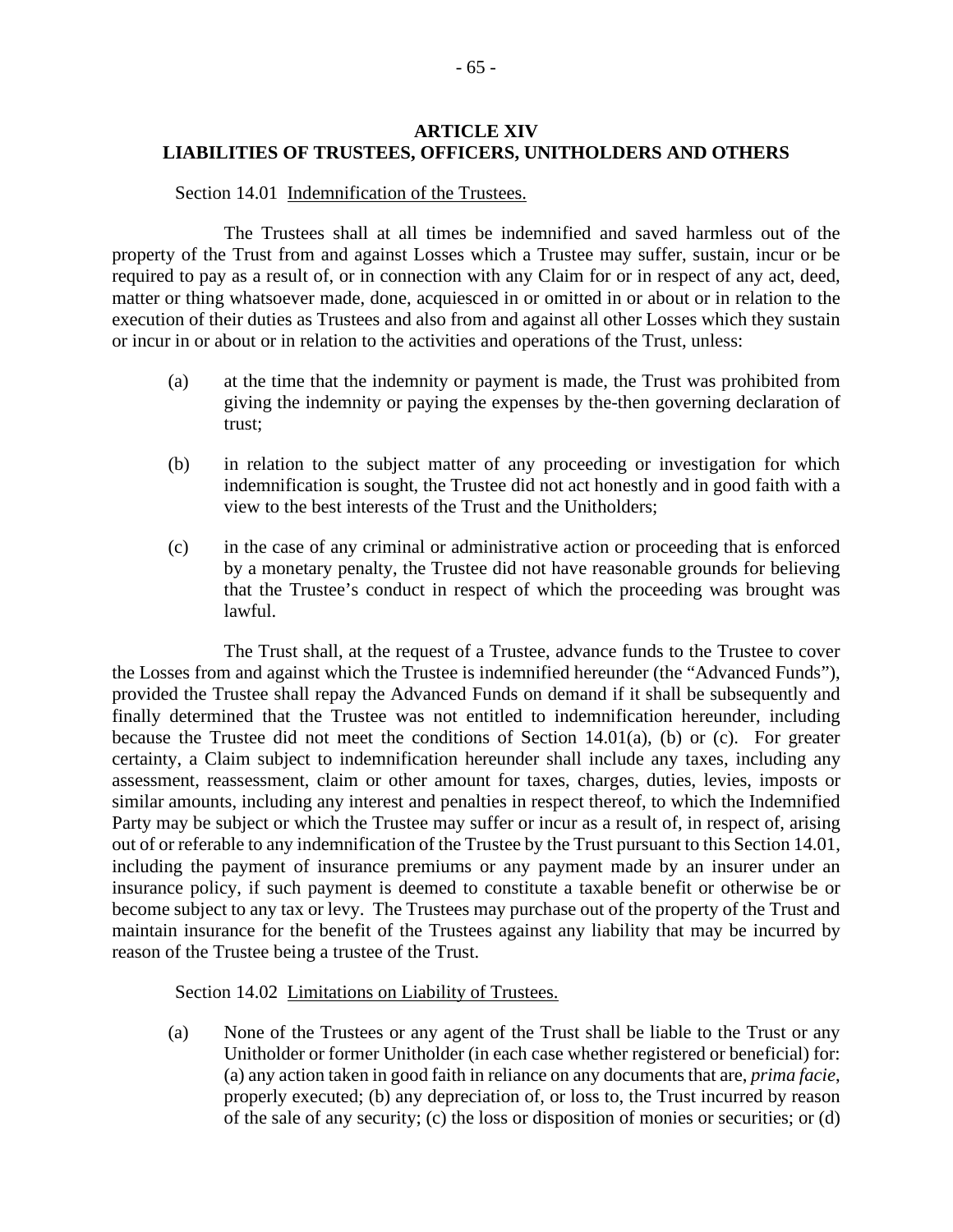any other action or failure to act, including the failure to compel in any way any former or acting Trustee to redress any breach of trust or any failure by any person to perform obligations or pay monies owed to the Trust; except for a breach of the duties and standard of care, diligence and skill set out in Section 3.06.

- (b) If the Trustees have retained an appropriate expert or advisor with respect to any matter connected with their duties under this Declaration of Trust, the Trustees may in good faith act or refuse to act based on the advice of such expert or advisor and, notwithstanding any provision of this Declaration of Trust, including the duties and standard of care, diligence and skill set out in Section 3.06, the Trustees will not be liable for any action or refusal to act in good faith based on the advice of any such expert or advisor which it is reasonable to conclude is within the expertise of such expert or advisor to give.
- (c) Subject to Section 3.06, none of the Trustees or agents of the Trust shall be subject to any liability in their personal capacities for any debts, liabilities, obligations, claims, demands, judgments, costs, charges or expenses (including legal expenses) against or with respect to the Trust or in respect of the activities of the Trust. Other than the property and assets of the Trust, no property or assets of the Trustees, owned in their personal capacity or otherwise, will be subject to any levy, execution or other enforcement procedure with regard to any obligations of the Trust under this Declaration of Trust or under any other agreements or otherwise and no recourse with respect to such obligations may be had or taken, directly or indirectly, against the Trustees in any capacity other than their capacity as trustees of the Trust or against any successor, heir, executor, administrator or legal representative of the Trustees. The Trust shall be solely liable therefor and resort shall be had solely to the property and assets of the Trust for payment or performance thereof.

### Section 14.03 Application of Foregoing Provisions to Others.

The provisions of Section 14.01 and Section 14.02 shall apply *mutatis mutandis* to an individual who: (a) is or was an officer of the Trust; (b) was a Trustee; (c) is or was, or holds or held a position equivalent to that of, a director or officer of Granite GP or of a person at a time when that person is or was an Affiliate of the Trust or of Granite GP; (d) at the request of the Trust or Granite GP, is or was, or holds or held a position equivalent to that of, a director or officer of a person; and (e) the heirs and personal or other legal representatives of any of the foregoing individuals or an individual who is a Trustee. The Trust shall also indemnify any such persons in such other circumstances as this Declaration of Trust or law permits or requires.

### Section 14.04 Liability of Unitholders and Others.

(a) No Unitholder or Annuitant, each in its capacity as such, shall incur or be subject to any liability, direct or indirect, absolute or contingent, in contract or in tort or of any other kind, to any person in connection with: (i) the property and assets of the Trust or the ownership, use, operation, acquisition or disposition thereof or exercise or enjoyment of the rights, privileges, conditions or benefits attached thereto, associated therewith or derived therefrom; (ii) the obligations, liabilities, activities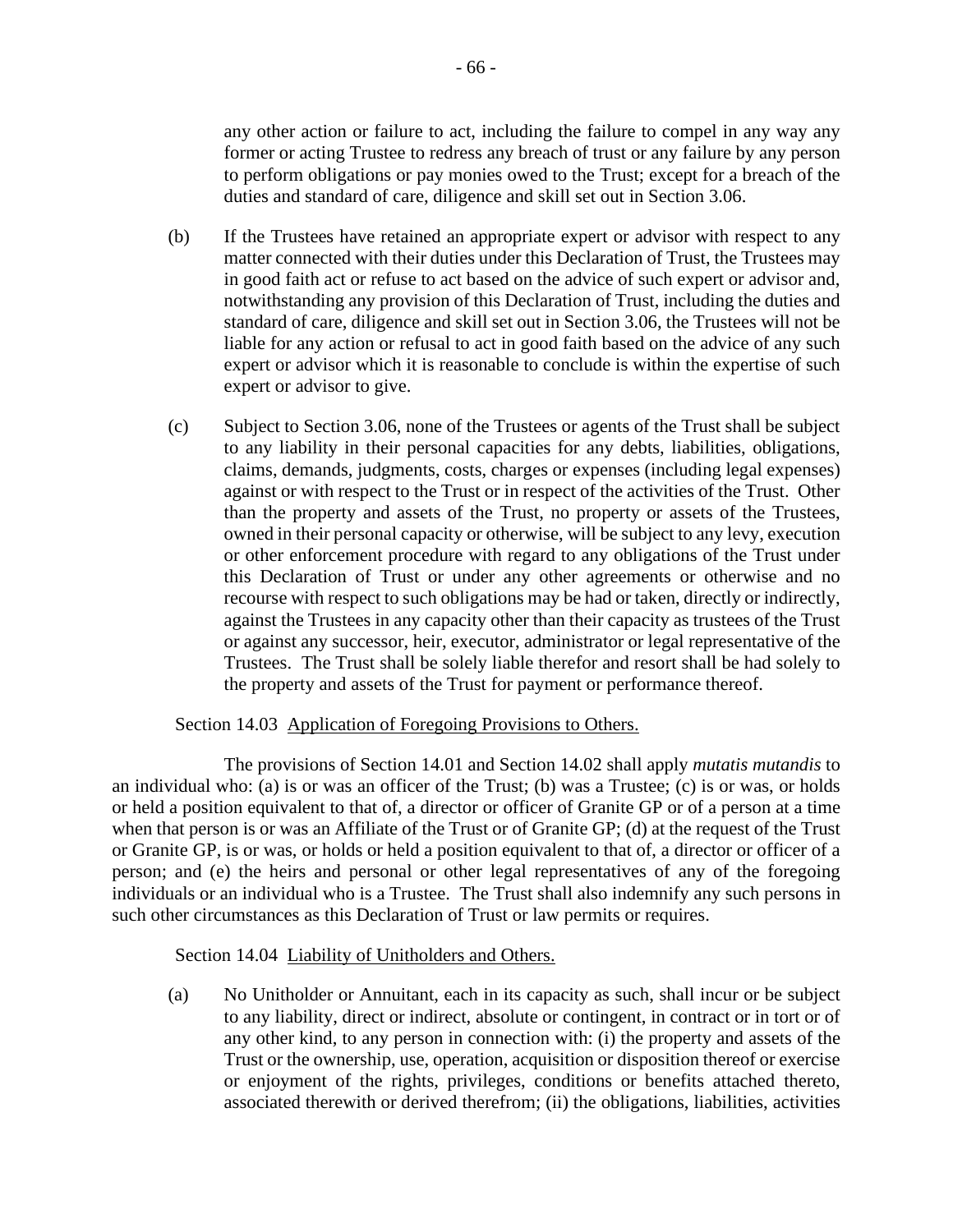or activities of the Trust; (iii) any actual or alleged act or omission of the Trustees or any other person in respect of the activities or activities of the Trust (whether or not authorized by or pursuant to this Declaration of Trust); (iv) any actual or alleged act or omission of the Trustees or any other person in the performance or exercise, or purported or attempted performance or exercise, of any obligation, power, discretion or authority conferred upon the Trustees or such other person in respect of the activities or activities of the Trust (whether or not authorized by or pursuant to this Declaration of Trust); (v) any transaction entered into by the Trustees or by any other person in respect of the activities or activities of the Trust (whether or not authorized by or pursuant to this Declaration of Trust); or (vi) subject to Section 9.04, any taxes, levies, imposts or charges or fines, penalties or interest in respect thereof payable by the Trust or by the Trustees or by any other person (except the Unitholder or Annuitant to the extent required by applicable tax laws) on behalf of or in connection with the activities or activities of the Trust (collectively, "**Trust Liabilities**").

- (b) No Unitholder or Annuitant, each in its capacity as such, shall be liable to indemnify the Trustees or any other person with respect to any Trust Liabilities.
- (c) To the extent that, notwithstanding the provisions of this Section 14.04, any Unitholder or Annuitant, each in its capacity as such, may be determined by a judgment of a court of competent jurisdiction to be subject to or liable in respect of any Trust Liabilities, such Unitholder or Annuitant is entitled to be reimbursed out of the assets and property of the Trust for any payment of Trust Liabilities made by such Unitholder or Annuitant.

#### Section 14.05 Contractual Obligations of the Trust.

The Trustees and the officers and agents of the Trust shall make reasonable efforts where practicable to cause to be inserted in any written agreement, undertaking or obligation made, executed or entered into by or on behalf of the Trust an appropriate statement of the limitations of liability as set forth in Section 14.02, Section 14.03 and Section 14.04, but the omission of such statement, or a statement described in Section 4.02(b), from any such instrument will not render any Trustee, any Unitholder, or any officer or agent of the Trust liable to any person, nor will any Trustee or any Unitholder or any officer or agent of the Trust be liable to any person for such omission. If, notwithstanding this provision, any Trustee, Unitholder or any officer or agent of the Trust is held liable to any other person by reason of the omission of such statement from any such agreement, undertaking or obligation, such Trustee, Unitholder or officer or agent will be entitled to indemnity out of the property and assets of the Trust to the full extent of such liability and the costs of any litigation or other proceedings in which such liability has been determined, including the fees and disbursements of counsel.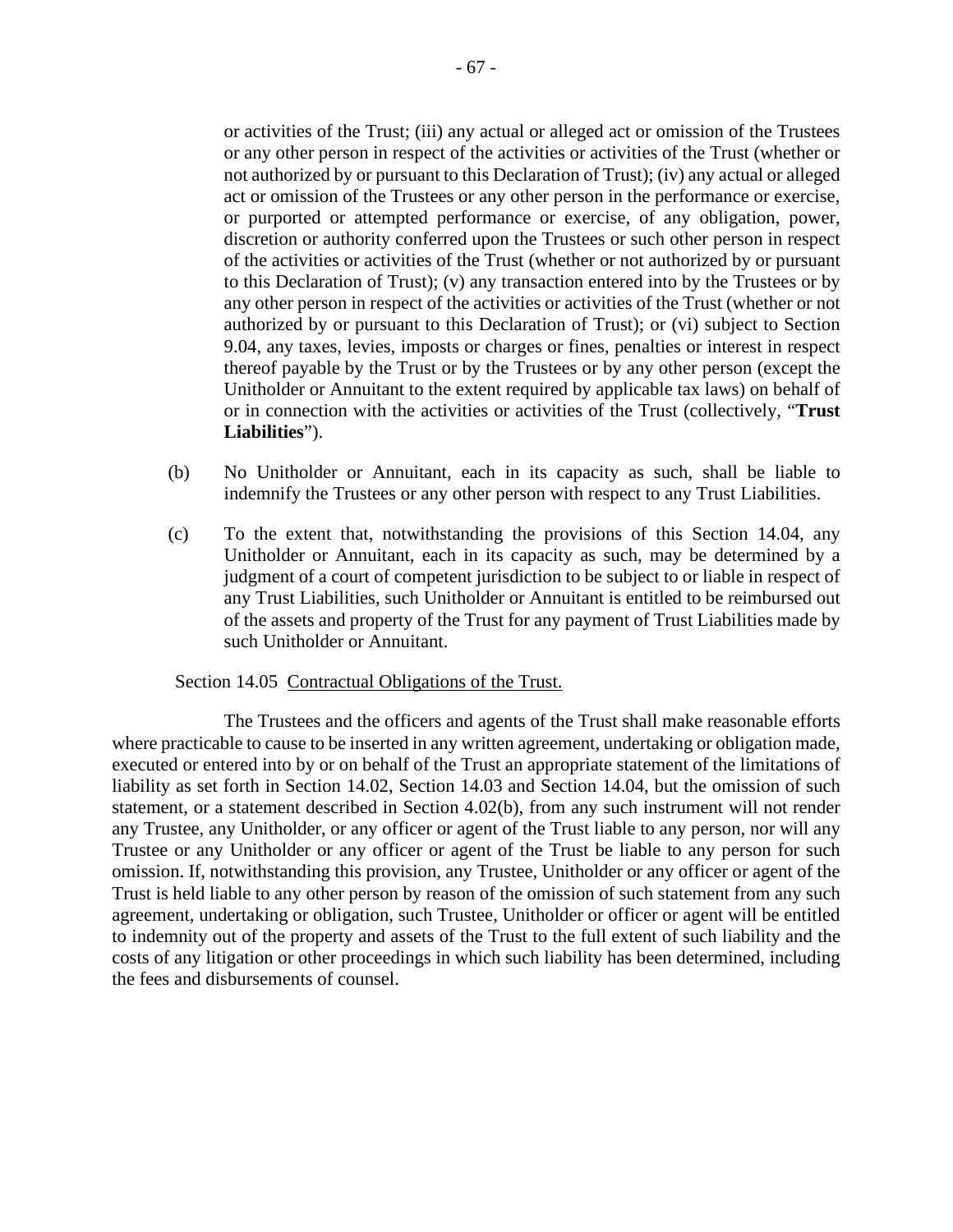#### **ARTICLE XV UNITHOLDER REMEDIES**

#### Section 15.01 Dissent and Appraisal Rights

- (a) The provisions of this Section 15.01 apply to any right of dissent exercisable by a Unitholder except to the extent that (A) the court orders otherwise, or (B) in the case of a right of dissent authorized by a resolution referred to in Section 15.01(b)(iv), the court orders otherwise or the resolution provides otherwise.
- (b) A Unitholder entitled to vote at a meeting of Unitholders of the Trust who complies with this Section 15.01 may dissent:
	- (i) if the Trust resolves to amend this Declaration of Trust to add, change or remove any restriction on the business that the Trust may carry on;
	- (ii) in respect of a resolution to approve an arrangement, the terms of which arrangement permit dissent;
	- (iii) if the Trust resolves to sell, lease, transfer or exchange all or substantially all the property and assets of the Trust;
	- (iv) in respect of any other resolution, if dissent is authorized by the resolution;
	- (v) in respect of any court order that permits dissent; or
	- (vi) provided that an Event of Uncoupling has not occurred, if the Unitholder has a right to dissent in respect of Granite GP Common Shares held by the dissenting Unitholder.
- (c) A Unitholder wishing to dissent must
	- (i) prepare a separate notice of dissent in accordance with subsections Section 15.01(n), (o), (p), (q), or (r) for
		- (A) the Unitholder, if the Unitholder is dissenting on the Unitholder's own behalf, and
		- (B) each other person who beneficially owns Units registered in the Unitholder's name and on whose behalf the Unitholder is dissenting,
	- (ii) identify in each notice of dissent, in accordance with Section 15.01 $(r)$ , the person on whose behalf dissent is being exercised in that notice of dissent, and
	- (iii) dissent with respect to all of the Units, registered in the Unitholder's name, of which the person identified under paragraph (ii) of this subsection is the beneficial owner.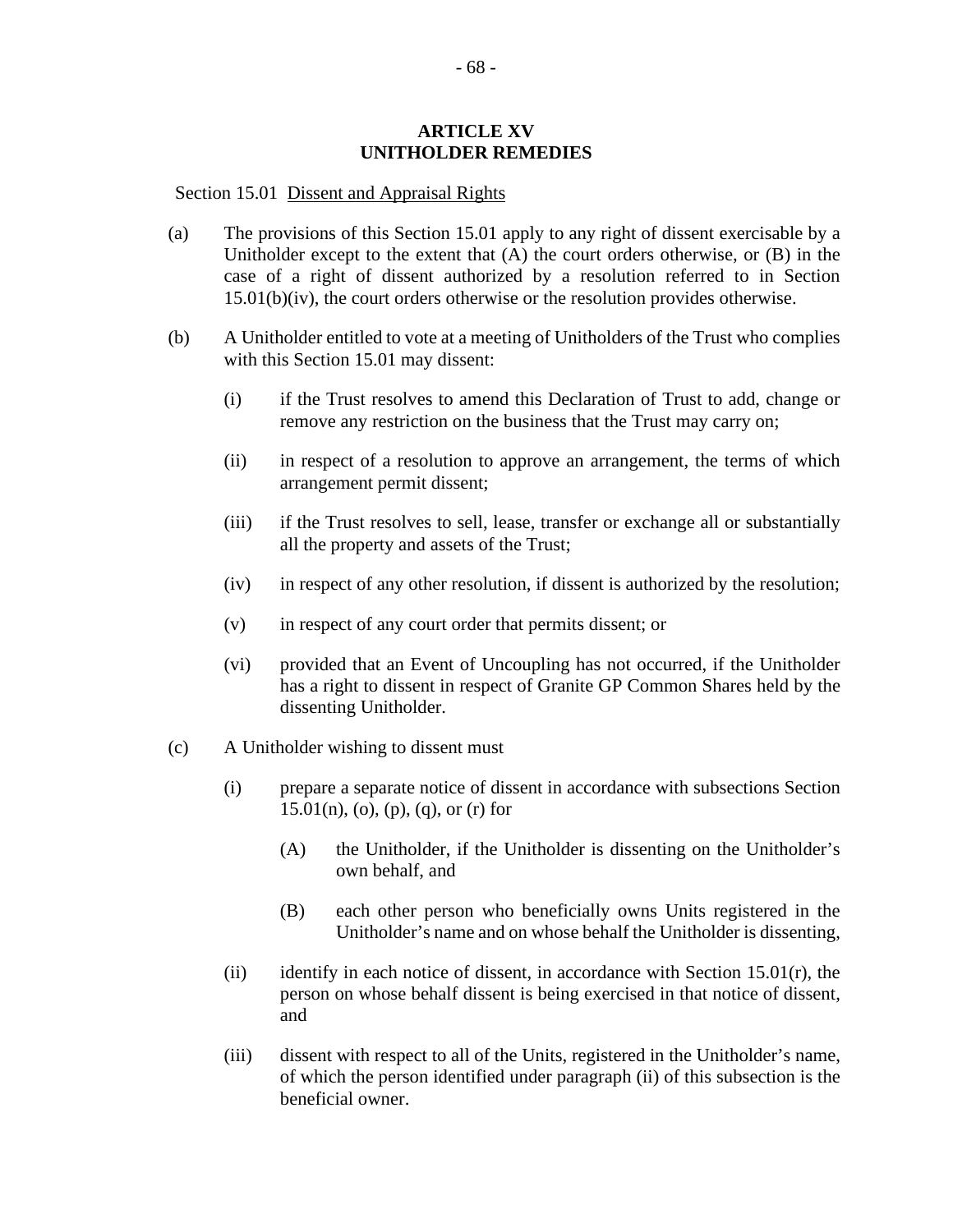- (d) Without limiting Section 15.01(c), a person who wishes to have dissent exercised with respect to Units of which the person is the beneficial owner must:
	- (i) dissent with respect to all of the Unit, if any, of which the person is both the registered owner and the beneficial owner, and
	- (ii) cause each Unitholder who is a registered owner of any other Units of which the person is the beneficial owner to dissent with respect to all of those Units.
- (e) A Unitholder may not waive generally a right to dissent but may, in writing, waive the right to dissent with respect to a particular action.
- (f) A Unitholder wishing to waive a right of dissent with respect to a particular action must:
	- (i) provide to the Trust a separate waiver for:
		- (A) the Unitholder, if the Unitholder is providing a waiver on the Unitholder's own behalf, and
		- (B) each other person who beneficially owns Units registered in the Unitholder's name and on whose behalf the Unitholder is providing a waiver, and
	- (ii) identify in each waiver the person on whose behalf the waiver is made.
- (g) If a Unitholder waives a right of dissent with respect to a particular action and indicates in the waiver that the right to dissent is being waived on the Unitholder's own behalf, the Unitholder's right to dissent with respect to the particular action terminates in respect of the Units of which the Unitholder is both the registered owner and the beneficial owner, and this Section 15.01 ceases to apply to:
	- (i) the Unitholder in respect of the Units of which the Unitholder is both the registered owner and the beneficial owner, and
	- (ii) any other Unitholders, who are registered owners of Units beneficially owned by the first mentioned Unitholder, in respect of the Units that are beneficially owned by the first mentioned Unitholder.
- (h) If a Unitholders waives a right of dissent with respect to a particular action and indicates in the waiver that the right to dissent is being waived on behalf of a specified person who beneficially owns Units registered in the name of the Unitholder, the right of Unitholders who are registered owners of Units beneficially owned by that specified person to dissent on behalf of that specified person with respect to the particular action terminates and this Section 15.01 ceases to apply to those Unitholders in respect of the Units that are beneficially owned by that specified person.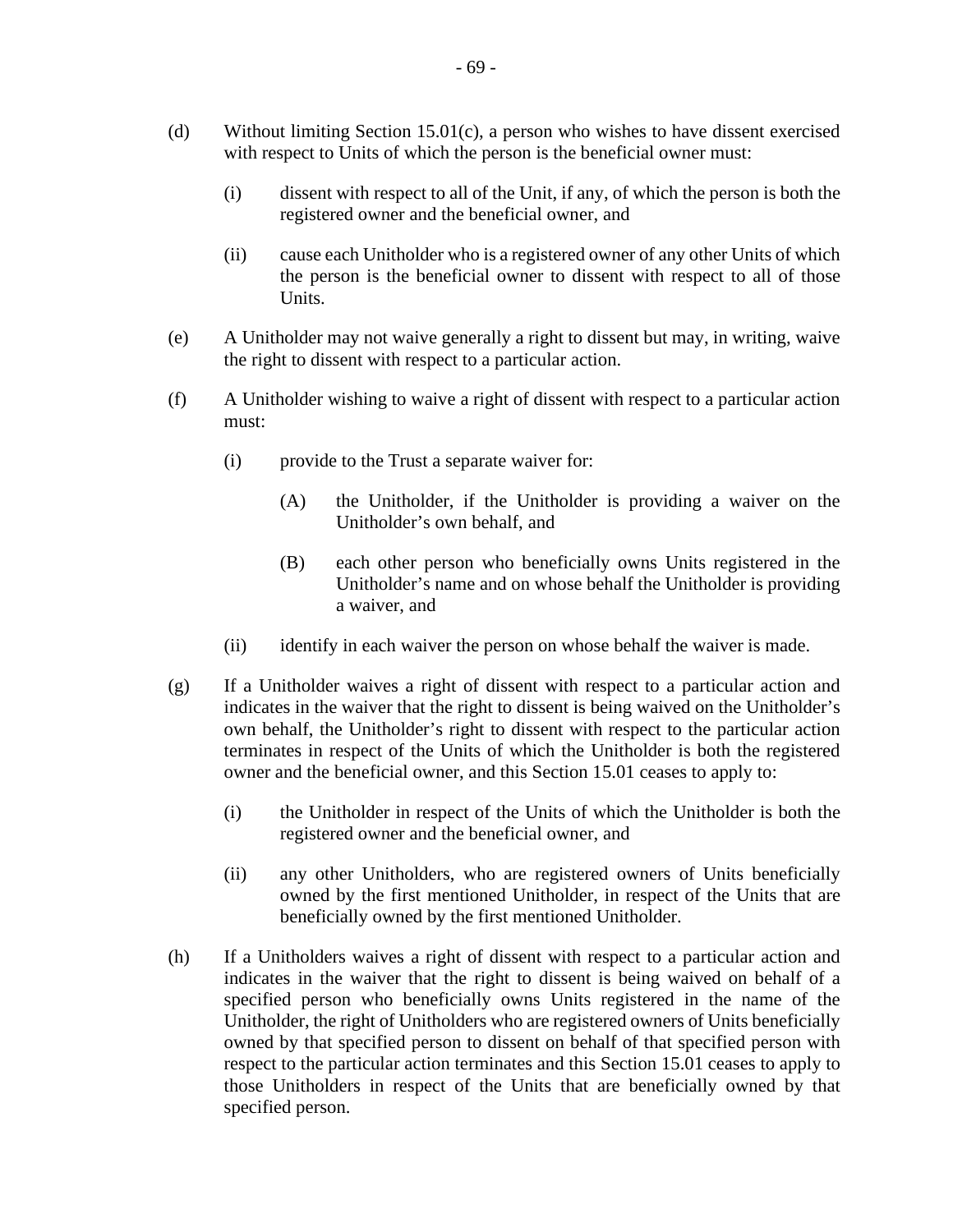- (i) If a resolution in respect of which a Unitholder is entitled to dissent is to be considered at a meeting of Unitholders, the Trust must, at least 21 days before the date of the proposed meeting, send to each of its Unitholders, whether or not their Units carry the right to vote:
	- (i) a copy of the proposed resolution; and
	- (ii) a notice of the meeting that specifies the date of the meeting, and contains a statement advising of the right to send a notice of dissent.
- (j) If a resolution in respect of which a Unitholder is entitled to dissent is to be passed as a consent resolution of Unitholders or as a resolution of Trustees and the earliest date on which that resolution can be passed is specified in the resolution or in the statement referred to in paragraph (b), the Trust may, at least 21 days before that specified date, send to each of its Unitholders, whether or not their Units carry the right to vote:
	- (i) a copy of the proposed resolution; and
	- (ii) a statement advising of the right to send a notice of dissent.
- (k) If a resolution in respect of which a Unitholder is entitled to dissent was or is to be passed as a resolution of Unitholders without the Trust complying with Section 15.01(e) or (j), or was or is to be passed as a Trustees' resolution without the Trust complying with subsection Section 15.01(j), the Trust must, before or within 14 days after the passing of the resolution, send to each of its Unitholders who has not, on behalf of every person who beneficially owns Units registered in the name of the Unitholder, consented to the resolution or voted in favour of the resolution, whether or not their Units carry the right to vote:
	- (i) a copy of the resolution;
	- (ii) a statement advising of the right to send a notice of dissent; and
	- (iii) if the resolution has passed, notification of that fact and the date on which it was passed.
- (l) Nothing in Section 15.01(e), (j) or (k) gives a Unitholder a right to vote in a meeting at which, or on a resolution on which, the Unitholder would not otherwise be entitled to vote.
- (m) If a court order provides for a right of dissent, the Trust must, not later than 14 days after the date on which the Trust receives a copy of the entered order, send to each Unitholder who is entitled to exercise that right of dissent:
	- (i) copy of the entered order; and
	- (ii) a statement advising of the right to send a notice of dissent.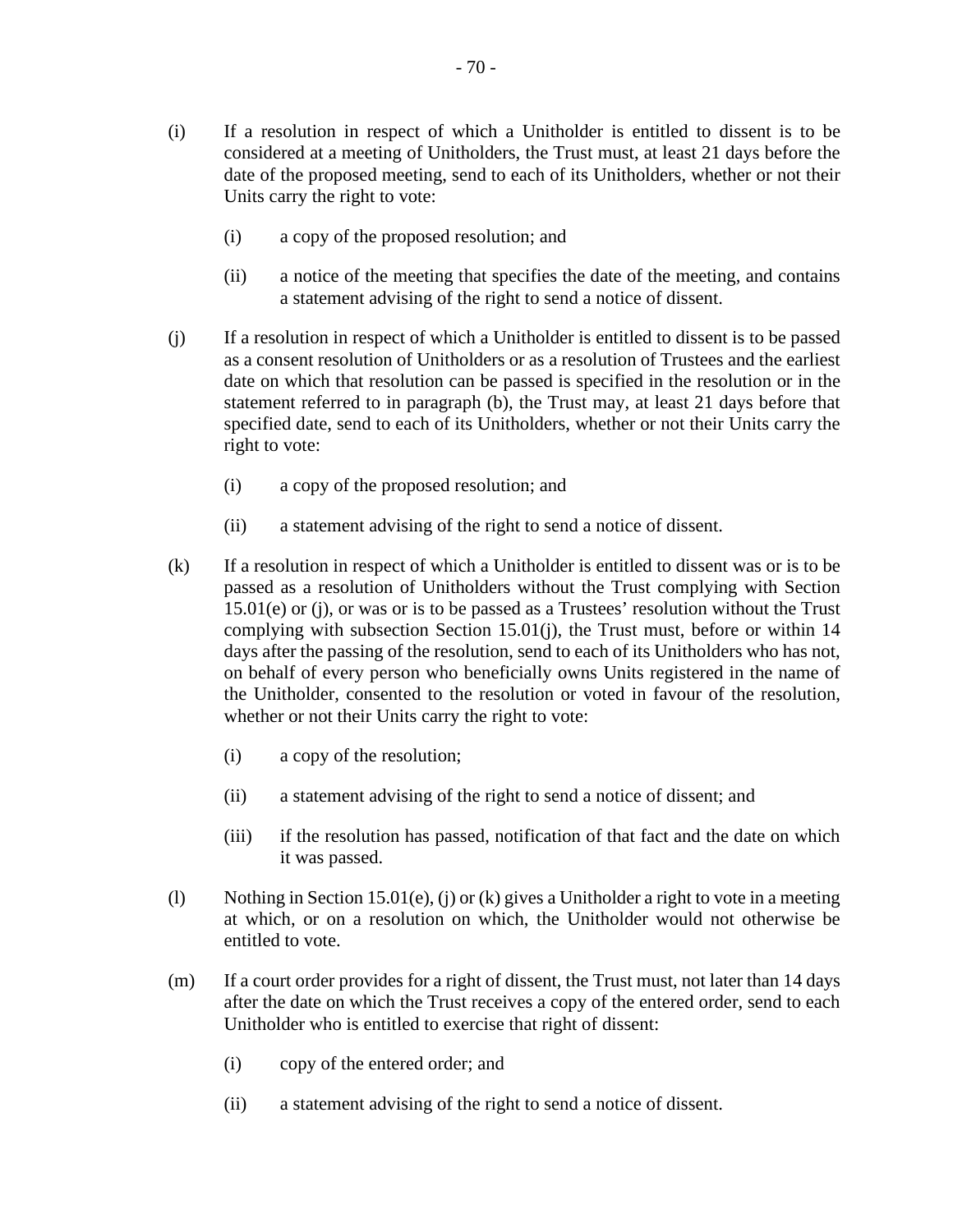- (n) A Unitholder intending to dissent in respect of a resolution or matter referred to in Section 15.01(b)(i), Section 15.01(b)(ii), Section 15.01(b)(iii) or Section 15.01(b)(vi) must:
	- (i) if the Trust has complied with Section  $15.01(i)$  or Section  $15.01(i)$ , send written notice of dissent to the Trust at least two days before the date on which the resolution is to be passed or can be passed, as the case may be;
	- (ii) if the Trust has complied with Section  $15.01(k)$ , send written notice of dissent to the Trust not more than 14 days after receiving the records referred to in that section; or
	- (iii) if the Trust has not complied with Section 15.01(i), Section 15.01(j) or Section 15.01(k), send written notice of dissent to the Trust not more than 14 days after the later of:
		- (A) the date on which the Unitholder learns that the resolution was passed; and
		- (B) the date on which the Unitholder learns that the Unitholder is entitled to dissent.
- (o) A Unitholder intending to dissent in respect of a resolution referred to in Section 15.01(b)(iv) must send written notice of dissent to the Trust:
	- (i) on or before the date specified by the resolution or in the statement referred to in Section  $15.01(i)(ii)$  or Section  $15.01(k)(ii)$  as the last date by which notice of dissent must be sent; or
	- (ii) if the resolution or statement does not specify a date, in accordance with Section 15.01(n).
- (p) A Unitholder intending to dissent under Section 15.01(b)(v) in respect of a court order that permits dissent must send written notice of dissent to the Trust:
	- (i) within the number of days, specified by the court order, after the Unitholder receives the records referred to in Section 15.01(m); or
	- (ii) if the court order does not specify the number of days referred to in paragraph (i) of this subsection, within 14 days after the Unitholder receives the records referred to in Section 15.01(m).
- (q) A notice of dissent sent under this Section 15.01 must set out the number, and the class and series, if applicable, of the Notice Units, and must set out whichever of the following is applicable: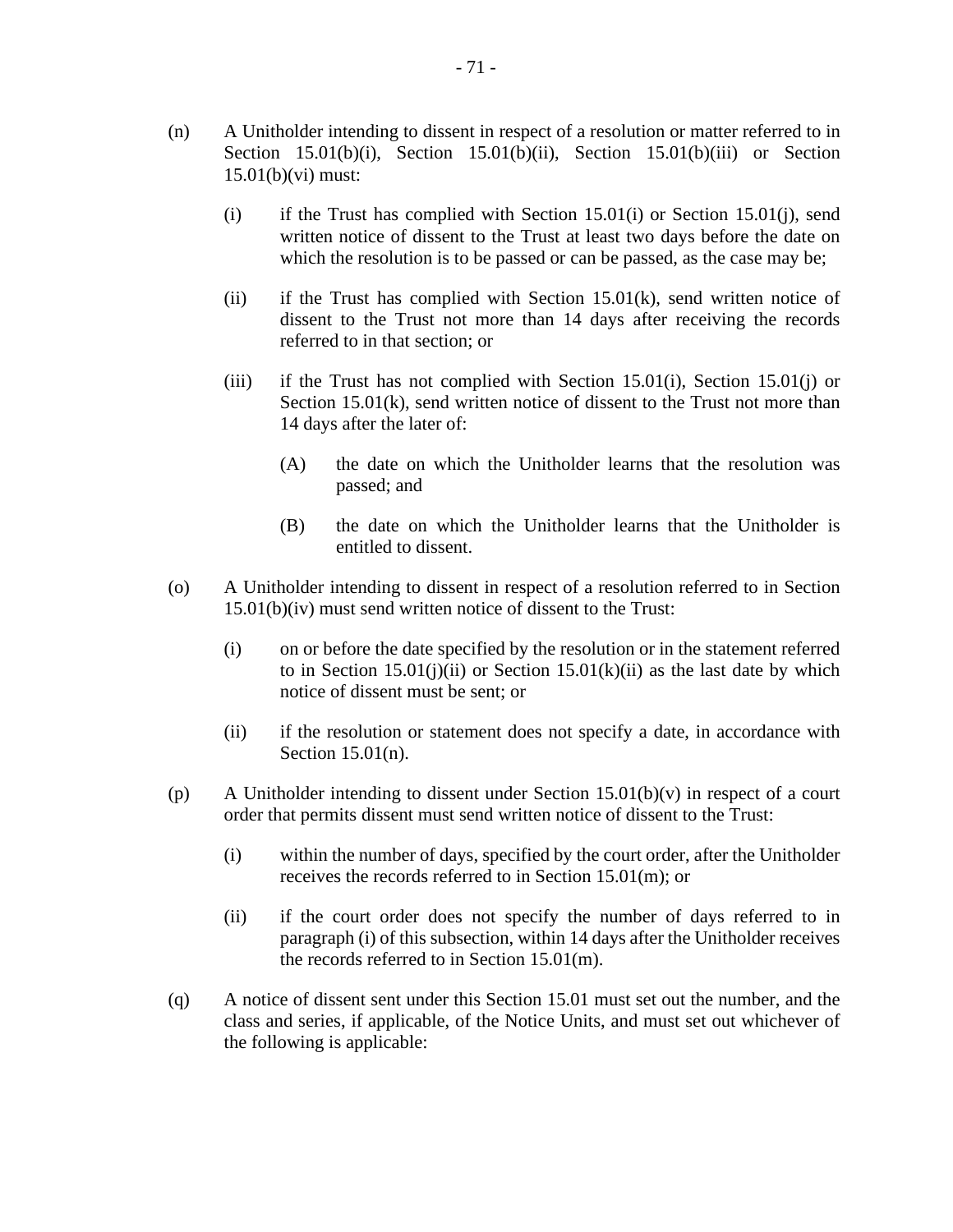- (i) if the Notice Units constitute all of the Units of which the Unitholder is both the registered owner and beneficial owner and the Unitholder owns no other Units of the Trust as beneficial owner, a statement to that effect;
- (ii) if the Notice Units constitute all of the Units of which the Unitholder is both the registered owner and beneficial owner but the Unitholder owns other Units of the Trust as beneficial owner, a statement to that effect and:
	- (A) the names of the registered owners of those other Units;
	- (B) the number, and the class and series, if applicable, of those other Units that are held by each of those registered owners; and
	- (C) a statement that notices of dissent are being, or have been, sent in respect of all of those other Units;
- (iii) if dissent is being exercised by the Unitholder on behalf of a beneficial owner who is not the dissenting Unitholder, a statement to that effect and:
	- (A) the name and address of the beneficial owner; and
	- (B) a statement that the Unitholder is dissenting in relation to all of the Units beneficially owned by the beneficial owner that are registered in the Unitholder's name.
- (r) The right of a Unitholder to dissent on behalf of a beneficial owner of Units, including the Unitholder, terminates and this Section 15.01 ceases to apply to the Unitholder in respect of that beneficial owner if subsections  $(n)$ ,  $(o)$ ,  $(p)$  or  $(q)$ , as those subsections pertain to that beneficial owner, are not complied with.
- (s) A Trust that receives a notice of dissent under subsection  $(n)$ ,  $(o)$ ,  $(p)$  or  $(q)$  from a Dissenter must,
	- (i) if the Trust intends to act on the authority of the resolution or court order in respect of which the notice of dissent was sent, send a notice to the Dissenter promptly after the later of:
		- (A) the date on which the Trust forms the intention to proceed; and
		- (B) the date on which the notice of dissent was received; or
	- (ii) if the Trust has acted on the authority of that resolution or court order, promptly send a notice to the Dissenter.
- (t) A notice sent under subsection (s) must:
	- (i) be dated not earlier than the date on which the notice is sent;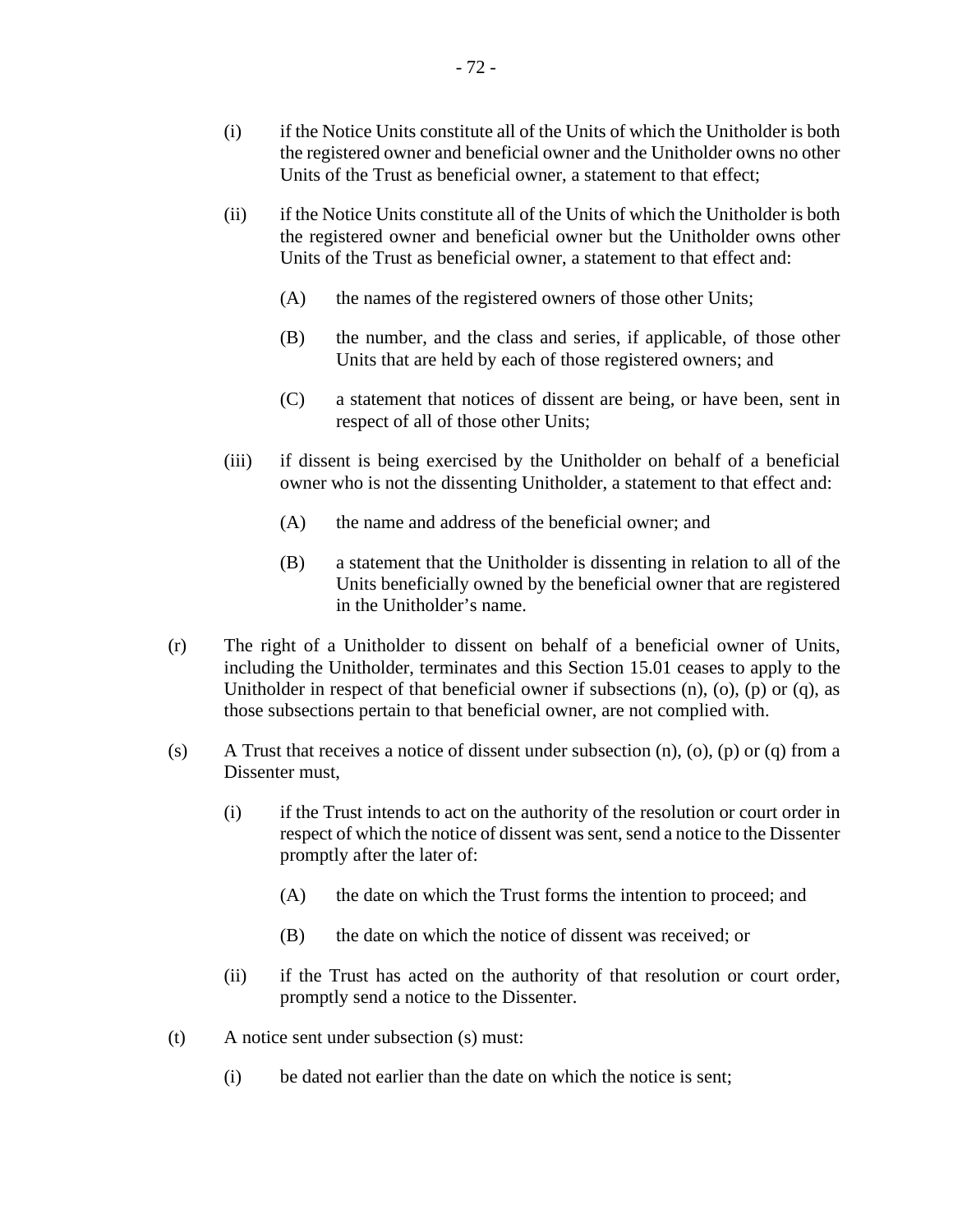- (ii) state that the Trust intends to act, or has acted, as the case may be, on the authority of the resolution or court order; and
- (iii) advise the Dissenter of the manner in which dissent is to be completed under subsections (u), (v), (w), (x), and (y).
- (u) A Dissenter who receives a notice under subsection (s) and (t) must, if the Dissenter wishes to proceed with the dissent, send to the Trust or its transfer agent for the Notice Units, within one month after the date of the notice:
	- (i) a written statement that the Dissenter requires the Trust to purchase all of the Notice Units;
	- (ii) the certificates, if any, representing the Notice Units; and
	- (iii) if Section  $15.01(q)$ (iii) applies, a written statement that is:
		- (A) signed by the beneficial owner on whose behalf dissent is being exercised; and
		- (B) sets out whether or not the beneficial owner is the beneficial owner of other Units of the Trust and, if so, sets out (1) the names of the registered owners of those other Units; (2) the number, and the class and series, if applicable, of those other Units that are held by each of those registered owners, and (3) that dissent is being exercised in respect of all of those other Units.
- (v) After the Dissenter has complied with subsection (u):
	- (i) the Dissenter is deemed to have sold to the Trust the Notice Units; and
	- (ii) the Trust is deemed to have purchased those Units, and must comply with subsections  $(z)$ ,  $(aa)$ ,  $(bb)$ ,  $(cc)$  or  $(dd)$ .
- (w) Unless the court orders otherwise, if the Dissenter fails to comply with subsection (u) in relation to Notice Units, the right of the Dissenter to dissent with respect to those Notice Units terminates and this Section 15.01, with the exception of subsection (ff), ceases to apply to the Dissenter with respect to those Notice Units.
- (x) Unless the court orders otherwise, if a person on whose behalf dissent is being exercised in relation to a particular action fails to ensure that every Unitholder who is a registered owner of any of the Units beneficially owned by that person complies with subsection (u), the right of Unitholders who are registered owners of Units beneficially owned by that person to dissent on behalf of that person with respect to that action terminates and this Section 15.01, with the exception of subsection (ff), ceases to apply to those Unitholders in respect of the Units that are beneficially owned by that person.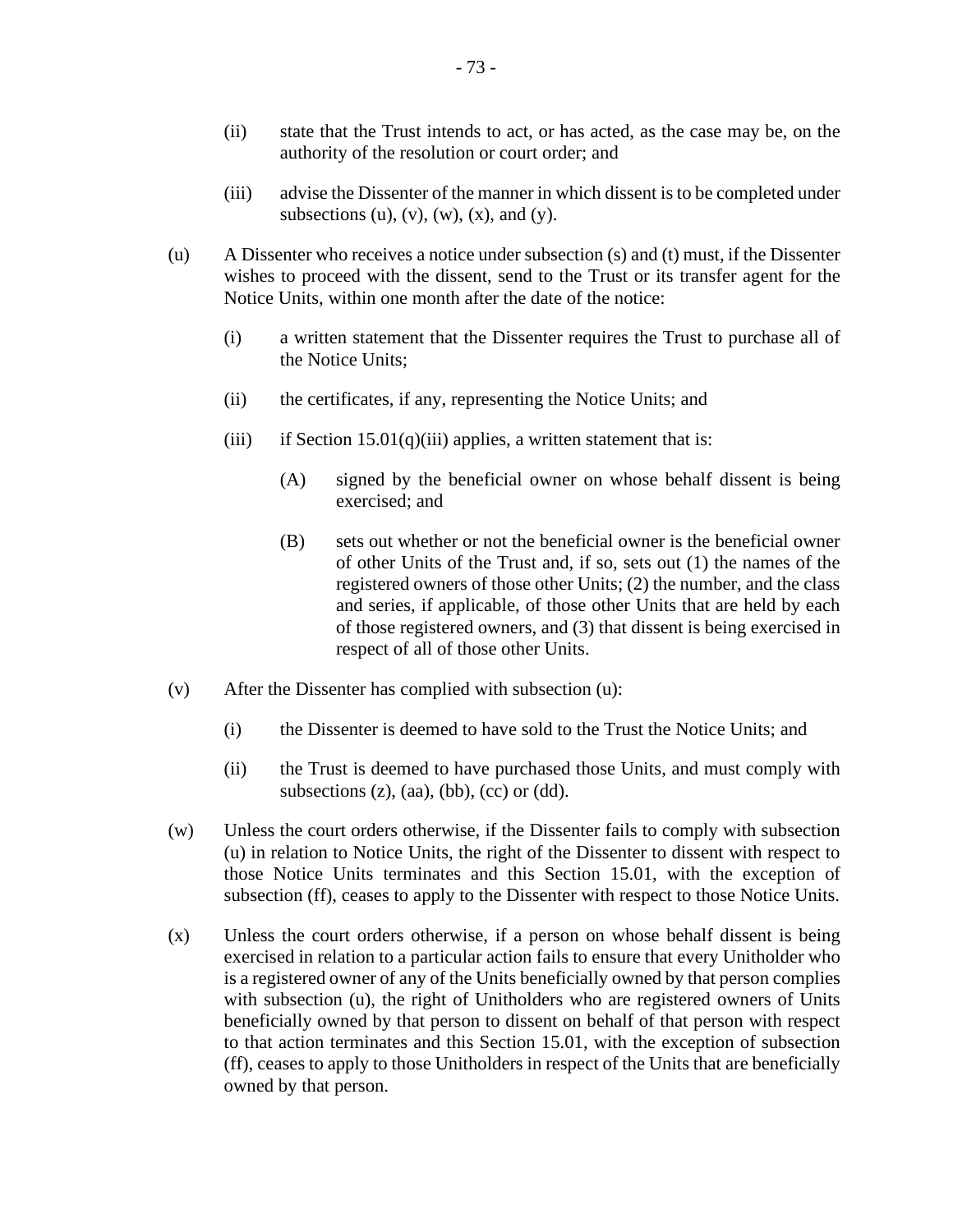- (z) The Trust and a Dissenter who has complied with subsection (u) may agree on the amount of the Payout Value of the Notice Units and, in that event, the Trust must:
	- (i) promptly pay that amount to the Dissenter; or
	- (ii) if subsection (dd) applies, promptly send a notice to the Dissenter that the Trust is unable lawfully to pay Dissenters for their Units.
- (aa) A Dissenter who has not entered into an agreement with the Trust under subsection (z) or the Trust may apply to the court and the court may:
	- (i) determine the Payout Value of the Notice Units of those Dissenters who have not entered into an agreement with the Trust under subsection (z), or order that the Payout Value of those Notice Units be established by arbitration or by reference to the registrar, or a referee, of the court;
	- (ii) join in the application each Dissenter, other than a Dissenter who has entered into an agreement with the Trust under subsection (z), who has complied with subsection (u); and
	- (iii) make consequential orders and give directions it considers appropriate.
- (bb) Promptly after a determination of the Payout Value for Notice Units has been made under Section 15.01(aa)(i), the Trust must:
	- (i) pay to each Dissenter who has complied with subsection (u) in relation to those Notice Units, other than a Dissenter who has entered into an agreement with the Trust under subsection (z), the Payout Value applicable to that Dissenter's Notice Units; or
	- (ii) if subsection (dd) applies, promptly send a notice to the Dissenter that the Trust is unable lawfully to pay Dissenters for their Units.
- (cc) If a Dissenter receives a notice under subsection  $(z)(ii)$  or  $(bb)(ii)$ :
	- (i) the Dissenter may, within 30 days after receipt, withdraw the Dissenter's notice of dissent, in which case the Trust is deemed to consent to the withdrawal and this Section 15.01, other than subsection (ff), ceases to apply to the Dissenter with respect to the Notice Units; or
	- (ii) if the Dissenter does not withdraw the notice of dissent in accordance with paragraph (i) of this subsection (cc), the Dissenter retains a status as a claimant against the Trust, to be paid as soon as the Trust is lawfully able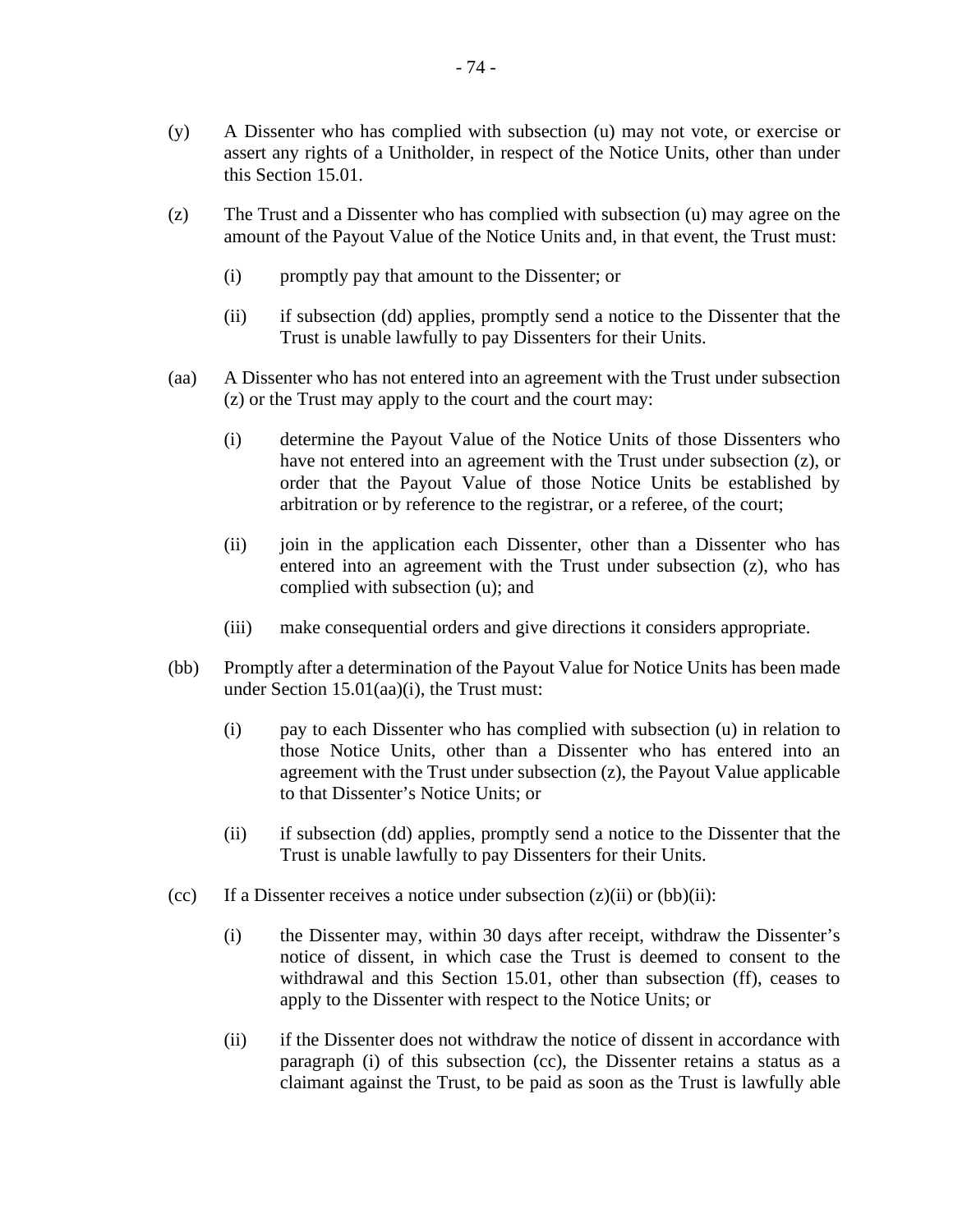to do so or, in a liquidation, to be ranked subordinate to the rights of creditors of the Trust but in priority to its Unitholders.

- (dd) The Trust must not make a payment to a Dissenter under this Section 15.01 if there are reasonable grounds for believing that:
	- (i) the Trust is insolvent; or
	- (ii) the payment would render the Trust insolvent.
- (ee) The right of a Dissenter to dissent with respect to Notice Units terminates and this Section 15.01, other than subsection (ff), ceases to apply to the Dissenter with respect to those Notice Units, if, before payment is made to the Dissenter of the full amount of money to which the Dissenter is entitled under subsections (z), (aa), (bb), (cc), (dd) in relation to those Notice Units, any of the following events occur:
	- (i) the action approved or authorized, or to be approved or authorized, by the resolution or court order in respect of which the notice of dissent was sent is abandoned;
	- (ii) the resolution in respect of which the notice of dissent was sent does not pass;
	- (iii) the resolution in respect of which the notice of dissent was sent is revoked before the action approved or authorized by that resolution is taken;
	- (iv) the arrangement in respect of which the notice of dissent was sent is abandoned or by its terms will not proceed;
	- (v) a court permanently enjoins or sets aside the action approved or authorized by the resolution or court order in respect of which the notice of dissent was sent;
	- (vi) with respect to the Notice Units, the Dissenter consents to, or votes in favour of, the resolution in respect of which the notice of dissent was sent;
	- (vii) the notice of dissent is withdrawn with the written consent of the Tust; or
	- (viii) the court determines that the Dissenter is not entitled to dissent under this Section 15.01or that the Dissenter is not entitled to dissent with respect to the Notice Units under this Section 15.01.
- (ff) If, under Section 15.01(w) or (x), Section 15.01(cc)(i), or Section 15.01(ee), this Section 15.01 other than this subsection, ceases to apply to a Dissenter with respect to Notice Units: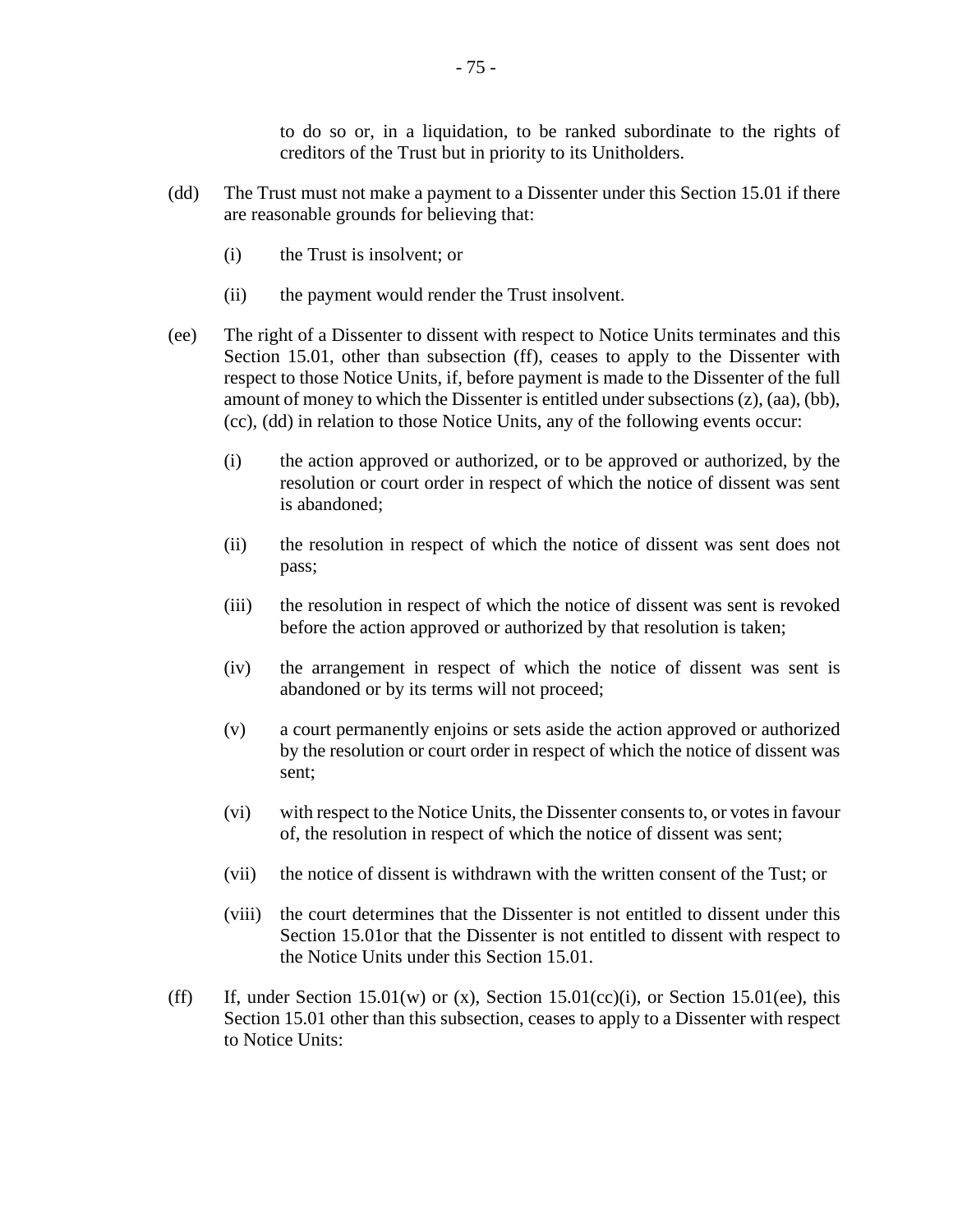- (i) the Trust must return to the Dissenter each of the applicable Units certificates, if any, sent under Section 15.01(u)(ii) or, if those Units certificates are unavailable, replacements for those Unit certificates;
- (ii) the Dissenter regains any ability lost under Section  $15.01(y)$  to vote, or exercise or assert any rights of a Unitholder, in respect of the Notice Units; and
- (iii) the Dissenter must return any money that the Trust paid to the Dissenter in respect of the Notice Units under, or in purported compliance with, this Section 15.01.

Section 15.02 Oppression Remedy

- (a) Any registered holder or beneficial owner of Units and any other person who in the discretion of the court is a proper person to make an application (each, a "**Complainant**") may apply to a court under the provisions of this Section 15.02.
- (b) A Complainant may apply to the court for an order under this Section 15.02 on the ground:
	- (i) that the affairs of the Trust are being or have been conducted, or that the powers of the Trustees are being or have been exercised, in a manner oppressive to one or more of the Unitholders, including the applicant; or
	- (ii) that some act of the Trust has been done or is threatened, or that some resolution of the Unitholders has been passed or is proposed, that is unfairly prejudicial to one or more of the Unitholders, including the applicant.
- (c) On an application under this Section 15.02, the court may, if it is satisfied that the application was brought by a Complainant in a timely matter, with a view to remedying or bringing to an end the matters complained of, make any interim or final order it considers appropriate, including an order:
	- (i) directing or prohibiting any act;
	- (ii) regulating the conduct of the Trust's affairs;
	- (iii) appointing a receiver or receiver manager,
	- (iv) directing an issue or conversion or exchange of securities;
	- (v) appointing Trustees in place of or in addition to all or any of the Trustees then in office,
	- (vi) removing any Trustee;
	- (vii) directing the Trust, subject to subsections (d) and (e), to purchase some or all of the Units of a Unitholder;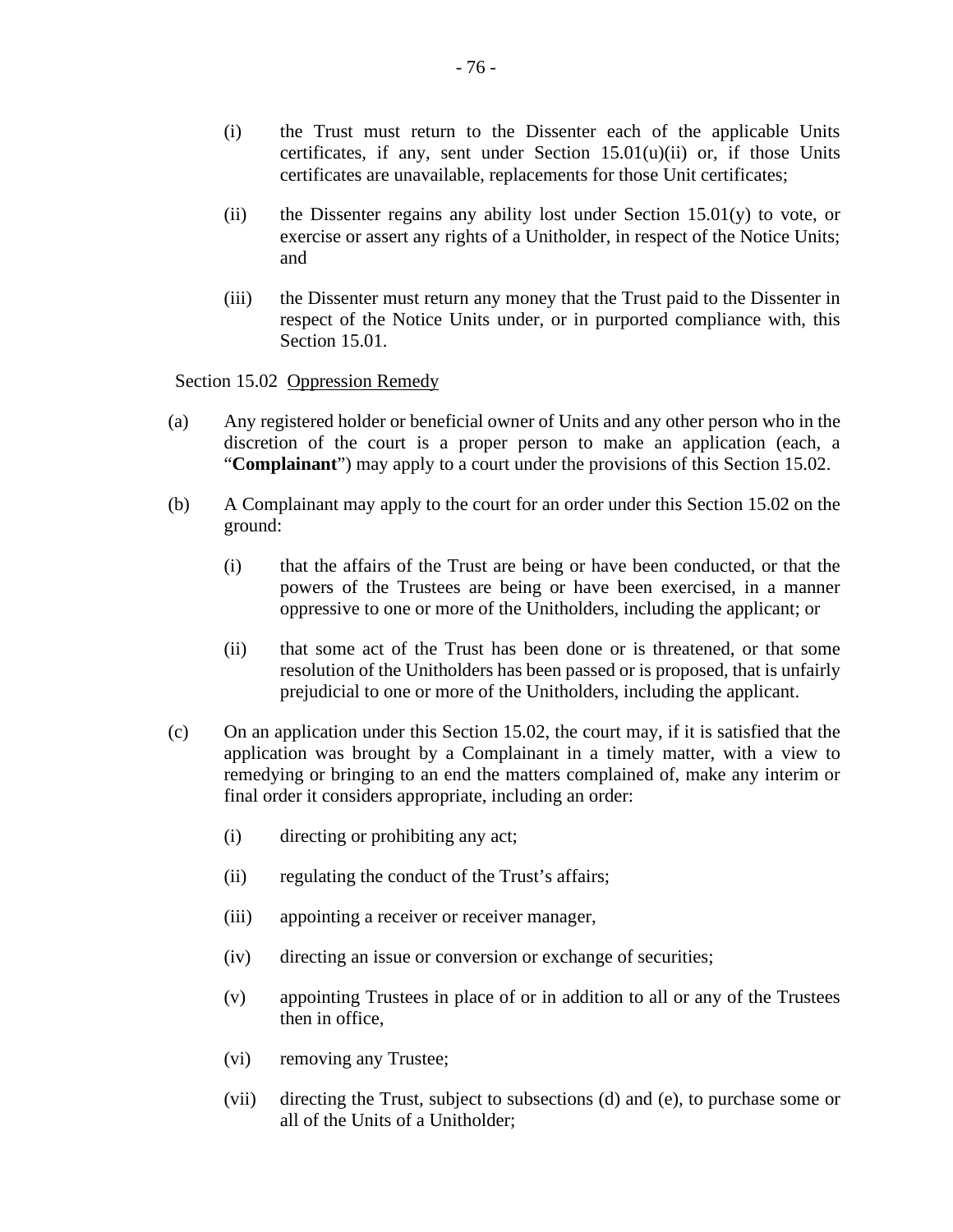- (viii) directing a Unitholder to purchase some or all of the Units of any other Unitholder;
- (ix) directing the Trust, subject to subsections (d) and (e), or any other person, to pay to a Unitholder all or any part of the money paid by that Unitholder for Units of the Trust;
- (x) varying or setting aside a transaction to which the Trust is a party and directing any party to the transaction to compensate any other party to the transaction;
- (xi) varying or setting aside a resolution;
- (xii) requiring the Trust, within a time specified by the court, to produce to the court or to an interested person financial statements or an accounting in any form the court may determine;
- (xiii) directing the Trust, subject to subsections (d) and (e), to compensate an aggrieved person;
- (xiv) directing correction of the registers or other records of the Trust;
- (xv) directing that the Trust be liquidated and dissolved, and appointing one or more liquidators, with or without security;
- (xvi) directing that an investigation in accordance with Part 8, Division 3 of the BCBCA be made;
- (xvii) requiring the trial of any issue; or
- (xviii) authorizing or directing that legal proceedings be commenced in the name of the Trust against any person on the terms the court directs.
- (d) If an order is made under subsection  $(c)(vii)$ ,  $(ix)$  or  $(xii)$ , the Trust must pay to a person the full amount payable under that order unless there are reasonable grounds for believing that:
	- (i) the Trust is insolvet; or
	- (ii) payment would render the Trust insolvent.
- (e) If reasonable grounds exist for believing that subsection  $(d)(i)$  or  $(ii)$  applies:
	- (i) the Trust is prohibited from paying the person the full amount of money to which the person is entitled;
	- (ii) the Trust must pay to the person as much of the amount as is possible without causing a circumstance set out in subsection (d) to occur; and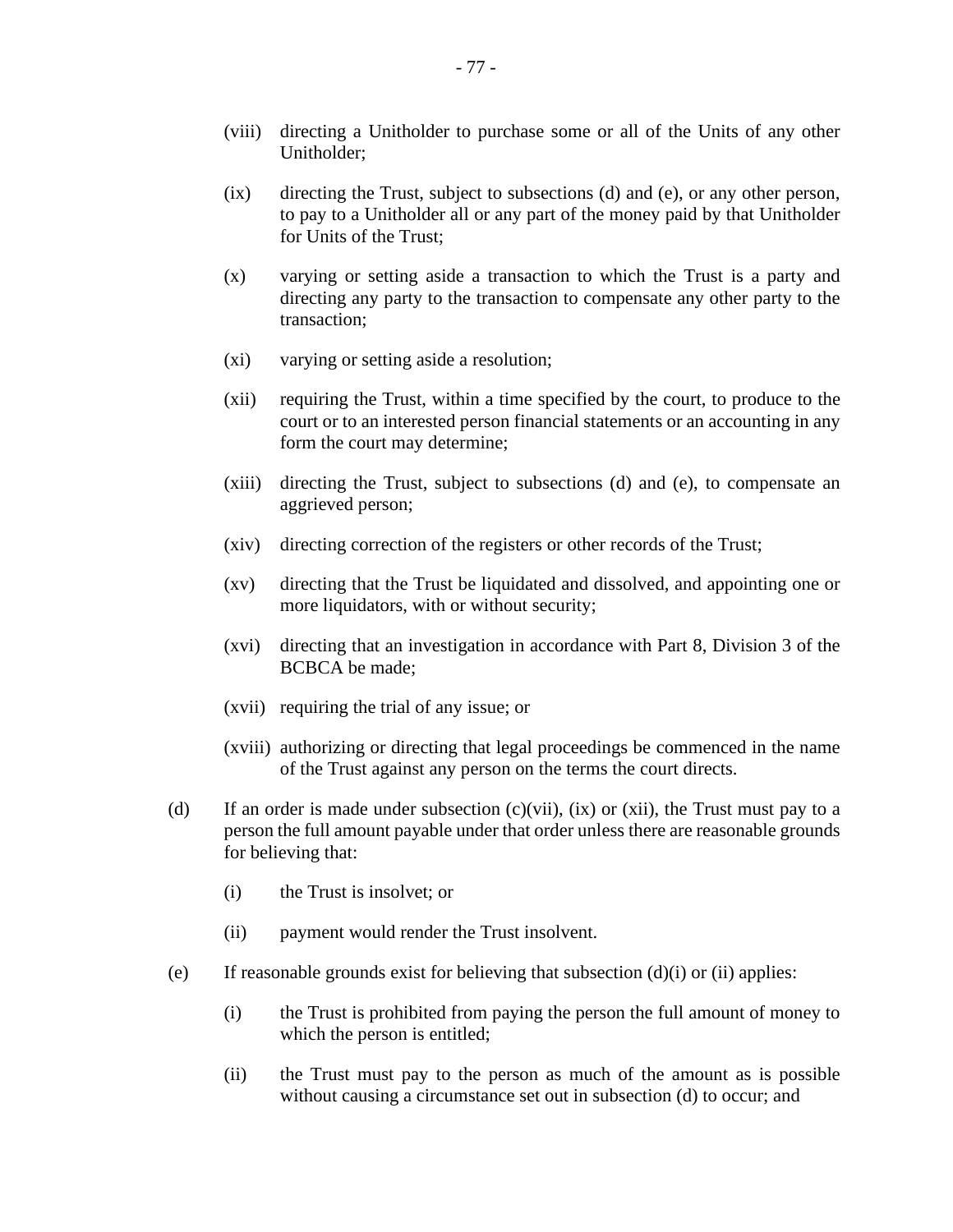(iii) the Trust must pay the balance of the amount as soon as the Trust is able to do so without causing a circumstance set out in subsection (d) to occur.

## **ARTICLE XVI GENERAL**

#### Section 16.01 Execution of Instruments.

The Trustees shall have power from time to time to appoint any Trustee or Trustees or any person or persons on behalf of the Trust either to sign instruments in writing generally or to sign specific instruments in writing. Provisions respecting the foregoing may be contained in the Trustees' Regulations.

#### Section 16.02 Method of Giving Notice.

Unless the Declaration of Trust provides otherwise, a notice, statement, report or other document required or permitted by the Declaration of Trust to be sent by or to a person may be sent by any one of the following methods:

- (a) mail addressed to the person at the applicable address for that person as follows:
	- (i) for a document mailed to a Unitholder at their address shown on the Register;
	- (ii) for a document mailed to a Trustee or officer, the prescribed address for mailing shown for the Trustee or officer in the documents kept by the Trust or the mailing address provided by the recipient for the sending of that document or documents of that class;
	- (iii) in any other case, the mailing address of the intended recipient;
- (b) delivery at the applicable address for that person as follows, addressed to the person:
	- (i) for a document delivered to a Unitholder at their address shown on the Register;
	- (ii) for a document delivered to a Trustee or officer, the prescribed address for delivery shown for the Trustee or officer in the documents kept by the Trust or the delivery address provided by the recipient for the sending of that document or documents of that class;
	- (iii) in any other case, the delivery address of the intended recipient;
- (c) sending the document by fax to the fax number provided by the intended recipient for the sending of that document or documents of that class;
- (d) sending the document by email to the email address provided by the intended recipient for the sending of that document or documents of that class;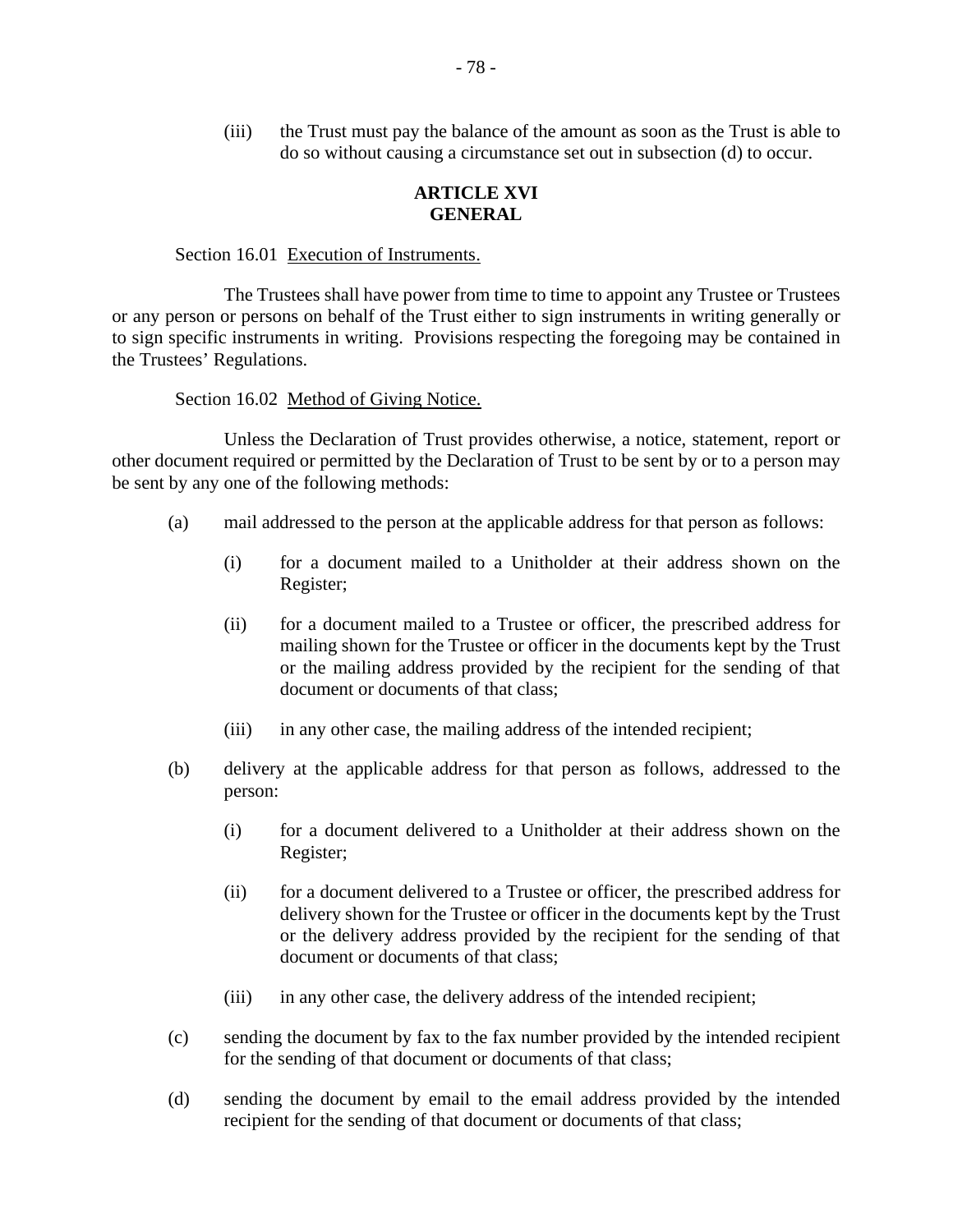(e) physical delivery to the intended recipient.

## Section 16.03 Deemed Receipt of Mailing.

A document that is mailed to a person by ordinary mail to the applicable address for that person referred to in Section 16.01 is deemed to be received by the person to whom it was mailed on the day, Saturdays, Sundays and holidays excepted, following the date of mailing.

## Section 16.04 Certificate of Sending.

A certificate signed by the Secretary, or other officer of the Trust or of any other person acting in that behalf for the Trustees stating that a notice, statement, report or other document was addressed as required by Section 16.01, prepaid and mailed or otherwise sent as permitted by Section 16.01 is conclusive evidence of that fact.

## Section 16.05 Notice to Joint Unitholders

A notice, statement, report or other document may be provided by the Trustees to the joint holders of a Unit by providing the notice to the joint Unitholder first named in Register in respect of the Unit.

### Section 16.06 Notice to Certain Unitholders.

A notice, statement, report or other document may be provided by the Trustees to the persons entitled to a Unit in consequence of the death, bankruptcy or incapacity of a Unitholder by:

- (a) mailing the document, addressed to them:
	- (i) by name, by the title of the legal personal representative of the deceased or incapacitated Unitholder, by the title of trustee of the bankrupt Unitholder or by any similar description; and
	- (ii) at the address, if any, supplied to the Trustees for that purpose by the persons claiming to be so entitled; or
- (b) if an address referred to in Section 16.06(a)(ii) has not been supplied to the Trustees, by giving the notice in a manner in which it might have been given if the death, bankruptcy or incapacity had not occurred.

# Section 16.07 Failure to Give Notice.

The failure by the Trustees, by accident or omission or otherwise unintentionally, to give any Unitholder, any Trustee or the auditors of the Trust any notice provided for herein shall not affect the validity, effect, taking effect or time of taking effect of any action referred to in such notice, and the Trustees shall not be liable to any Unitholder for any such failure.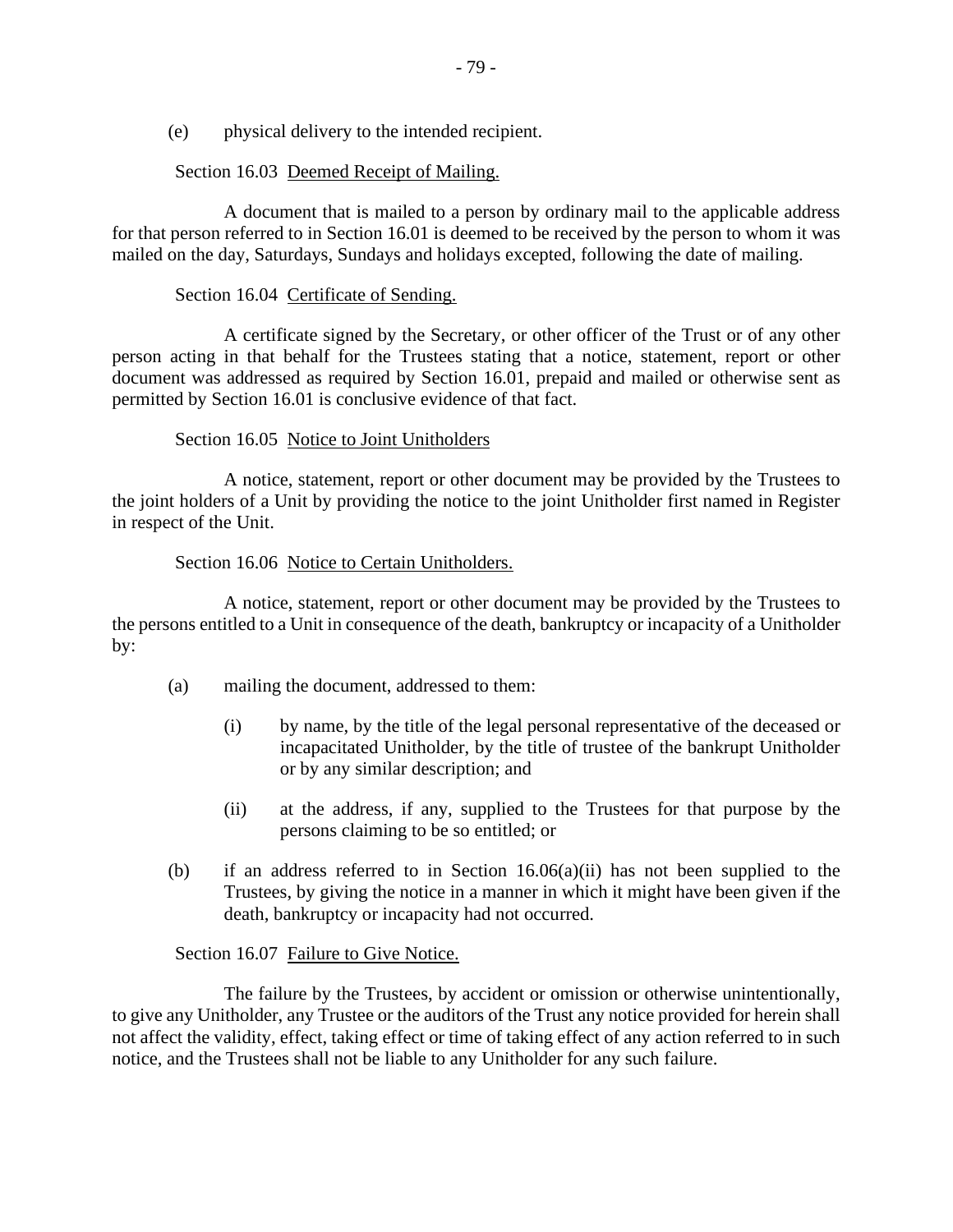#### Section 16.08 Income Tax: Obligation of the Trustees

The Trustees shall satisfy, perform and discharge all obligations and responsibilities of the Trustees under the Tax Act or any similar provincial legislation within the prescribed time limits and neither the Trust nor the Trustees shall be accountable or liable to any Unitholder by reason of any act or acts of the Trustees consistent with, or which the Trustees believe in good faith to be consistent with, any such obligations and responsibilities.

### Section 16.09 Trust Auditors.

The auditors of the Trust shall be appointed by the Unitholders at each annual meeting. If at any time a vacancy occurs in the position of auditors of the Trust, the Trustees may appoint a firm of chartered accountants qualified to practice in all provinces of Canada to act as the auditors of the Trust until the next annual meeting of Unitholders. The auditors of the Trust shall fulfil such responsibilities as they may properly be called upon by the Trustees to assume. The Trustees (or the Audit Committee) shall approve the remuneration of the auditors from time to time.

Section 16.10 Fiscal Year.

The fiscal year of the Trust shall terminate on December 31 in each year.

Section 16.11 Reports to Unitholders.

- (a) Within such time period as is acceptable under National Instrument 51-102 *Continuous Disclosure Obligations*, as amended from time to time (or other equivalent applicable regulations or successors thereto), upon a Unitholder's request or otherwise as required by applicable law, the Trustees shall send or make available to Unitholders the audited comparative financial statements for each fiscal year required to be sent or made available to Unitholders under applicable securities laws (including any exemption therefrom, and including combined financial statements of the Trust and Granite GP, if and as applicable).
- (b) Within such time period as is acceptable under National Instrument 51-102 *Continuous Disclosure Obligations*, as amended from time to time (or other equivalent applicable regulations or successors thereto) after the end of each of the first three fiscal quarters of each year, upon a Unitholder's request or otherwise as required by applicable law, the Trustees shall send or make available the unaudited comparative financial statements for the period then ended required to be sent or made available to Unitholders under applicable securities laws (including any exemption therefrom, and including combined financial statements of the Trust and Granite GP, if and as applicable).
- (c) The financial statements referred to in Section 16.11(a) and Section 16.11(b) shall be prepared in accordance with such accounting principles as the Trust is permitted to use under applicable securities laws.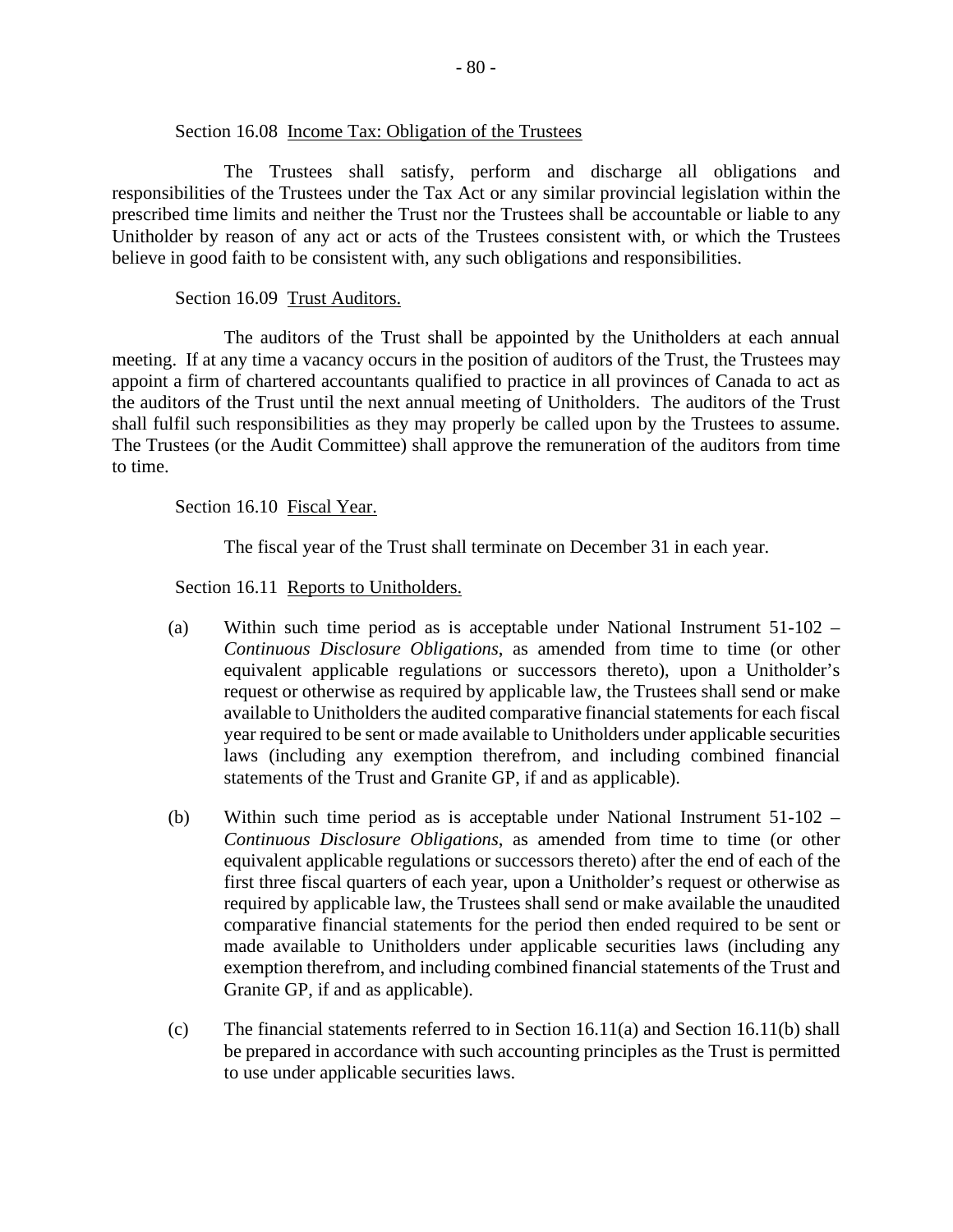- (d) For greater certainty, for so long as it is permitted under applicable securities laws (including any exemption therefrom), the financial statements referred to in Section 16.11(a) and Section 16.11(b) may be combined financial statements of the Trust and Granite GP.
- (e) The Trustees will supply Unitholders with any information that may be required by them in connection with their obligations under the Tax Act and equivalent provincial legislation.

### Section 16.12 Trust Property to be Kept Separate.

The Trustees shall maintain the property of the Trust separate from all other property in their possession.

## Section 16.13 Trust Records.

The Trustees shall prepare and maintain, at the principal office of the Trust or at any other place in Canada designated by the Trustees, records containing (i) the Declaration of Trust; (ii) the Trustees' Regulations, (iii) minutes of meetings and resolutions of Unitholders; and (iv) the Register. The Trust shall also prepare and maintain adequate accounting records and records containing minutes of meetings and resolutions of the Trustees and any committee thereof. Such records shall be kept at the principal office of the Trust or at such other place as the Trustees think fit and shall at all reasonable times be open to inspection by the Trustees.

Section 16.14 Right to Inspect Documents and Records of the Trust.

- (a) A Unitholder and any agent, consultant or creditor of the Trust shall have the right to examine the Declaration of Trust, the Trustees' Regulations, the minutes of meetings and resolutions of Unitholders, the Register and any other documents or records which the Trustees determine should be available for inspection by such persons, during normal business hours at the principal office of the Trust. Unitholders and creditors of the Trust shall have the right to obtain or make or cause to be made a list of all or any of the registered holders of Units, to the same extent and upon the same conditions as those which apply to shareholders and creditors of a corporation governed by the BCBCA, as amended from time to time.
- (b) Any person described in subsection (a) who wishes to examine the securities Register of the Trust must first make a request to the Trust or its agent or mandatary, accompanied by an affidavit referred to in Section 16.16. On receipt of the affidavit, the Trust or its agent or mandatary shall allow the applicant access to the securities Register during the normal business hours, and, on payment of a reasonable fee, provide the applicant with an extract from the securities Register.

Section 16.15 Information Available to Unitholders and other Securityholders.

(a) Unitholders, other securityholders of the Trust and creditors and their respective personal representatives, or any other person, on payment of a reasonable fee therefor and on sending the Trust or its agent or mandatary an affidavit referred to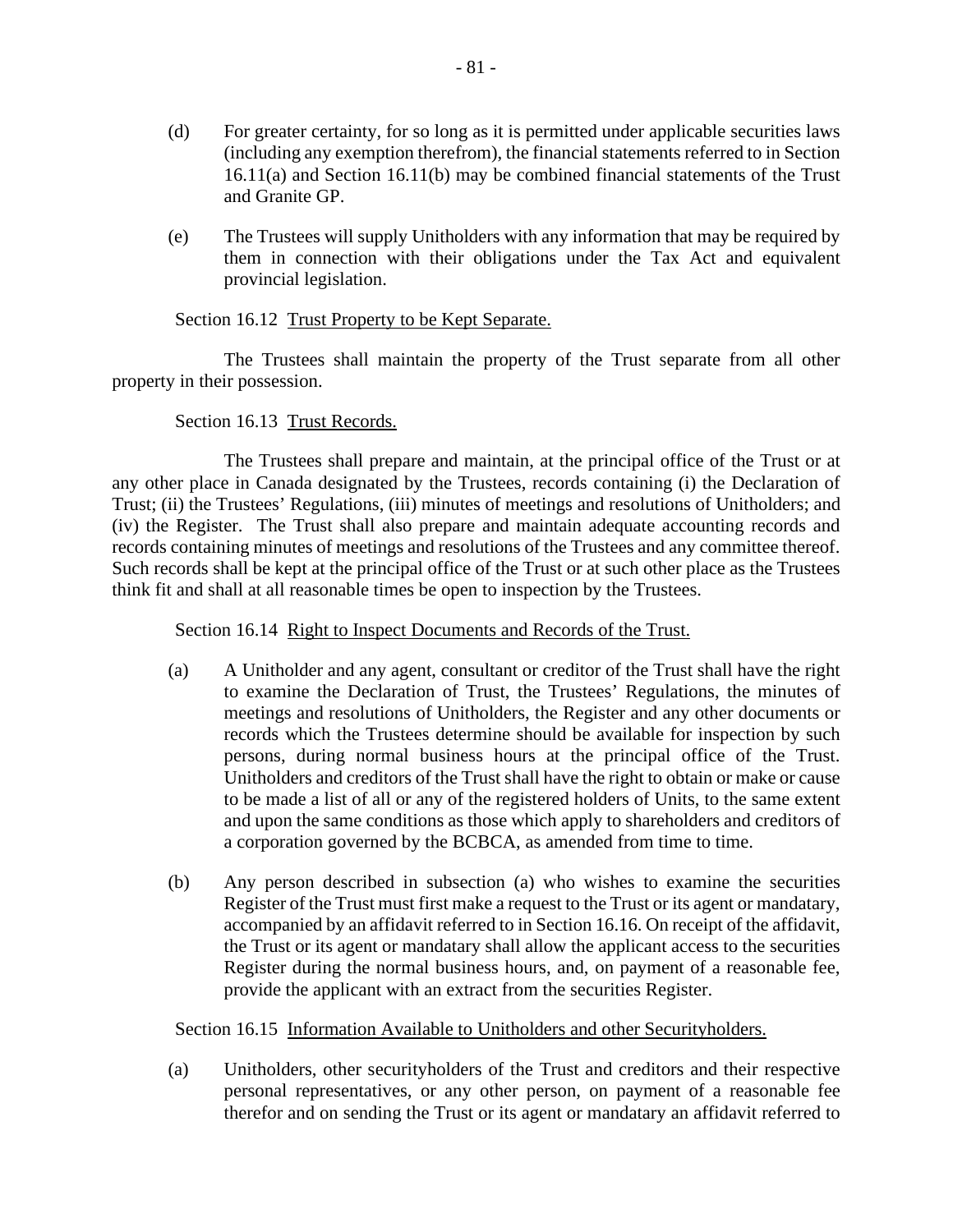in Section 16.16 may on application require the Trust or its agent or mandatary to promptly provide a list (in this Section 16.16 referred to as the "**basic list**"), made up to and including a date, specified in the list, that is not more than 14 days before the receipt of the application setting out the names and last known address of the Unitholders and the number of Units held by each Unitholder as shown in the records of the Trust.

- (b) A person requiring the Trust to provide a basic list may, by stating in the application referred to in subsection (a) that they require supplemental lists, require the Trust or its agent or mandatary on payment of a reasonable fee to promptly provide supplemental lists that meet the requirements of subsection (c).
- (c) The Trust or its agent or mandatary shall provide a supplemental list required under subsection (b), that:
	- (i) is prepared for the period beginning on the date following the date specified in the basic list and ending on the date on which the application is received under subsection (a), and
	- (ii) for each day in that period on which there is a change to the information contained in the basic list, sets out the changes that occurred to the information in the basic list on that day.

Section 16.16 Affidavits.

- (a) An affidavit required under Section 16.14 or Section 16.15 shall state:
	- (i) the name and mailing address of the applicant;
	- (ii) the name and the mailing address, and, if different, the delivery address, of the registered office or equivalent, if the applicant is a corporation; and
	- (iii) that the information contained in the securities Register obtained pursuant to Section 16.14 or the basic list and any supplemental lists obtained pursuant to Section 16.15, as the case may be, will not be used except as permitted under Section 16.17.

Section 16.17 Use of Information.

A list of Unitholders or information from the securities Register obtained under Section 16.14 or Section 16.15 shall not be used by any person except in connection with an effort to:

- (a) to influence the voting of Unitholders of the Trust at any meeting of Unitholders;
- (b) an offer to acquire securities of the Trust;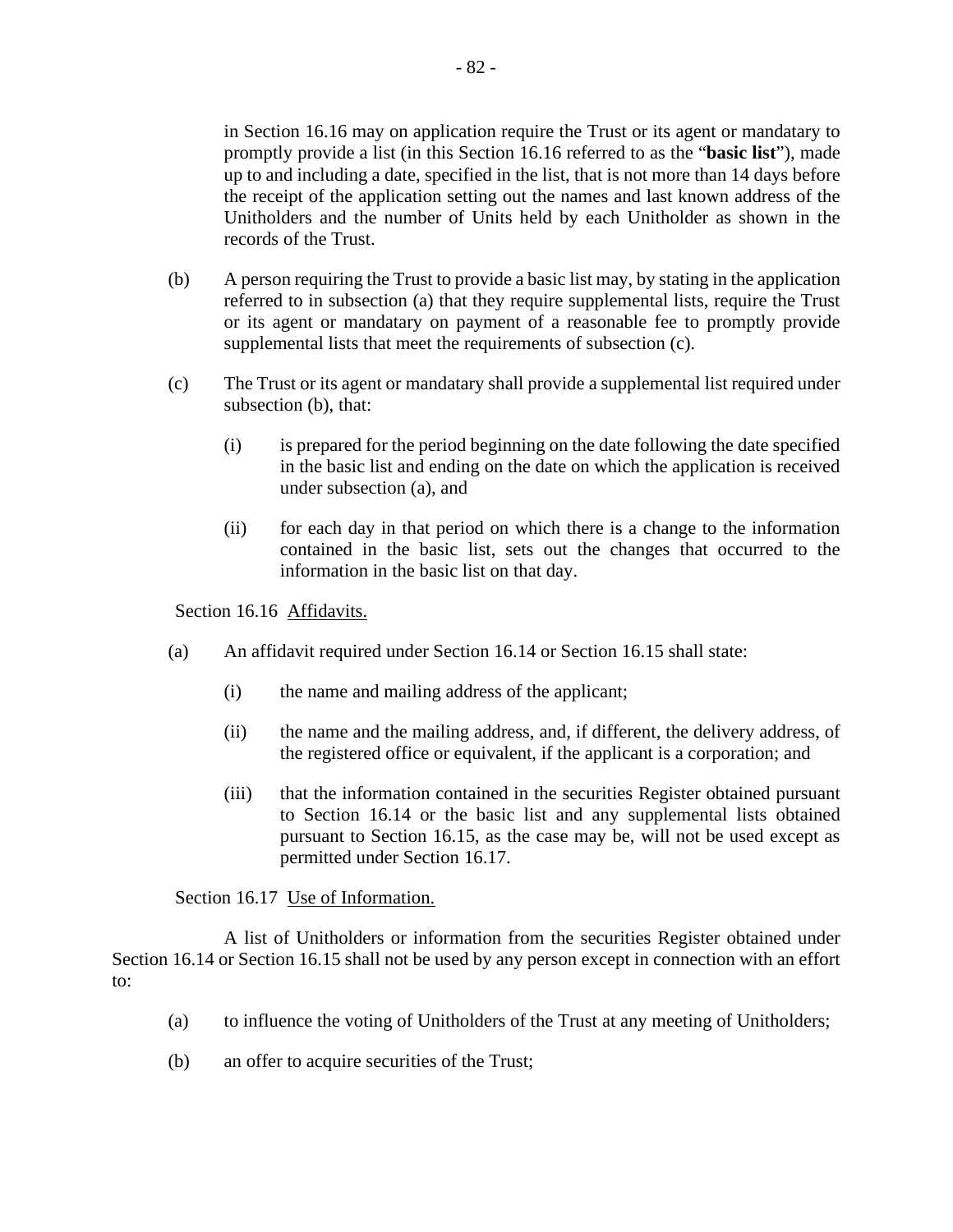- (c) effect an amalgamation or a similar process involving the Trust or a reorganization of the Trust; or
- (d) call a meeting under Section 6.02(f).

Section 16.18 Consolidations.

Any one or more Trustees or the Secretary may prepare consolidated copies of the Declaration of Trust as it may from time to time be amended or amended and restated and may certify the same to be a true consolidated copy of the Declaration of Trust, as amended or amended and restated.

Section 16.19 Counterparts.

This Declaration of Trust may be executed in original, facsimile or electronic form, and in several counterparts, each of which when so executed shall be deemed to be an original and such counterparts together shall constitute one and the same instrument, which shall be sufficiently evidenced by any such counterpart.

Section 16.20 Severability.

The provisions of this Declaration of Trust are severable and if any provisions are in conflict with any applicable law, the conflicting provisions shall be deemed never to have constituted a part of the Declaration of Trust and shall not affect or impair any of the remaining provisions thereof.

Section 16.21 Headings for Reference Only.

The headings preceding the articles and sections hereof have been inserted for convenience of reference only and shall not be construed to affect the meaning, construction or effect of this Declaration of Trust.

Section 16.22 Governing Law.

This Declaration of Trust shall be interpreted and governed by and take effect exclusively in accordance with the laws of the Province of Ontario. Any and all disputes arising under this Declaration of Trust, whether as to interpretation, performance or otherwise, shall be subject to the jurisdiction of the courts of the Province of Ontario and each of the Trustees hereby attorns, and each Unitholder shall be deemed to hereby attorn, to the jurisdiction of the courts of such province.

# **[INTENTIONALLY LEFT BLANK – SIGNATURE PAGE FOLLOWS]**